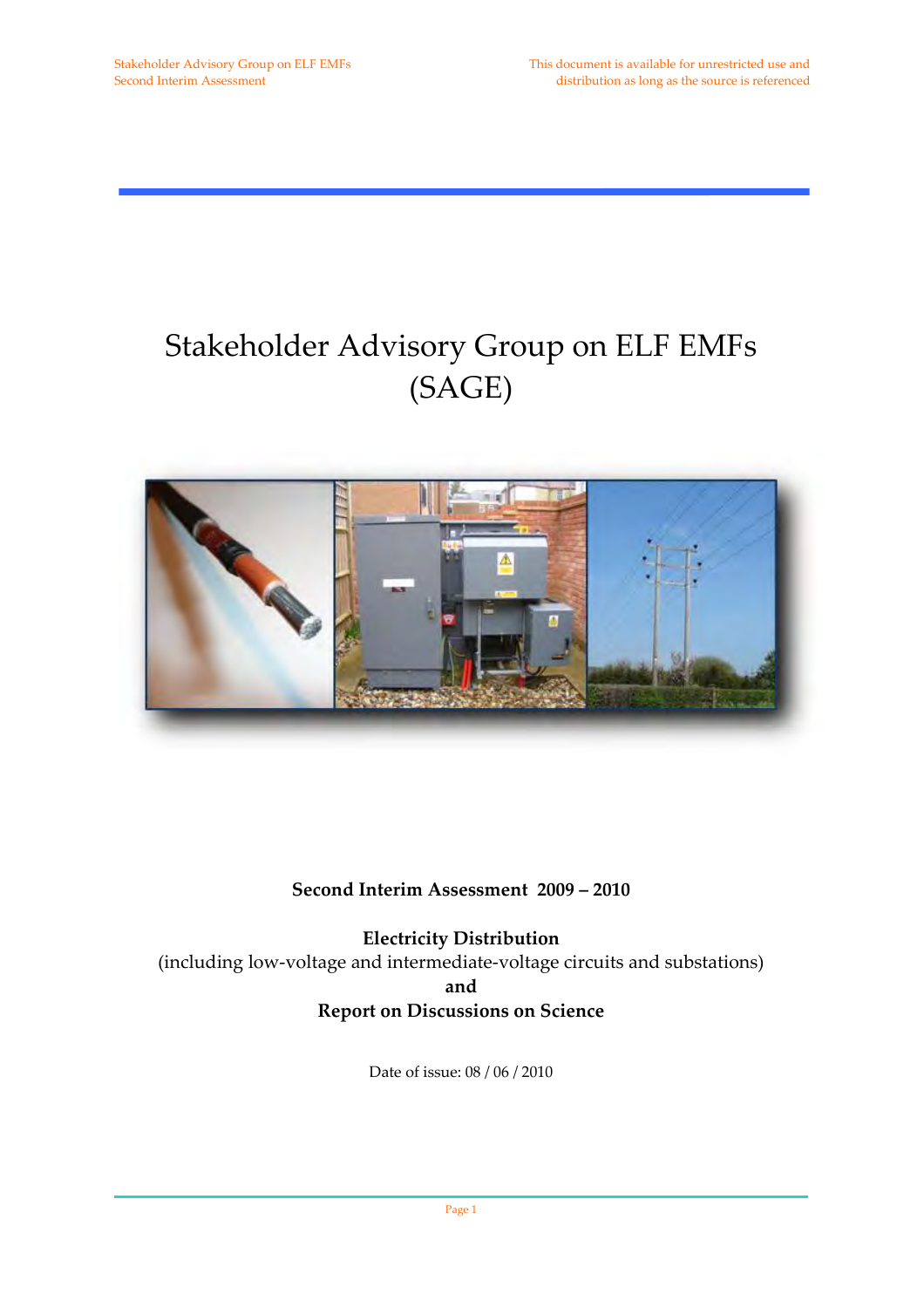## Executive Summary

Extremely Low Frequency (ELF) Electric and Magnetic Fields (EMFs) are produced wherever electricity is generated, distributed or used. As evidence has emerged over the last few decades, the question of whether or not ELF EMFs may cause adverse health effects, particularly childhood leukaemia, at levels experienced commonly by the general public<sup>1</sup>, has become a source of considerable scientific debate.

Well-understood effects, found at significantly higher exposure levels, are covered adequately by existing guidelines, which in the UK are set by Government on the recommendations of the Health Protection Agency. The Stakeholder Advisory Group on ELF EMFs - SAGE - was formed in 2004 to investigate practical precautionary measures to address the possibility of health effects at lower levels, and to give advice to Government.

SAGE is made up from stakeholders representing a broad spectrum of views, including campaign groups, relevant industries, and the Government. It brings together many areas of expertise, including those with significant expertise in scientific and policy-making disciplines, as well as voices representing sections of the public. SAGE is funded equally by Government, the electricity industry, and the charity CHILDREN with LEUKAEMIA.

We structured our work in SAGE by looking in turn at the EMFs produced by different sources. In the first phase of our work, we considered high‐voltage power lines, house wiring, and domestic appliances, and reported on possible precautionary measures for these in our First Interim Assessment in 2007. Government responded to these recommendations in 2009. In the second phase of our work, we have considered distribution networks, and this makes up the main content of this Second Interim Assessment. We have also addressed certain aspects of the scientific evidence and how it is used, and report on this briefly too.

"Distribution" covers a number of aspects: the power lines at intermediate voltages which distribute electricity from where it leaves the high-voltage system; substations and transformers, which reduce the voltage and allow switching of circuits; and the final distribution circuits at 230 V which supply the power to homes. Of these, it is the final distribution circuits that affect the greatest number of people.

We have identified a number of practices that could reduce exposures in different ways. Many of these are already existing best practice for other reasons, and we recommend that the bodies responsible for them be informed that EMFs constitute an additional reason for retaining these practices. Ceasing some practices, such as the method of earthing used in the UK called "protective multiple earthing", would have strong‐enough negative impacts elsewhere (in this case, the risk of electric shock and equipment damage would increase) that we feel they cannot be recommended on EMF grounds.

Some of the causes of elevated exposures were identified as involving a fault somewhere in the distribution networks. As a result, we consider the whole area of distribution is one where valuable progress can be made by promoting a greater awareness of EMF issues in electricity companies. Not only will this allow earlier diagnosis of the problems themselves, but the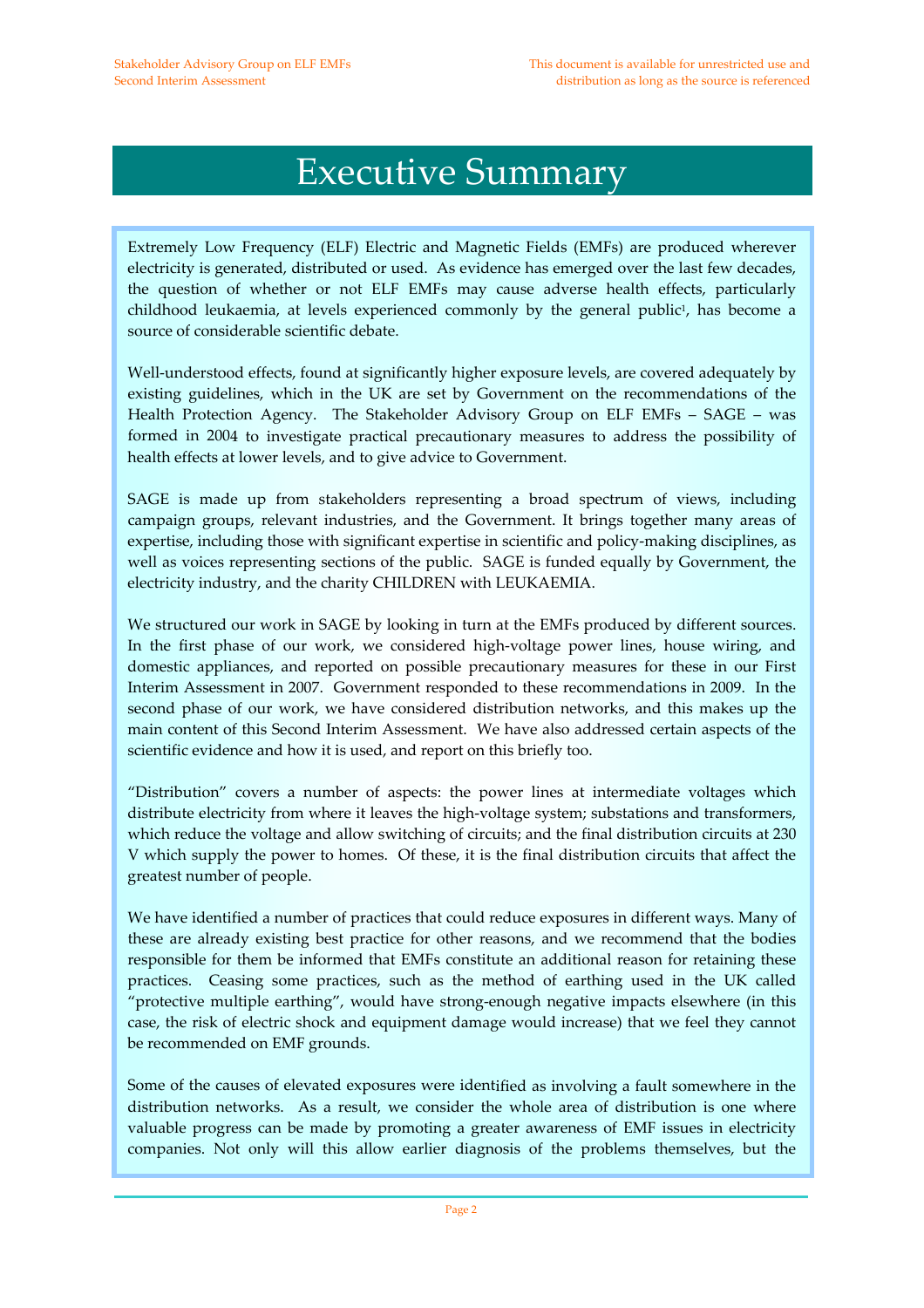recommendations have the advantage of benefiting both the electricity company and the end consumer.

In this Second Interim Assessment we have focussed on measures that are practical and easy for Government to take forward, rather than radical new measures or any major changes to regulation or current practice. Furthermore, the recommendations that we put forward are all low‐cost options. We consider it important therefore that Government take forward the actions we recommend; we do not want these recommendations to languish by default. Where possible we have been specific about what action needs to be taken and who within Government needs to take it.

Where we have identified existing practices that are beneficial in EMF terms, we recommend that Government communicate clearly and specifically to the relevant authorities that EMFs are an additional reason for continuing this practice. This includes, for the electricity industry, practices to do with balancing loads on circuits, identifying and repairing broken neutral conductors, disconnecting redundant cables, siting new substations away from homes, and use of compact designs for new substations; for the gas and water industries, practices to do with use of plastic pipes; and for the electrical installation industry, practices to do with installations in multi‐occupancy buildings. We give full details of all of these in our Assessment.

We identify several measures which could not be justified for general introduction, but which offer useful options that may be available for use in specific situations where a consumer desires to reduce exposures at their own cost. These include a range of options, from inserting plastic sections in gas and water pipes, up to having equipment moved, replaced, or redesigned.

We identify a few modest new measures which should be introduced, such as the electricity industry extending a measure called "optimum phasing", already introduced by the Government for high‐voltage power lines following the SAGE First Interim Assessment, to certain other overhead power lines. We also suggest that when a substation or transformer is identified as the source of elevated exposure, the electricity industry should always be willing to investigate and to offer options for reducing the exposure where practicable, though implementing the options would generally be at the consumer's choice and cost. The electricity industry have been fully involved in developing these conclusions, and we understand that the they will be willing to introduce them if requested to do so by Government, perhaps through a Code of Practice. Government should ensure this happens, but does not need to introduce or change regulations to achieve it.

There are some measures that may be feasible in principle but which require further investigation (mainly to ensure safety is not compromised) before they can be recommended for implementation in the UK. These include fitting electrical devices called inductors, either where distribution circuits meet in the street or where the cables enter a home; these devices alter the paths which currents take. Other measures, such as routine measurements on distribution circuits to identify situations that may produce elevated exposures, or quantitative restrictions on proximity of substations or power lines to homes, require further investigation as to their feasibility or proportionality. In all these cases we specify what the further investigations are that need to be done.

Finally, in order to create the greater awareness of and sensitivity to EMF issues that we feel will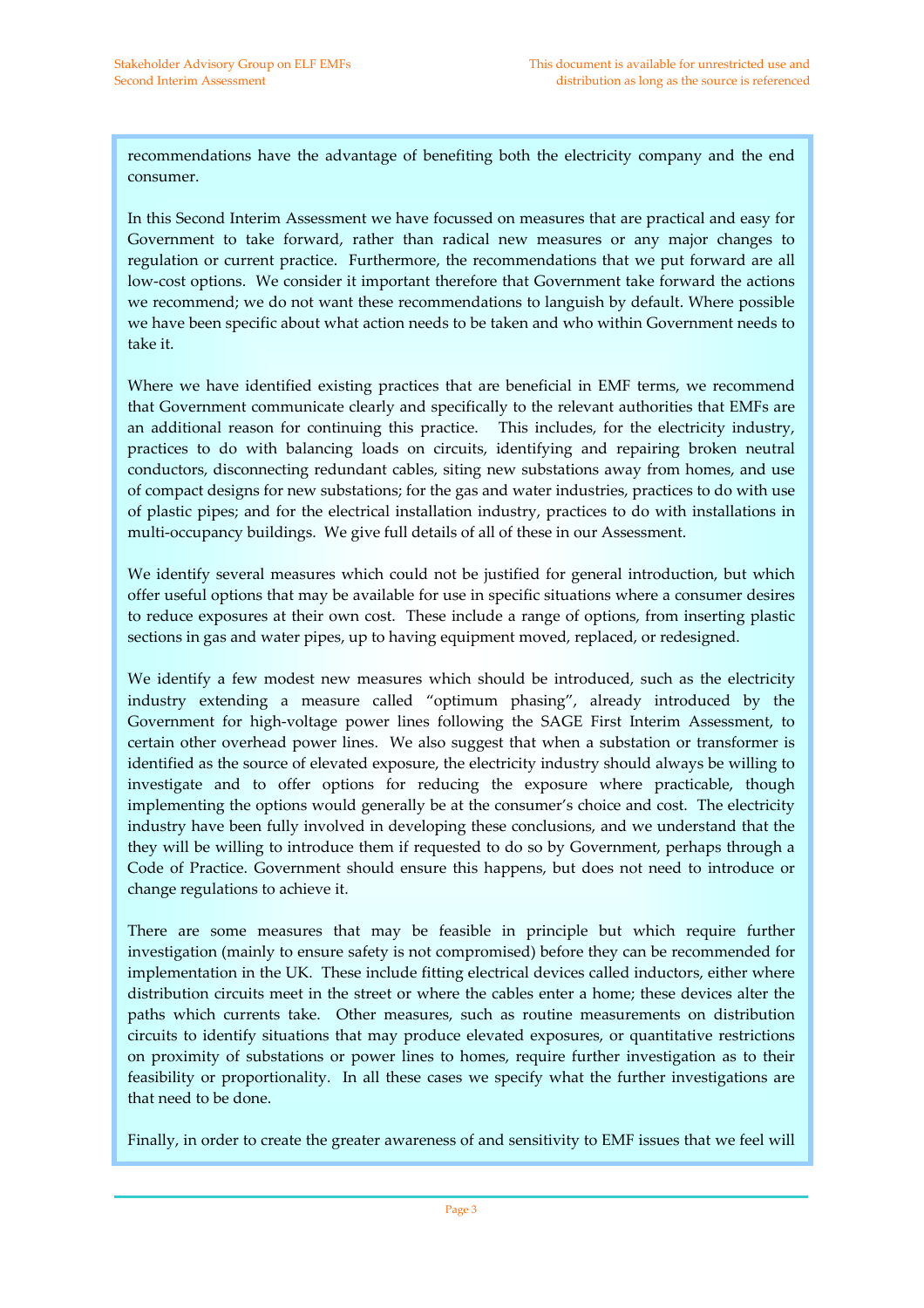be the most productive way forward on EMFs from electricity distribution, we recommend more information for the public, and a package of training for electricity industry staff. Again, we understand that the industry will be willing to embrace this; Government must retain the final responsibility, but it should be easy to achieve.

It would be helpful, and, we believe, realistic for Government to respond to our recommendations within six months, ie by the end of November 2010, and we urge them to do so as this would reflect the importance of the issues covered and the work that has gone into producing these recommendations.

Arising from our discussions of the science underlying this area, we have identified the following areas that we believe should be explored further as they will better inform the creation of policy:

- how appropriate risk-management policies are chosen, including health-economics considerations such as cost‐benefit analyses;
- how, and more importantly why, different countries have responded to the same scientific evidence with different policies; and
- the communication of these issues.

We intend to continue providing input to the Government as a stakeholder group, and will be reassessing where best to focus our efforts in the future to maximise the value of the process. We welcome Government input to this, and this is an additional reason to ask for a response from the Government within six months as it will enable further work to be carried out by the group without a break in continuity.

In summary, we make the following recommendations for precautionary measures concerning distribution systems:

- 12 measures that are already existing best practice for other reasons;
- 7 new measures;
- 11 measures that are available to consumers in specific circumstances; and
- 5 measures where further investigation is required.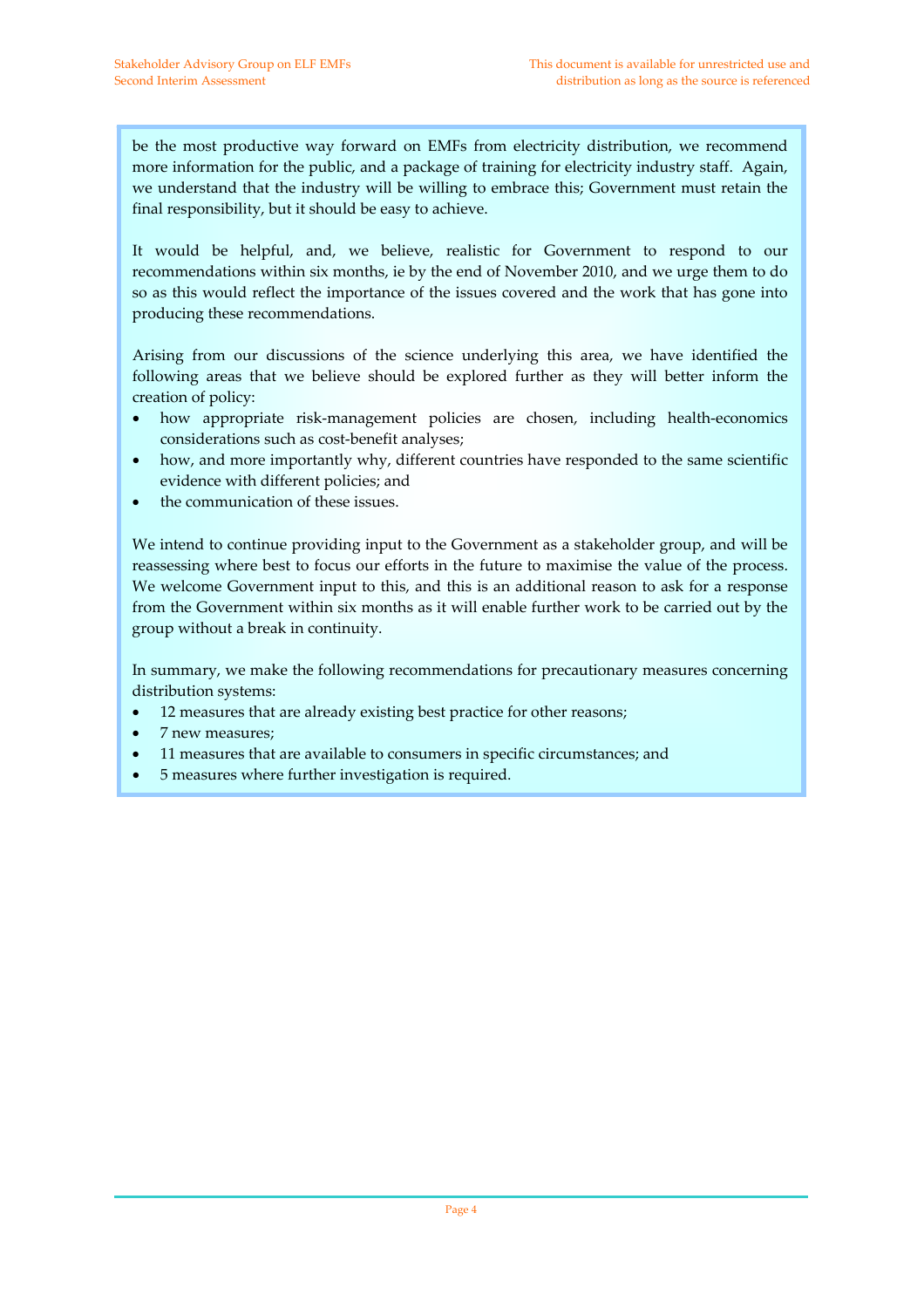# List of Recommendations

We list here those options where the recommendation is either to endorse existing best practice or to introduce new measures. These options, along with those recommended for further investigation or as available in special circumstances, are summarised in Section 7 on page 38 and are described and discussed in detail in Section 9 on page 43.

### Net currents in distribution circuits:

- **DNOs make reasonably practicable effort to balance loads on three‐phase final distribution circuits**
- **DNOs assist customers who take a three‐phase supply to balance loads to the extent reasonably practicable**
- **DNOs investigate and repair broken neutrals**
- **Disconnect redundant cables, when they are assessed as genuinely redundant, and when work is being done on the circuit anyway**
- **Use plastic gas and water pipes for new build**
- **Insert plastic sections in metal gas and water pipes when work is being done anyway**

### Wiring in multi-occupancy buildings:

- **Site plant rooms away from occupied rooms**
- **Use separate‐neutral‐and‐earth cables for risers**
- **Use compact risers**

### Intermediate‐voltage circuits:

• **DNOs make reasonably practicable effort for heavily loaded double‐circuit intermediate‐voltage lines to have optimal phasing and loads balanced between the two circuits**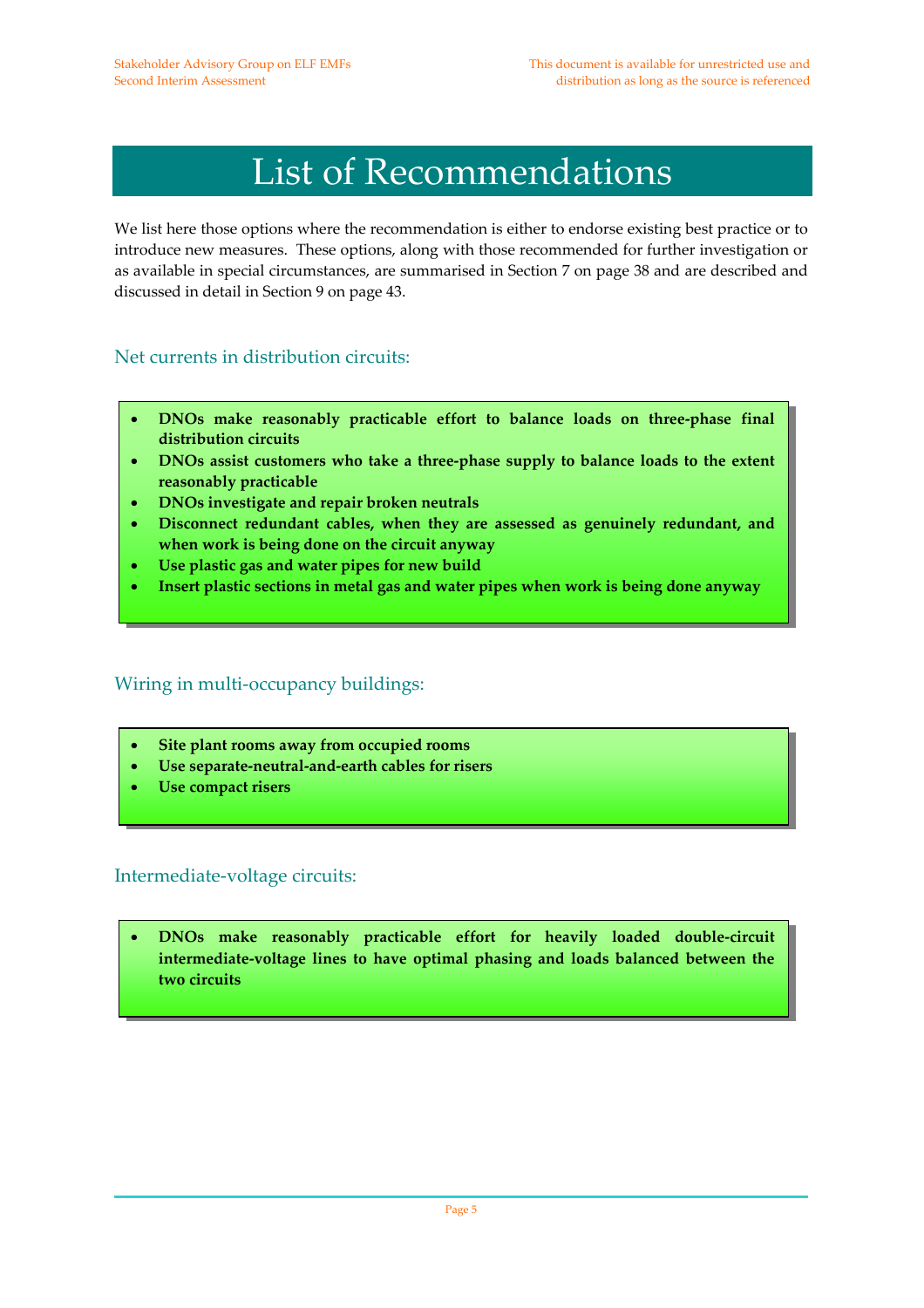### Final distribution substations:

- **Reasonably practicable efforts be made to site substations distant from homes etc**
- **New substations to have compact design where reasonably practicable**
- **Use compact designs when refurbishing substations where reasonably practicable**
- **Arrange components in the substation in the lowest‐exposure layout reasonably practicable**
- **DNOs to consider instances of substations producing elevated exposures when requested and, where practically feasible, to offer options for reducing the exposures at the consumer's choice and cost.**
- **DNOs to record instances of substations producing particularly high exposures so that EMF issues can be factored in to future investment and maintenance decisions for that substation.**

### Training and response:

- **Information for the public**
- **DNOs to investigate instances of high EMF exposures when notified of them**
- **Develop awareness within DNOs, by training of relevant staff, of how elevated exposures can be an indication of system problems (but recognising that development of a workable training package is needed first)**

As well as these recommendations relating to distribution networks, we also make the following recommendations to Government concerning the future of SAGE:

#### **SAGE asks Government to:**

- **reconfirm that Government does indeed want SAGE to continue;**
- **say whether there are particular policy issues that Government wants SAGE to consider (to complement SAGE's own thinking about what it should look at next); and**
- **confirm that Government will consider seriously whatever advice may emerge from SAGE in future.**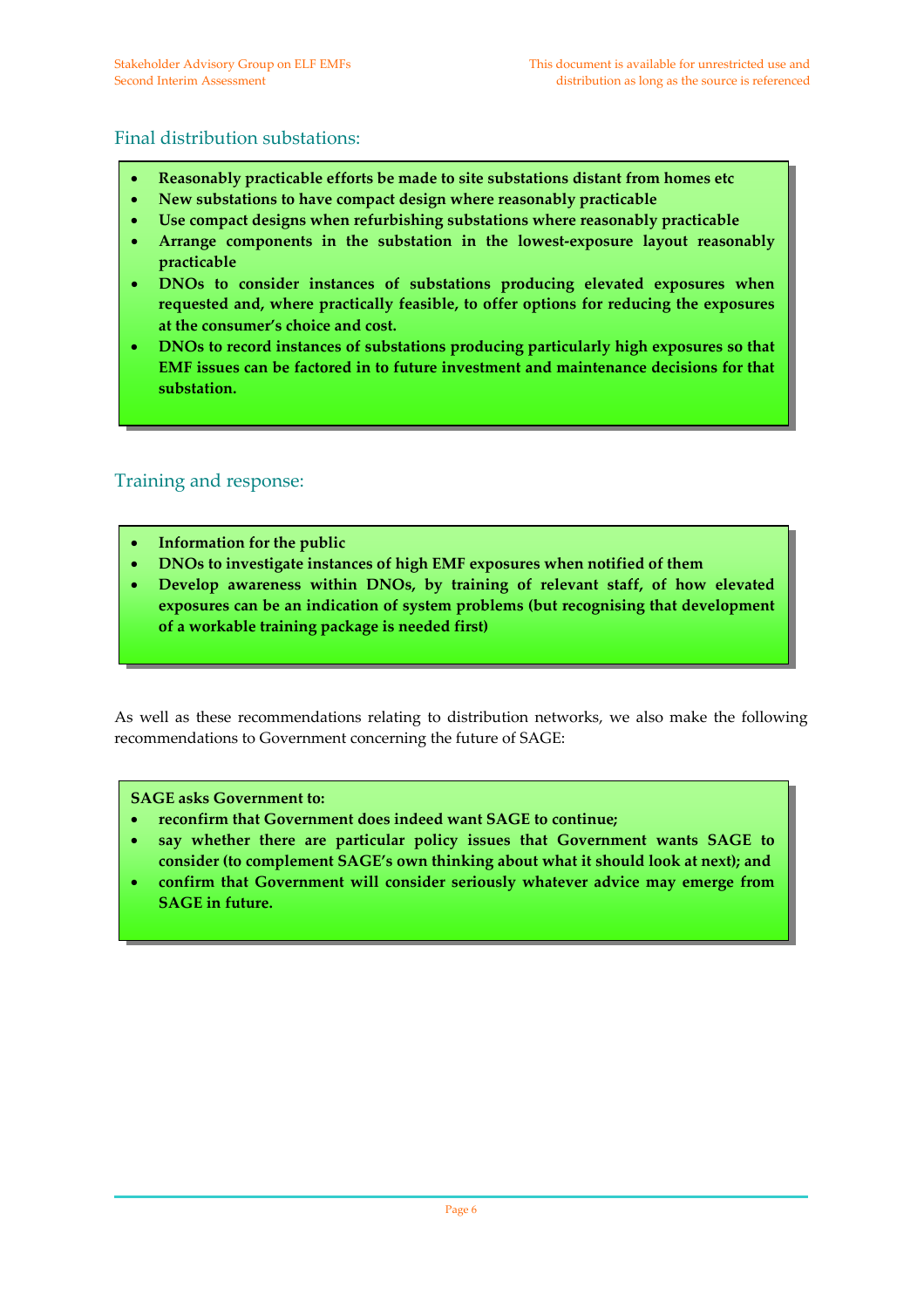# **Contents**

| 1 |                                                                                                                                                                                                          |  |
|---|----------------------------------------------------------------------------------------------------------------------------------------------------------------------------------------------------------|--|
| 2 | What has happened since the First Interim Assessment  12                                                                                                                                                 |  |
|   | Section B: Discussions and Recommendations on Distribution 14                                                                                                                                            |  |
| 3 |                                                                                                                                                                                                          |  |
|   |                                                                                                                                                                                                          |  |
| 4 |                                                                                                                                                                                                          |  |
|   |                                                                                                                                                                                                          |  |
| 5 | Human exposure to EMFs from Distribution Networks 24                                                                                                                                                     |  |
|   |                                                                                                                                                                                                          |  |
| 6 |                                                                                                                                                                                                          |  |
|   |                                                                                                                                                                                                          |  |
| 7 |                                                                                                                                                                                                          |  |
| 8 |                                                                                                                                                                                                          |  |
| 9 |                                                                                                                                                                                                          |  |
|   | 9.1.1<br>Options that apply to the factors that allow a net current to be created 45<br>9.1.2<br>Options that apply to factors that exacerbate the size of any net current 48<br>9.1.3<br>9.1.4<br>9.4.1 |  |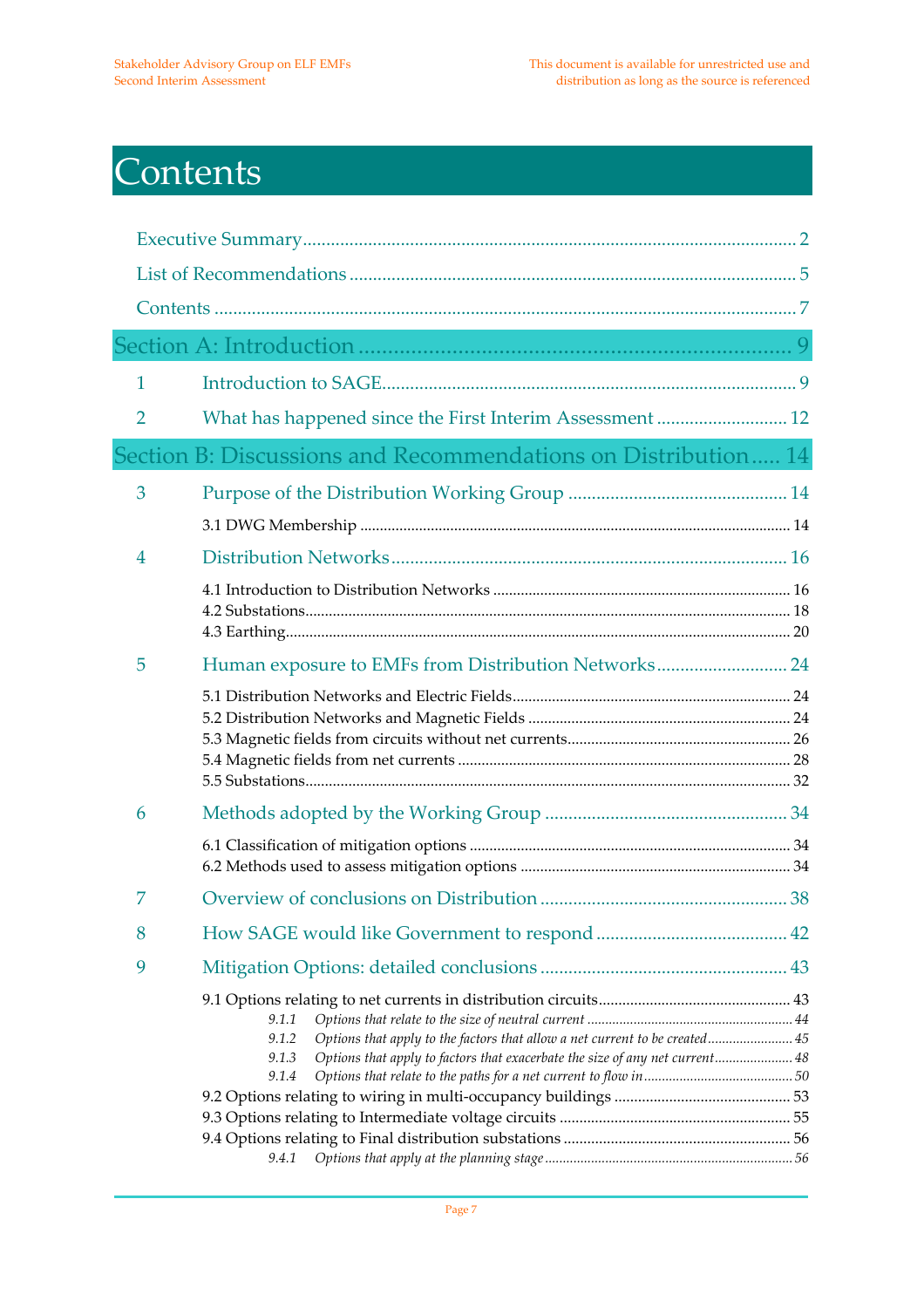|    | 9.4.2<br>9.4.3<br>9.4.4                                                                                                                                                                                                                                                                                                                      |  |
|----|----------------------------------------------------------------------------------------------------------------------------------------------------------------------------------------------------------------------------------------------------------------------------------------------------------------------------------------------|--|
|    |                                                                                                                                                                                                                                                                                                                                              |  |
| 10 |                                                                                                                                                                                                                                                                                                                                              |  |
|    | 10.3 The public-health perspective and application of health-economics methods 67<br>10.5 Nature of the scientific evidence of health effects of ELF EMFs  67<br>10.11 How might future experimental results change assessments of the evidence? 68<br>10.12 Why do different review bodies come to different conclusions from the same body |  |
|    |                                                                                                                                                                                                                                                                                                                                              |  |
| 11 |                                                                                                                                                                                                                                                                                                                                              |  |
|    |                                                                                                                                                                                                                                                                                                                                              |  |
| 12 |                                                                                                                                                                                                                                                                                                                                              |  |
| 13 |                                                                                                                                                                                                                                                                                                                                              |  |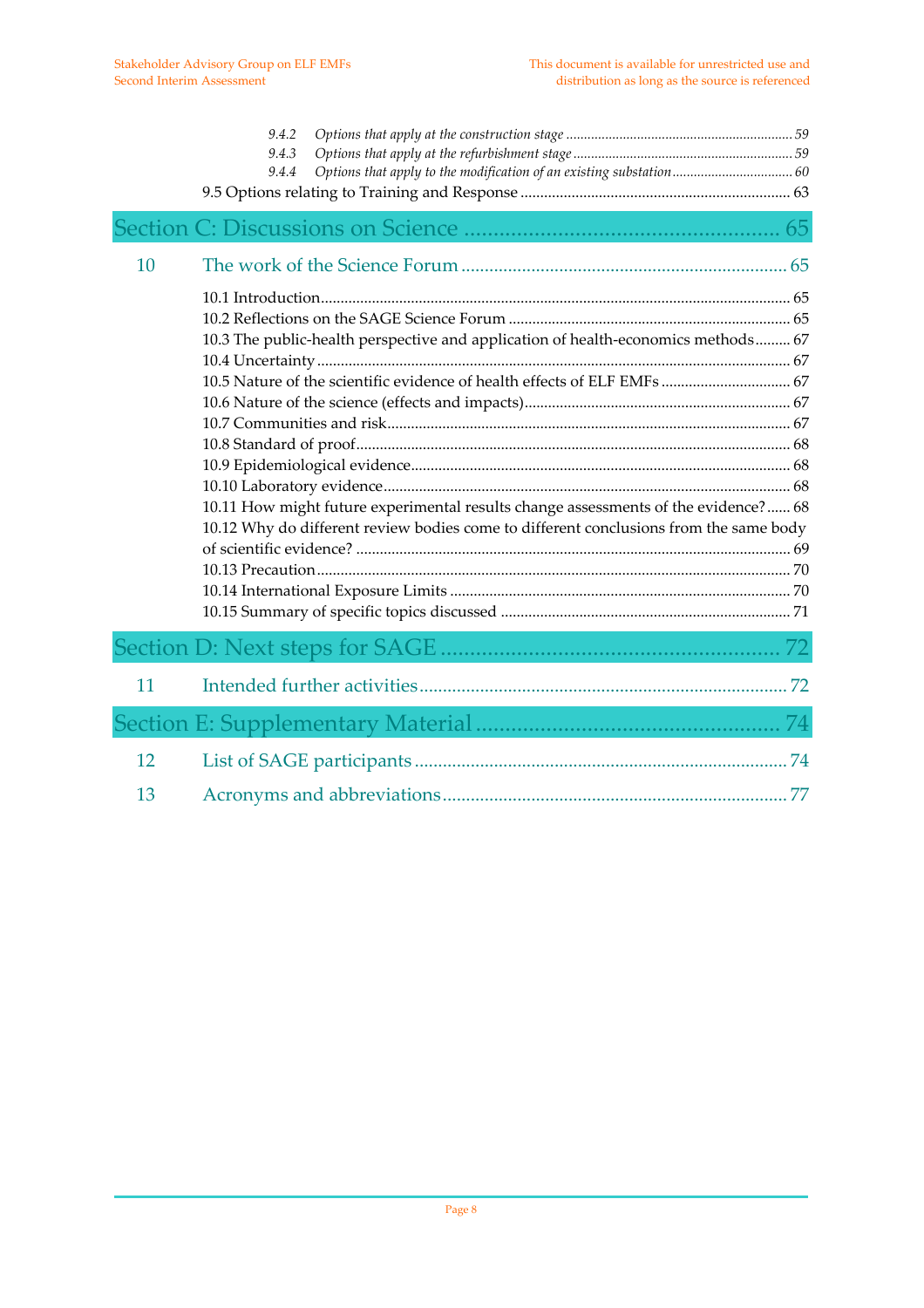## **Section A: Introduction**

## Introduction to SAGE

Over the course of the last 30 years there has been a growing understanding of the effects of electric fields (EF) and magnetic fields (MF) on people. Together EFs and MFs are known as electric and magnetic fields, EMFs. SAGE is concerned only with "extremely low frequency" EMFs, such as produced by electrical power, and future uses of "EMFs" in this Assessment refer to just these frequencies.

In 2004 the UK changed from its previous UK‐specific exposure guidelines to international guidelines (specifically, the 1998 International Commission on Non‐Ionizing Radiation Protection, ICNIRP, Guidelines<sup>1</sup> in the terms of the 1999 EU Recommendation<sup>2</sup>), which set electric and magnetic field levels (eg a magnetic-field reference level for power frequencies of 100  $\mu$ T) above which members of the public should not usually be exposed. This represented a modest tightening of the guidelines for members of the public. However this left open the question of how to respond to the body of science concerning effects on people at lower levels such as 0.4 μT. This question is controversial for several reasons, and it involves levels which can be found in some homes, from their wiring circuits and from the cables supplying them, from appliances and equipment, and in homes that are near to power lines.

The Stakeholder Advisory Group on ELF EMFs was set up in November 2004 to involve all key stakeholders to address this question. This group process deliberately set out to change the dynamic and type of relationships that had existed between stakeholders over the preceding 20 or so years, which had been characterised by incessant conflict and "standing on opposing sides at inquiries". The state of relations between stakeholders at the start of this process was therefore not good. Although it would be wrong to claim that all relationships are now ideal or that SAGE delivers all participants' desired outcomes, significant progress has been made towards better communication over the process as a whole since then and continues to be made.

The aim of the process was agreed by stakeholders in November 2004 as:

 $\overline{a}$ 

**"To bring together the range of stakeholders to identify and explore the implications for a precautionary approach to ELF EMF (electric and magnetic fields) and make practical recommendations for precautionary measures".**

 $<sup>1</sup>$  ICNIRP (1998). Guidelines for limiting exposure to time-varying electric, magnetic and electromagnetic fields</sup> (up to 300 GHz). Health Phys, 74(4), 494‐522.

<sup>2</sup> COUNCIL RECOMMENDATION of 12 July 1999 on the limitation of exposure of the general public to electromagnetic fields (0 Hz to 300 GHz) (1999/519/EC)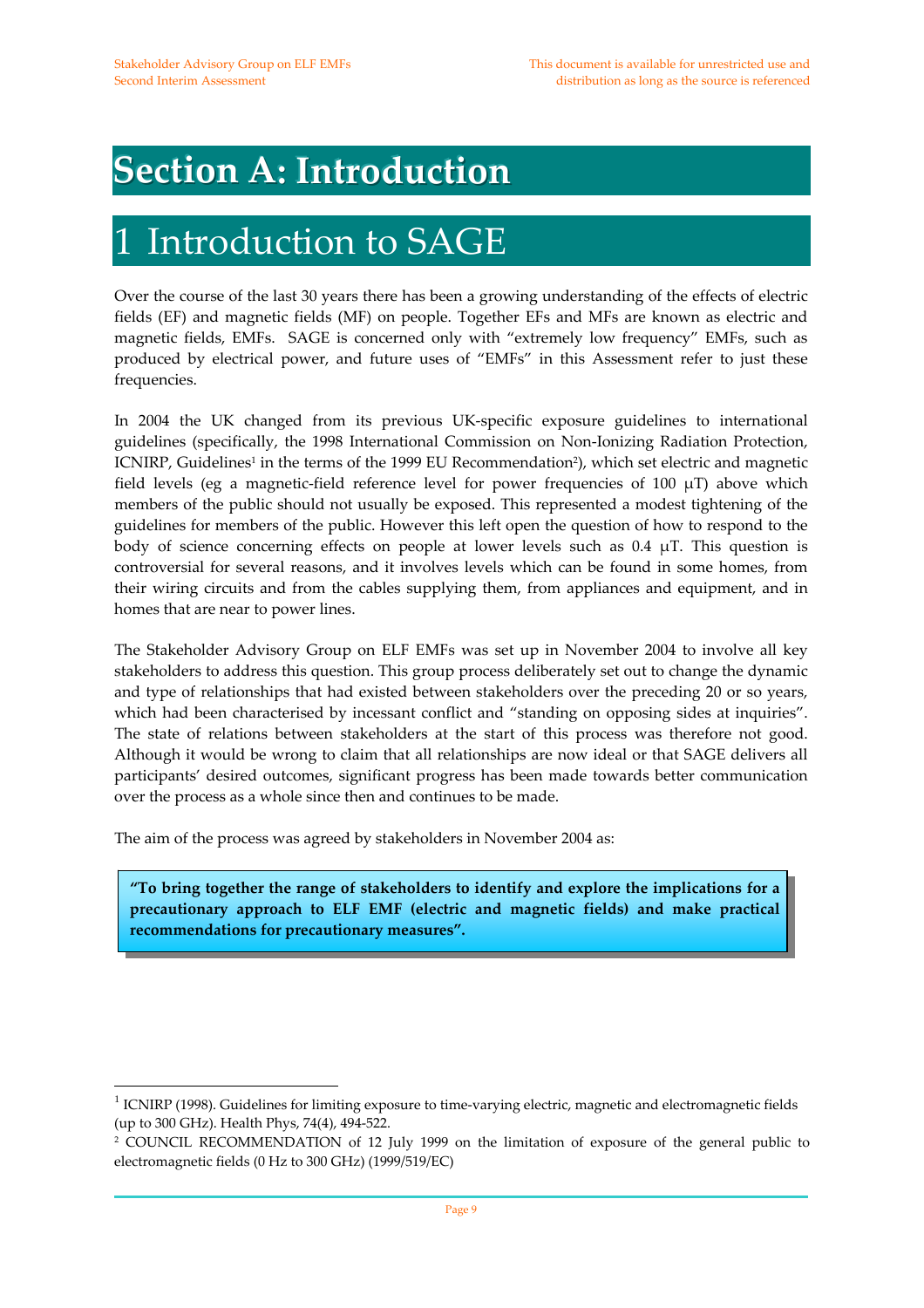The SAGE process published its "First Interim Assessment" in April 20071. The present document is the Second Interim Assessment and covers the work conducted by SAGE since then. For convenience, the work up to April 2007 is described as "SAGE Phase 1" and the work since then as "SAGE Phase 2".

The body of science that forms the context for SAGE's discussions was discussed in detail in the First Interim Assessment (p13):

"Historically, early suggestions concerned childhood cancer, and childhood leukaemia in particular. Other health outcomes for which, with varying degrees of certainty, there have been suggested links to ELF EMFs include (in alphabetical order): adult leukaemia, adult brain cancer, Alzheimer's disease, amyotrophic lateral sclerosis (ALS, the most common form of motor neurone disease), breast cancer, other childhood cancers, depression, electrical sensitivity symptoms, certain types of heart disease, miscarriage, and suicide."

This stakeholder group is not a formally constituted body nor are the participants formally appointed by Government. Rather the dialogue process has been constructed to involve all the key stakeholders as defined by their knowledge, experience, professional responsibility, and the impact on them of any future Government decisions. This has included a mix of industry, national Government departments, the Devolved Administrations, regulators and advisory bodies, academics, individuals, local and national campaign groups, and professional bodies. The group feels that its makeup is broad enough to give the work produced credibility and validity in the context in which it is presented.

One of the ways of working that was agreed from the start was not to have a high profile Chair and follow a conventional path for advisory committees and similar bodies. Instead, stakeholders agreed to keep the structure more informal and work with a professional facilitator. R K Partnership Ltd were engaged in this role and acted as process consultants and managers for the SAGE Phase 1. Golder Associates and Nigel Westaway Associates have performed that role in SAGE Phase 2.

There are about 40 Stakeholders directly involved in the process (see the list of participants on page 74 at the end of this Assessment). Together, they are referred to as the Main Group. This "Main Group" is the overall decision making body within the process. However this group is too large to undertake detailed work so subgroups have been formed. In SAGE Phase 2, these have been

- a Distribution Working Group (DWG), to examine the technical issues around exposures from distribution systems and how they could be mitigated;
- a Science Forum (SF), open to all SAGE participants, to explore areas of disagreement over the science and the reasons for them; and
- a Process Group (PG), to advise and assist the facilitators in running the process.

The membership of these groups is listed in Section 12 on page 74.

 $\overline{a}$ 

It has been one of the core principles of the process that decisions be taken by consensus. However, it was recognised that this was not always going to be possible so it was also agreed that, as well as identifying where consensus exists, the areas where consensus does not exist should also be

<sup>&</sup>lt;sup>1</sup> Stakeholder Advisory Group on ELF EMFs (SAGE) Precautionary approaches to ELF EMFs First Interim Assessment: Power Lines and Property, Wiring in Homes, and Electrical Equipment in Homes Date of issue: 27/04/2007, available at www.dh.gov.uk/en/Publichealth/Healthprotection/DH\_4089500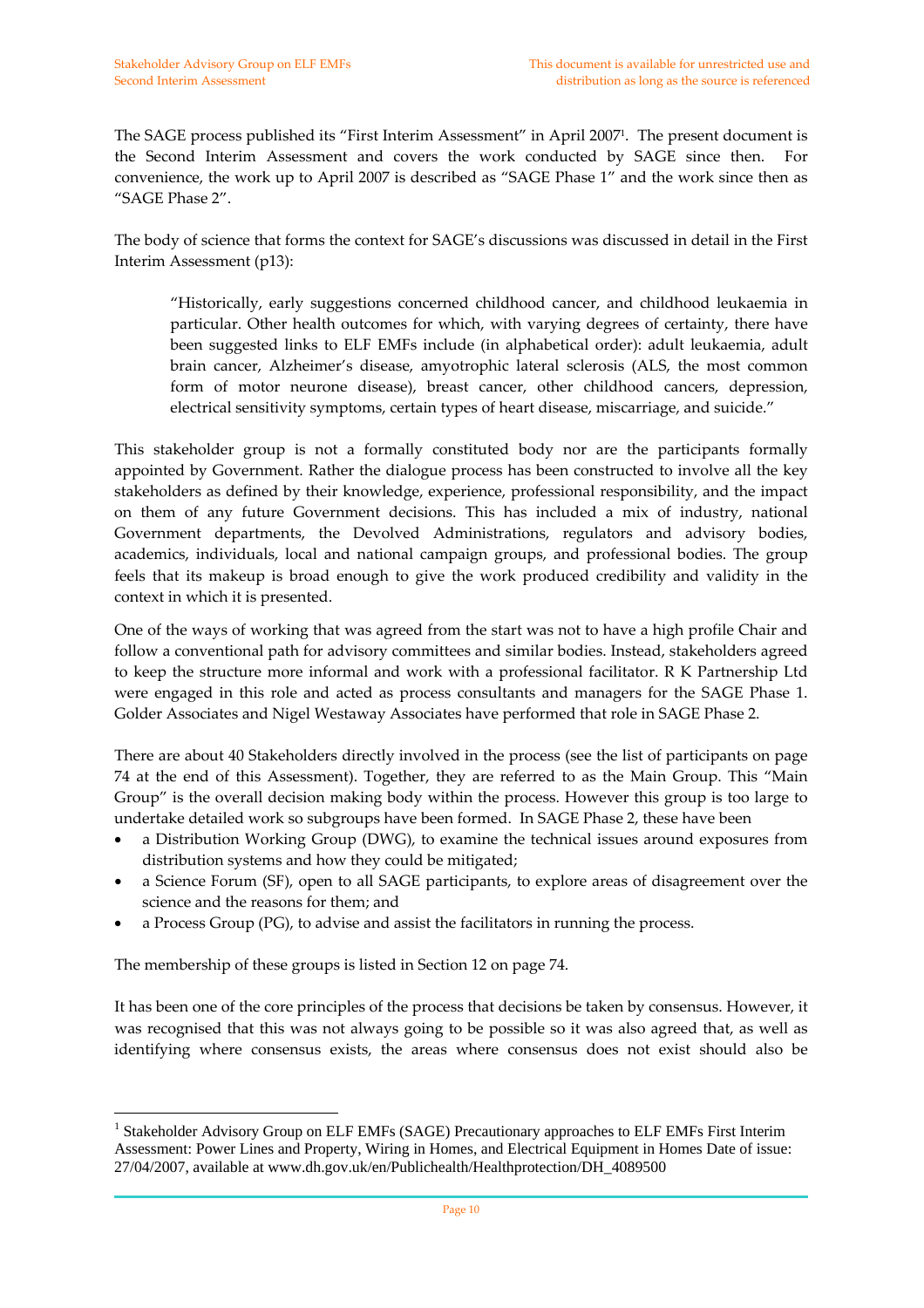identified and the reasons set out. This principle is carried through the work into this SAGE Assessment.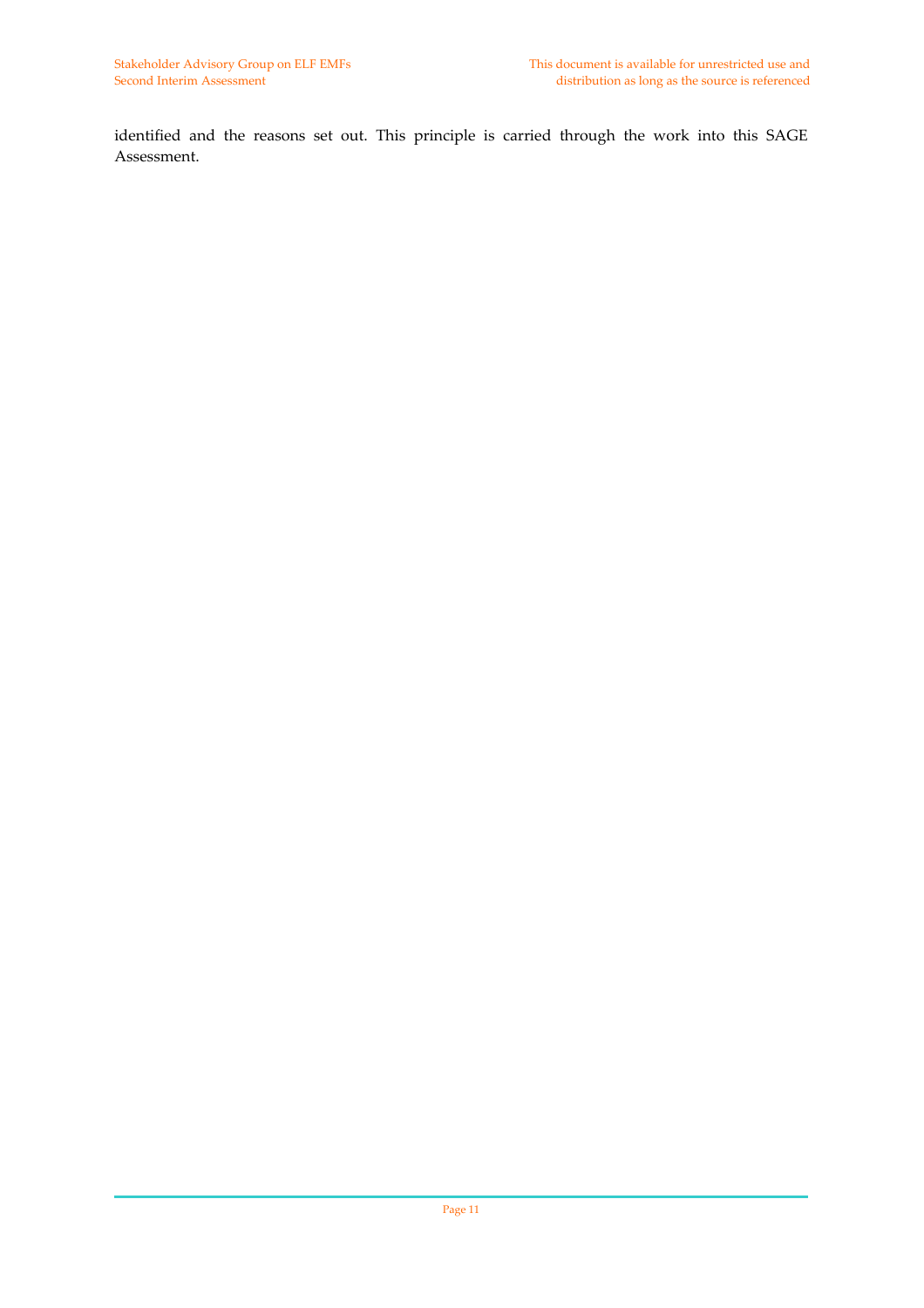# 2 What has happened since the First Interim Assessment

SAGE's First Interim Assessment was published in April 2007. Although it was published publicly, it was principally directed at Government and was sent to the Department of Health with copies to the Department of Communities and Local Government and the then Department of Trade and Industry.

The Department of Health (DH) asked the Health Protection Agency for their comments on the First Interim Assessment. These comments by HPA and the response to them by DH, all within 2007, are publicly available1.

There was then a delay, which became a serious cause for concern to SAGE; SAGE wrote to relevant Ministers twice expressing this concern. Finally, however, on 16 October 2009 Government gave its response to the First Interim Assessment in a Written Ministerial Statement<sup>2</sup>. Government accepted some of SAGE's recommendations and rejected others, and also set out some aspects of EMF policy that had not been explicitly addressed by SAGE.

In the meantime, SAGE continued its work. New facilitators were engaged as described above. Some stakeholders left the process and others joined.

SAGE had, at an early stage, split up the subject of exposures to EMFs and possible precautionary measures by the sources of exposure, envisaging four areas of exposure, each of which would raise different technical issues, have different amounts of information available and therefore might need different expertise and a different approach:

- high-voltage power lines;
- intermediate and low-voltage distribution systems;
- wiring and appliances/equipment in homes; and
- transport and other sources.

 $\overline{a}$ 

Phase 1 had considered high-voltage power lines, and wiring and appliances/equipment in homes. Phase 2 now moved on to consider distribution systems.

In addition to considering this next technical area, Phase 2 also decided to address more explicitly some of the issues around the science of ELF EMFs. SAGE is not constituted as a scientific body; it has no remit to pronounce on the science. Its membership is not chosen with science specifically in mind. In Phase 1, recognising this, there had been an attempt to exclude specific discussion of the science; to recognise different views of the scientific evidence as assessed by other bodies, but to concentrate on the primary task of exploring what precautionary measures might stem from these views rather than forming its own view. However this became recognised as a block to progress; science is so central to why SAGE exists that to exclude discussion of it is artificial and unhelpful.

<sup>1</sup> www.dh.gov.uk/en/Publichealth/Healthprotection/DH\_4089500

<sup>&</sup>lt;sup>2</sup> "Government response to the Stakeholder Advisory Group on extremely low frequency electric and magnetic fields (ELF EMFs) (SAGE) recommendations.", Written Ministerial Statement 16 October 2009, available from www.dh.gov.uk/en/Publichealth/Healthprotection/DH\_4089500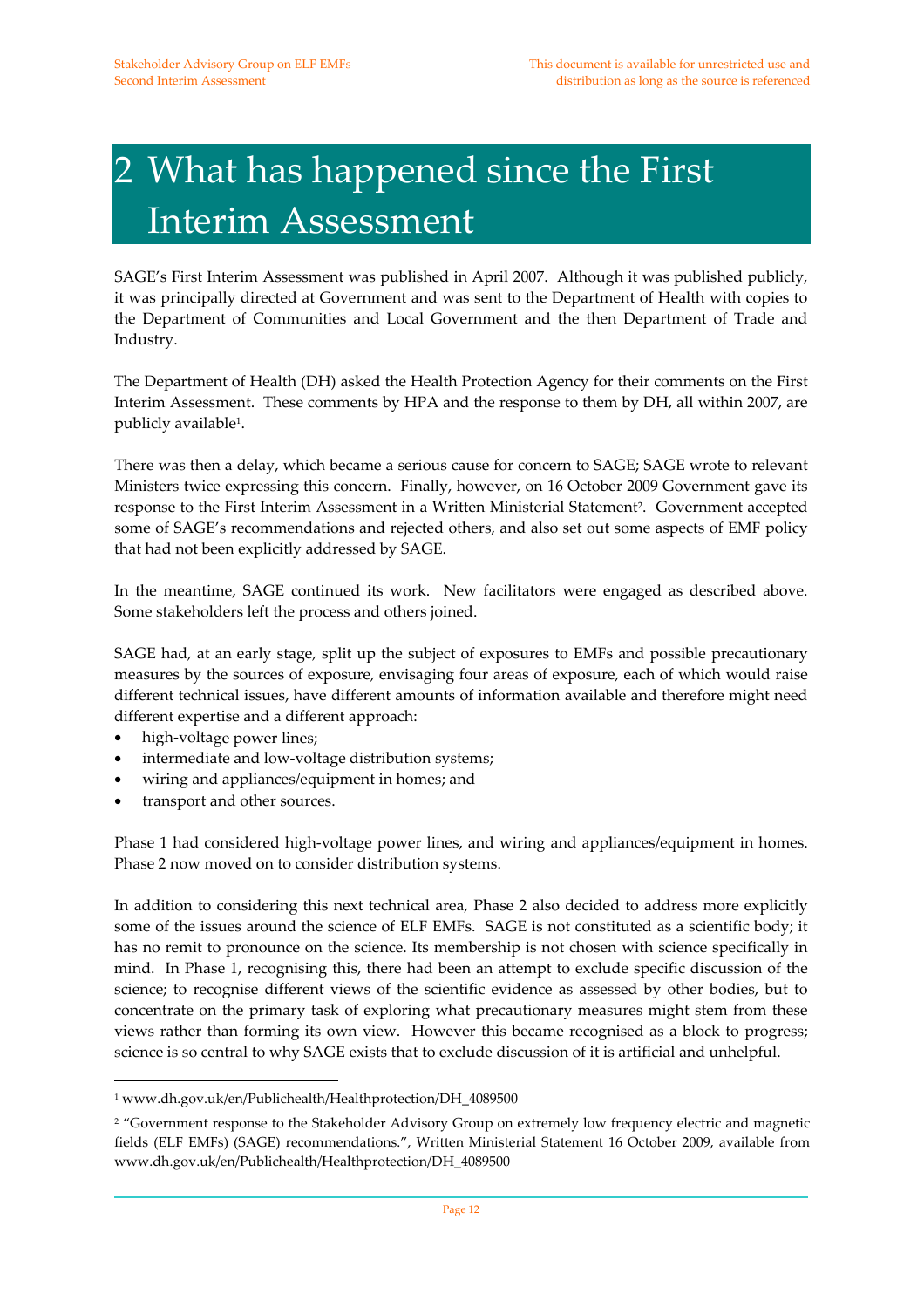Accordingly, SAGE decided to create a Science Forum in Phase 2 to complement the technical work on Distribution. The remit was deliberately left fairly open, as the intention was primarily to create a forum for the discussions that many participants wanted to have, rather than deliver a predetermined output. However, it was clear that the Science Forum would not pronounce between alternative views of the science; the primary focus should be on understanding why these different views exist.

SAGE Phase 1 had devoted some effort to making assumptions about the nature and extent of any risk in order to allow quantitative risk estimates to be made, and then to use those risk estimates in a cost-benefit analysis. That cost-benefit analysis, although drawing on existing practice, was also a source of considerable effort and debate within SAGE. SAGE Phase 2 has, on the whole, avoided this level of detailed or quantified analysis of risks, costs and benefit, utilising instead a simpler model of the issues. This should not be taken as either endorsing or rejecting any decisions made in SAGE Phase 1.

SAGE Phase 2 started work in earnest in the second half of 2008. It was originally envisaged as a slightly over two-year programme of work running to the end of 2010. However, after roughly one year, it was decided to accelerate and partially truncate this phase of the work so as to finish in April 2010. This decision was taken for various reasons. This was primarily frustration with the slow pace and sometimes unproductive nature of work in SAGE Phase 2 (though work has since progressed to give a more fruitful outcome). But also, the Government Response to SAGE Phase 1 indicated that Government was likely to be guided by SAGE's Assessments but would not regard them as definitive and would be unlikely to introduce any policies that required significant changes to current practice, and this added to a sense within SAGE that it would not be productive to devote great effort to dotting every last "i" and crossing every last "t".

Nonetheless, the participants in SAGE have an enthusiasm for continuing with some form of dialogue, albeit with conditions or reservations, and this is explored further in section 11, "Intended further activities", on page 72.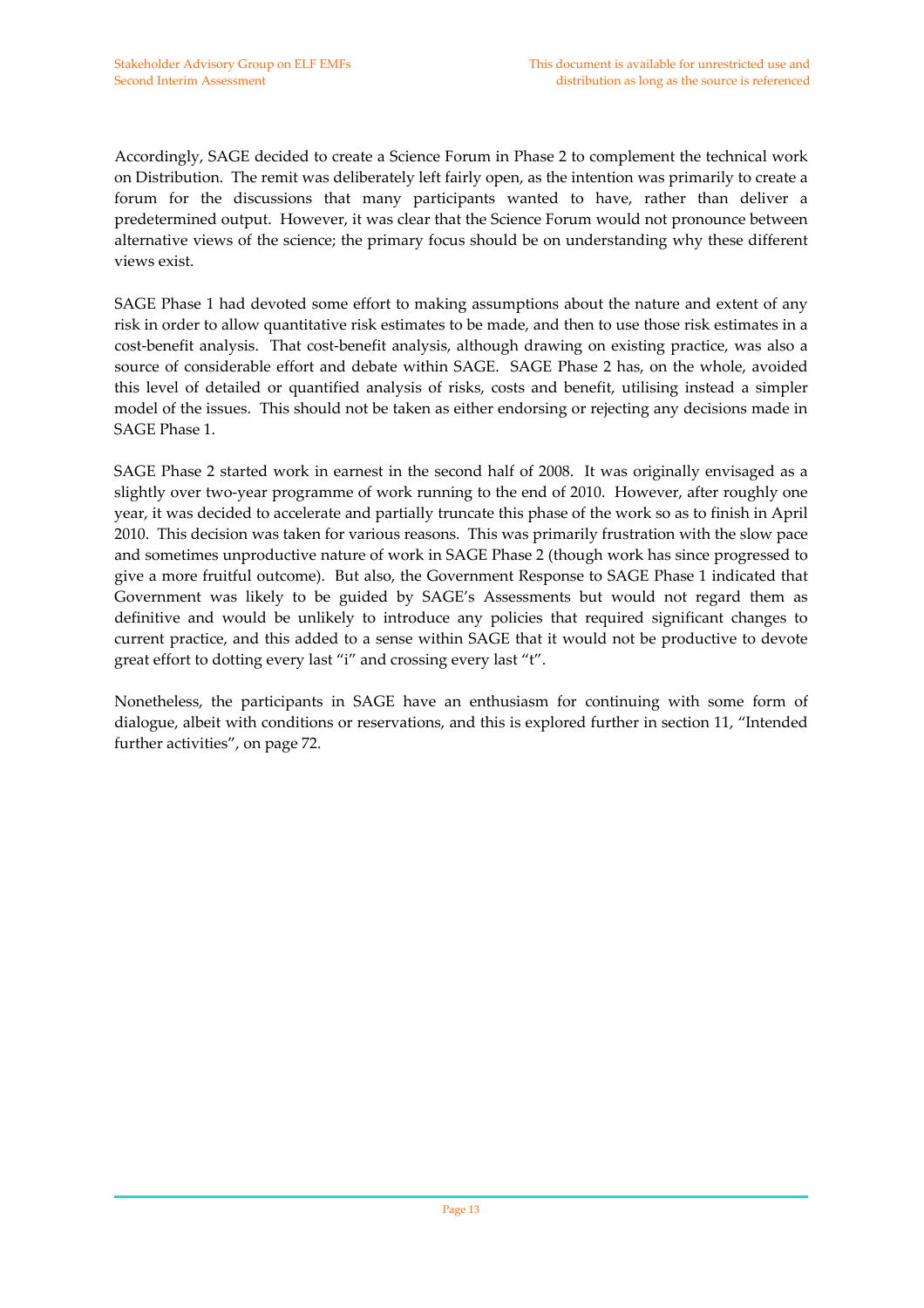# **Section B: Discussions and Recommendations on Distribution**

# 3 Purpose of the Distribution Working Group

The Stakeholder Advisory Group on Extremely Low Frequency Electric and Magnetic Fields (SAGE) considered high-voltage overhead transmission lines (132 kV and above) in Phase 1 of its work. These account for barely half of instances of background fields in homes above  $0.4 \mu$ T and perhaps a quarter of instances above 0.2  $\mu$ T. Of the rest, it is believed the bulk come from low-voltage sources. These include wiring and appliances/equipment in the home, also already addressed in SAGE Phase 1, but low‐voltage distribution wiring is the cause of the magnetic fields in the majority of typical homes, and any consideration of how to reduce magnetic fields needs to address fields from this source.

The SAGE Distribution Working Group (DWG) was convened by the SAGE Main Group in October 2008 and first met in January 2009, to complete SAGE's work on electric and magnetic fields produced by the UK domestic electricity supply system. Its focus was the fields from substations and distribution wiring at voltages of  $400/230$  V –  $66,000$  V.

In general terms it was expected that the DWG would consider the following questions.

- How are the fields produced, how strong are they, and what is the extent of public exposure to such fields in the UK? (Human exposure has largely concerned childhood exposure to fields within the home but exposure of adults, in-utero exposure, and exposure in public buildings such as schools and libraries has also been considered.)
- What are the options for mitigating these exposures?
- What are the practical and economic implications of mitigation?
- What would be the benefits of mitigation?

A package of possible mitigation options (or a range of such packages) which might constitute a basis for UK policy and practice, was to be assembled and presented to SAGE Main Group.

## 3.1 DWG Membership

It was agreed that the DWG membership must represent a balanced cross section of SAGE membership as well as containing sufficient expertise, although the DWG recognised that, depending on the topic being discussed and the stage in the work, it might be appropriate to convene special meetings on occasion and to widen the invitation list accordingly.

DWG membership is currently as follows:

• Paul Bicheno (Institution of Engineering and Technology)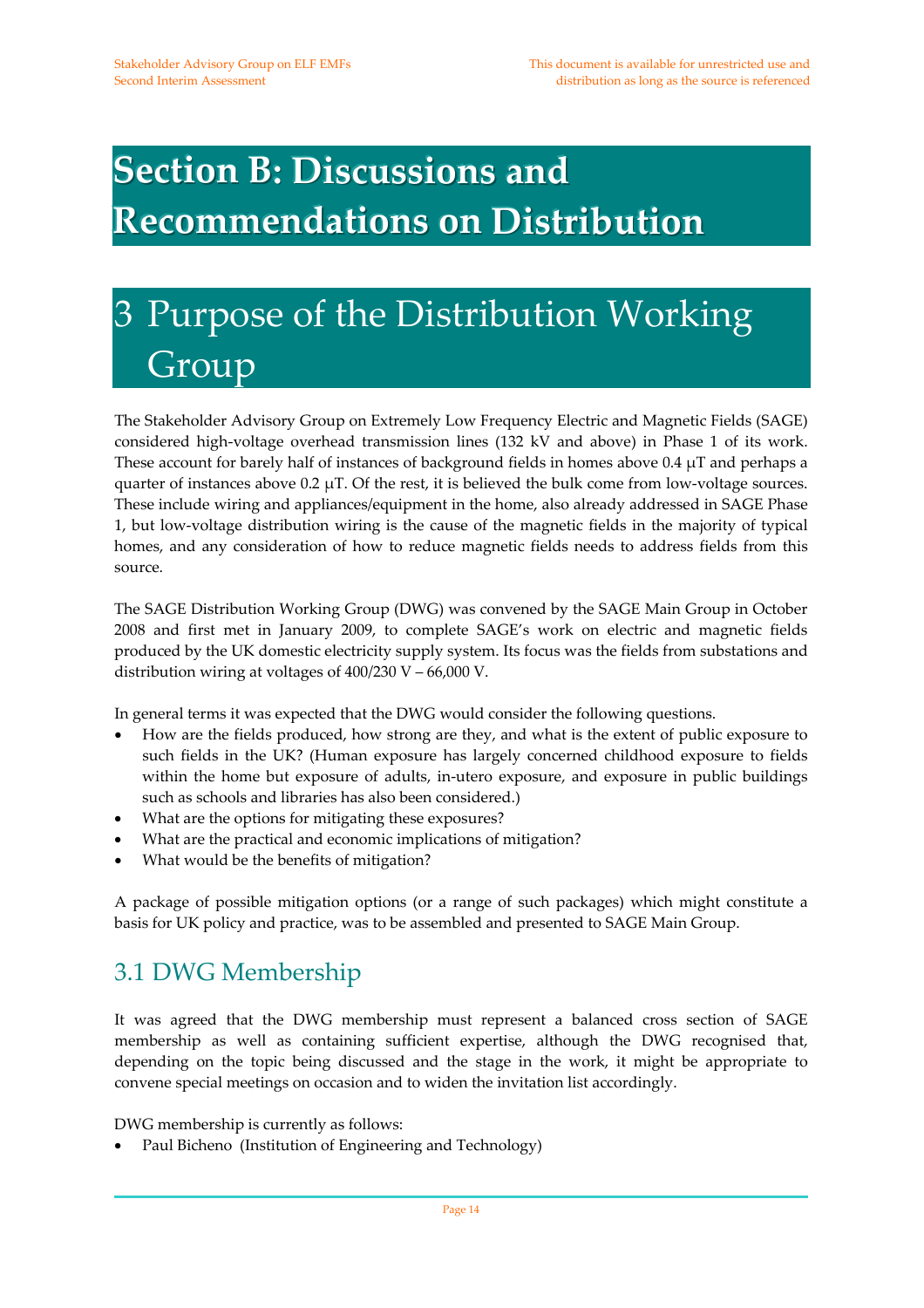- Roger Coghill (Coghill Research Laboratories)
- Stuart Conney (Department of Health)
- Caroline Hampden-White (CHILDREN with LEUKAEMIA)
- Andy Hood (Energy Networks Association & Western Power Distribution)
- Pat Keep (Department of Health)
- Jill Meara (Health Protection Agency)
- Alasdair Philips (Powerwatch)
- Graham Philips (EM Radiation Research Trust)
- Peter Roberts (Energy Networks Association)
- John Swanson (National Grid & Energy Networks Association)
- Adrian Todd (Kilmorack Community Council)

When options for reducing exposures would involve a Distribution Network Operator (DNO) spending money, SAGE recognises that DNOs are constrained to some extent by their economic regulator, Ofgem. It would therefore be desirable for Ofgem to be involved in the discussions around these issues (Ofgem are not currently involved in the SAGE process).

**SAGE asks Government to open a dialogue with Ofgem on the matters covered by SAGE.**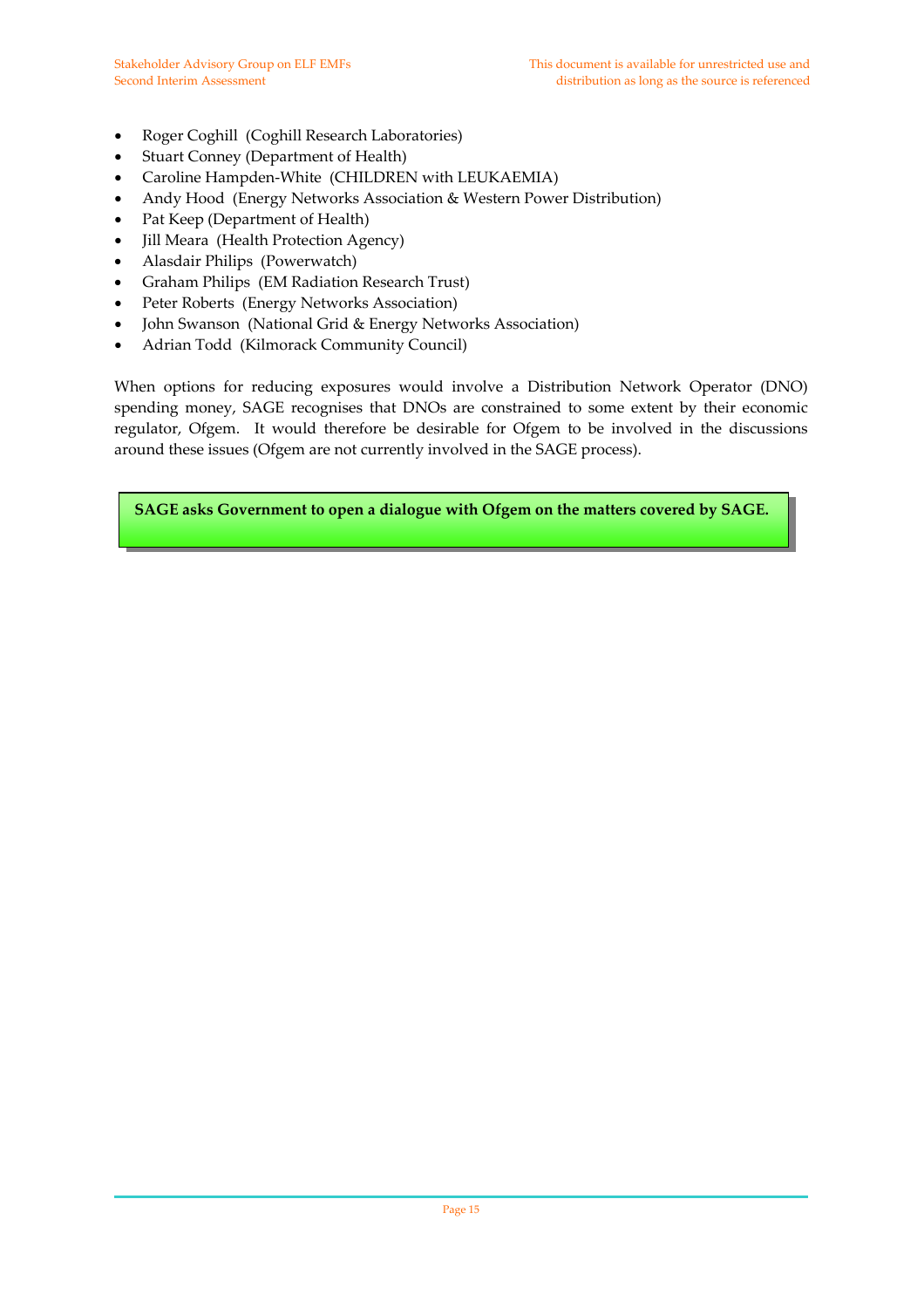## 4 Distribution Networks

## 4.1 Introduction to Distribution Networks

The UK Electricity System is essentially made up of three key stages, broadly analogous to the UK road network, as shown in Figure 1:



#### **Figure 1**

#### **Overview of the UK power system**

- Electricity generation. Traditional electricity generating stations, such as coal‐fired stations, and renewable generators such as hydroelectric and wind power schemes are usually located away from heavily populated areas. The electricity generated is stepped up to a higher voltage at which it connects to the transmission network.
- Electric power transmission. The transmission network is the system for bulk transfer of electrical energy over long distances, as far as substations connected to the local distribution network, where the voltage is stepped down. (Power is usually transmitted at high voltages (132 kV and above) to reduce the energy lost in transmission.)
- Electric power distribution. This is the final stage in the delivery of electricity to end users. Distribution voltages vary, depending on customer needs, equipment and availability.

The DWG has been concerned solely with the third stage above (ie distribution systems that begin as the primary circuit leaves the substation and ends as the secondary service enters the customer's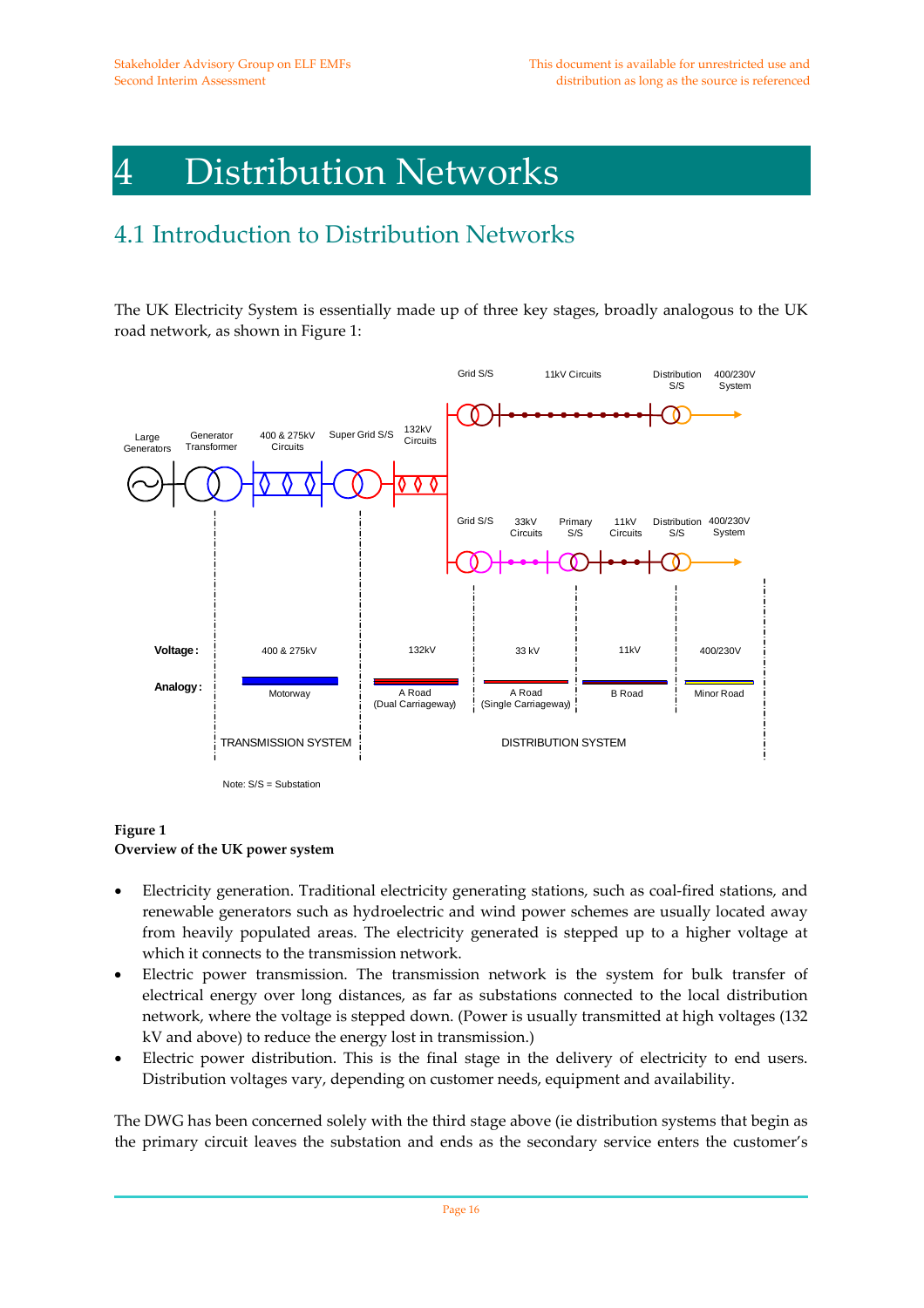meter). Within these networks there may be a mix of overhead line systems including steel pylons, traditional wood poles and wires, and various types of underground cable.



**Figure 2 Typical 33 kV overhead line** double‐circuit line (can also be single‐circuit)



**Figure 3 Typical 11 kV overhead line** single‐circuit line (can also be double‐circuit)



**Figure 4 Typical 400 V overhead line** open wire (can also be insulated and bundled)



**Figure 5 Typical 11 kV underground cable**



**Figure 6 Typical 400 V 3‐phase underground cable** (as used for distribution main)



**Figure 7 Typical 400 V single‐phase underground cable** (as used for service cable)

In the UK, the electricity that goes into a normal home is at a voltage of 230 V. But for technical reasons, the vast majority of high voltage and most low voltage systems are three phase (ie. they utilise three phase conductors). 230 V is the single‐phase voltage; the equivalent three‐phase voltage is 400 V. Most final distribution circuits supply electricity to several houses at once from three phases, and are usually referred to as "400 V circuits". Balanced three phase systems:

- are more efficient;
- allow larger loads to be supplied;
- allow longer circuits to be installed (voltage drop is lower); and
- are cheaper (overall).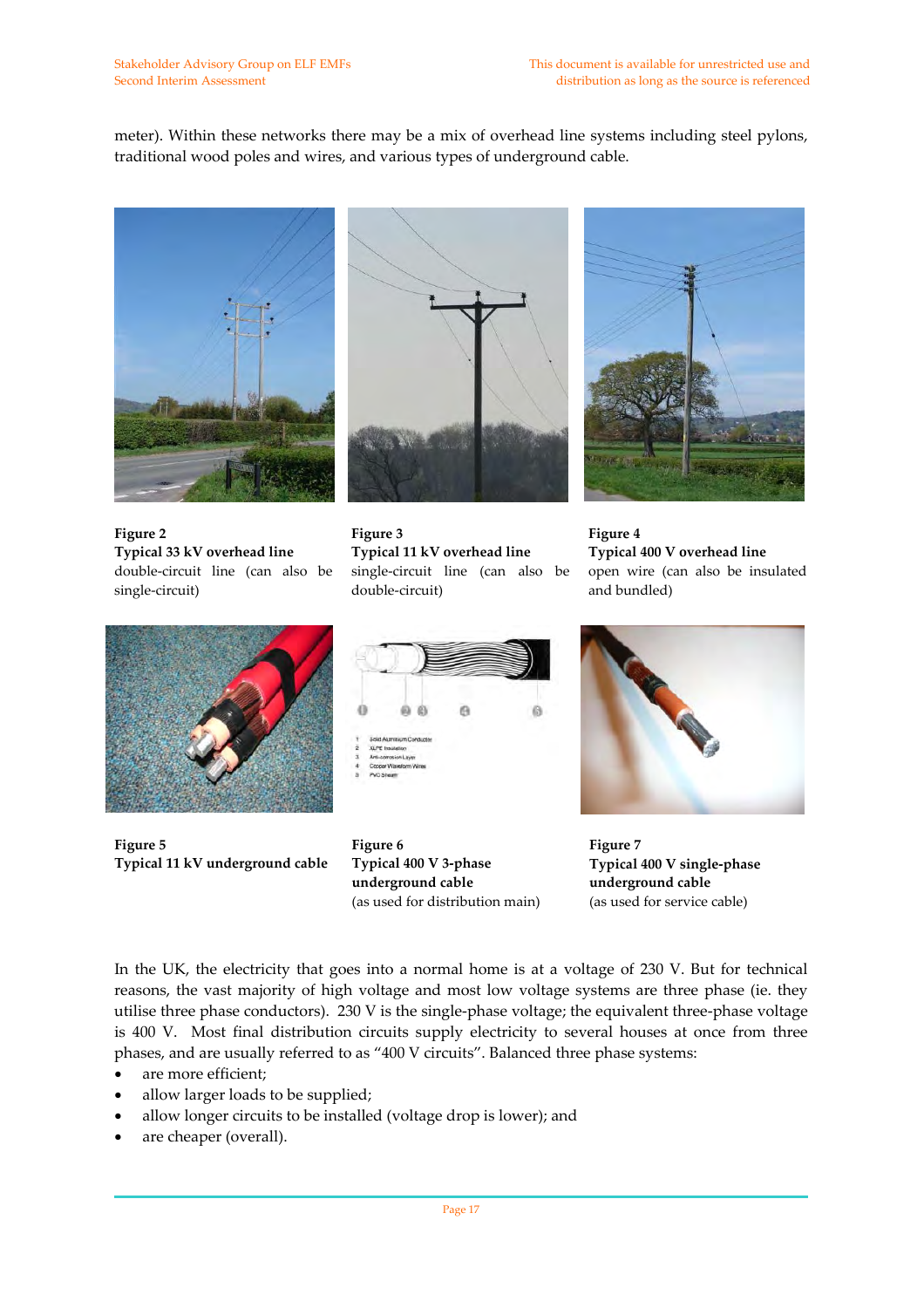This means that a typical final distribution circuit can be represented as shown in Figure 8, with successive homes connected to different phases:



### **Figure 8 Typical UK distribution circuit showing houses connected to different phases**

Figure 8 shows the three phase cables in red, the neutral in black and the earth in green (current conventions for wiring colours are different to this, with the phases brown, black and grey, the neutral blue, and the earth green and yellow striped). Each of the 3 houses is supplied from one of the phase cables. "Distribution main" refers to the main cable running from the substation, "service cable" refers to the connection from this to each individual home.

Note that there are different ways of earthing such circuits, which affect the way magnetic fields are produced and are therefore discussed in more detail later; this diagram shows just one possibility.

## 4.2 Substations

Substations have several basic functions:

- to change the system voltage level along the distribution system, using transformers; (Electricity may flow through several substations between generation plant and final consumer and the voltage may be changed in several steps.)
- to switch off the electricity if a fault occurs, using equipment such as circuit breakers and protection/control equipment); and
- to provide switching facilities so that particular sections of the distribution network can be switched in and out, to allow equipment to be disconnected for maintenance and so that electricity supplies can be maintained or restored if part of the system develops a fault.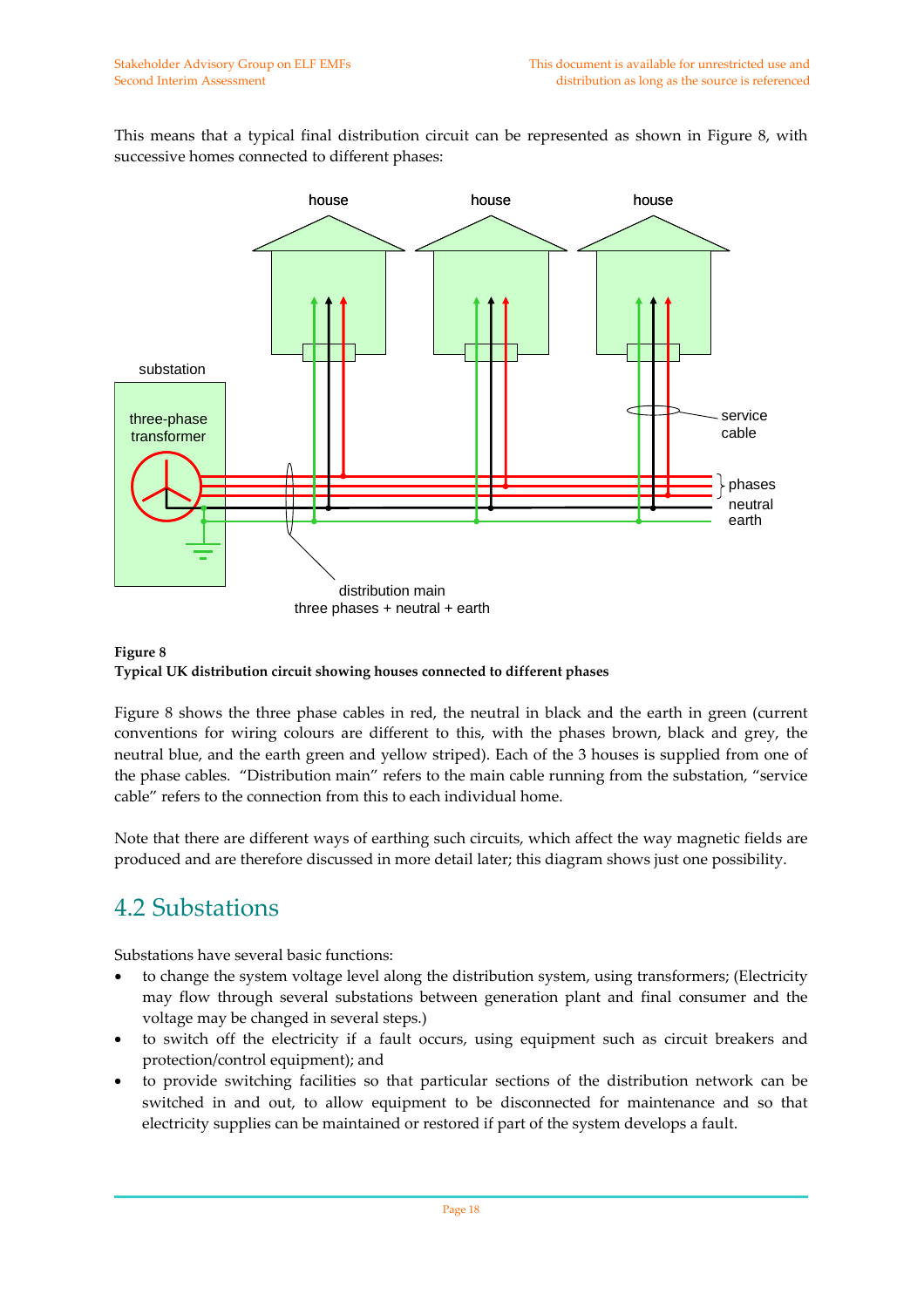The DWG has been concerned mainly with final substations that step down voltages from 11 kV to 400 V for domestic purposes. There are over 400,000 of these (see Table 1). Such substations may be ground‐mounted or pole‐mounted, outdoors in fenced enclosures or indoors in special purpose structures, or even within residential buildings (eg. maintenance rooms in blocks of flats).



**Figure 9 Pole mounted substation**

**Figure 10 Older design of indoor substation** 

**Figure 11 Newer design of compact ground‐ mounted substation**

As well as these final distribution substations, there are a much smaller number (see Table 1) of substations at higher voltages, as illustrated in Figure 12 and Figure 13. The DWG has not specifically considered these, but recommends that they should be considered in the next phase of SAGE's work.



**Figure 12 400 kV substation**

**Figure 13 33 kV substation**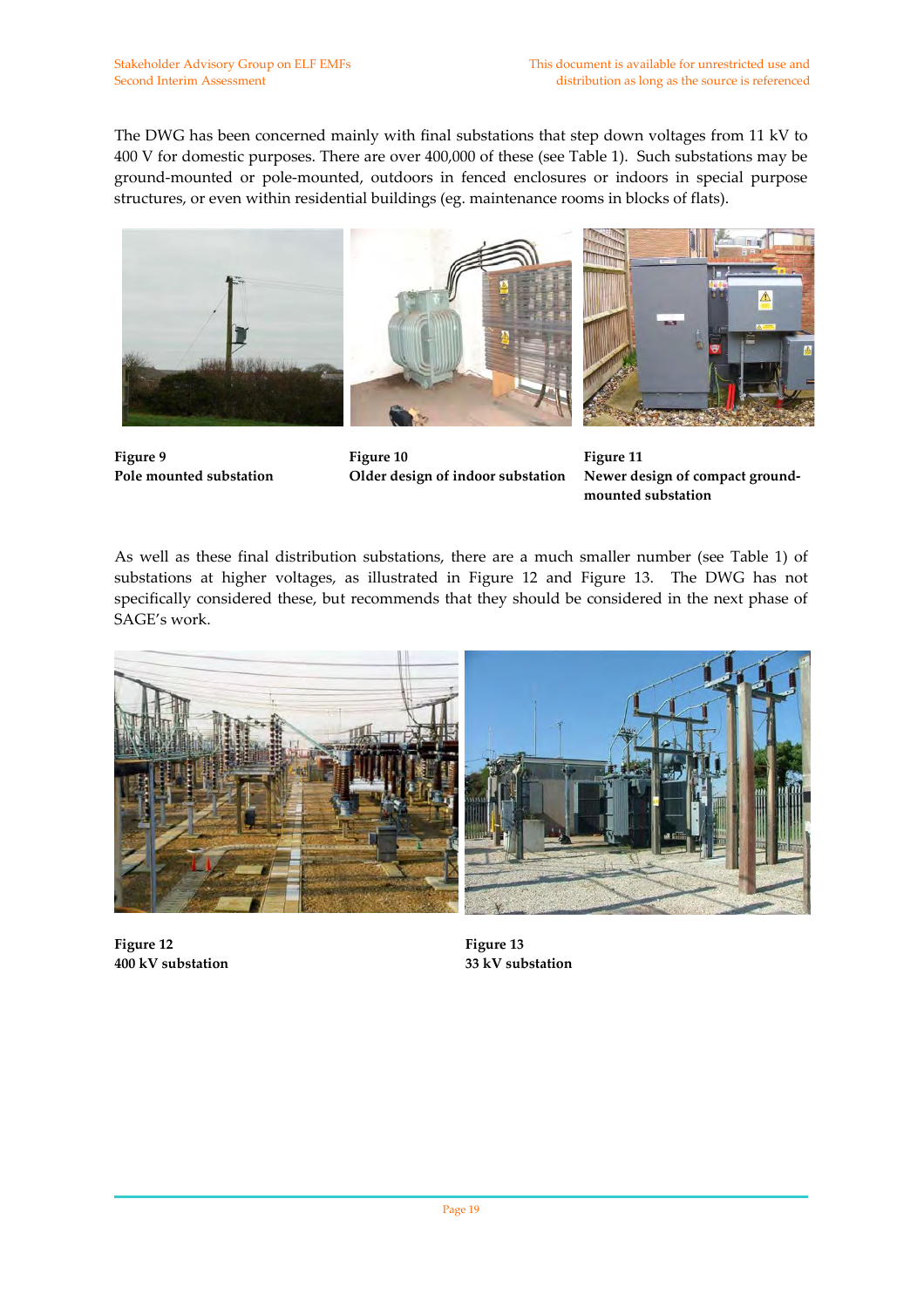| <b>Transmission System</b>      |         |  |  |
|---------------------------------|---------|--|--|
| National Grid (400 and 275 kV)  | 238     |  |  |
| Distribution System             |         |  |  |
| >650V (i.e. 132 kV, 33 kV etc.) | 4,849   |  |  |
| Final Distribution              |         |  |  |
| Pole Mounted                    | 260,435 |  |  |
| Ground Mounted                  | 166,015 |  |  |
|                                 |         |  |  |
| Total (All Voltages)            | 431,537 |  |  |

#### **Table 1: Numbers of Substations in England and Wales (1989)**

### 4.3 Earthing

Earthing is the practice whereby connections are established to ensure that any conducting part of equipment which can be touched and which is not normally live, but which can become live if the insulation fails ("exposed conductive parts") are at the same electrical potential as the general mass of the earth, which reduces the risk of electrocution. Earthing conductors, also known as protective conductors, also provide a path for fault current to flow, should an item of equipment fail, enabling fuses to operate or other protective devices to trip, to disconnect the faulty equipment. A typical earthing system will comprise a buried electrode (buried copper conductor and copper tape) connected to a collection of wires and cables which are themselves connected to the electricity system and electrical equipment.

This differs from protective bonding, which is the practice of intentionally connecting together all metallic non-electrical items ("extraneous conductive parts") in a building as a protection measure, so that even if the connection to a distant earth ground is lost or if a fault on the electricity system occurs, the occupant will be protected from dangerous potential differences. Examples of items that may be bonded include metallic water piping, gas piping, structural metalwork etc.

It is a legal requirement to earth electricity networks in the UK, providing a path for current to flow through should a fault occur within the electricity system or equipment, so that protection systems (eg. fuses and circuit breakers) can operate quickly and disconnect the supply.

Three typical systems are in use for earthing in final distribution circuits: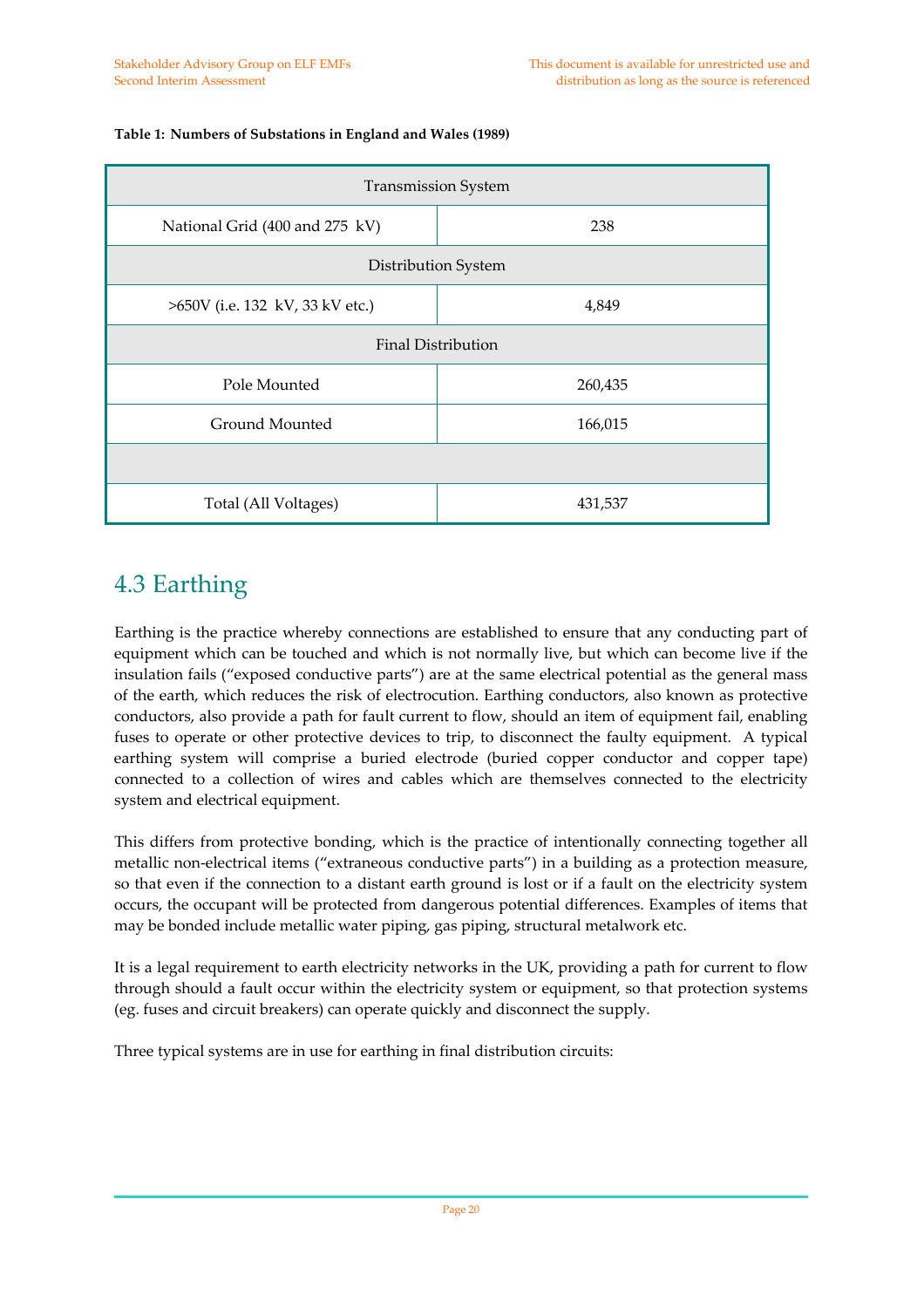• Separate Neutral and Earth (the cables are described as SNE and the earthing system is described as TN‐S), as shown in Figure 14. The protective earth and neutral are separate conductors that are connected together only near the power source. This system is safe and reliable as long as the protective conductor remains intact, but more expensive than other systems, as a separate protective conductor in addition to the neutral is required. The protective conductor is not monitored in any way and therefore failure of an earth connection, which can occasionally occur, is likely to go unnoticed until a fault occurs.



**Figure 14 TN‐S earthing system**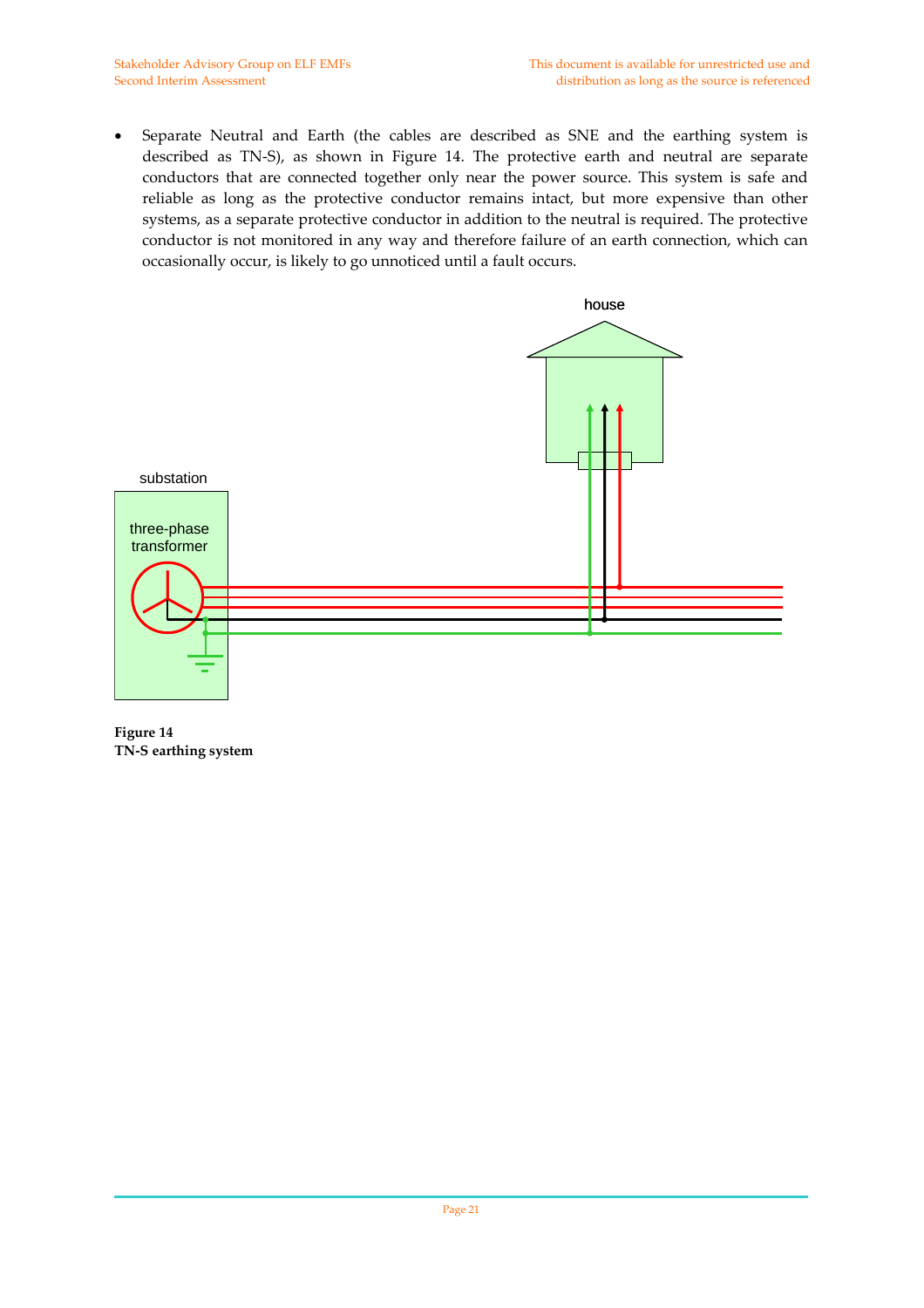• Direct Earthing (TT), as shown in Figure 15. The protective earth connection of the consumer is provided by a local connection to earth, independent of any earth connection supplied by the electricity company through their cables. Because the earth connection is often not as good – expressed in technical terms, the "earth fault loop impedance" is normally much higher - a residual current device (RCD) is also needed. This is a less safe and less reliable system, as it does rely on the customer installing and maintaining adequate earthing and an RCD and so may be expensive for the customer. The earthing system is not monitored in any way, and failure or progressive deterioration of an earth connection or failure of the RCD would go unnoticed until a fault occurs. It is cost-effective for the Distribution Network Operator as the distribution system does not need a separate earth conductor. But DNOs are legally required (under the Electricity Safety Quality and Continuity Regulations 20021) to provide an earth terminal for new connections (as long as it is safe to do so) and therefore cannot force a consumer to use this method.



**Figure 15 TT earthing system**

 $\overline{a}$ 

<sup>&</sup>lt;sup>1</sup> The Electricity Safety, Quality and Continuity Regulations 2002 (S.I. 2002/2665)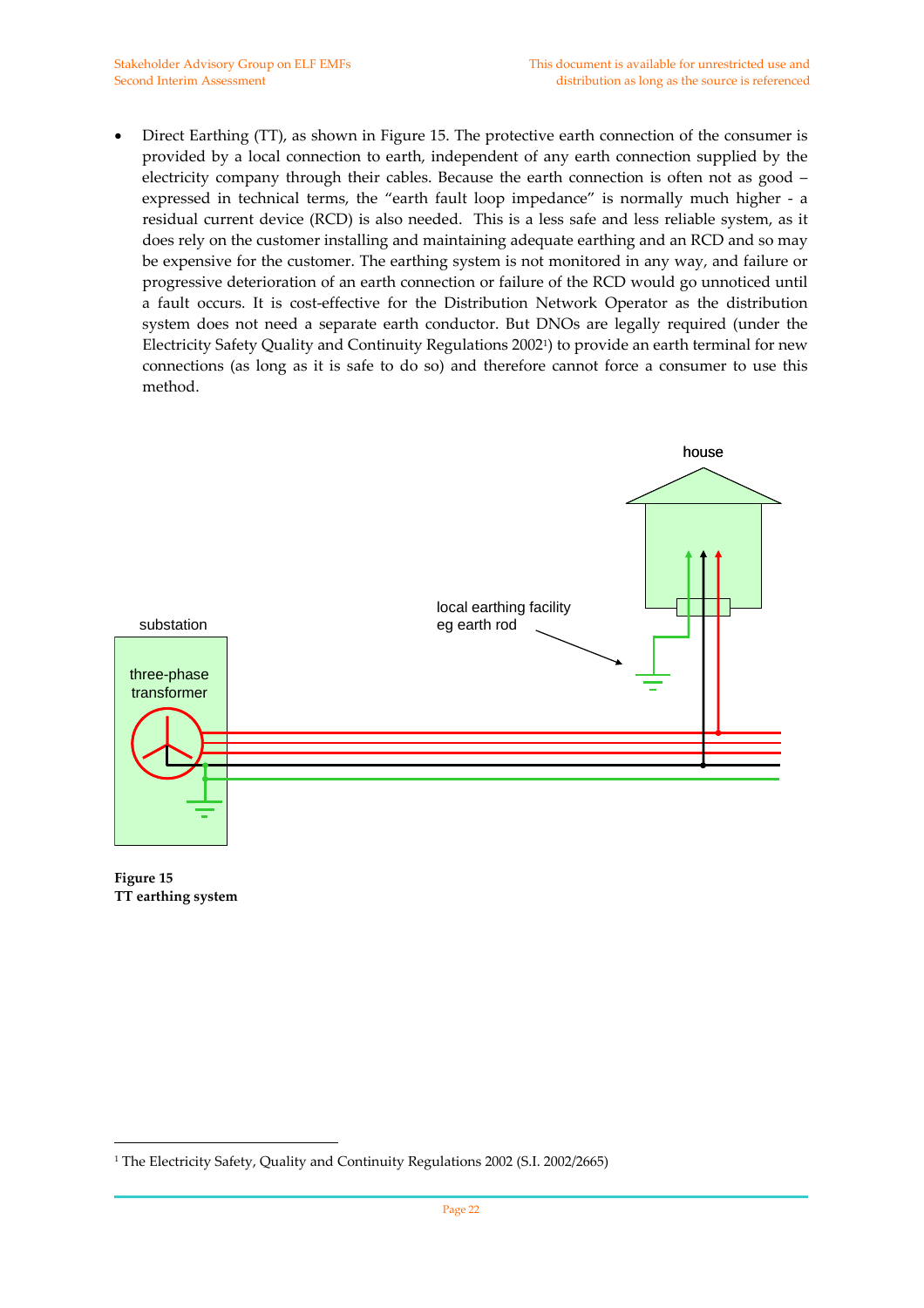• Protective Multiple Earthing (PME, resulting in a system known as TN‐C‐S), as shown in Figure 16. The Distribution Network Operator (DNO) system uses a combined protective neutral‐and‐ earth conductor, which is at some point (in a system built from new with pme, at the entry into the home) split up into separate protective earth and neutral lines. This is a safe and reliable system. The earthing system can be monitored, since the earthing conductor is used as the system neutral and any fault on it manifests itself as voltage fluctuations which cause lights to flicker. It is cost effective, as the neutral and earth conductor are combined. PME is unsuitable for some types of connection (eg. boats and caravans).



**Figure 16 TN‐C earthing system**

Many circuits were installed before PME was introduced, but later converted to PME. They still have Separate‐Neutral‐and‐Earth cables (SNE), but the neutral has been earthed at multiple places as required for PME (it is possible to repair these circuits using Combined‐Neutral‐and‐Earth cables (CNE), where the separate neutral and earth from the old cable are both joined to the combined neural‐earth conductor in the new cable, so sometimes the separate earth conductor may not exist all the way).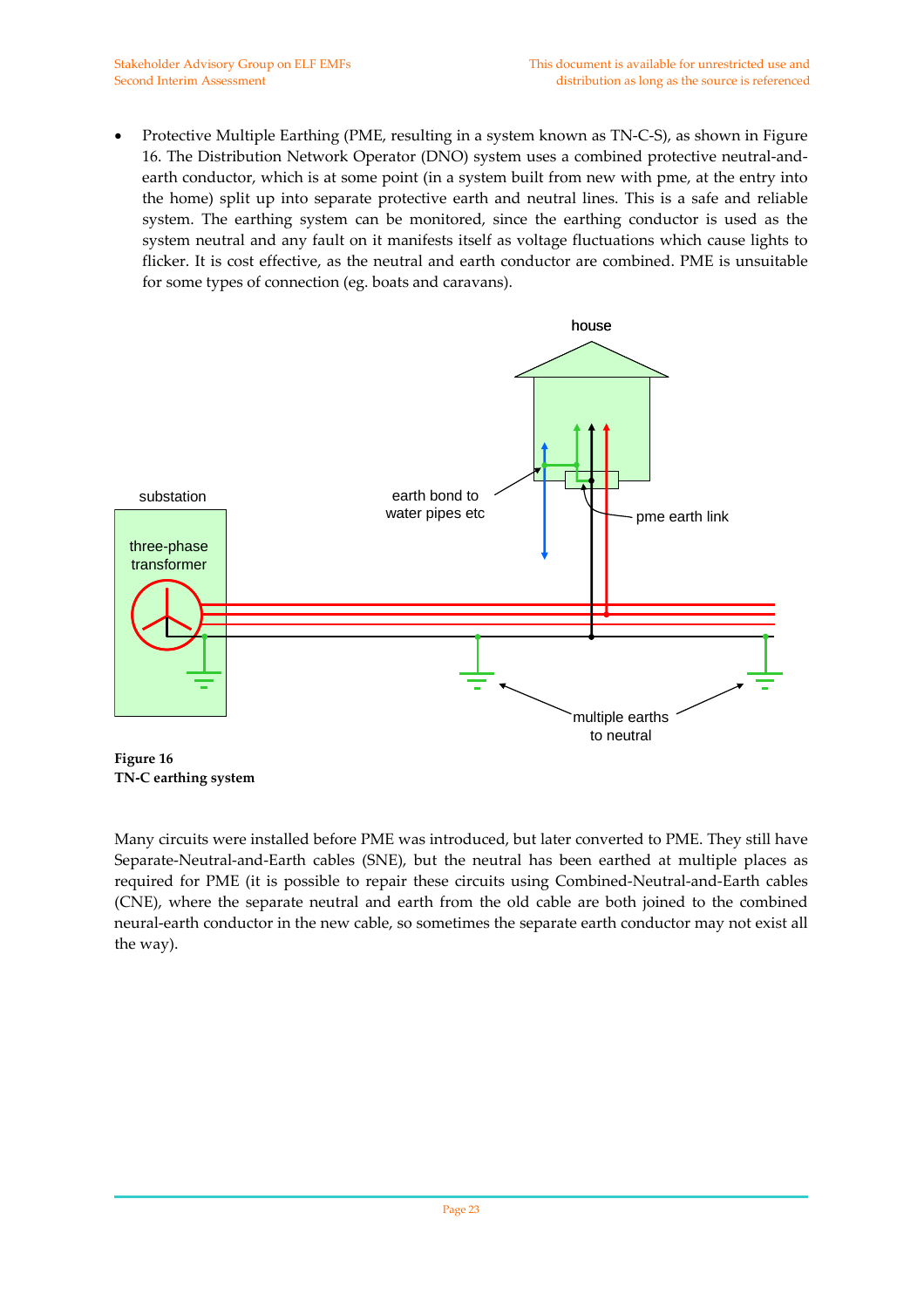# 5 Human exposure to EMFs from Distribution Networks

## 5.1 Distribution Networks and Electric Fields

The most comprehensive set of measurements available<sup>1</sup> found that the average electric field in UK homes is about 10 V/m with lights turned off and 12 V/m with lights turned on. 90% of fields were in the range 5-25 V/m. These values are away from electrical appliances and equipment; higher values can often be found close to energised mains equipment. There is no hard-and-fast definition of what constitutes an "elevated" electric field, but based on these figures, fields would be normally be considered "elevated" if they were several tens of V/m.

The DWG considered whether people are exposed to electric fields from distribution systems. It concluded that this is generally unlikely to a significant extent, for the following reasons:

- The electric field strengths from distribution systems are much weaker than those generated by high voltage transmission lines.
- Within the home, people are largely screened from these fields by the fabric of the building.

Any electric fields found in the home are more likely to emanate from household wiring and appliances, which were addressed in SAGE Phase 1 as recorded in Section 3 of the First Interim Assessment.

The topic of electric fields has not therefore been pursued any further by the DWG and the remainder of this report is concerned only with the exposure to magnetic fields from the distribution system.

## 5.2 Distribution Networks and Magnetic Fields

 $\overline{a}$ 

The average background magnetic field in UK homes is  $0.05 \mu T^2$ . Fields between, say, 0.01 and 0.1 μT would often be regarded as within the normal range. Exactly what is regarded as an "elevated" field is not a precise definition, and may vary eg between rural and urban areas depending on what typical fields are in each area. Epidemiological studies of childhood leukaemia have often used cutpoints of 0.2 and 0.4  $\mu$ T to classify exposures, and this has led to focus on exposures above these values. The United Kingdom Childhood Cancer Study (UKCCS)<sup>3</sup> found that 2% of homes had fields above 0.2  $\mu$ T and 0.4% above 0.4  $\mu$ T (these refer to the 24 hour average field present in the general volume of the home; higher fields are readily found in almost all homes for short periods and close

<sup>1</sup> "Electric Field Surveys in Homes", A K Blackwell, National Grid Technical Report TR(E)334, 1999, summarised in "Residential power-frequency electric and magnetic fields: sources and exposures", J Swanson, Radiation Protection Dosimetry 1999 83:9‐14

<sup>2</sup> Comparison of residential power‐frequency magnetic fields away from appliances in different countries. Swanson J, Kaune WT. Bioelectromagnetics 1999;20(4):244‐54; Exposure to power‐frequency magnetic fields and the risk of childhood cancer. UK Childhood Cancer Study Investigators Lancet 1999 354:1925-31

<sup>&</sup>lt;sup>3</sup> Exposure to power-frequency magnetic fields and the risk of childhood cancer. UK Childhood Cancer Study Investigators Lancet 1999 354:1925‐31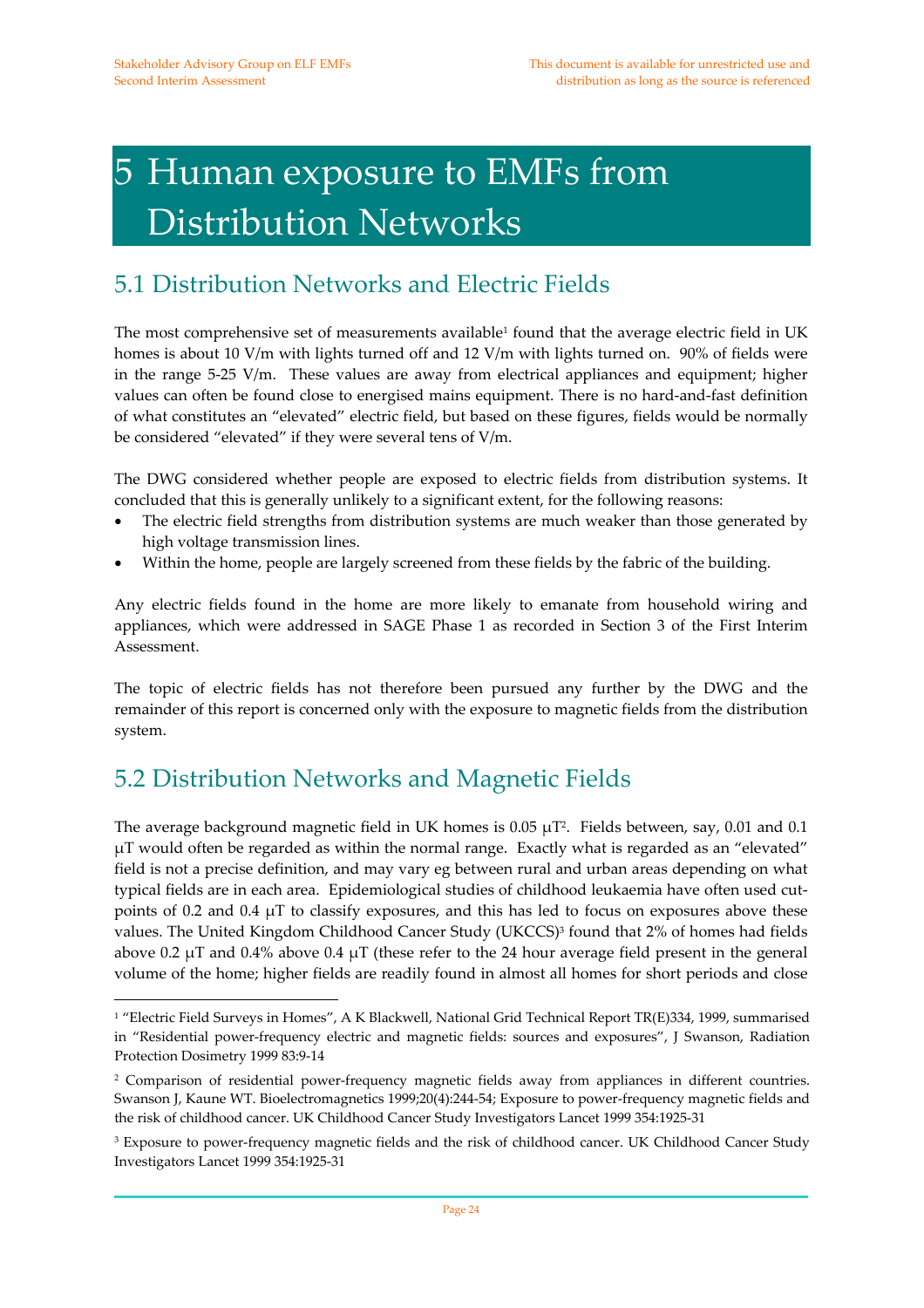to electrical equipment and appliances). When we use the term "elevated" it is these levels we have in mind, particularly fields or long-term exposures greater than  $0.4 \mu T$ .

The main source of systematic information used by DWG to assess which sources of field produce elevated exposures, and how often, was a study performed by the Health Protection Agency (the "Residential Sources Study")1. They took all the homes which had been classed as "high" exposure by the UKCCS, and revisited them to find out the source of that elevated field. They presented results for two different levels of "high" field, above 0.2  $\mu$ T and above 0.4  $\mu$ T. The results are summarised in Figure 17 and Figure 18.



#### **Figure 17**

 $\overline{a}$ 

#### **Results of Residential Sources Study for fields >0.2 μT**

(the terminology "appliances" comes from the original study but should be taken as including all electrical equipment)

<sup>1</sup> Investigation of the sources of residential power frequency magnetic field exposure in the UK Childhood Cancer Study. Maslanyj MP, Mee TJ, Renew DC, Simpson J, Ansell P, Allen SG, Roman E. J Radiol Prot. 2007 27:41‐58.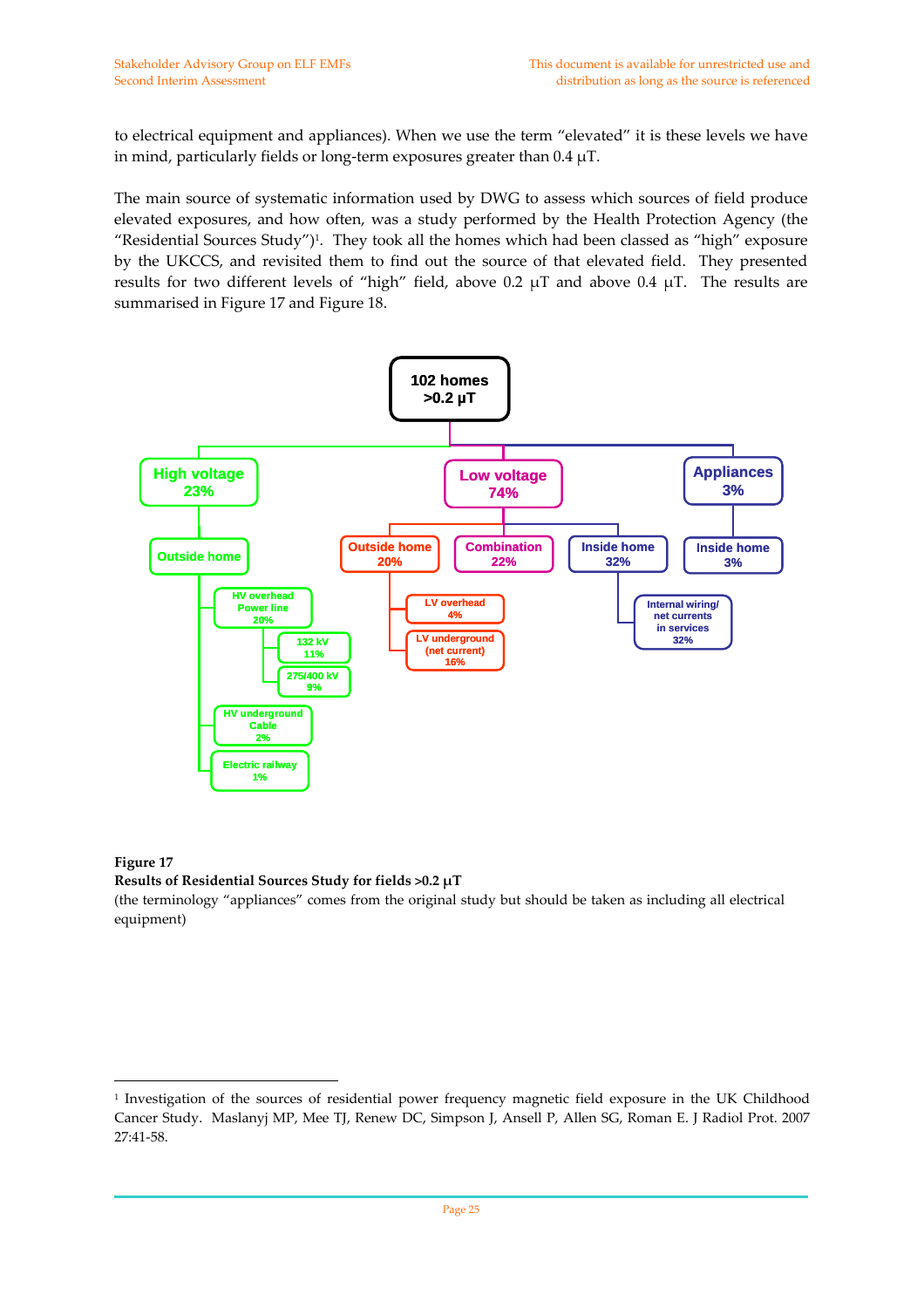

**Figure 18 Results of Residential Sources Study for fields >0.4 μT**

This shows that:

- although these elevated fields are rare, low‐voltage underground distribution cables and service cables are a relatively common source of them when they do occur. The Residential Sources Study did not allow unambiguous separation between homes where the source was net currents in services entering the house and homes where it was house wiring. However, roughly half of instances of homes with fields greater than  $0.4 \mu T$  appear due to net currents and hence to lowvoltage distribution, equating to 0.2% of homes nationally.
- neither substations nor overhead lines or cables at voltages between 132 kV and 400 V were responsible for any instances of these elevated exposures in this sample of homes. This does not mean, of course, that there are no instances of elevated exposures produced by substations or intermediate-voltage lines. Members of the DWG reported specific examples where this does happen. It merely means such instances are sufficiently rare not to have featured in this sample. One single instance in the residential sources study would correspond to a prevalence in the population of 0.02%, or 4000 homes nationally. So this can be taken as an estimate of the upper limit of the true prevalence in the population.

### 5.3 Magnetic fields from circuits without net currents

Distribution wiring is the commonest source of magnetic fields in homes in most countries including the UK. However, the way in which distribution wiring produces magnetic fields is quite complicated, depending largely on "net currents". For simplicity, the magnetic fields produced by circuits without net currents are described first, then net currents are described.

Any circuit will produce a magnetic field, the strength of which is dependent on the distance from the conductors, the size of the current, and the separation distance between the currents making up the circuit.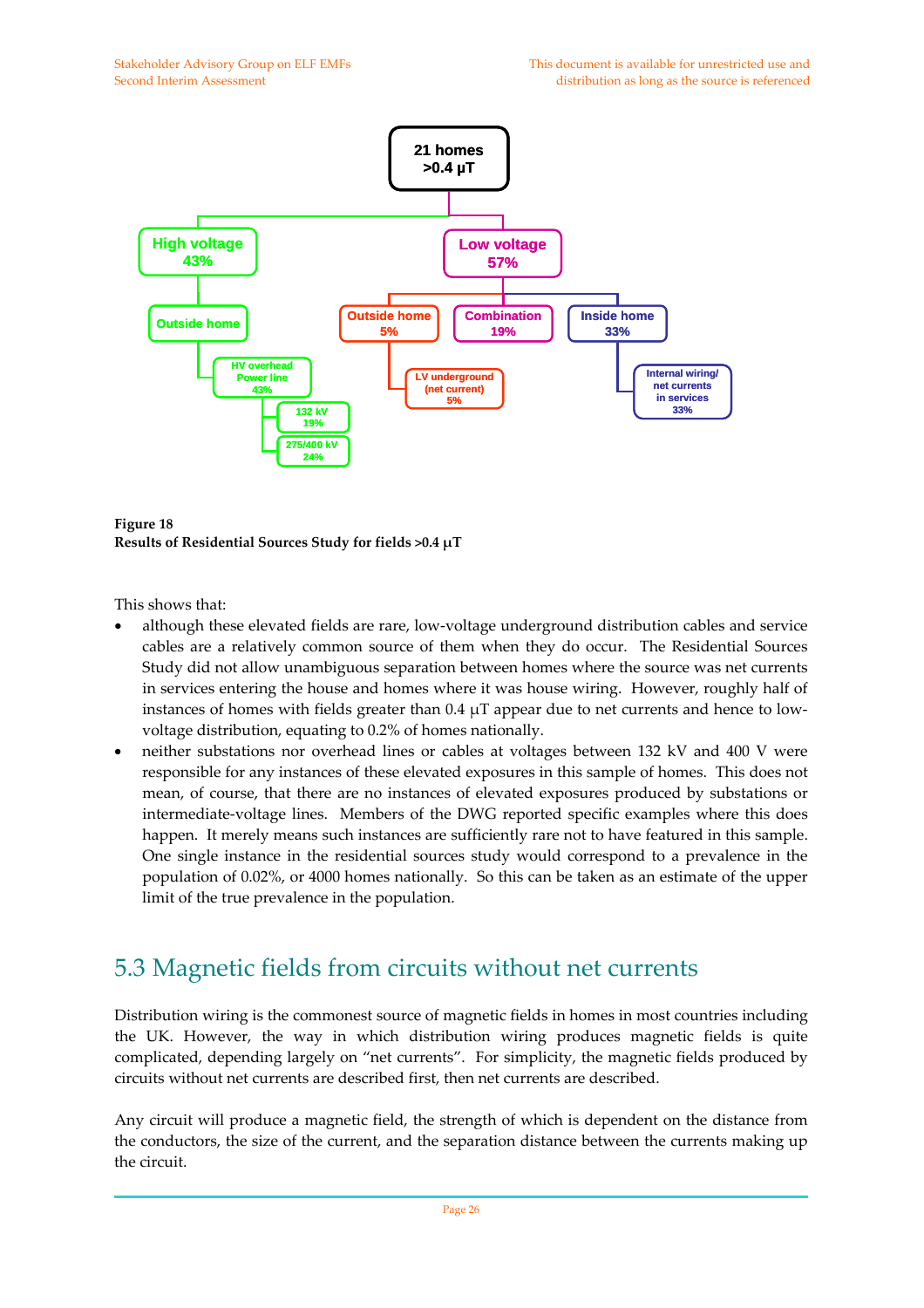The magnetic field produced by a current in a conductor falls with distance from the conductor. Where there is more than one current forming part of one or more electrical circuits, there is also partial cancellation between the magnetic fields produced by individual currents, and that cancellation generally becomes better at greater distances. Overall, the magnetic field is highest at the point of closest approach to the conductors and falls quite rapidly with distance. Therefore overhead lines produce a magnetic field which peaks underneath the conductors and falls rapidly with distance either side.

For intermediate‐voltage lines (11 kV, 33 kV, 66 kV etc), typical fields are suggested to be of the order of 1 to 1.5  $\mu$ T, and fall off to background levels at 10-20 m from the line, as shown in Figure 19.



**Overhead lines: typical magnetic fields**

**Figure 19 Typical magnetic fields produced by various voltages of overhead lines**

Not many homes fall within this distance from an overhead line, and indeed the UKCCS Residential Sources Study did not record any overhead lines between 400V and 132 kV as the source of fields above 0.2 or 0.4μT. Hence, the DWG agreed that these intermediate voltage overhead lines were not a major contributor of human exposure to magnetic fields, although acknowledging that there are exceptions (principally where lines are unusually heavily loaded, for example as a result of independent generation schemes embedded within the system).

At final distribution voltages (400/230 V), some homes have distribution with separated‐phase overhead wiring, in which the individual conductors are separated, usually by 0.3 m or so. With separated phases, magnetic fields can arise from the load currents on the conductors, just as with intermediate‐voltage lines. However, the separation is smaller, the currents generally smaller, and these fields from the load currents in final distribution circuits are generally not that significant. Instead, fields from final‐distribution circuits generally come from something called a net current.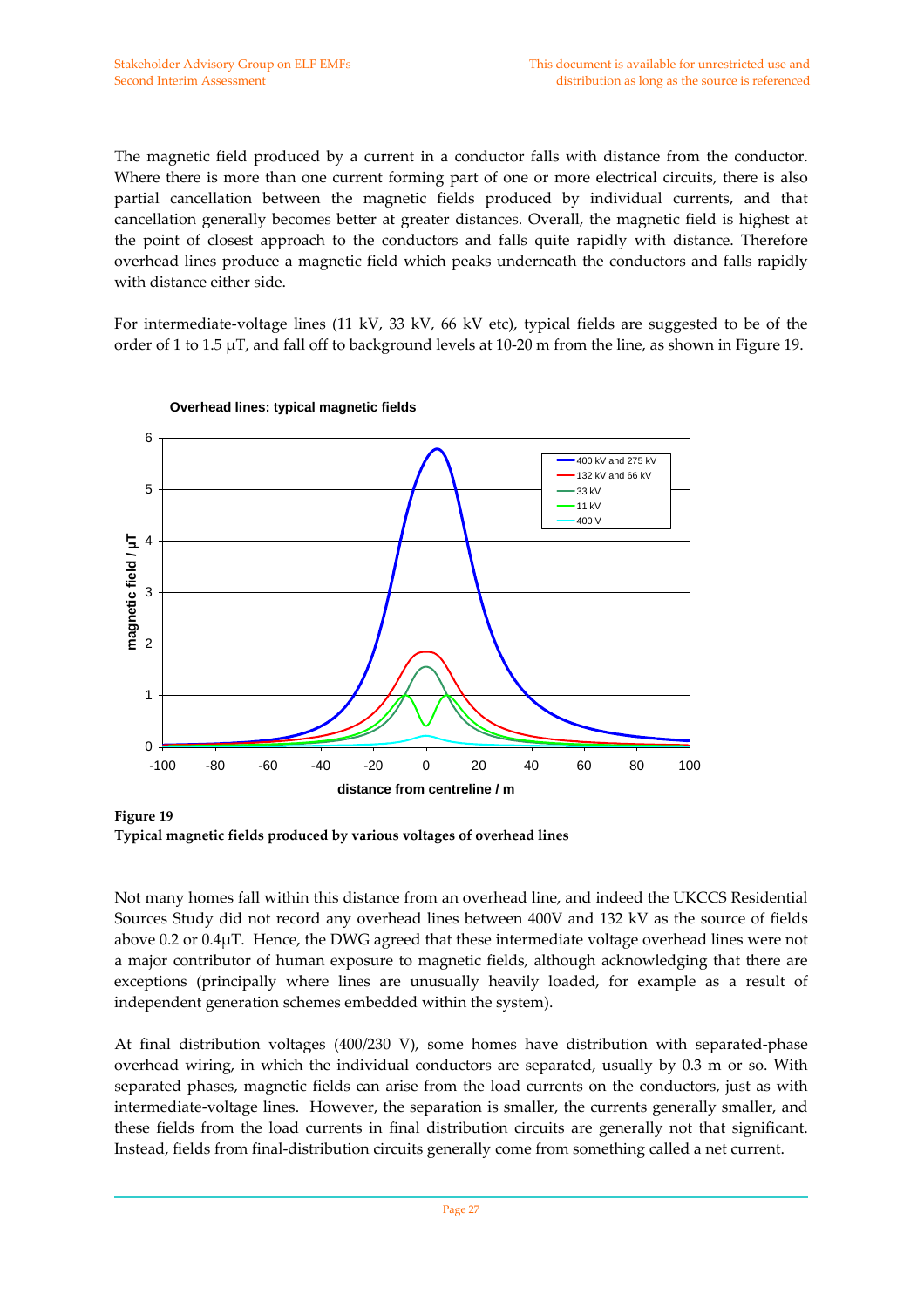### 5.4 Magnetic fields from net currents

Most UK homes have underground distribution, where the individual conductors are very much closer together within a single sheath. In a simple circuit of this type, where the load current drawn by a house passes out along a phase conductor and back along the neutral conductor, the currents are exactly balanced, as shown in Figure 20. Each conductor produces a magnetic field, but because the conductors are extremely close together the magnetic fields cancel, and there is a negligible external field.



**Figure 20 System with no multiple earthing: balanced currents**

In practice, the situation is more complicated, because of "net currents". Net currents are produced when the neutral conductor is earthed or grounded in more than one place. With multiple earthing, some fraction of the neutral current in a circuit can divert out of the neutral conductor and return to the substation through water pipes, gas pipes, sewers, or the ground itself, as shown in Figure 21. The currents remaining in the cables are no longer balanced and the circuit then has a "net current". It often produces net current not only in the distribution circuits but also in any conducting utilities, all of which contribute to the background magnetic field in homes.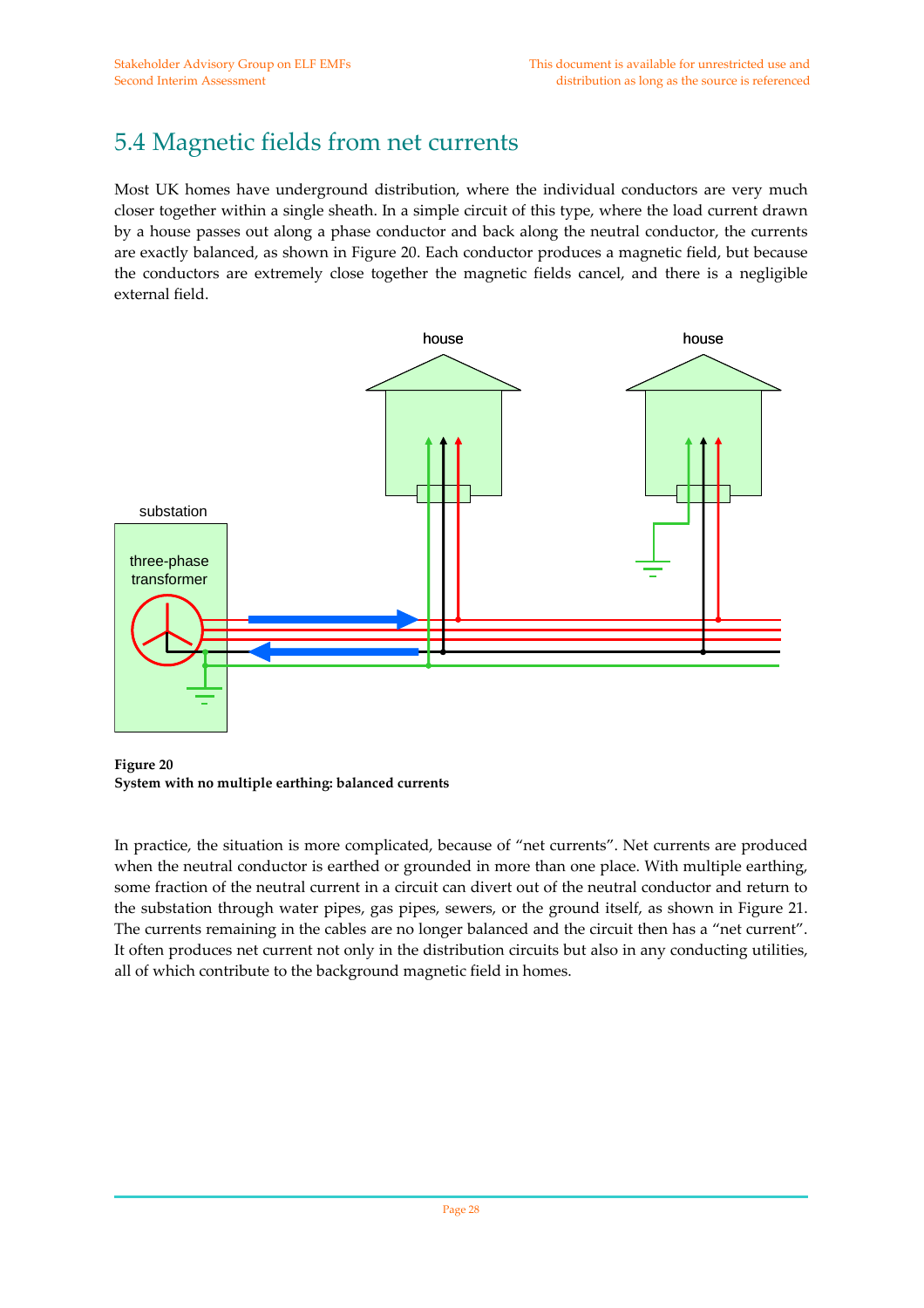$\overline{a}$ 



**Figure 21 System with multiple earthing: diverted neutral current produces net currents**

Before the Protective Multiple Earthing (PME) system was introduced in the 1930s, the neutral for each distribution circuit was earthed at the substation but nowhere else, so no net current could arise. Each house had its own earth (connected either to the earth in the distribution circuit or to a local ground rod) which was entirely separate from the neutral. However, PME has become increasingly common on 400 V distribution circuits and is now used on about 85% of overhead circuits, 65% of underground circuits and 30% of supplies to individual consumers in England and Wales<sup>1</sup>. Virtually every distribution circuit in the country has a net current, but its magnitude depends on the impedances of individual PME links and interconnections between circuits, making it difficult to predict.

Sometimes the net current arises from accidental connections through incorrect wiring, or in appliances involving heat and water (washing machines, water heaters), where general corrosion can degrade the neutral insulation and the bare conductor can come into contact with the chassis. Measurements on samples of homes in the UK suggest that many homes have such accidental connections. In measurement made in a sample of homes "as found" the proportion showing evidence of neutral‐earth connections was up to 20%. But when scientists actively looked for such connections they were found in 70%2. In some, but not all, this results in house wiring becoming a significant source of magnetic field. This was addressed in SAGE's First Interim Assessment.

<sup>1</sup> Net currents in underground distribution circuits in the UK: implications for assessing magnetic‐field exposures. J Swanson. J. Radiol. Prot. 1996 16 275‐286

<sup>&</sup>lt;sup>2</sup> Net currents in underground distribution circuits in the UK: implications for assessing magnetic-field exposures. J Swanson. J. Radiol. Prot. 1996 16 275‐286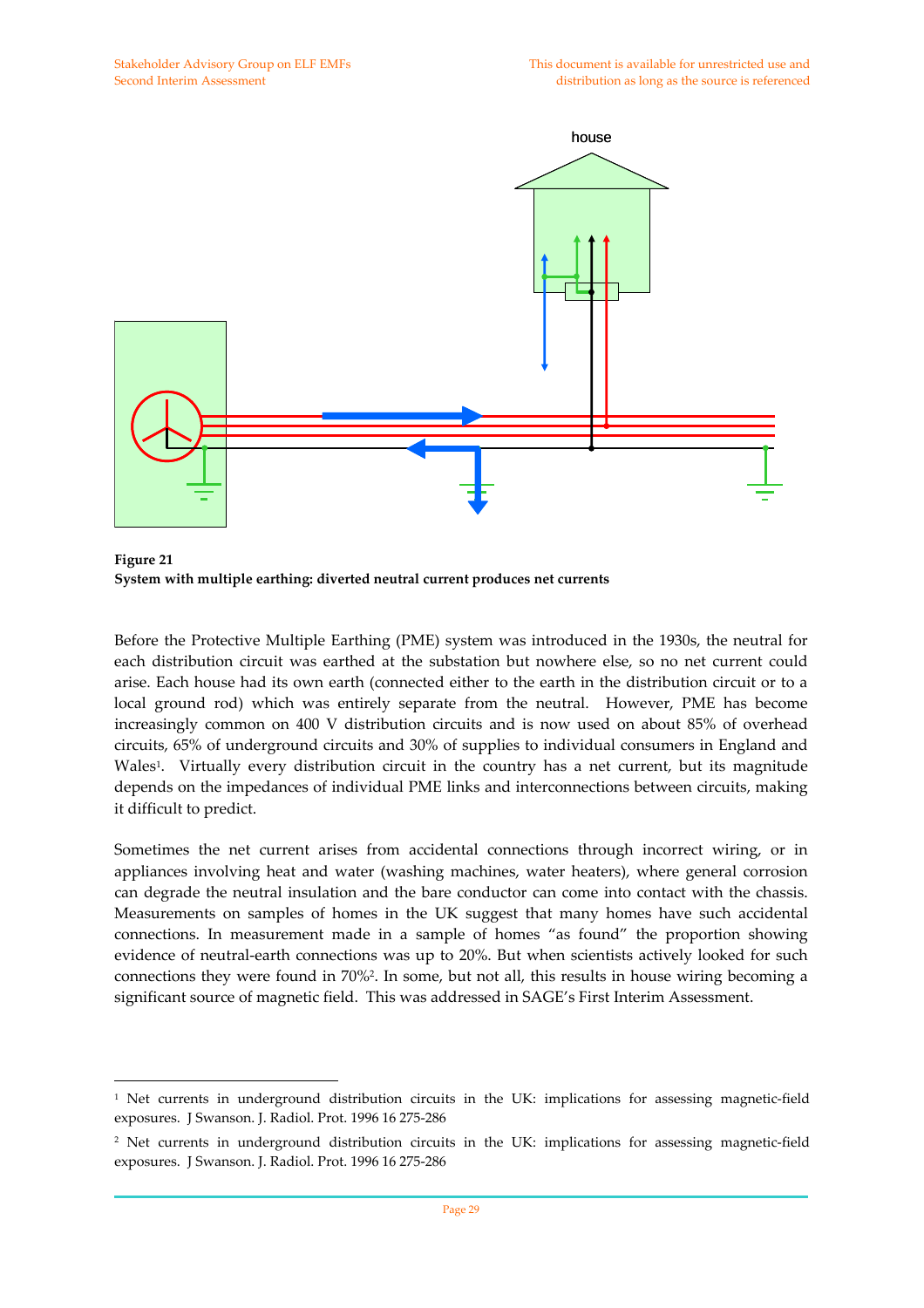In some situations, the net current in PME circuits can also be much bigger. For example, if the neutral conductor is interrupted or broken, so that none of the neutral current can return through that cable, it can all divert into the earth or into an adjacent circuit via a link box, as shown in Figure 22. The net current is then 100% of the neutral current.



**Figure 22 Broken neutral produces larger net current**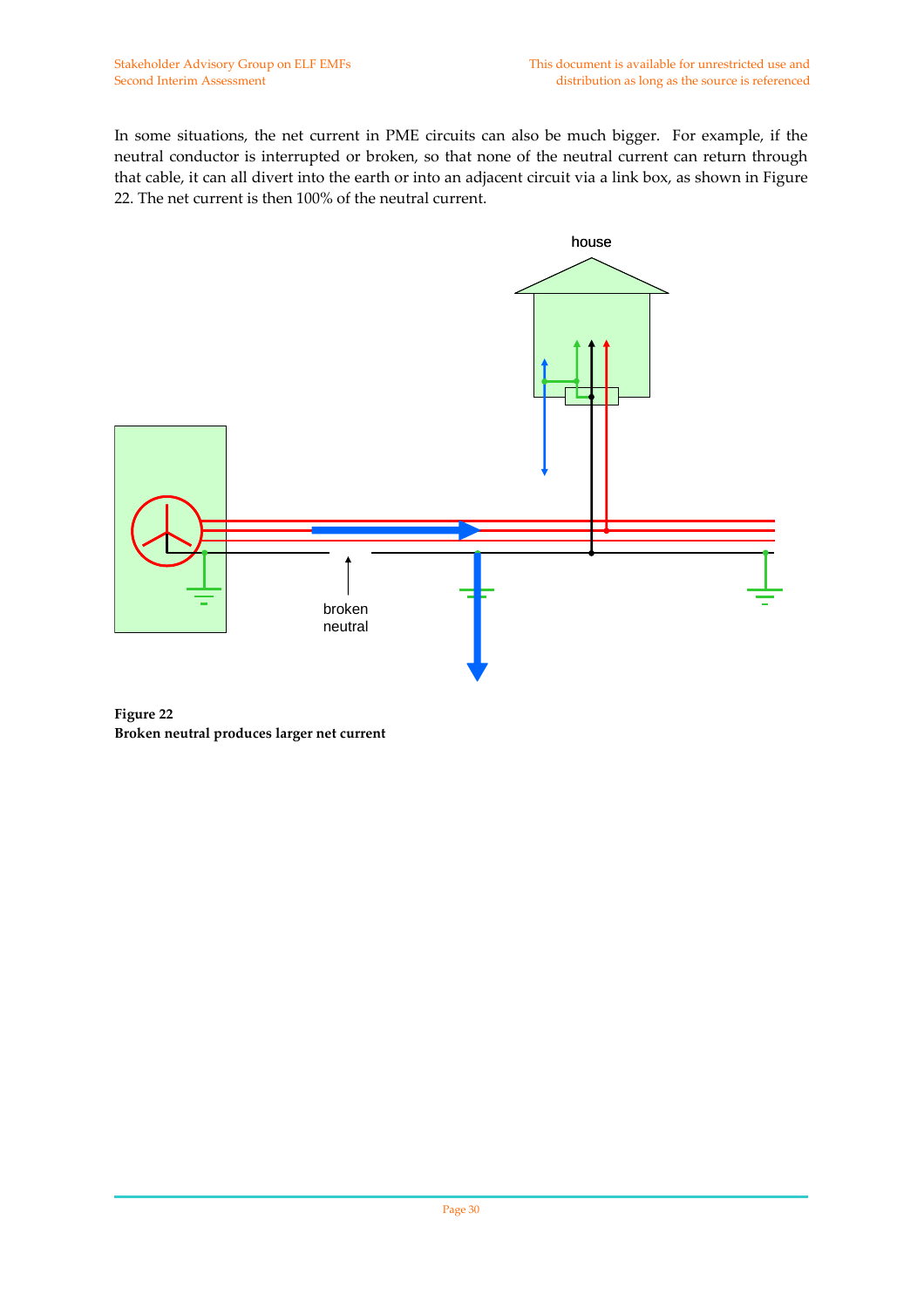Another wiring practice that can produce net currents is the use of link boxes. In urban areas, circuits from adjacent substations often meet each other at a link box, helping to maintain low voltages should a break occur in the neutral elsewhere (interconnected neutrals). Normally, the neutral link is left in, but the phase links are left out, and inserted only if it is necessary to backfeed one circuit from the other substation. The neutral current in one circuit can divert into the other circuit, creating a net current in both circuits, as shown in Figure 23. This applies whether the circuits have PME or not.



**Figure 23 Interconnected neutrals at link produce produces larger net current**

 $\overline{a}$ 

In a few areas of the country (one example being central London), phase links as well as neutral links may be left in place routinely. This would usually be for positive reasons such as reducing voltage fluctuations. SAGE has not explored what the implications of this are for net currents.

Studies indicate an average net current in a sample of underground 400 V distribution circuits in urban areas to be 3.6 A (at the point where they left the substation), which on average was 15% of the neutral current<sup>1</sup>. Background fields typically vary between homes from below 0.01  $\mu$ T to above 0.1 μT even in the absence of high‐voltage lines. The geometric‐mean background field in a sample of homes throughout the country caused predominantly by net currents was 0.036 μT with 90% of them in the range 0.01 to 0.14  $\mu$ T. In any given home, they will also vary with time, broadly following the daily and annual variations of load on the relevant circuit. Fields are therefore generally highest at the time of highest demand, usually the early evening. Fields can also be higher, sometimes significantly so, at times of low demand, eg the early hours of the morning, if off-peak electricity use in some but not all homes produces unbalanced loads and hence high neutral and net currents.

<sup>&</sup>lt;sup>1</sup> Net currents in underground distribution circuits in the UK: implications for assessing magnetic-field exposures. J Swanson. J. Radiol. Prot. 1996 16 275‐286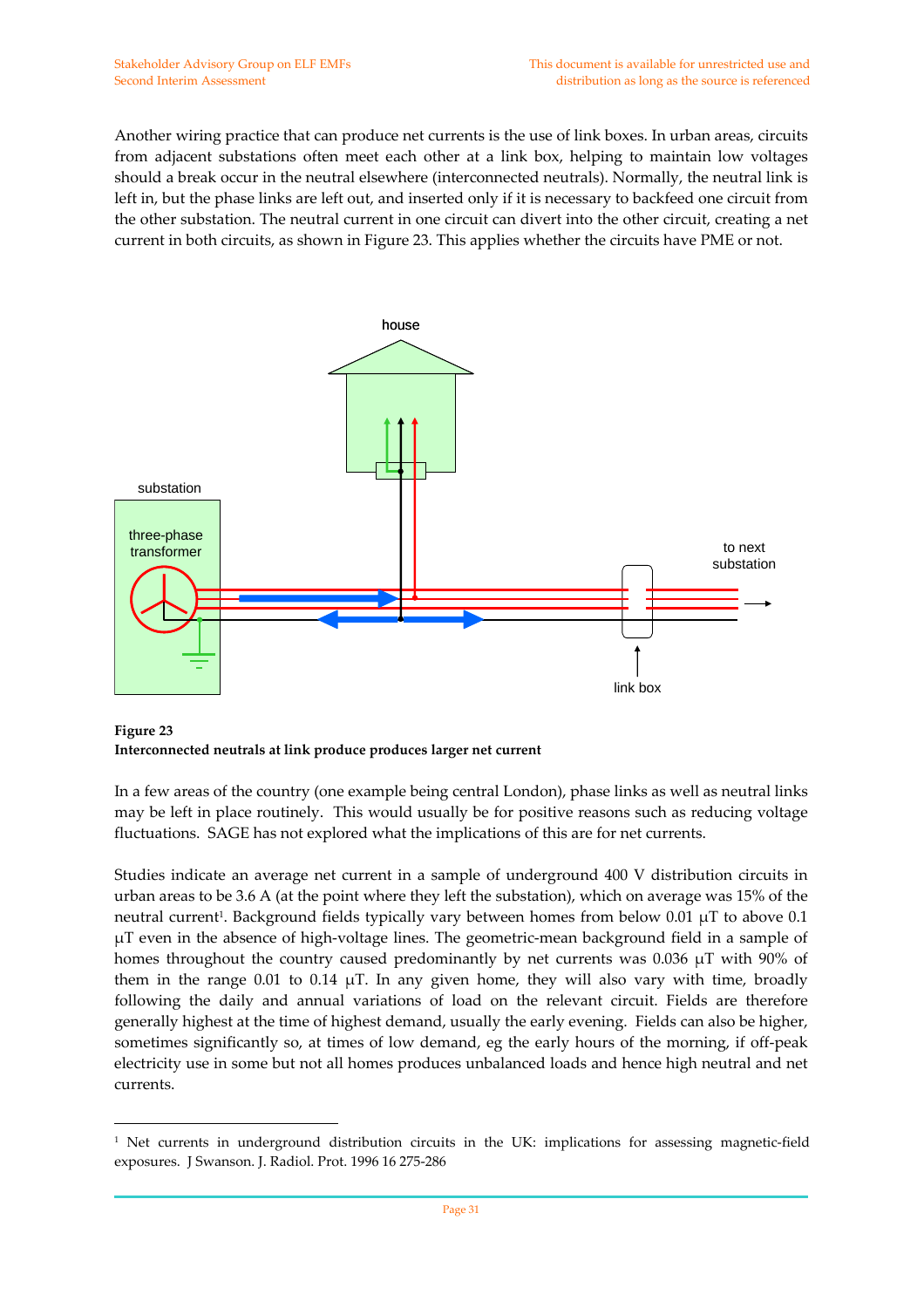

The various contributory factors to net currents are summarised in Figure 24.

**Figure 24 Summary of the factors producing net currents**

### 5.5 Substations

This section concerns the final distribution substations that convert electricity to the 400 V or 230 V supplied to homes. SAGE has not yet considered higher-voltage substations in detail and recommends this should be covered in the next phase of its work.

EMF exposures arise mainly, though not exclusively, from ground-mounted substations. Polemounted transformers generally produce no electric fields themselves (because they are enclosed in a metal tank) though there will always be electric fields because of the overhead lines connecting them. They also generally produce only relatively low magnetic fields, with the field in the vicinity coming mainly from the associated lines or cables.

The equipment inside a ground‐mounted substation (particularly the busbars and switchgear) produces magnetic fields but these fall off with distance and, usually, the field at the perimeter fence may be slightly elevated (typically  $1-2 \mu T$ ) but falls to background levels within a further 2-5 metres. This means that in most cases a substation is not a significant source of exposure in homes. But sometimes, if the substation is right next to a house, it can be a reason for the field in the home being elevated. For example, substations built into blocks of flats or other large buildings (schools, libraries etc.) can result in fields in adjacent public or residential parts of the building.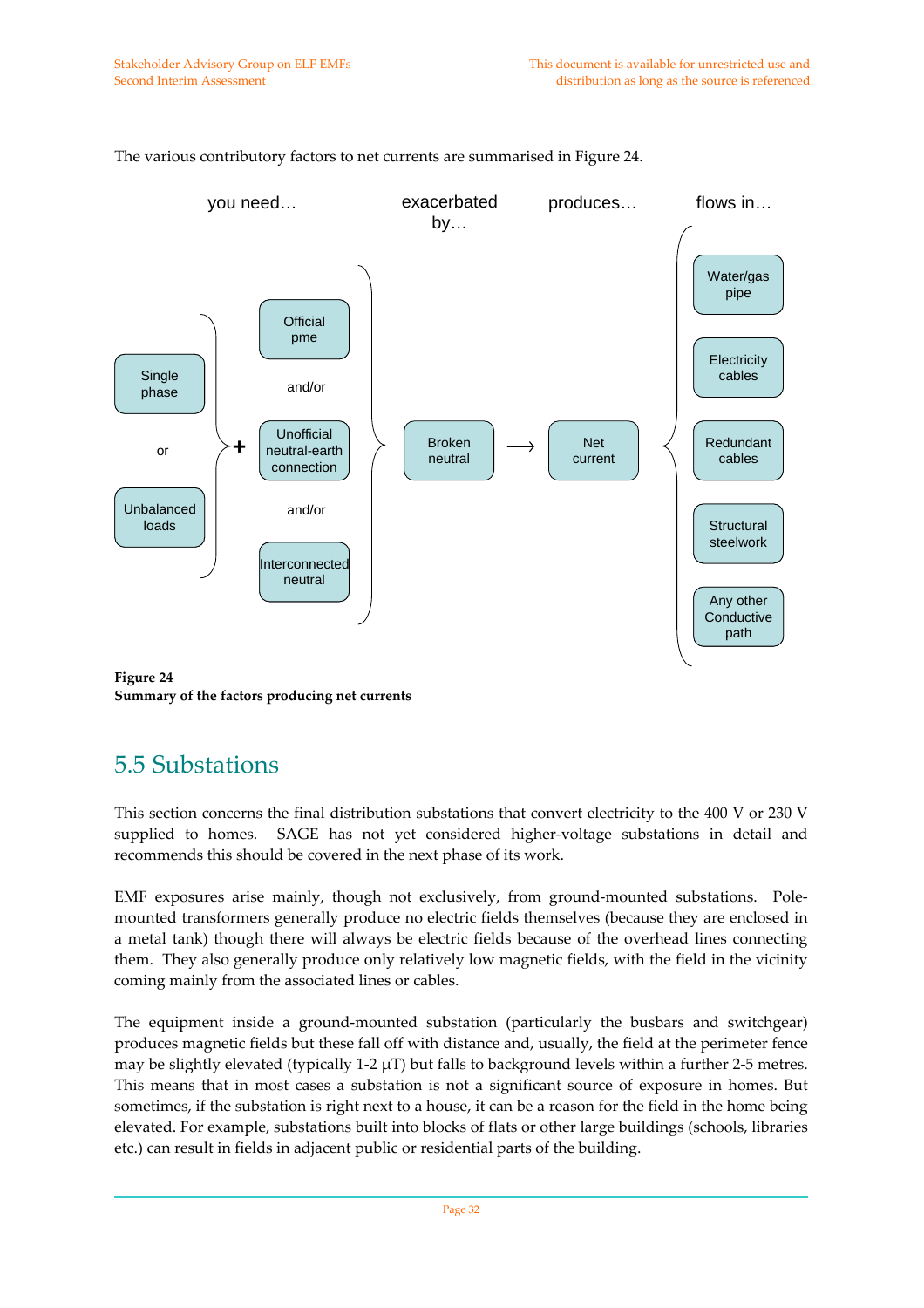The design of substations varies. The individual items of equipment in outdoor substations tend to be relatively compact but some older designs of indoor substations can be laid out more spaciously – the frame with all the fuses can be spread over a wall, and the busbars may be fastened to a wall or ceiling and be fairly well-spaced, offering less opportunity for cancellation of fields. Older substations can therefore produce higher magnetic fields. Newer substations tend to be more compact, with switchgear bolted to the transformer, compact fuses and plastic screening to prevent contact with live equipment, in small, low voltage cabinets, and bundled cables from transformers to the fuseboards, all reducing the size of fields generated.

Even for older structures however, substations are not a major source of fields in the home, simply because of the physical separation between them and the great majority of residential buildings. The UKCCS Residential Sources ("High Homes") Study did not record any substations as a source of fields above 0.2  $\mu$ T. However, although the incidence of high fields in the home attributable to substations is low, in a small number of particular cases substations may be responsible for significantly elevated fields.

Finally, it should be noted that a substation is a hub for wires and cables feeding into and out of it, and although high fields may be experienced around a substation, these are generally attributable to the configuration of wires and cables rather than the equipment inside the substation.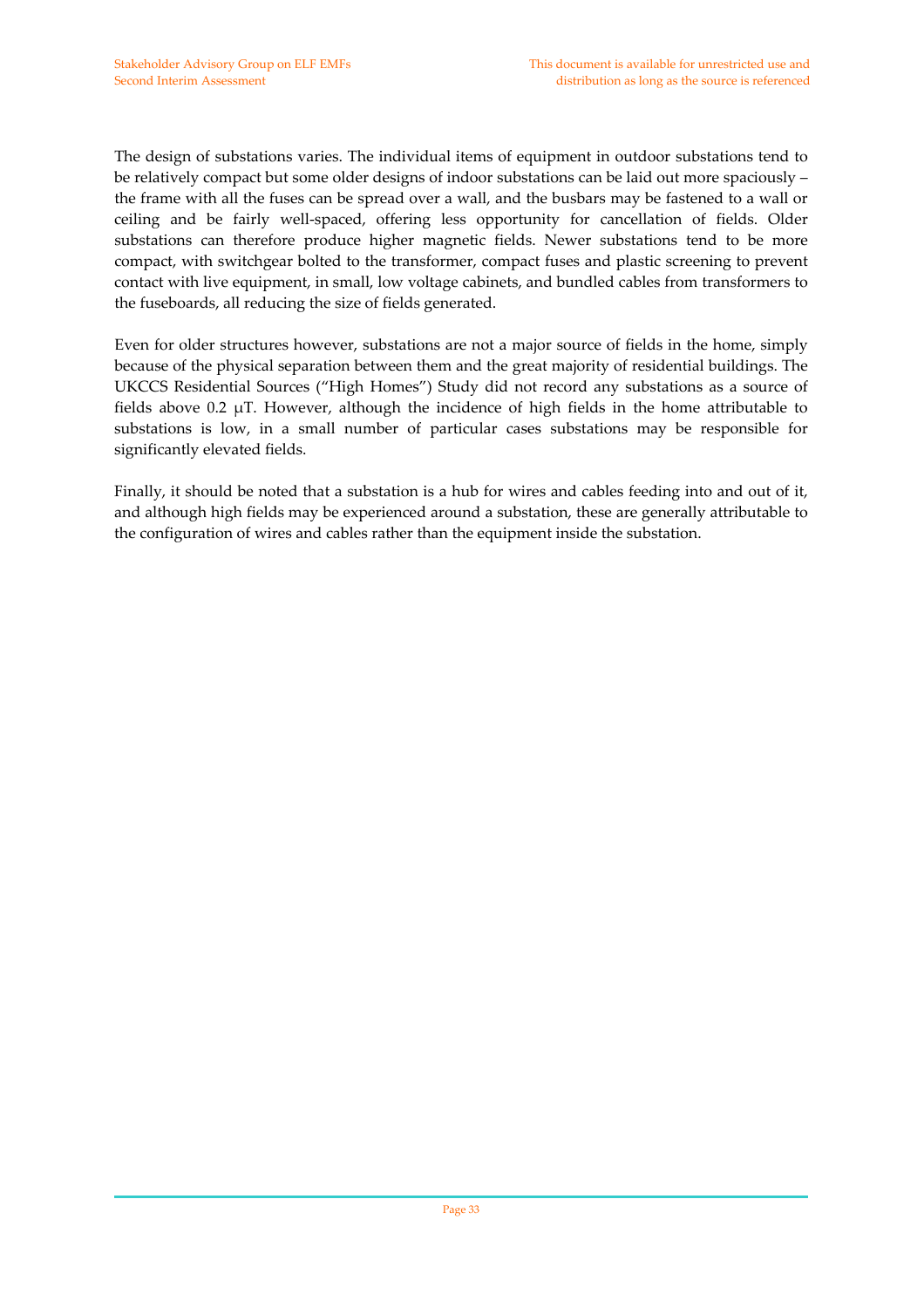# 6 Methods adopted by the Working Group

## 6.1 Classification of mitigation options

As the work of the Group developed, it became apparent that it was helpful to structure the options it considered that could be used for reducing fields around four different parts of the distribution system, each representing a different source of fields. These are relatively self-contained and distinct and the options that need considering are largely different for these different parts. A fifth heading, "training and response", cuts across all the other parts, and is different in character as it addresses "human factors" rather than straightforward engineering decisions.

**The five headings under which the work is structured are therefore:**

- **Net currents in distribution circuits**
- **Wiring in multi‐occupancy buildings**
- **Intermediate voltage circuits**
- **Final distribution substations**
- **Training and Response**

### 6.2 Methods used to assess mitigation options

The DWG first assembled a long‐list of mitigation options, deliberately including every possible option even if it had little realistic chance of being recommended.

Next, it screened these options against a series of assessment criteria shown in Table 3 below. This exercise led to some options being recognised as not viable without further work. For other options, it identified needs for further information, which was gathered by DWG members where possible. This was a progressive process that interacted iteratively with the screening exercise over a number of meetings.

| Effectiveness |                                    | If this option were implemented, how What proportion of distribution EMF |  |
|---------------|------------------------------------|--------------------------------------------------------------------------|--|
|               | well would it perform in reducing  | exposures, including specifically                                        |  |
|               | public exposure to power frequency | elevated exposures, are attributable to                                  |  |
|               | EMF <sub>s</sub> ?                 | the source(s) it addresses?                                              |  |
|               |                                    | To what extent will it reduce the                                        |  |
|               |                                    | exposures attributable to this source /                                  |  |
|               |                                    | these sources?                                                           |  |

#### **Table 2: Assessment Criteria**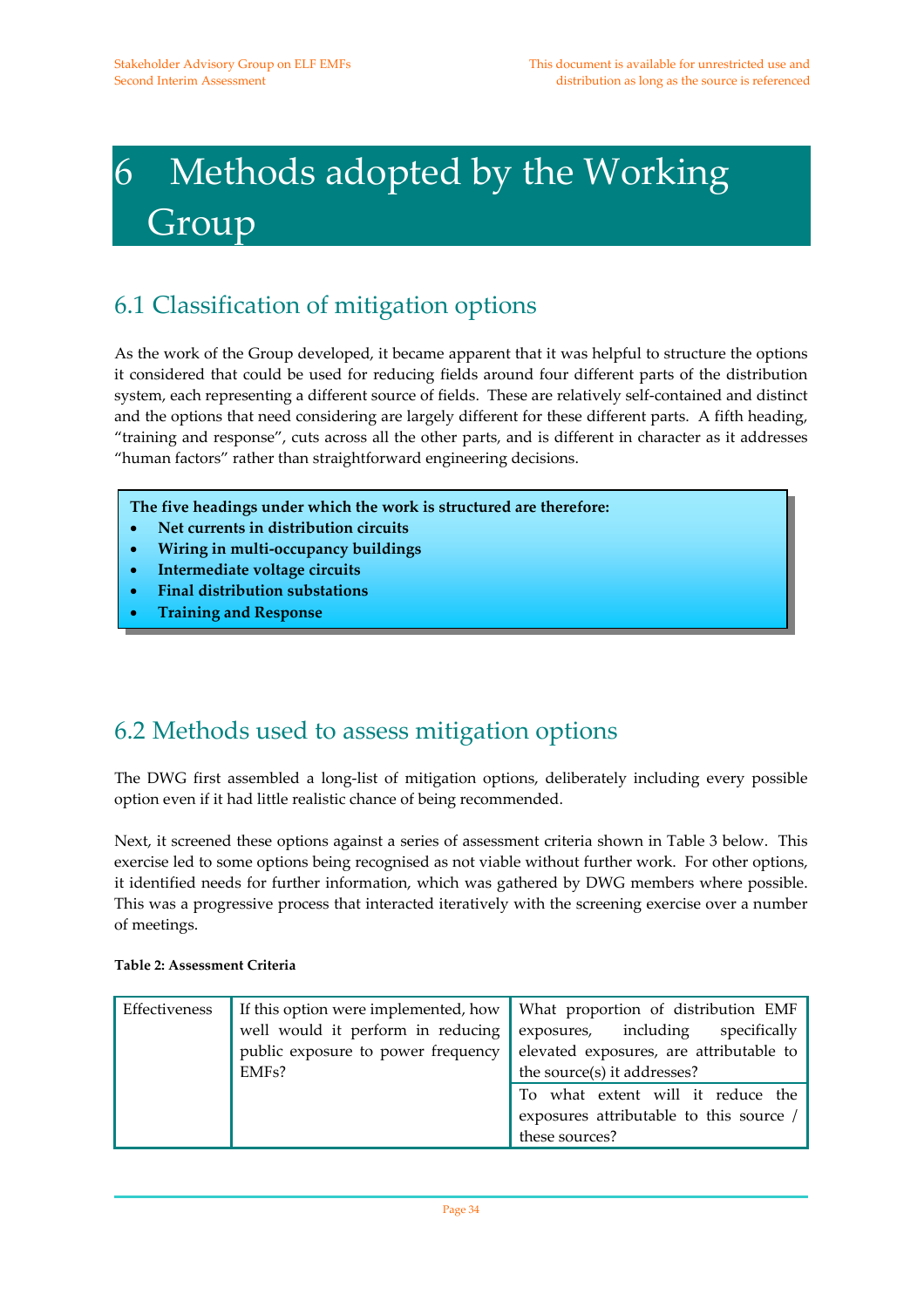| Safety       | What<br>safety<br>the<br>non-EMF<br>are | Will this work bring additional safety     |
|--------------|-----------------------------------------|--------------------------------------------|
|              | implications of this option?            | benefits?                                  |
|              |                                         | Will this work cause additional safety     |
|              |                                         | hazards?                                   |
| Practicality | From a practical point of view, how     | How easy / difficult is it to implement?   |
|              | realistic would it be to implement      | To what extent can it be focused on the    |
|              | this option?                            | actual problem source(s)                   |
|              |                                         | Is it applicable only to new systems or    |
|              |                                         | can it be retro-fitted?                    |
|              |                                         | How long will it take?                     |
|              |                                         | What expertise does it require?            |
|              |                                         | What are the implications for continuity   |
|              |                                         | of service, both during and after the      |
|              |                                         | work?                                      |
|              |                                         | Does it bring other (non-EMF and non-      |
|              |                                         | safety) benefits?                          |
|              |                                         | Does it cause other (non-EMF and non-      |
|              |                                         | safety) problems, both during and after    |
|              |                                         | the work?                                  |
|              |                                         | How confident are we that it will work     |
|              |                                         | as expected $-$ in the short term / in the |
|              |                                         | long term?                                 |
| Legal        | How well does this option contribute    | How will it contribute to compliance       |
| Compliance   | to meeting regulatory requirements?     | with current regulations?                  |
|              |                                         | How will it contribute to compliance       |
|              |                                         | with expected changes in regulations?      |
|              |                                         | How easy is it to achieve changes in       |
|              |                                         | regulation e.g. international agreement?   |
| Wider        | How well does the option perform in     | What is the overall environmental          |
| Implications | relation to the wider social and        | impact?                                    |
|              | physical environment?                   | How does it perform in terms of social     |
|              |                                         | equity?                                    |
| Cost         | What are the funding implications for   | What is the gross capital cost?            |
|              | this option?                            | What is the gross revenue cost?            |
|              |                                         | Can any cost element be netted off (e.g.   |
|              |                                         | because the work brings other benefits)?   |
|              |                                         | additional costs going<br>be<br>to<br>Are  |
|              |                                         | generated to other parts of the system     |
|              |                                         | e.g. through additional maintenance        |
|              |                                         | requirements as a result.                  |
|              |                                         | Is it likely to attract funding?           |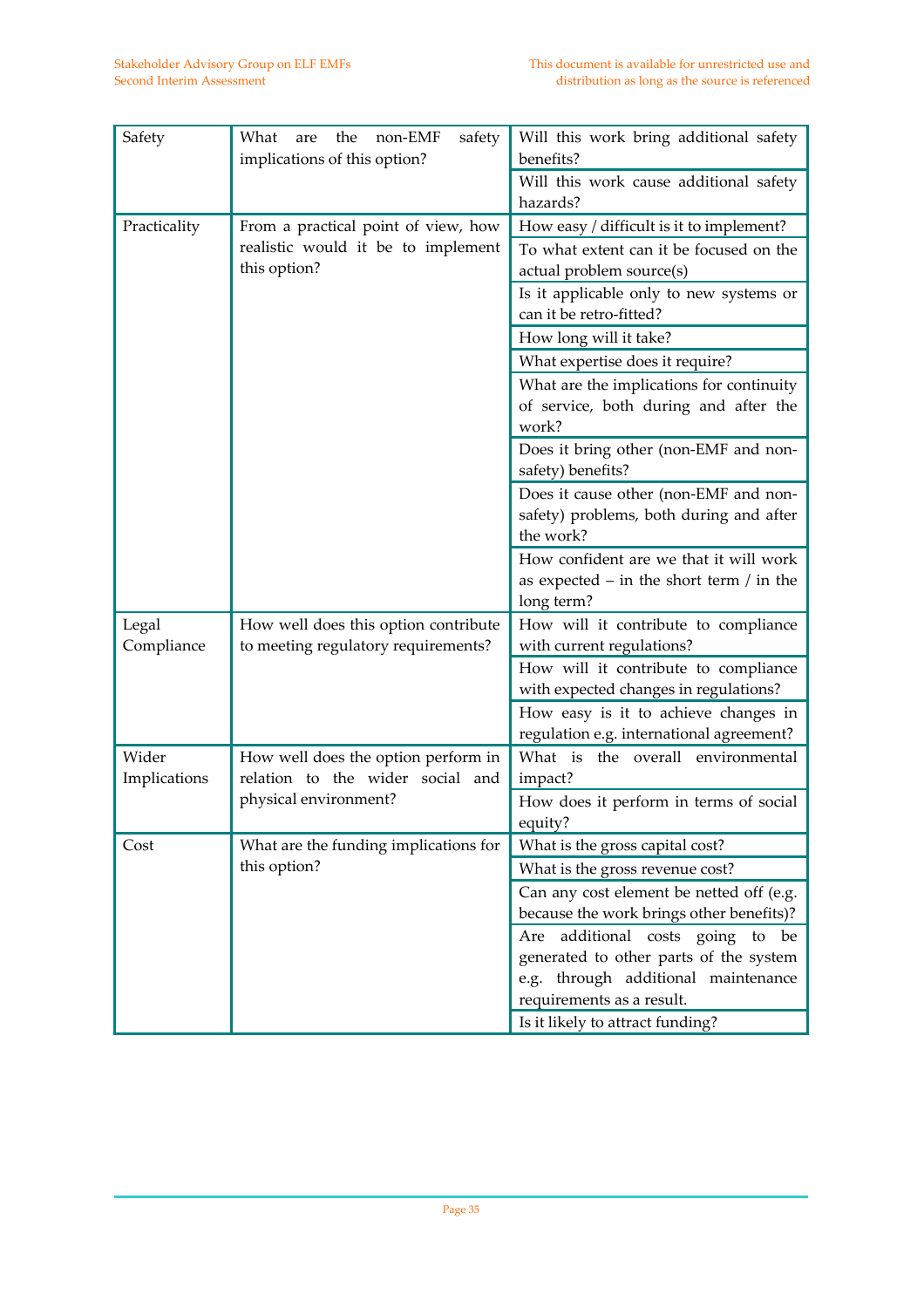**DWG generally took the view that if an option had adverse consequences for safety (in the conventional sense of risk from electric shocks or similar) this would be a reason to reject the option, as an increase in the risk of this sort of harm would almost certainly outweigh any EMF benefit as presently understood. By contrast, cost could rule out an option if it were obviously large and grossly disproportionate, but would not necessarily rule out the option if more modest; in those circumstances, a cost‐benefit analysis would be needed.**

Finally, with the benefit of the screening and of the information gathered, the DWG proceeded to rank the options. The categories into which the options were ranked evolved as the work progressed. The final set of categories is based on a traffic‐light system:

| "Should" | Options which DWG is confident in recommending "should" happen. Some<br>of these (as it turned out, a majority) are already existing practice for other<br>reasons. In this case the DWG recommendation is that they should continue<br>but with a recognition that EMFs are also a reason for doing them, so that in<br>future, if the other reasons change, EMFs do not get ignored. Others (as it<br>turned out, rather few) are new measures that DWG recommends should be<br>introduced. Where this happens, DWG is sufficiently confident it has assessed<br>all the relevant factors to be able to make this recommendation. If, by contrast,<br>DWG felt than an option looked promising, but that further work on the safety<br>or cost-benefit issues was needed to determine whether it should in fact be<br>introduced, it would be classed as "could" rather than "should". |
|----------|------------------------------------------------------------------------------------------------------------------------------------------------------------------------------------------------------------------------------------------------------------------------------------------------------------------------------------------------------------------------------------------------------------------------------------------------------------------------------------------------------------------------------------------------------------------------------------------------------------------------------------------------------------------------------------------------------------------------------------------------------------------------------------------------------------------------------------------------------------------------------------------|
| "Could"  | Options which do not fall into either the "should" or "don't" categories. In<br>each case, this report explains the specific reasons. In many cases, however,<br>the reasoning falls broadly into one of the following:<br>Further investigation is needed before a recommendation can be made. This                                                                                                                                                                                                                                                                                                                                                                                                                                                                                                                                                                                     |
|          | could be either technical investigations (eg as to whether the option would<br>have unacceptable safety consequences) or a cost-benefit analysis to determine<br>whether the cost of introducing the option is proportionate.                                                                                                                                                                                                                                                                                                                                                                                                                                                                                                                                                                                                                                                            |
|          | The option cannot be generally recommended but may come into play in<br>certain specified circumstances.                                                                                                                                                                                                                                                                                                                                                                                                                                                                                                                                                                                                                                                                                                                                                                                 |
|          | "Consumer choice" where the option cannot be generally recommended,<br>usually because the cost is disproportionate. However, if an interested party<br>(for convenience described as a "consumer") does not mind bearing the cost<br>and the option is practically feasible in the specific circumstances, then this<br>becomes an available option. In these cases, generally speaking, the fact of<br>DWG listing this does not change anything - the option would usually be<br>available already - but DWG considers it helpful to list such options explicitly.                                                                                                                                                                                                                                                                                                                    |
| "Don't"  | DWG unable to agree. There were no options in this category.                                                                                                                                                                                                                                                                                                                                                                                                                                                                                                                                                                                                                                                                                                                                                                                                                             |
|          | Options which DWG is confident in recommending should not happen, either<br>because they would not be effective, or, more usually, because the cost would<br>be disproportionate or they would have adverse safety consequences which<br>made them unjustifiable.                                                                                                                                                                                                                                                                                                                                                                                                                                                                                                                                                                                                                        |

Where an option is happening already for non-EMF reasons, but DWG considered that EMFs should be recognised as an additional reason for the practice continuing, DWG was concerned that this conclusion should be recognised by the relevant bodies, so that, if in the future they were reviewing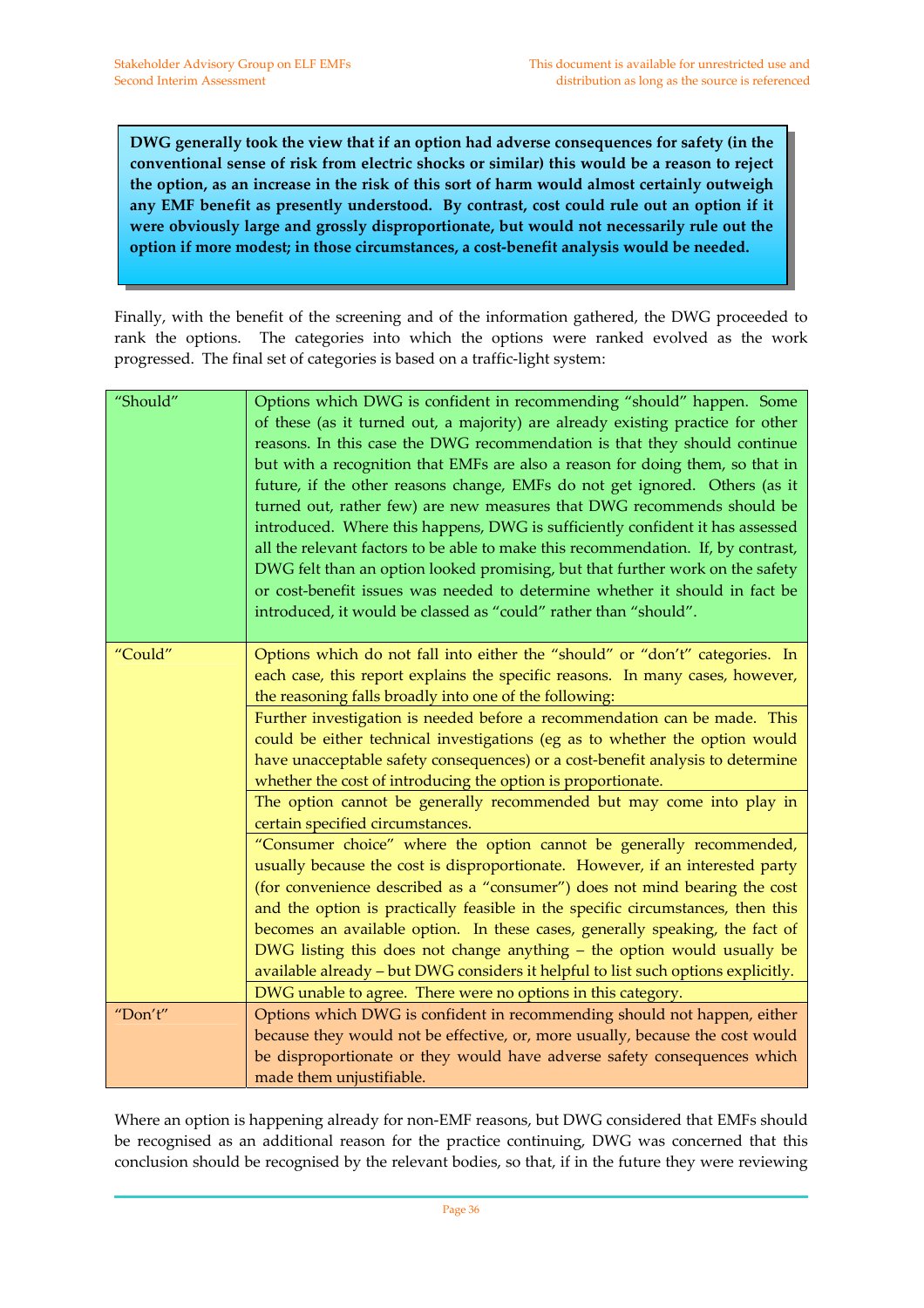the practice, the EMF input should not be ignored. Ideally, those bodies would enshrine the option formally in best practice. Accordingly, DWG has attempted to identify actions, where appropriate, to inform the relevant body of these conclusions.

Some measures, both endorsement of existing practices or new practices, are low cost in some situations, but could become higher cost in other circumstances. For these, SAGE uses the terminology "to the extent reasonably practicable" or similar, implying that a judgement has to be made as to when the cost becomes unreasonable. This does not detract from the fact there are indeed many circumstances where these options are reasonable and SAGE considers they should happen.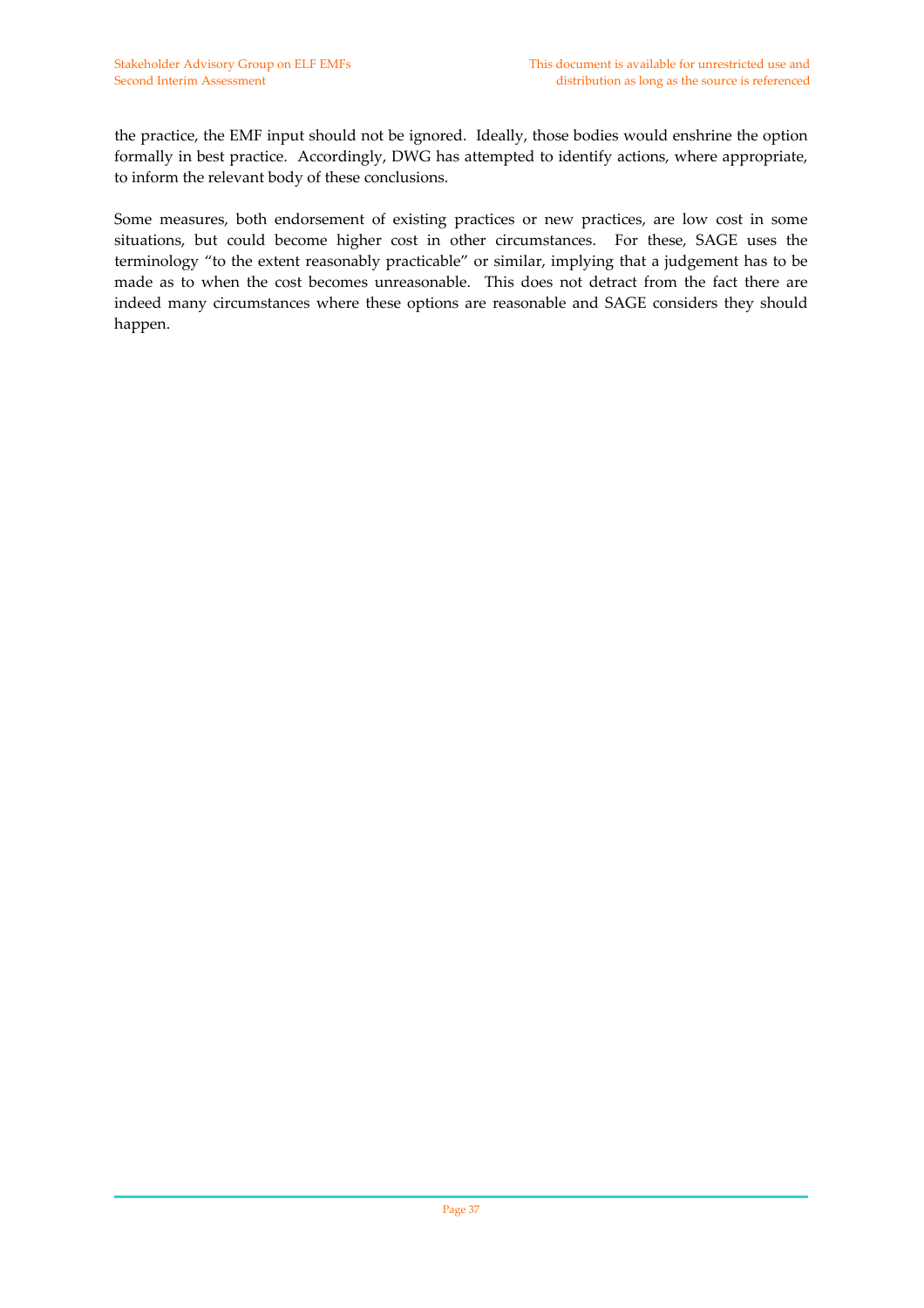# 7 Overview of conclusions on Distribution

This section gives an overview of the conclusions reached by DWG. The following section gives more detail, including descriptions and discussion of each of the forty‐plus options considered.

As previously discussed, DWG split the subject of distribution into four technical parts, each representing a distinct source of magnetic fields, and one non‐technical area:

- Net currents in distribution circuits
- Wiring in multi-occupancy buildings
- Intermediate voltage circuits
- Final distribution substations
- Training and Response

In none of these areas was DWG able to identify the "magic bullet": a single option that it could recommend that would dramatically reduce exposures.

The evidence from the HPA Residential Sources Study described earlier suggests it is the first of these technical areas, net currents in distribution circuits, that contributes the most to elevated exposures in homes. For this area, there is in fact an option that, in principle, would dramatically reduce magnetic fields: remove the system of protective multiple earthing that is now used extensively in the UK (and also, at the same time, remove neutral links in link boxes), as this is what primarily leads to the net currents and hence the elevated magnetic fields. However, the system of protective multiple earthing is used, at least partly, for safety reasons, to prevent electric shocks, and to remove it would compromise safety. DWG judged this was not justified and therefore could not propose this option. (Even if safety was not an issue, DWG would still have had to consider the cost of removing protective multiple earthing, which would be considerable, and the practicability on existing networks.)

Having ruled out this as a possible solution, DWG was left with identifying a number of practices that could, in one way or another, reduce the extent of net currents. DWG has not attempted to quantify the reduction in exposure that could be achieved (and in many cases the necessary data to do so are not available). Some measures are expected to achieve significant reduction, but it is recognised that for other measures the reduction would be smaller.

Many of these practices are already existing best practice for other reasons. DWG therefore reinforces the following options and recommends that the bodies responsible for them be informed that EMFs constitute an additional reason for retaining them: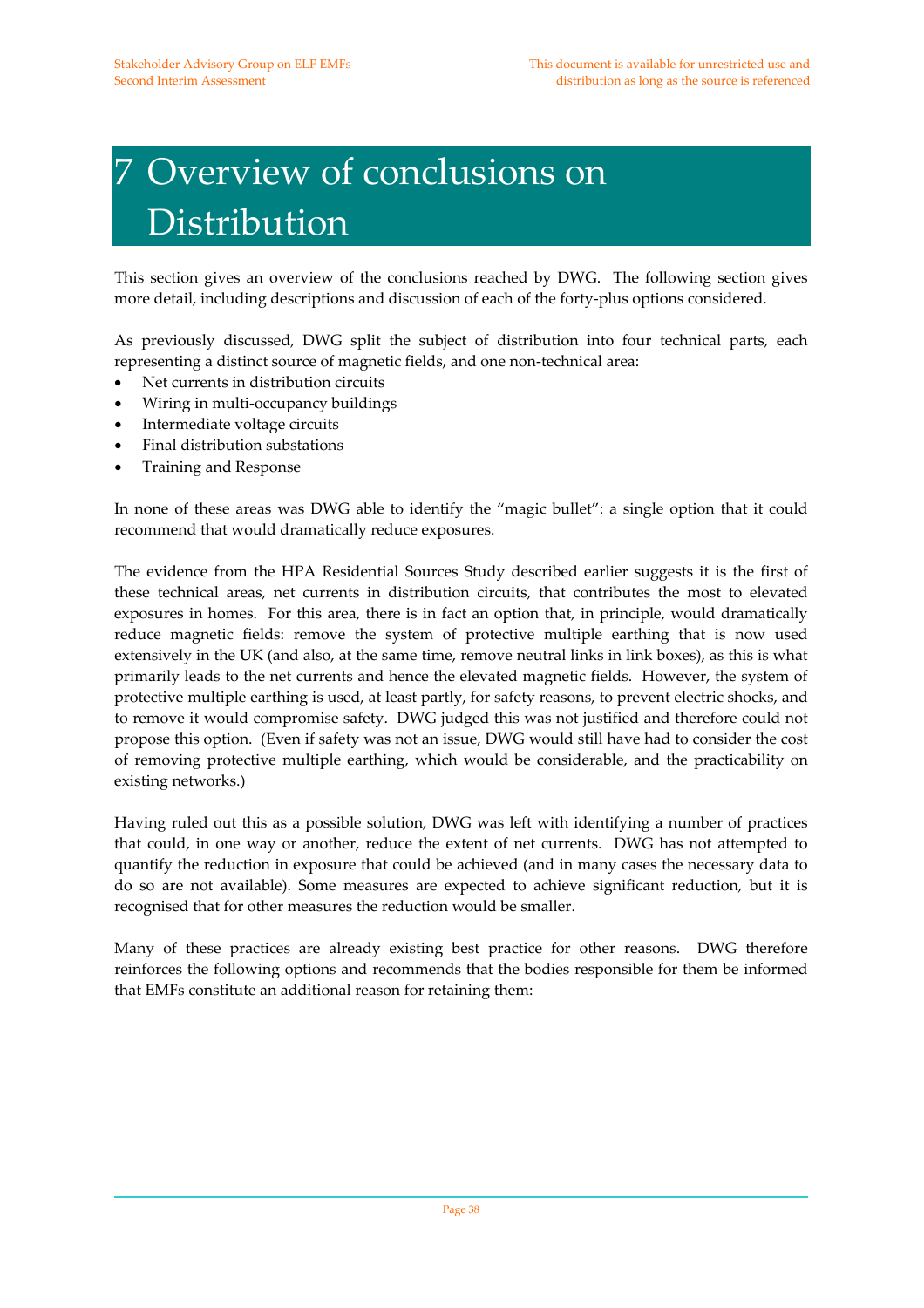- **DNOs make reasonably practicable effort to balance loads on three‐phase final distribution circuits**
- **DNOs assist customers who take a three‐phase supply to balance loads to the extent reasonably practicable**
- **DNOs investigate and repair broken neutrals**
- **Disconnect redundant cables, when they are assessed as genuinely redundant, and when work is being done on the circuit anyway**
- **Use plastic gas and water pipes for new build**
- **Insert plastic sections in metal gas and water pipes when work is being done anyway**

In addition, DWG recognised that in special cases when net currents have been identified as the source of elevated exposures, it is an option for the consumer to have the following done (at their expense):

- Choose to use a "TT" earthing system (local earth) (there are, however, some constraints on when this is possible)
- Retrofit plastic sections in existing gas and water pipes where work is not otherwise being done

Finally, it would be theoretically possible to reduce net currents by fitting inductors at particular places (either in place of neutral links in link boxes, or on service cables to homes). DWG identified that further investigation is needed of whether these could be successfully and safely implemented within UK regulations and standards. DWG also considered the option of DNOs performing routine measurements of net currents in substations to identify circuits with unusually high values (often a symptom of broken neutrals, something the DNO would wish to find out about for other reasons). Further investigation is needed of this before conclusions can be drawn.

The second technical area, building design, is a comparatively minor area, applying principally to multi-occupancy buildings. DWG reinforces current practice for new build:

- **Site plant rooms away from occupied rooms**
- **Use separate‐neutral‐and‐earth cables for risers**
- **Use compact risers**

These same three options are available as retrofit options, at the consumers' choice and cost, where this source of field has been identified as causing elevated exposures. However, DWG recognised this was unlikely to happen much in practice.

DWG considered intermediate‐voltage circuits, ie, principally, overhead lines at 11 kV and 33 kV. These are generally not a source of elevated exposure. They would become such a source only if unusually highly loaded, and DWG considered the principal reason for this would be if they were connecting power stations ("embedded generation"), which occurs relatively infrequently. Such a highly-loaded circuit could be regarded as a similar (although less strong) source of magnetic fields to the high‐voltage power lines considered in SAGE Phase 1 and DWG accordingly adopted a similar approach: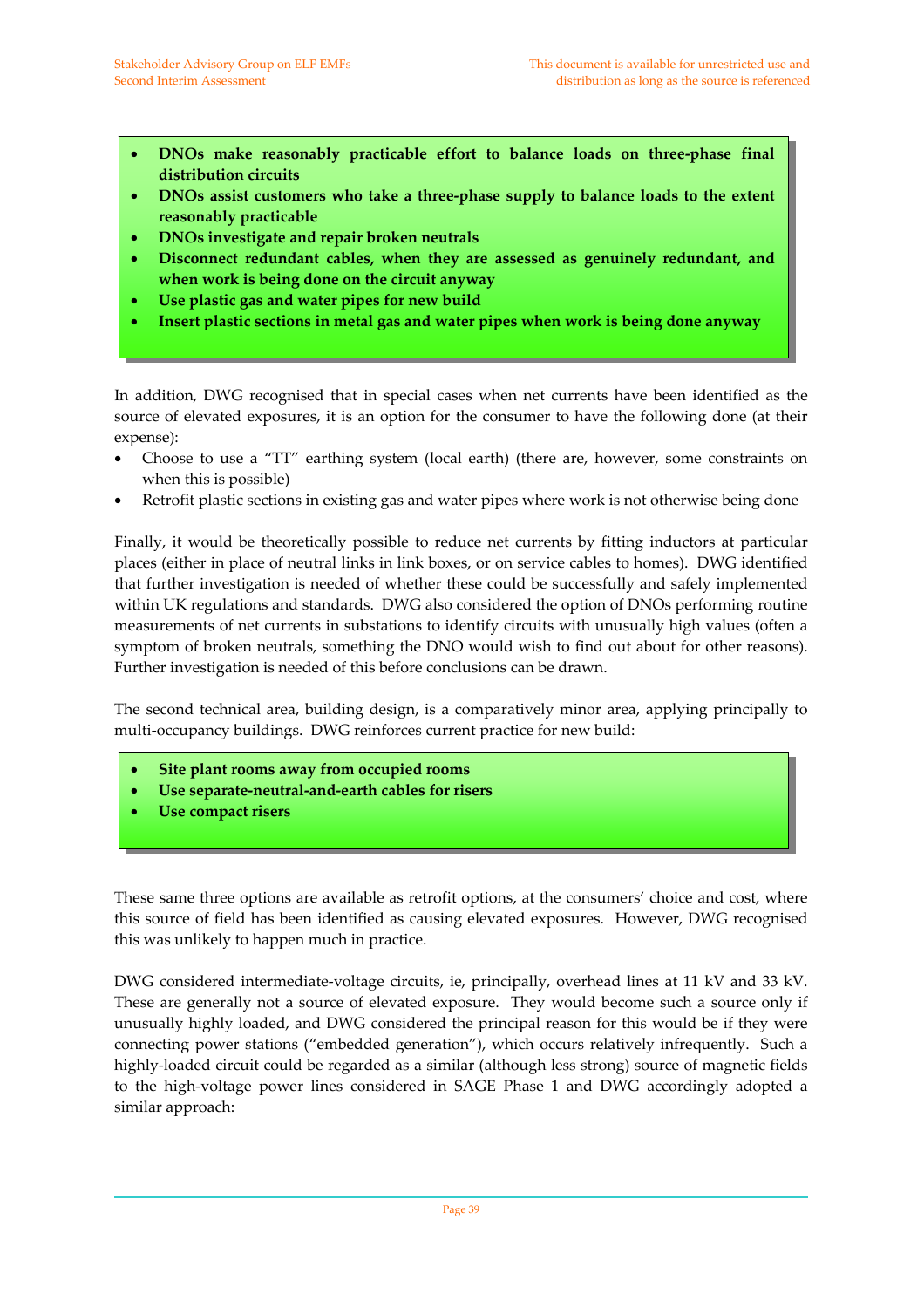• **DNOs make reasonably practicable effort for heavily loaded double‐circuit intermediate‐voltage lines to have optimal phasing and loads balanced between the two circuits**

DWG concluded that the issues around routing such heavily‐loaded circuits away from homes needed further investigation, as the analysis and conclusions of SAGE Phase 1 for high-voltage lines might not be directly applicable.

Final distribution substations are another source, which, based on the HPA Exposure Sources Survey, only rarely produces elevated exposures in homes, but which is nonetheless known to do so at least sometimes. All such substations will in fact comply with the relevant exposure guidelines. Beyond this, DWG concludes that:

• **Reasonably practicable efforts be made to site substations distant from homes etc**

DWG considered further investigation was needed of whether this principle could be codified somehow as a limit or restriction on fields or distances.

New substations are normally of a compact design which produces lower fields and DWG considers this practice should continue with EMFs identified as an extra reason for so doing:

• **New substations to have compact design where reasonably practicable**

When substations are refurbished, they would normally be replaced with compact designs, and DWG considers this should continue.

• **Use compact designs when refurbishing substations where reasonably practicable**

Whether or not a compact design is able to be used, DWG considers that a new principle should be introduced where a substation is close to residential premises:

• **Arrange components in the substation in the lowest‐exposure layout reasonably practicable**

Where an existing substation is identified as a source of elevated exposure, DWG identified a number of measures that could be taken, if desired, to reduce exposures, including changing various components for more compact designs, and screening the fields. DWG considered the DNO could not be required to implement these measures given that the substation complies with the relevant exposure guidelines, but considers the following new obligations on DNOs should apply: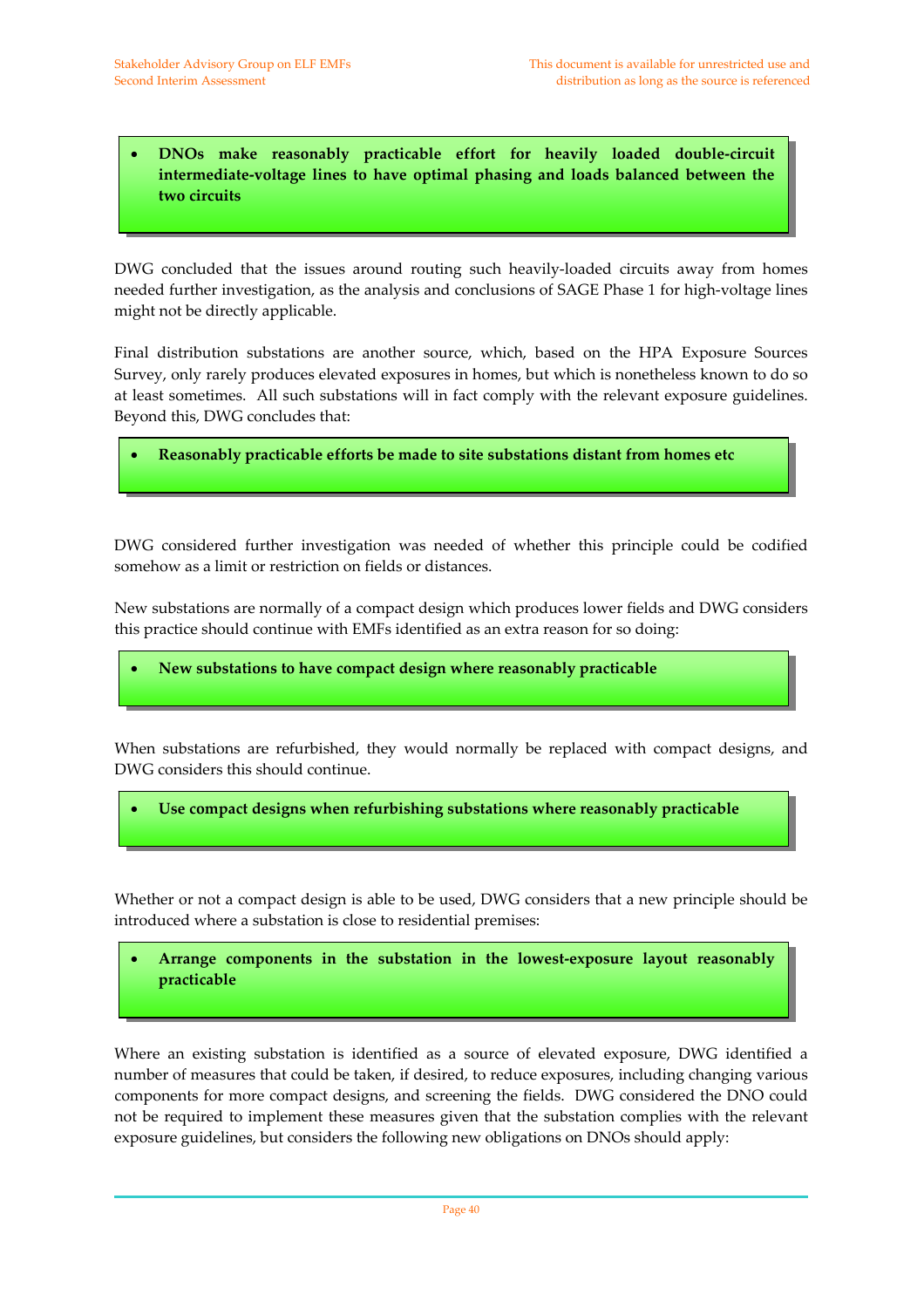- **DNOs to consider instances of substations producing elevated exposures when requested and, where practically feasible, to offer options for reducing the exposures at the consumer's choice and cost.**
- **DNOs to record instances of substations producing particularly high exposures so that EMF issues can be factored in to future investment and maintenance decisions for that substation.**

DWG has not yet considered high‐voltage substations.

Finally, as already remarked, there are few new engineering measures or changes to engineering practice that DWG was able to identify that it considered should be introduced, and those measures where it reinforces current practice are not likely to produce dramatic reductions in exposures. DWG considers this whole area of distribution is one where more progress may well be made, not by trying to implement specific, defined, engineering measures, but by creating a greater awareness of EMF issues in electricity companies, so that they take them more seriously, are more likely to investigate, and more likely, having investigated, to be motivated to identify options. Thus DWG concludes the following should happen:

- **Information for the public**
- **DNOs to investigate instances of high EMF exposures when notified of them**
- **Develop awareness within DNOs, by training of relevant staff, of how elevated exposures can be an indication of system problems (but recognising that development of a workable training package is needed first)**

The electricity industry has been involved in developing all these conclusions. Where measures would fall to DNOs to take action or to implement, we fully anticipate that the DNOs would respond favourably to a request from Government to do so.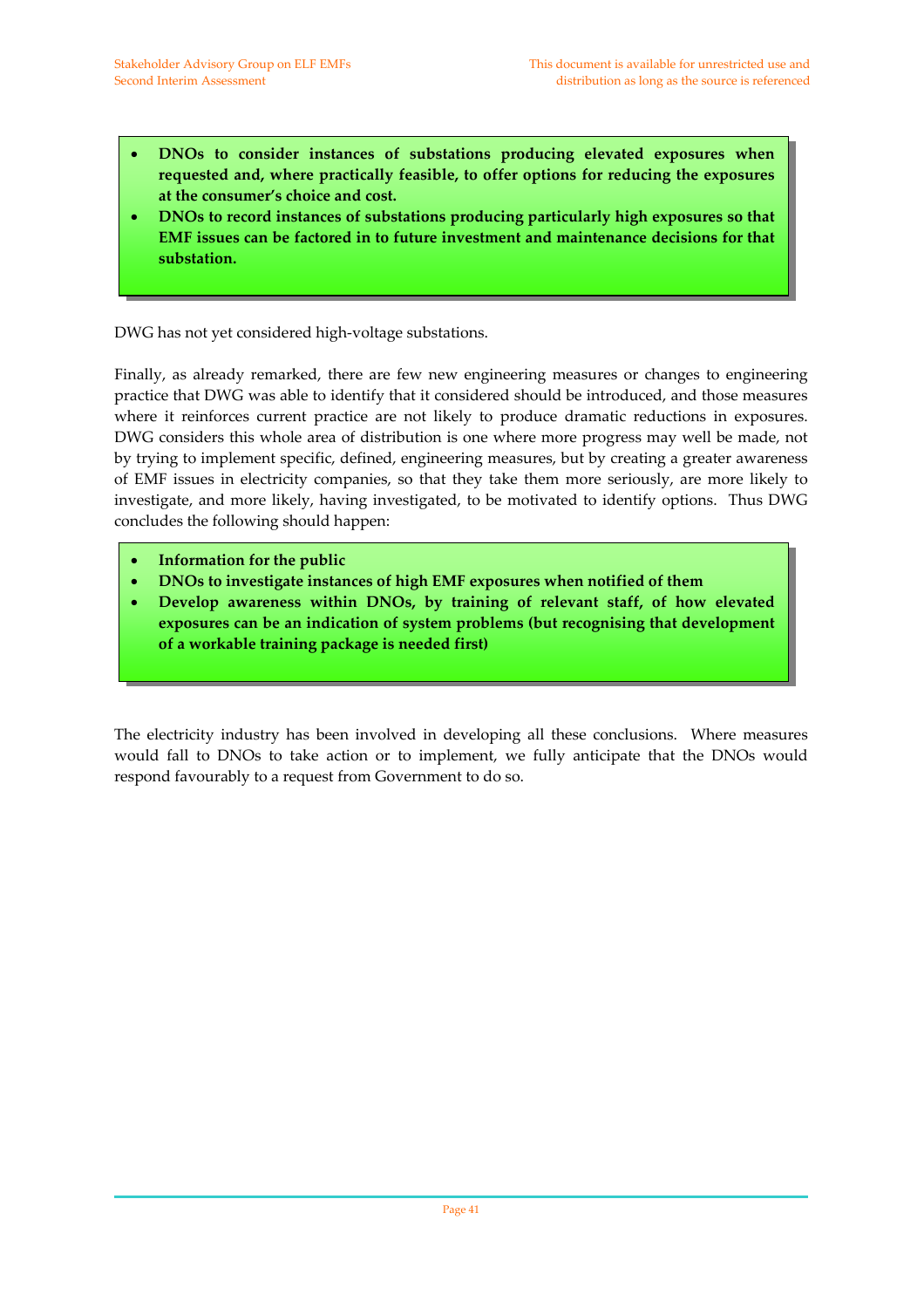# 8 How SAGE would like Government to respond

SAGE has reflected on the lessons to be learnt from the response to the SAGE First Interim Assessment.

That response took two and a half years. SAGE considers that to be too long. We recognise that Government felt it appropriate to ask the view of its advisor on EMF matters, the HPA, and may well wish to do the same thing again. We recognise that seeking the formal view of the HPA as an organisation is different from the involvement HPA staff have had as a stakeholder within the process, though some stakeholders expressed reservations. We also recognise that any matter involving more than one Department and Minister is bound to be extended for that reason. But:

**we nonetheless consider that Government should be aiming to produce a response to this Second Interim Assessment within about six months.**

We understand that the Department of Health is the lead Department, but that specific actions would often fall to other Departments such as DECC and DCLG. To provide clarity and to streamline this process as much as possible, we have identified against each action we propose the Department that we think needs to take that action forward.

We recognise that measures that require new initiatives or changes to regulations are harder for Government to implement. Virtually all of our proposals are, we consider, either uncontentious and likely to be met positively by the relevant parties, or matters of communication and of endorsing existing practice. No new or changed regulations are needed. This should remove many of the obstacles that could otherwise be presented to implementing the proposals. Nonetheless, this does not relieve Government of the responsibility for making the proposals happen.

With the First Interim Assessment, we sensed that when Government came to put some of the proposals to relevant professional bodies, the proposals may have been presented without some of the context or reasoning and may therefore have appeared less convincing than they should have done. We accept this was partly SAGE's fault for not providing more of that context and reasoning in our Assessment. But:

**we ask that, with this Second Assessment, when Government comes to put proposals to outside bodies, it ensures that those proposals are put convincingly and with the appropriate context, if necessary by involving SAGE members to make those presentations.**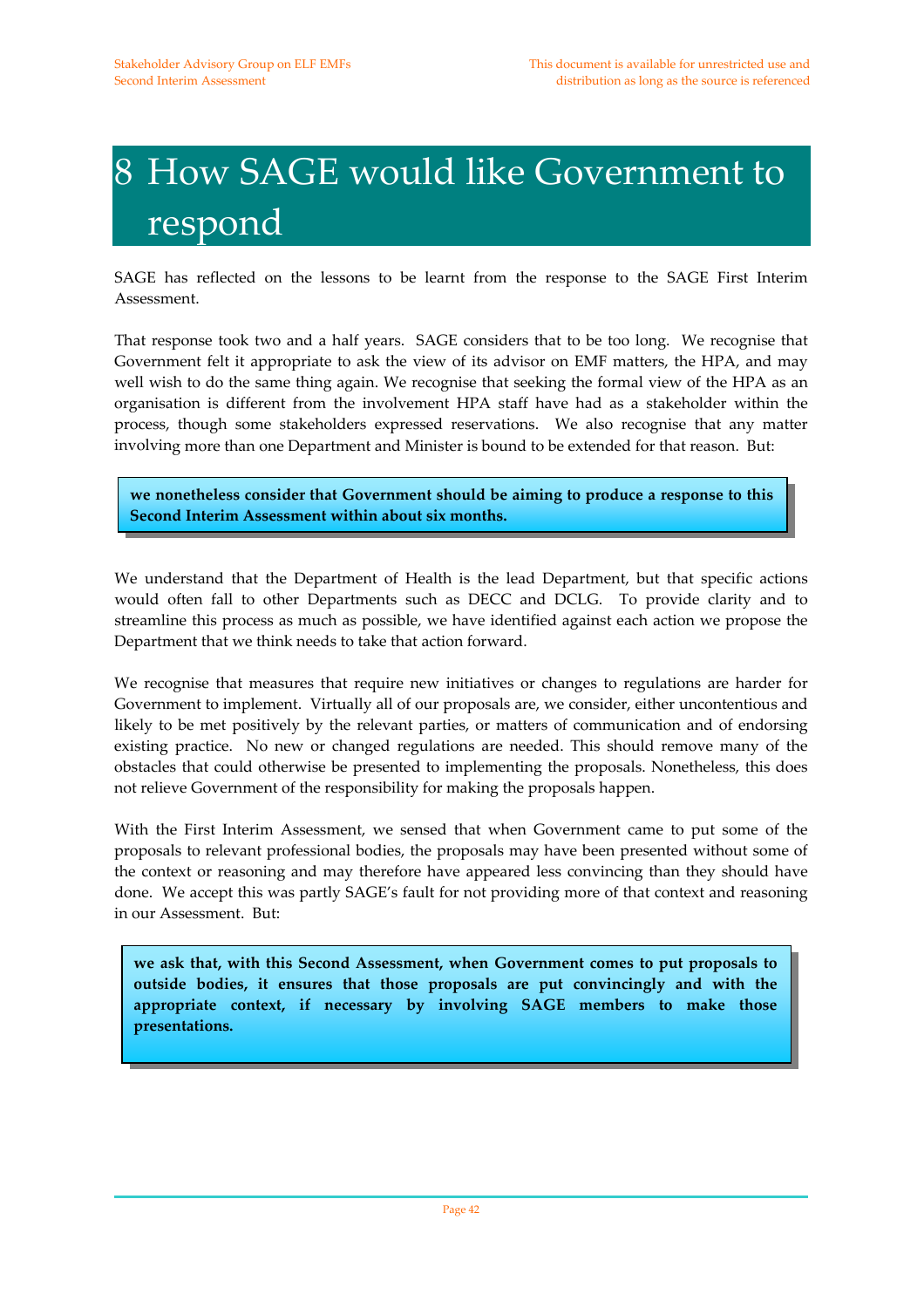# 9 Mitigation Options: detailed conclusions

This section reports, in detail, the conclusions of the DWG for all options considered, grouped according to the five areas previously identified. For each option, a summary of the option and of the final ranking is given first, followed by more detail of the option, of the relevant information gathered about it, and of the reasons for the DWG's ranking.

#### 9.1 Options relating to net currents in distribution circuits

As explained above, the DWG had developed the flow chart shown in Figure 25 to illustrate the factors which lead to a net current:



**Figure 25 Summary of the factors producing net currents**

This proved helpful for structuring the options that were considered, as different options relate to different stages of this flow chart.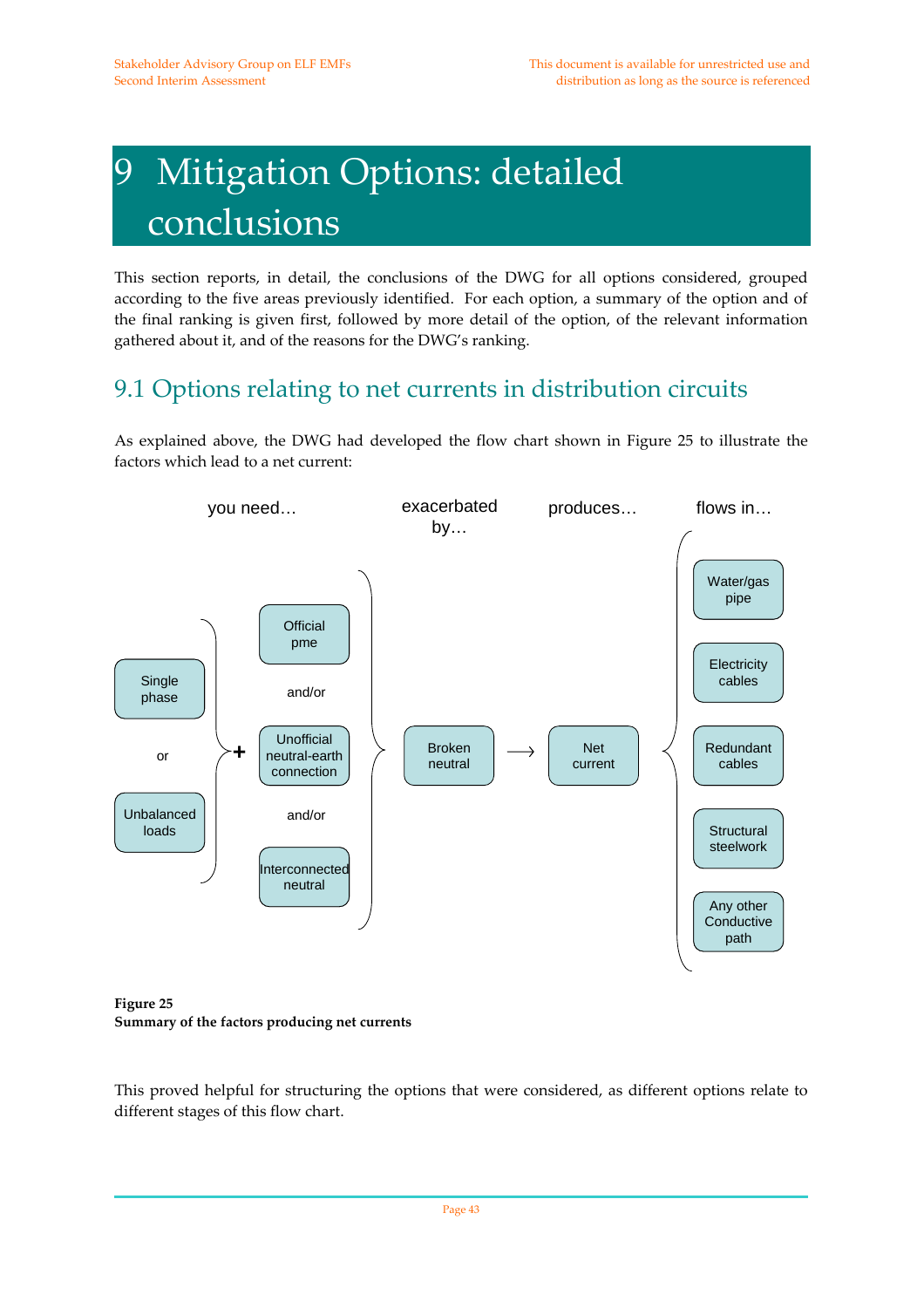#### 9.1.1 Options that relate to the size of neutral current

Net currents arise from diversion of the neutral current, and therefore there are several options that relate to reducing the net current by means of reducing the size of the neutral current.

| Option                  | DNOs make reasonably practicable effort to balance loads on three-<br>phase final distribution circuits                                                                                                                                                                                                                                                                                                          |
|-------------------------|------------------------------------------------------------------------------------------------------------------------------------------------------------------------------------------------------------------------------------------------------------------------------------------------------------------------------------------------------------------------------------------------------------------|
| DWG conclusion          | "Should"<br>Reinforce and endorse existing practice                                                                                                                                                                                                                                                                                                                                                              |
| Action                  | Government <sup>*</sup> to ask ENA to adopt this as a Code of Practice or similar<br>* we believe this action would fall to DECC                                                                                                                                                                                                                                                                                 |
| Option detail           | With three-phase circuits, if the loads on the three phases are exactly equal, there is<br>zero neutral current and hence no possibility of net current. Thus, the better the<br>balance of the loads, the less the net current.                                                                                                                                                                                 |
| Relevant<br>information | [insert information from peter Roberts on relevant standards]                                                                                                                                                                                                                                                                                                                                                    |
| <b>Discussion</b>       | When installing a new circuit, DNOs will normally connect successive homes to<br>successive phases, ensuring reasonable balance. This existing good practice<br>isreinforced on EMF grounds. There may be scope for making slightly greater<br>efforts, eg when connecting a new load to an existing circuit. But the DNO records<br>will not necessarily always show which homes are connected to which phases. |
| Outstanding issue       | How big does the imbalance of loads have to be before the DNO is expected to take<br>further action?                                                                                                                                                                                                                                                                                                             |

| Option            | Improve balance of loads where this involves remaking joints                                                                                                                        |
|-------------------|-------------------------------------------------------------------------------------------------------------------------------------------------------------------------------------|
| DWG conclusion    | "Don't"                                                                                                                                                                             |
|                   | Rejected (on grounds of cost)                                                                                                                                                       |
| Option detail     | If loads have become unbalanced on a circuit, it is possible to improve the balance<br>by excavating one or more joints and changing which phase certain loads are<br>connected to. |
| Relevant          |                                                                                                                                                                                     |
| information       |                                                                                                                                                                                     |
| <b>Discussion</b> | Anything that involves excavating pavements and remaking joints is almost certain<br>to be disproportionately expensive.                                                            |

| Option         | DNOs assist customers with three-phase supplies to balance loads to the<br>extent reasonably practicable |
|----------------|----------------------------------------------------------------------------------------------------------|
| DWG conclusion | "Should"                                                                                                 |
|                | Reinforce and endorse existing practice                                                                  |
| Action         | Government <sup>*</sup> to ask ENA to adopt this as a Code of Practice or similar                        |
|                | we believe this action would fall to DECC                                                                |
| Option detail  | With customers who take three-phase loads, the customer can decrease neutral and                         |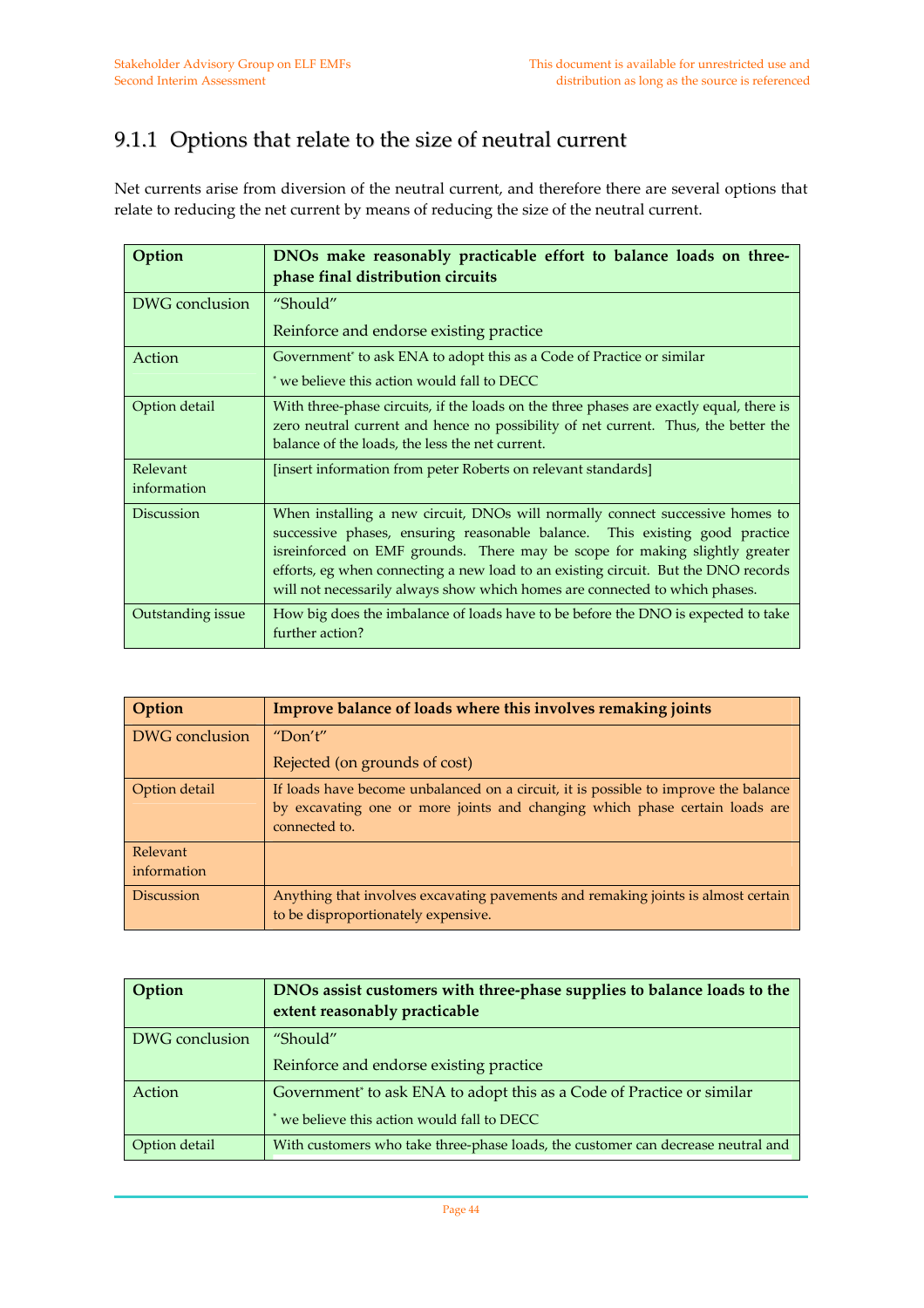|                         | hence net currents by balancing their own loads better.                                                                                                                                                                                                      |
|-------------------------|--------------------------------------------------------------------------------------------------------------------------------------------------------------------------------------------------------------------------------------------------------------|
| Relevant<br>information |                                                                                                                                                                                                                                                              |
| <b>Discussion</b>       | The DNO normally have no control over how the customers connect their loads.<br>But there may be scope for the DNO to assist eg by ensuring that all the different<br>customers on a circuit don't all by default connect their first load to the red phase. |

| Option                  | <b>Legally require balanced loads</b>                                                                                    |
|-------------------------|--------------------------------------------------------------------------------------------------------------------------|
| DWG conclusion          | "Don't"                                                                                                                  |
|                         | Rejected (on grounds of cost)                                                                                            |
| Option detail           | In principle it would be possible to have a standard or regulation requiring a<br>certain degree of balance              |
| Relevant<br>information |                                                                                                                          |
| <b>Discussion</b>       | Anything that involves excavating pavements and remaking joints is almost certain<br>to be disproportionately expensive. |

#### 9.1.2 Options that apply to the factors that allow a net current to be created

Net currents are created principally as a result of protective multiple earthing (pme) and the DWG considered a series of options to do with removing pme.

| Option                  | Abandon pme for new build                                                                                                                                                                                                                                                                                                        |
|-------------------------|----------------------------------------------------------------------------------------------------------------------------------------------------------------------------------------------------------------------------------------------------------------------------------------------------------------------------------|
| DWG conclusion          | "Don't"                                                                                                                                                                                                                                                                                                                          |
|                         | Rejected (on grounds of primarily safety and also cost)                                                                                                                                                                                                                                                                          |
| Option detail           | Conceptually the simplest way of preventing a net current from being produced is<br>to remove all multiple earthing of the neutral, ie abandon pme and revert to<br>previous systems of earthing.                                                                                                                                |
|                         | There are two main alternative systems of earthing that could be used:                                                                                                                                                                                                                                                           |
|                         | an earth provided by the electricity company from their network by an entirely<br>separate cable (TN-S, using SNE cable)                                                                                                                                                                                                         |
|                         | a local earth provided by the consumer (TT)                                                                                                                                                                                                                                                                                      |
| Relevant<br>information | Cost: i) Extra cost for SNE service cables is £1 to $£2$ per metre (50% increase). ii)<br>Extra cost for SNE mains cables is between £1.50 to £4 per metre (30% increase).<br>Safety:                                                                                                                                            |
|                         | PME is recognised as safer, because faulty earths under the old systems (TN-S and<br>TT) are asymptomatic, whereas with PME, broken neutral/earths manifest<br>themselves as consumer voltage problems. We have not found any quantitative<br>analysis of the safety aspects. But we have found several documents written at the |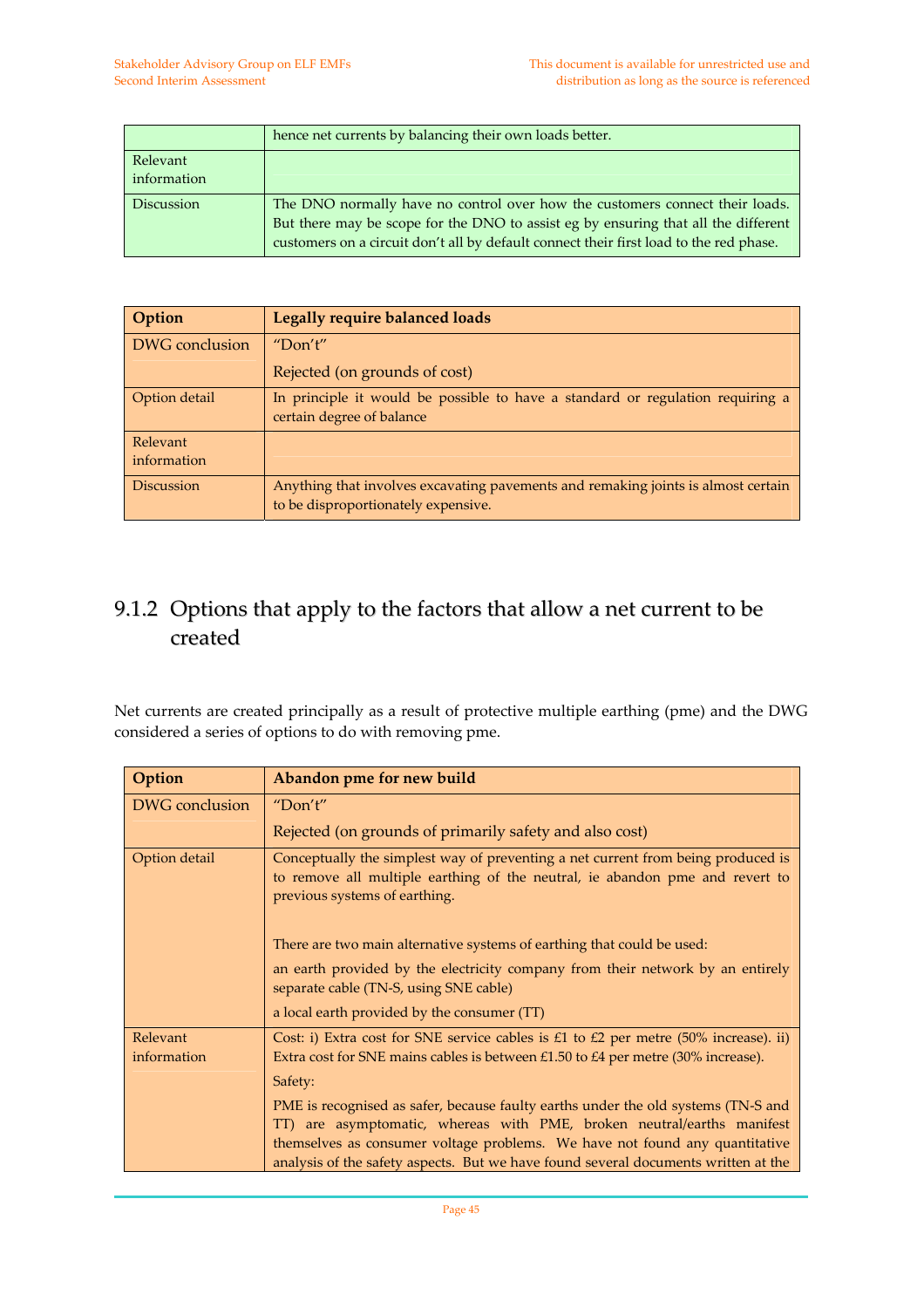|                   | time PME was introduced, which talk of the then existing systems as obviously<br>unsatisfactory and potentially unsafe, and there being a pressing need to introduce<br>the new system (PME) to improve safety.                                                                                 |
|-------------------|-------------------------------------------------------------------------------------------------------------------------------------------------------------------------------------------------------------------------------------------------------------------------------------------------|
|                   | For TT in particular, the comments above on safety apply, but even more so, as<br>with TT (local earth) it is often harder to produce a good earth than TN-S (earth<br>through distribution cable).                                                                                             |
|                   | Legal: DNOs have a legal obligation to offer an earth terminal for new connections,<br>where it is safe to do so, under the Electricity Safety Quality and Continuity<br>Regulations 2002. So the option of using TT systems instead of TN-C-C systems<br>would require changes to regulations. |
| <b>Discussion</b> | Ruled out as pme is recognised as a safer system than the alternatives.                                                                                                                                                                                                                         |

| Option                  | Abandon pme for existing networks, by retrofit or by progressive repair                                                                                                           |
|-------------------------|-----------------------------------------------------------------------------------------------------------------------------------------------------------------------------------|
| DWG conclusion          | "Don't"                                                                                                                                                                           |
|                         | Rejected (on grounds of safety and cost)                                                                                                                                          |
| Option detail           | Pme could removed from existing networks either by proactive replacement of<br>whole circuits, or by a policy of only using SNE cables for repairs.                               |
| Relevant<br>information | See previous option                                                                                                                                                               |
| <b>Discussion</b>       | If the previous option (which applied to new build) cannot be justified, then<br>retrofitting it, which has much higher cost and environmental implications, cannot<br>be either. |

| Option                  | Consumer chooses to use TT system (local earth)                                                                                                                                                                                                                                                                                                                                                   |
|-------------------------|---------------------------------------------------------------------------------------------------------------------------------------------------------------------------------------------------------------------------------------------------------------------------------------------------------------------------------------------------------------------------------------------------|
| DWG conclusion          | "Could"                                                                                                                                                                                                                                                                                                                                                                                           |
|                         | Available as an option at consumer choice and cost in special cases                                                                                                                                                                                                                                                                                                                               |
| Option detail           | Although removing pme is not viable for systematic application to whole<br>networks, there is an option that applies in situations where a consumer has<br>identified that they have elevated fields due to high net currents specifically in the<br>service cable and they wish to prevent those net currents flowing. They could<br>disconnect the DNO earth and rely instead on a local earth. |
| Relevant<br>information |                                                                                                                                                                                                                                                                                                                                                                                                   |
| <b>Discussion</b>       | DNOs have a legal obligation to offer an earth, but the consumer does not have to<br>accept it, so this option is within existing regulations.                                                                                                                                                                                                                                                    |
|                         | Consumers should always obtain professional advice before adopting a different,<br>potentially less safe, earthing system.                                                                                                                                                                                                                                                                        |

The DWG also considered whether pme could be, not abandoned, but modified so as to produce less net current.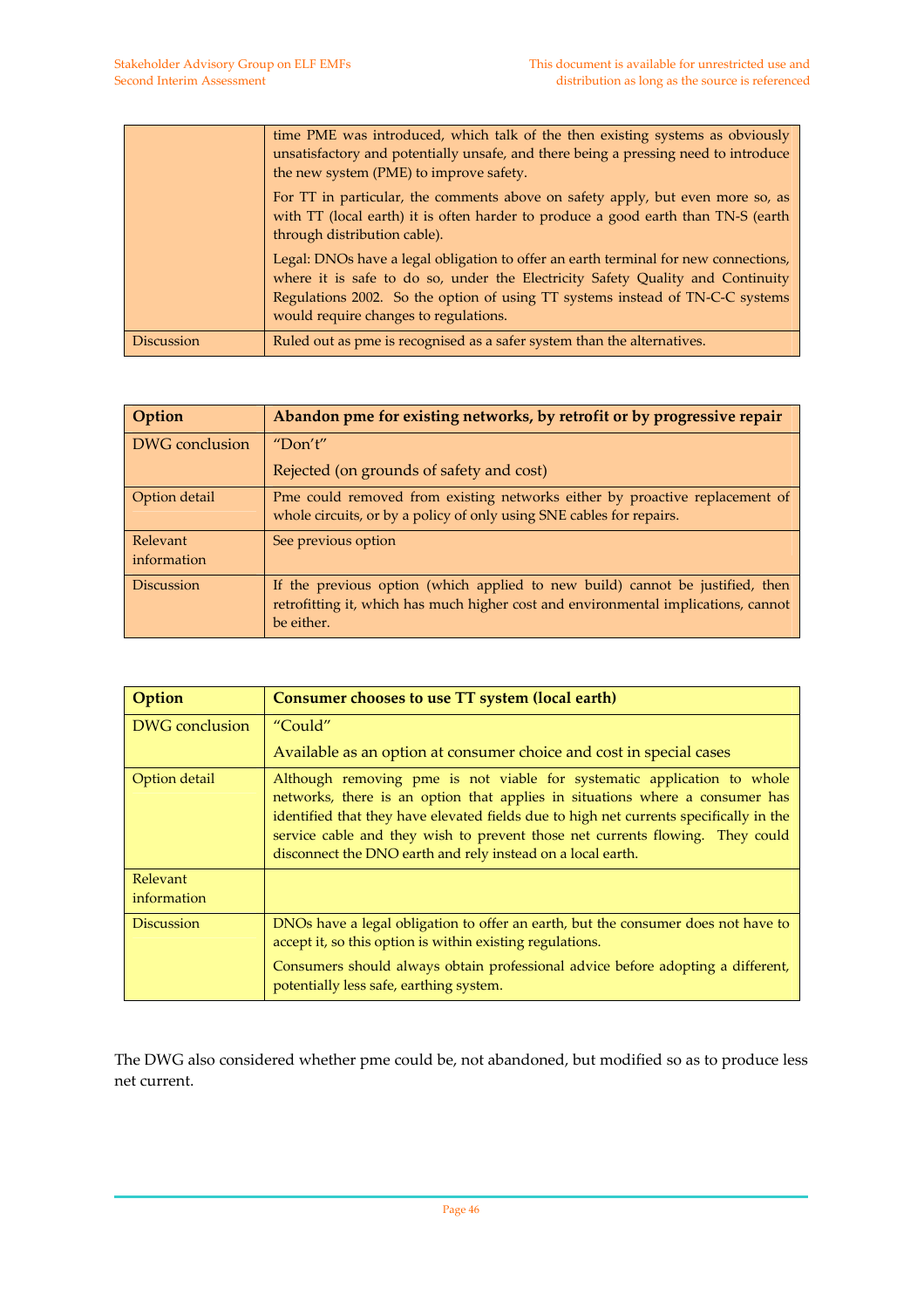| Option                  | Alter pme regulations to require fewer earths                                                                                                                                                                                                                                                                                                                        |
|-------------------------|----------------------------------------------------------------------------------------------------------------------------------------------------------------------------------------------------------------------------------------------------------------------------------------------------------------------------------------------------------------------|
| DWG conclusion          | "Don't"                                                                                                                                                                                                                                                                                                                                                              |
|                         | Rejected (on grounds of feasibility/safety)                                                                                                                                                                                                                                                                                                                          |
| Option detail           | Pme could be implemented with fewer earth connections required and hence less<br>scope for net current                                                                                                                                                                                                                                                               |
| Relevant<br>information |                                                                                                                                                                                                                                                                                                                                                                      |
| <b>Discussion</b>       | The existing regulations already require the minimum of earth connections<br>consistent with adequate safety. In particular, earths are required at the end of<br>each circuit branch for safety reasons, and these earths would still create net<br>currents even if fewer earths were required elsewhere (fewer earths must always in<br>principle reduce safety). |

As well as protective multiple earthing, the other feature of distribution networks that allows net current is the neutral links that join the neutrals of adjacent circuits. Neutral links do undoubtedly contribute to higher net currents in some instances, but they are just one of the factors, so in assessing effectiveness of these options, it cannot be assumed they necessarily remove net currents by themselves. Removal of neutral links would need pme to be removed simultaneously to be fully effective.

| Option            | Remove some or all neutral links                                                                                                                                                                                  |
|-------------------|-------------------------------------------------------------------------------------------------------------------------------------------------------------------------------------------------------------------|
| DWG conclusion    | "Don't"                                                                                                                                                                                                           |
|                   | Rejected (on grounds of feasibility/safety)                                                                                                                                                                       |
| Option detail     |                                                                                                                                                                                                                   |
| Relevant          |                                                                                                                                                                                                                   |
| information       |                                                                                                                                                                                                                   |
| <b>Discussion</b> | It is doubtful if this would be effective, as if the neutral link is removed, PME<br>regulations require earth bonds at both ends of the circuits, probably largely<br>recreating the effect of the neutral link. |

| Option                  | Replace some or all neutral links with inductive links                                                                                                                                                                                                                                              |
|-------------------------|-----------------------------------------------------------------------------------------------------------------------------------------------------------------------------------------------------------------------------------------------------------------------------------------------------|
| DWG conclusion          | "Could"                                                                                                                                                                                                                                                                                             |
|                         | Further investigation needed                                                                                                                                                                                                                                                                        |
| Option detail           | In principle, an inductive link could provide sufficient impedance to prevent or<br>reduce net currents in normal operation, but not so high an impedance (probably<br>by arranging for it to saturate which reduces the impedance during a fault) as to<br>compromise its function during a fault. |
| Relevant<br>information |                                                                                                                                                                                                                                                                                                     |
| Legal                   | It was suggested that such an inductive link would constitute an impedance<br>inserted into an earth, which is not permitted under existing regulations. If this<br>interpretation turns out to be correct, regulations would have to be changed before<br>this could be introduced.                |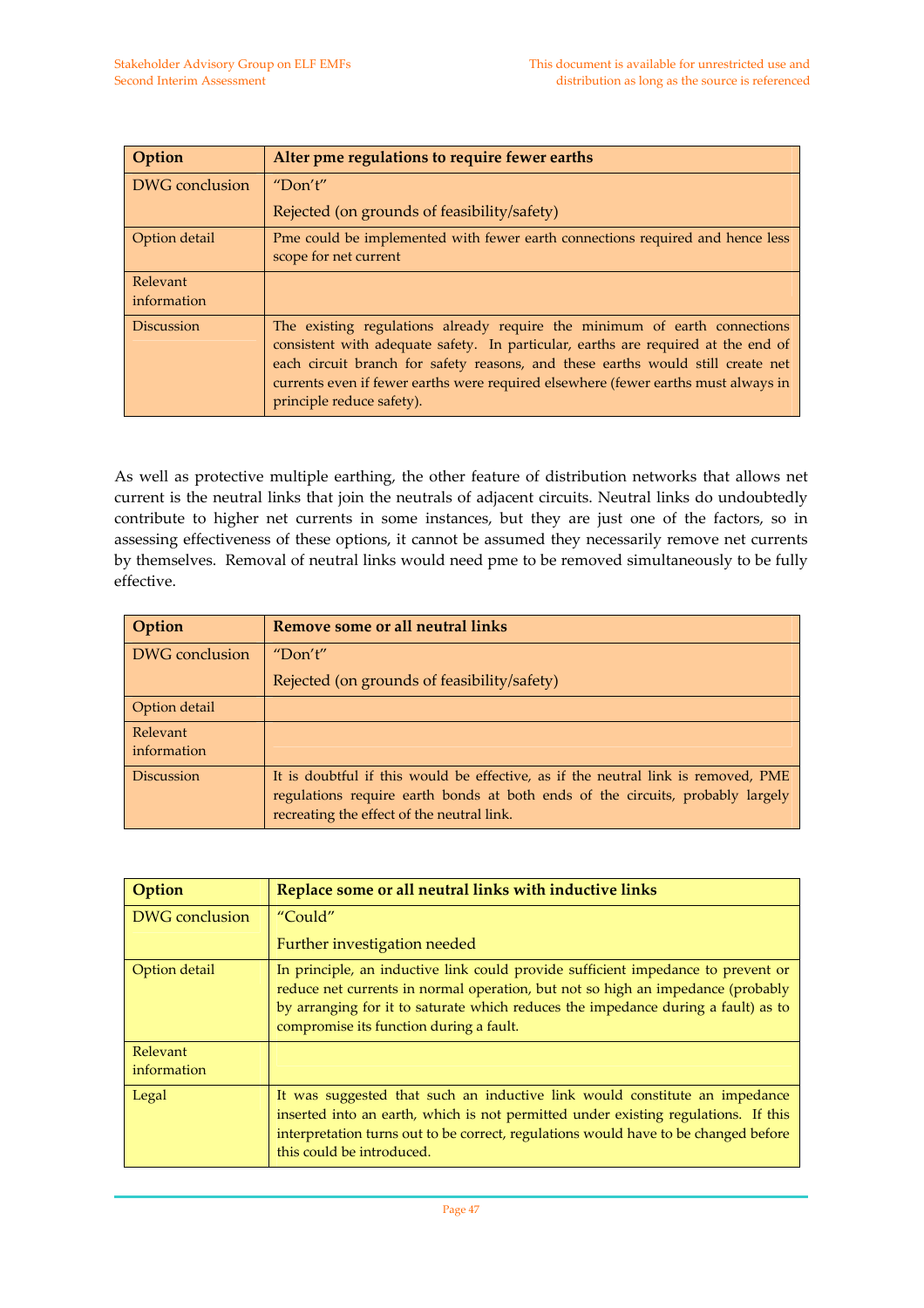| <b>Discussion</b> | Further investigation needed. It would depend on being able to select a value of<br>inductance high enough to reduce net currents and low enough still to comply<br>with PME earthing requirements and to allow fuses to operate under fault<br>conditions. In addition the inductors would need to be able to withstand fault<br>currents and to fit physically into existing link boxes. |
|-------------------|--------------------------------------------------------------------------------------------------------------------------------------------------------------------------------------------------------------------------------------------------------------------------------------------------------------------------------------------------------------------------------------------|
|                   | DWG noted that a proper investigation would require considerable effort and<br>asked whether there is sufficient prospect of a successful outcome to justify the<br>investigation?                                                                                                                                                                                                         |

As discussed on page 31, DWG has not investigated options relating to leaving phase links in place in link boxes, but as this occurs only rarely, this is not a serious omission.

#### 9.1.3 Options that apply to factors that exacerbate the size of any net current

One reason for a net current being unusually large is if there is a broken neutral, thereby forcing the whole of the current to return by a different path.

| Option                  | DNOs investigate and repair broken neutrals                                                                                                                                                                                                                                                                                                                                                                                        |
|-------------------------|------------------------------------------------------------------------------------------------------------------------------------------------------------------------------------------------------------------------------------------------------------------------------------------------------------------------------------------------------------------------------------------------------------------------------------|
| DWG conclusion          | "Should"                                                                                                                                                                                                                                                                                                                                                                                                                           |
|                         | Reinforce and endorse existing practice                                                                                                                                                                                                                                                                                                                                                                                            |
| Action                  | Government* to ask ENA to adopt this through a Code of Practice or<br>similar                                                                                                                                                                                                                                                                                                                                                      |
|                         | * we believe this action would fall to DECC                                                                                                                                                                                                                                                                                                                                                                                        |
| Option detail           | Broken neutrals are undesirable and should always be investigated and rectified by<br>the DNO when they become aware of them.                                                                                                                                                                                                                                                                                                      |
| Relevant<br>information | One DNO reports 50 broken-neutral investigations per license area per year.<br>Simple extrapolation therefore suggests 700 annually for the whole country.                                                                                                                                                                                                                                                                         |
|                         | Commonest causes anecdotally reported to be deterioration and third party<br>damage.                                                                                                                                                                                                                                                                                                                                               |
|                         | DNOs already have a legal obligation under ESQCR, Regulation 7-1, to "take all<br>reasonable precautions to ensure continuity of the supply neutral conductor".                                                                                                                                                                                                                                                                    |
| <b>Discussion</b>       | Identifying and repairing broken neutrals improves network reliability and safety<br>and is therefore a desirable thing for DNOs to do, and indeed, DNOs do this<br>anyway. It is not clear whether, realistically, DNOs can do more than they do at<br>present, except that they might be more aware of elevated EMFs as a possible<br>indicator of broken neutrals. This is considered further under "response and<br>awareness" |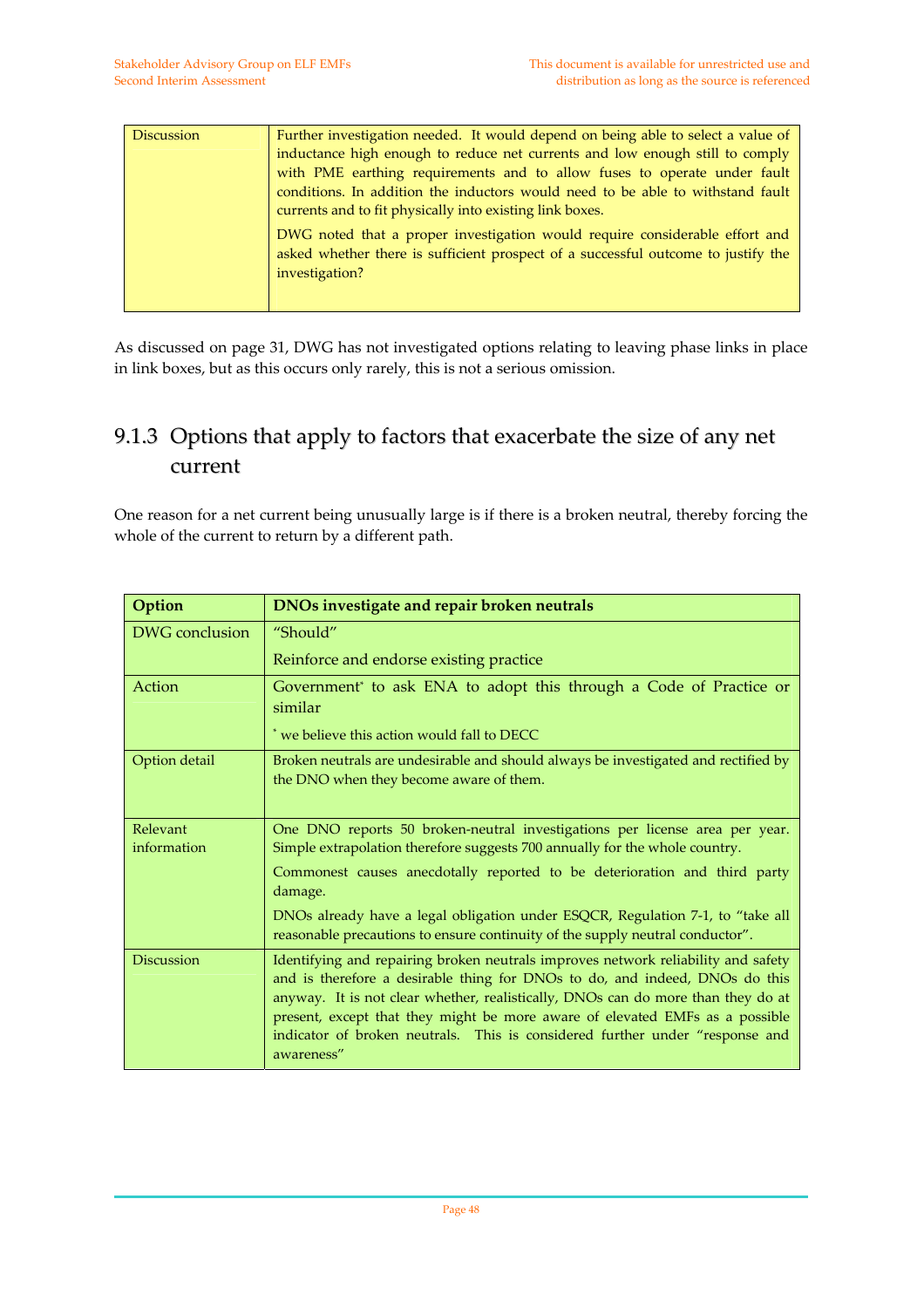| Option                  | Routine measurements to identify broken neutrals                                                                                                                                                                                                                                                                                                                                                                                                                                                                                                                                                                                                                                              |
|-------------------------|-----------------------------------------------------------------------------------------------------------------------------------------------------------------------------------------------------------------------------------------------------------------------------------------------------------------------------------------------------------------------------------------------------------------------------------------------------------------------------------------------------------------------------------------------------------------------------------------------------------------------------------------------------------------------------------------------|
| <b>DWG</b> conclusion   | "Could"                                                                                                                                                                                                                                                                                                                                                                                                                                                                                                                                                                                                                                                                                       |
|                         | Further investigation needed                                                                                                                                                                                                                                                                                                                                                                                                                                                                                                                                                                                                                                                                  |
| Option detail           | Broken neutrals are currently identified principally through consumers reporting<br>flickering lights. They could be identified more proactively through monitoring of<br>net currents in circuits as they leave substations, or in neutral links at link boxes.<br>This could be either a manual measurement, made with either a clip-on ammeter or<br>a Rogowski coil, when routine inspection/maintenance visits are made to<br>substations, or by installing remote-reading monitoring equipment.                                                                                                                                                                                         |
| Relevant<br>information | Option of performing manual measurements during routine substation<br>inspections:                                                                                                                                                                                                                                                                                                                                                                                                                                                                                                                                                                                                            |
|                         | Approx. £10 extra per S/S inspection. This assumes that the work is carried out as<br>part of the existing inspection (i.e. costs for travelling between sites have not been<br>included). In addition to these costs, each substation inspector would have to be<br>trained to carry out this work and would have to be equipped with suitable test<br>equipment. These additional costs are estimated to be approximately £40,000 per<br>DNO license area. Not all circuits will be physically capable of being measured.<br>Note, within one representative DNO, ground-mounted distribution substations<br>are normally inspected annually and pole-mounted substations are only formally |
|                         | inspected once every 10 years.                                                                                                                                                                                                                                                                                                                                                                                                                                                                                                                                                                                                                                                                |
|                         | Option of installing remote monitoring equipment:                                                                                                                                                                                                                                                                                                                                                                                                                                                                                                                                                                                                                                             |
|                         | Approx. £1000 per substation, based on the cost for monitoring all ground-<br>mounted and pole-mounted substations. Costs (per substation) will rise if only a<br>proportion of substations are monitored.                                                                                                                                                                                                                                                                                                                                                                                                                                                                                    |
|                         | Assumed numbers of substations:                                                                                                                                                                                                                                                                                                                                                                                                                                                                                                                                                                                                                                                               |
|                         | 220,000 ground-mounted substations, 280,000 pole-mounted substations                                                                                                                                                                                                                                                                                                                                                                                                                                                                                                                                                                                                                          |
| <b>Discussion</b>       | Both methods: investigation is needed of the appropriate threshold so that<br>investigations are triggered only when there actually is a problem e.g. broken<br>neutrals. If investigations are triggered by high net currents when there isn't<br>actually a broken neutral, this would be an extra cost. More work is therefore<br>needed on what level of net current, specifically measured at a substation, is an<br>indicator of broken neutrals, as opposed to other causes.                                                                                                                                                                                                           |
|                         | Measuring net currents in link boxes would probably be harder than measuring<br>them at substations but DWG considers it should still be investigated.                                                                                                                                                                                                                                                                                                                                                                                                                                                                                                                                        |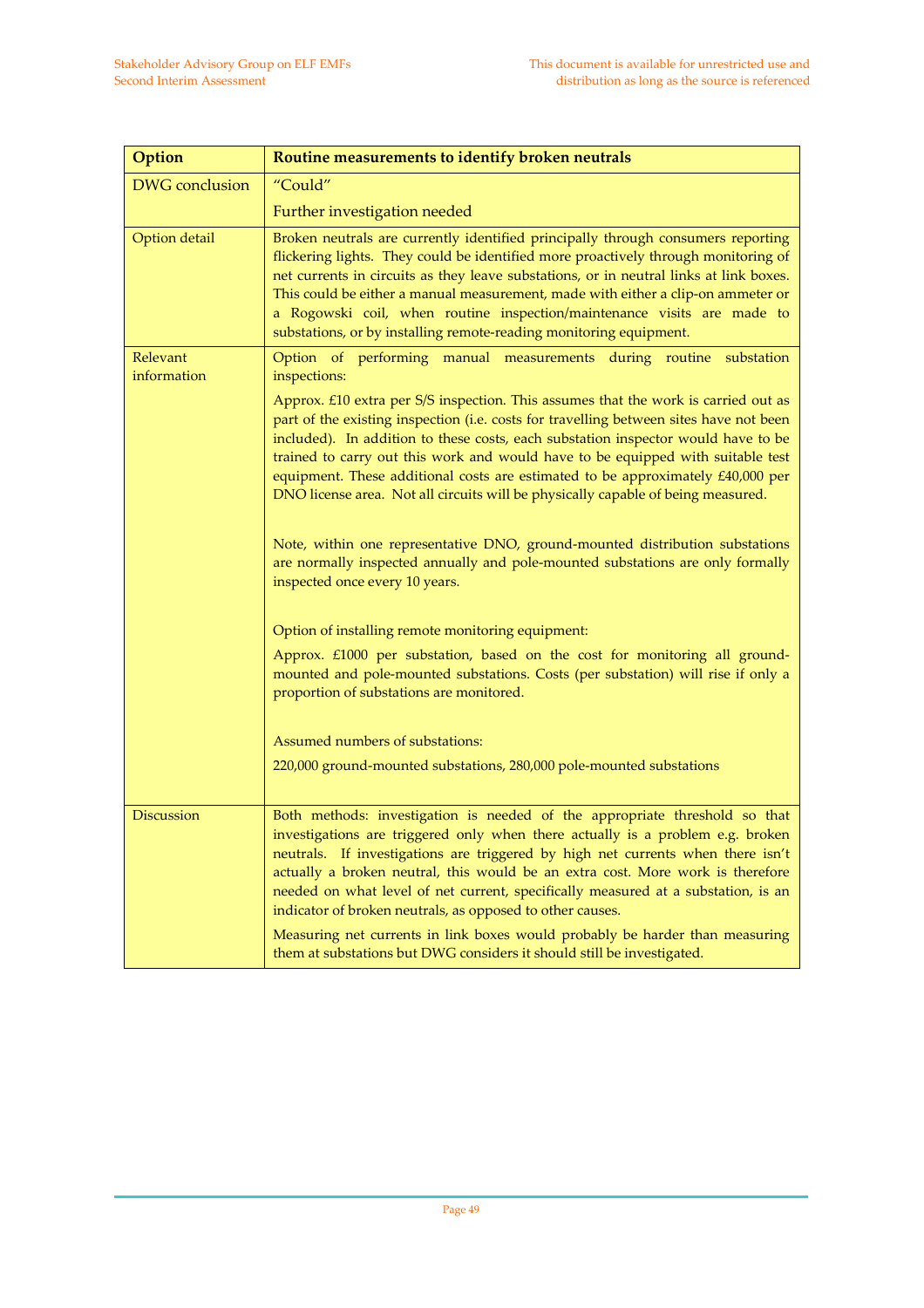#### 9.1.4 Options that relate to the paths for a net current to flow in

| Option                  | Disconnect redundant cables                                                                                                                                                                                                                                                                                                                                                                                                                  |
|-------------------------|----------------------------------------------------------------------------------------------------------------------------------------------------------------------------------------------------------------------------------------------------------------------------------------------------------------------------------------------------------------------------------------------------------------------------------------------|
| DWG conclusion          | "Should"                                                                                                                                                                                                                                                                                                                                                                                                                                     |
|                         | Reinforce and endorse existing practice (with qualifications that the cables<br>are assessed as genuinely redundant and work is being done anyway).                                                                                                                                                                                                                                                                                          |
| Action                  | Government <sup>*</sup> to ask ENA to adopt this as a Code of Practice or similar                                                                                                                                                                                                                                                                                                                                                            |
|                         | * we believe this action would fall to DECC                                                                                                                                                                                                                                                                                                                                                                                                  |
| Option detail           | Disconnect redundant cables, when they are assessed as genuinely redundant, and<br>when work is being done on the circuit anyway. Note that DNOs may decide there<br>is reasonable likelihood of a particular cable being reused in the future and decide<br>to retain it, even though it is currently not serving any purpose.                                                                                                              |
| Relevant<br>information |                                                                                                                                                                                                                                                                                                                                                                                                                                              |
| <b>Discussion</b>       | It is not worth proactively seeking out redundant cables in order to disconnect<br>them, but a cable will normally become redundant as a result of some change to the<br>system being made, and as part of that change, where the cable is genuinely<br>redundant, it should be disconnected (and usually is). The decision whether to<br>remove it having disconnected it would continue to be made, as at present, on non-<br>EMF grounds. |

| Option            | Use plastic gas and water pipes for new build                                                                                               |
|-------------------|---------------------------------------------------------------------------------------------------------------------------------------------|
| DWG conclusion    | "Should"                                                                                                                                    |
|                   | Reinforce and endorse existing practice                                                                                                     |
| Action            | Government <sup>*</sup> to communicate reasons for this to relevant professional<br>associations/trade bodies for gas and water industries. |
|                   | * we believe this action would fall to DECC, or would it be DCLG?                                                                           |
| Option detail     | Use of plastic pipes reduces alternative paths for net currents                                                                             |
| Relevant          |                                                                                                                                             |
| information       |                                                                                                                                             |
| <b>Discussion</b> | This is believed to be routine practice already for new build.                                                                              |

| Option         | Insert plastic sections in metal gas and water pipes when work is being                                                                     |
|----------------|---------------------------------------------------------------------------------------------------------------------------------------------|
|                | done anyway                                                                                                                                 |
| DWG conclusion | "Should"                                                                                                                                    |
|                | Reinforce and endorse existing practice                                                                                                     |
| Action         | Government <sup>*</sup> to communicate reasons for this to relevant professional<br>associations/trade bodies for gas and water industries. |
|                | Government to identify where the debate about these issues is being                                                                         |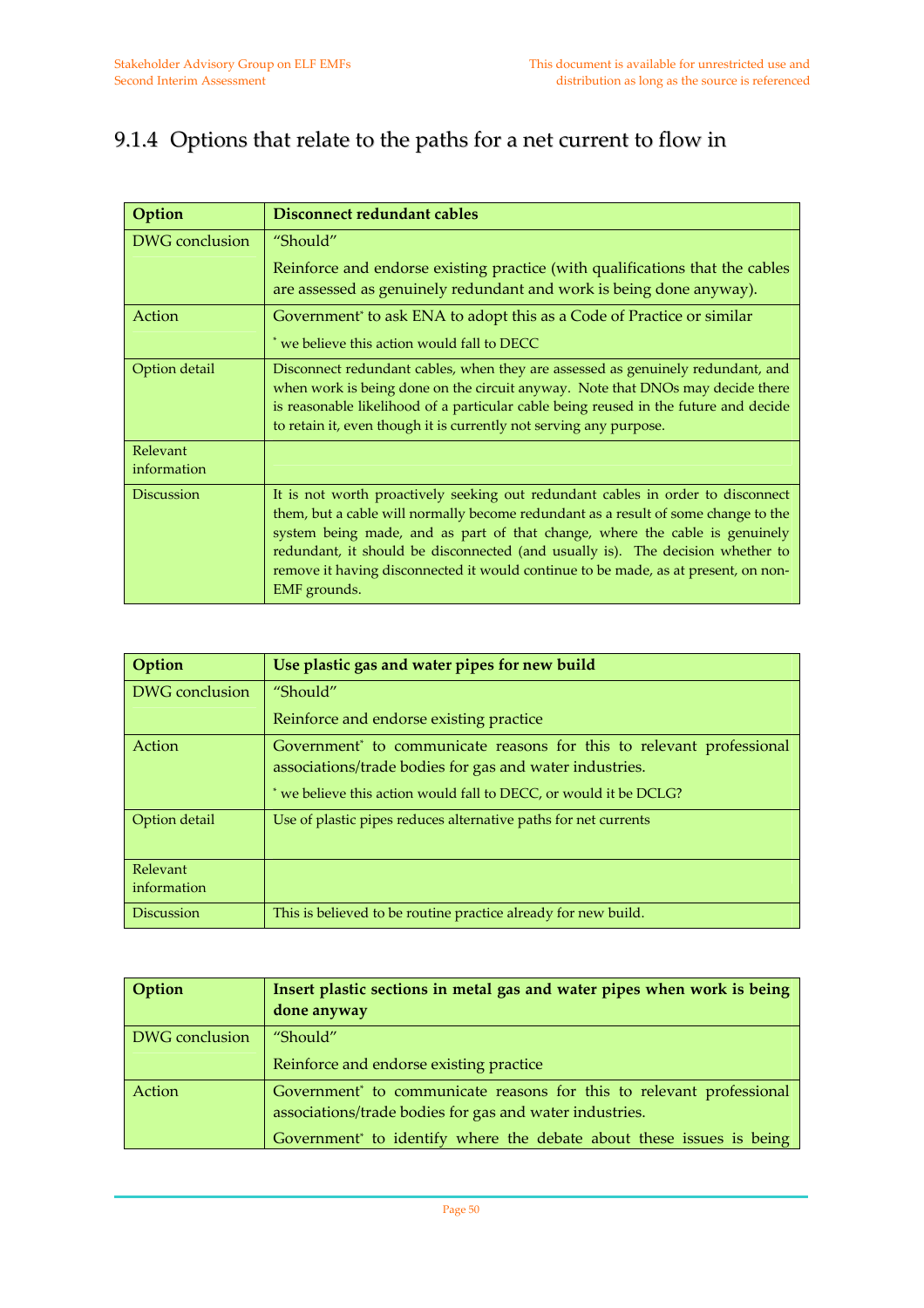|                                | conducted and ensure EMFs are part of that debate.<br>* we believe this action would fall to DECC, or would it be DCLG?                                                                                                                                                                                                                                                               |
|--------------------------------|---------------------------------------------------------------------------------------------------------------------------------------------------------------------------------------------------------------------------------------------------------------------------------------------------------------------------------------------------------------------------------------|
| Option detail                  | Use of plastic pipes reduces alternative paths for net currents. Where the main<br>pipe is metal, inserting a short plastic section achieves this and is relatively easy to<br>do when work is being performed anyway, eg a new meter is being fitted.                                                                                                                                |
| <b>Relevant</b><br>information |                                                                                                                                                                                                                                                                                                                                                                                       |
| <b>Discussion</b>              | There are safety advantages in this (stemming from preventing fault currents from<br>flowing through gas meters) and it is understood that it is largely existing practice.<br>However, it is also understood that there may be some debate about whether it is<br>in fact desirable, and EMFs should be fed into that debate as a reason for<br>continuing or adopting the practice. |

| Option                  | Retrofit plastic sections in existing gas and water pipes where work is<br>not otherwise being done                                                                                                                                                                                                                                                                                                                                                                                               |
|-------------------------|---------------------------------------------------------------------------------------------------------------------------------------------------------------------------------------------------------------------------------------------------------------------------------------------------------------------------------------------------------------------------------------------------------------------------------------------------------------------------------------------------|
| DWG conclusion          | "Could"                                                                                                                                                                                                                                                                                                                                                                                                                                                                                           |
|                         | Available as option at consumer choice and cost in special cases.                                                                                                                                                                                                                                                                                                                                                                                                                                 |
| Option detail           | As above, but done proactively, where no other work is being done                                                                                                                                                                                                                                                                                                                                                                                                                                 |
| Relevant<br>information |                                                                                                                                                                                                                                                                                                                                                                                                                                                                                                   |
| <b>Discussion</b>       | For individual cases where it has been identified the source of elevated exposures<br>is net currents in a gas or water pipe, this is a quick, effective way of reducing net<br>currents. However, it will be up to the consumer to pay for this as it is unlikely the<br>utility companies will want to replace pipe work at their cost, when it is<br>operationally sound.<br>There is no case imaginable where retrofit to the whole system would be<br>recommended, rather than case-by-case. |

| Option                  | <b>Inductors on service cables</b>                                                                                                                                                                                                                          |
|-------------------------|-------------------------------------------------------------------------------------------------------------------------------------------------------------------------------------------------------------------------------------------------------------|
| DWG conclusion          | "Could"                                                                                                                                                                                                                                                     |
|                         | Further investigation needed, with a view to availability as an option at<br>consumer choice and cost in special cases.                                                                                                                                     |
| Option detail           | Fitting an inductor to the service cable increases the impedance of paths that do not<br>pass back through the same inductor, thus "forcing" net current to return in the<br>same cable it was supplied from rather than returning via an alternative path. |
| Relevant<br>information | Investigated extensively in a Report <sup>1</sup> from the Electric Power Research Institute<br>(EPRI, an industry research organisation in America) which has been examined by<br>DWG. There are two variants:                                             |
|                         | Option of slotting cylindrical inductors over the service cable: the EPRI<br>investigation suggested there would often not be physically enough space to fit the                                                                                            |

<sup>1</sup> Net Current Control Device. EPRI Report TR‐111764 1998.

 $\overline{a}$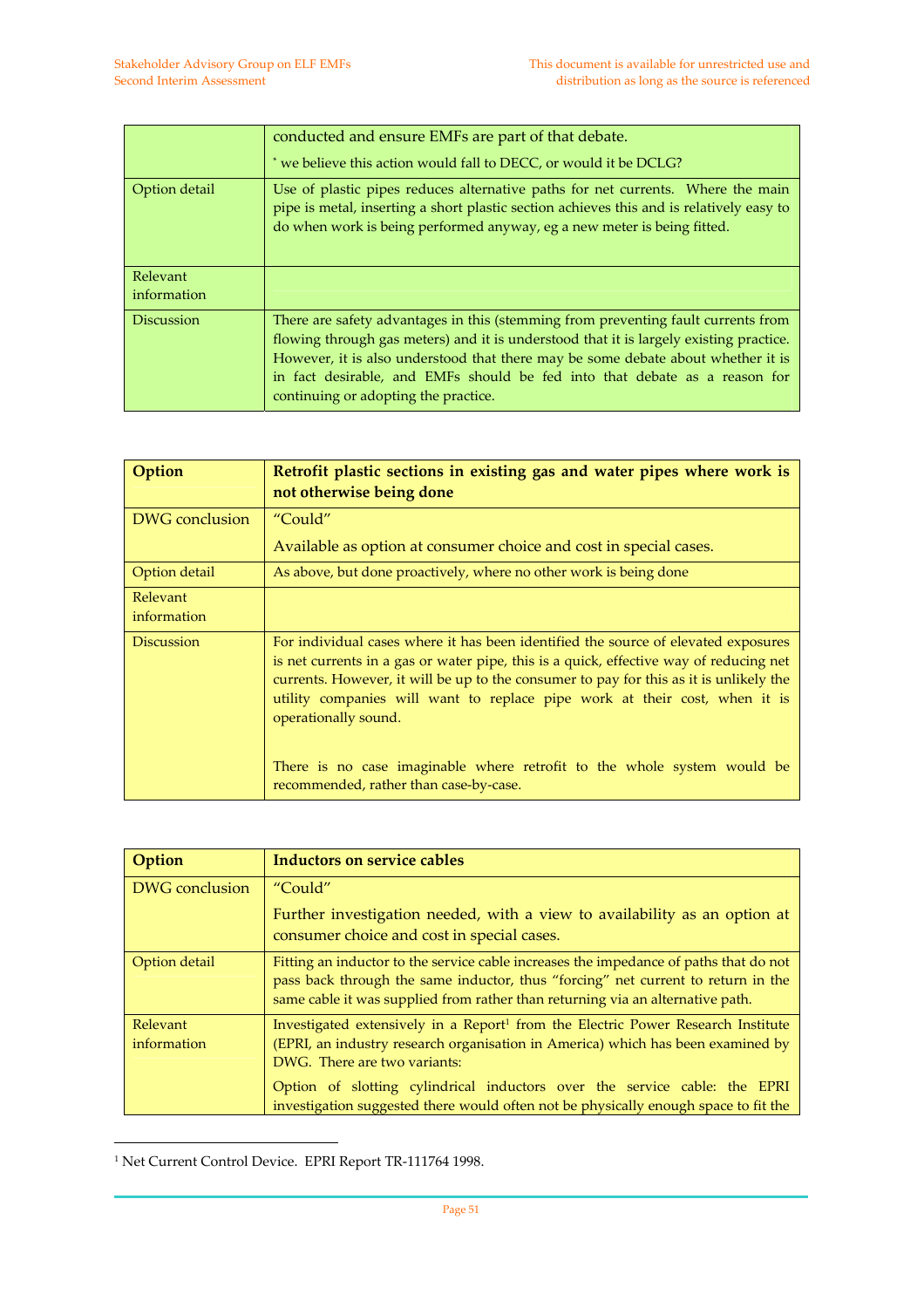|                   | required inductance (several meters of cable needed to be available).                                                                                                                                                                                                                                                                                                                                                                                                                                                                                                                                                                                                 |
|-------------------|-----------------------------------------------------------------------------------------------------------------------------------------------------------------------------------------------------------------------------------------------------------------------------------------------------------------------------------------------------------------------------------------------------------------------------------------------------------------------------------------------------------------------------------------------------------------------------------------------------------------------------------------------------------------------|
|                   | Option of inserting wound component in series with cutout: the EPRI investigation<br>showed this is feasible and can reduce net currents. Cost not investigated but<br>clearly likely to be $£100+$ . Extensive further investigation would be needed of UK<br>specific aspects (rating, voltage drop, safety under fault conditions, compliance<br>with regulations). Update on US situation: the firm who were licensed to produce<br>the device in 1998 report they made a few prototypes but nothing since because of<br>lack of interest from utilities. They think the lack of interest is partly because of<br>concerns about electrical safety/fire risk etc. |
| <b>Discussion</b> | Further investigation is needed as to whether this meets UK safety standards.<br>Even then, because of the cost, it would probably be available as an option if the<br>consumer is willing to pay rather than a candidate for general application.                                                                                                                                                                                                                                                                                                                                                                                                                    |

| Option                  | Remove bonds from lightning conductors to electrical earths                                                                      |
|-------------------------|----------------------------------------------------------------------------------------------------------------------------------|
| DWG conclusion          | "Don't"                                                                                                                          |
|                         | Rejected (on safety grounds)                                                                                                     |
| Option detail           | Lightning conductors are bonded to electrical earths, and then constitute an extra<br>(and good) earth to the electrical system. |
| Relevant<br>information | Regulations call for protective bonding of lightning systems, so not to do so would<br>be a contravention.                       |
| <b>Discussion</b>       | Again there is a conflict here between EMF and safety. There is no case where<br>retrofit would be recommended.                  |

| Option            | Change regulations to stop steelwork bonds                                                                                                   |
|-------------------|----------------------------------------------------------------------------------------------------------------------------------------------|
| DWG conclusion    | "Don't"                                                                                                                                      |
|                   | Rejected                                                                                                                                     |
| Option detail     | Removing bonds between the electricity system earth and structural steelwork in a<br>building reduces the paths for net currents to flow in. |
| Relevant          | DWG did not pursue whether this would need to be done through the Building                                                                   |
| information       | Regulations or the Wiring Regulations (BS7671) as the option was being rejected<br>anyway.                                                   |
| <b>Discussion</b> | The bonding is present because it promotes safety, so removing it is unlikely to be<br>justified.                                            |

| Option                  | Larger neutral conductors                                                                                                                                             |
|-------------------------|-----------------------------------------------------------------------------------------------------------------------------------------------------------------------|
| DWG conclusion          | "Don't"                                                                                                                                                               |
|                         | Rejected (as ineffective)                                                                                                                                             |
| Option detail           | Increasing the size of the neutral conductor reduces its resistance and therefore<br>makes it more attractive for net currents to return in it rather than diverting. |
| Relevant<br>information |                                                                                                                                                                       |
| <b>Discussion</b>       | The relative impedances are dominated by the reactances rather than the<br>resistances, so decreasing the resistance is relatively ineffective.                       |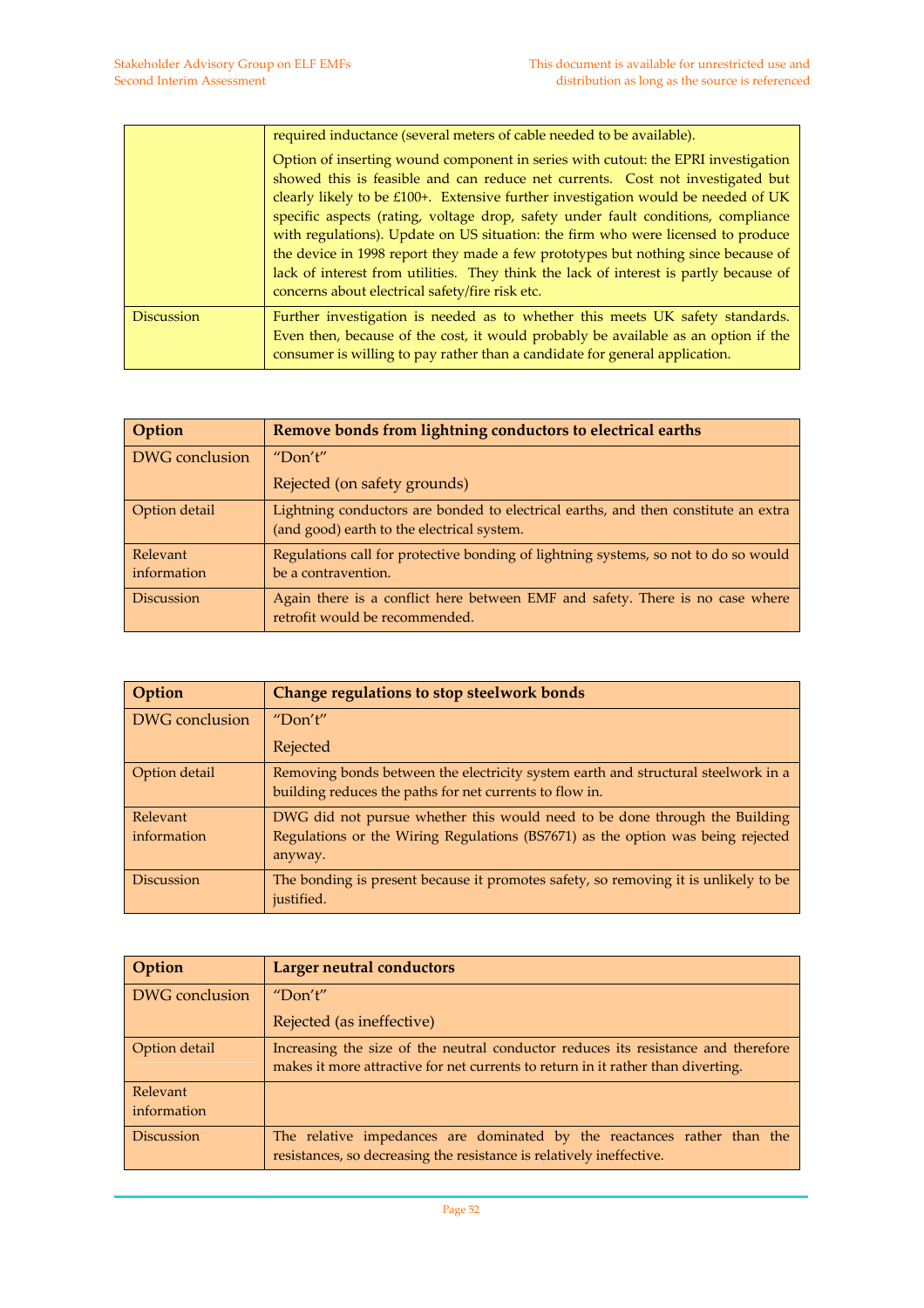## 9.2 Options relating to wiring in multi-occupancy buildings

The wiring within homes was considered in SAGE Phase 1, and in general SAGE Phase 2 considers distribution to extend as far as the entry to a building. This leaves the wiring distributing power to the individual units of multi‐occupancy buildings – typically the risers supplying individual flats in high-rise blocks of flats – as potentially not covered by either. It is therefore dealt with explicitly in this section. The main reasons for this being a source of exposure are if a plant room is immediately adjacent to a residential space, or if the risers are separated‐phase.

| Option                  | Site plant rooms away from occupied areas (new build)                                                                                                                                                                                                                                                  |
|-------------------------|--------------------------------------------------------------------------------------------------------------------------------------------------------------------------------------------------------------------------------------------------------------------------------------------------------|
| DWG conclusion          | "Should"                                                                                                                                                                                                                                                                                               |
|                         | Reinforce and endorse what would generally be good practice anyway                                                                                                                                                                                                                                     |
| <b>Action</b>           | Government <sup>*</sup> to communicate reasons for this to the relevant professional<br>bodies, eg RIBA (representing architects), CIBSE (building service<br>engineers), ACE (consulting engineers), and BRE (the Building Research<br>Establishment).<br>* we believe this action would fall to DCLG |
| Option detail           | Plant rooms (containing meters, switchgear, distribution boards etc) can be a<br>source of exposure because they are a concentration of currents and not necessarily<br>well bundled.                                                                                                                  |
| Relevant<br>information | Plant rooms would often be sited away from residential areas already to reduce<br>noise and vibration.                                                                                                                                                                                                 |
| <b>Discussion</b>       |                                                                                                                                                                                                                                                                                                        |

| Option                  | Risers to use SNE cables (new build)                                                                                                                                                                                                                                                                   |
|-------------------------|--------------------------------------------------------------------------------------------------------------------------------------------------------------------------------------------------------------------------------------------------------------------------------------------------------|
| DWG conclusion          | "Should"                                                                                                                                                                                                                                                                                               |
|                         | Reinforce and endorse what is normal practice anyway                                                                                                                                                                                                                                                   |
| Action                  | Government <sup>*</sup> to communicate reasons for this to the relevant professional<br>bodies, eg RIBA (representing architects), CIBSE (building service<br>engineers), ACE (consulting engineers), and BRE (the Building Research<br>Establishment).<br>* we believe this action would fall to DCLG |
| Option detail           | SNE cables avoid further earths to the neutral so reduce the scope for net currents<br>and associated fields.                                                                                                                                                                                          |
| Relevant<br>information | Energy Networks Association Engineering Recommendation G87 requires DNOs<br>and Building Network Operators to use SNE conductors within risers.                                                                                                                                                        |
| <b>Discussion</b>       |                                                                                                                                                                                                                                                                                                        |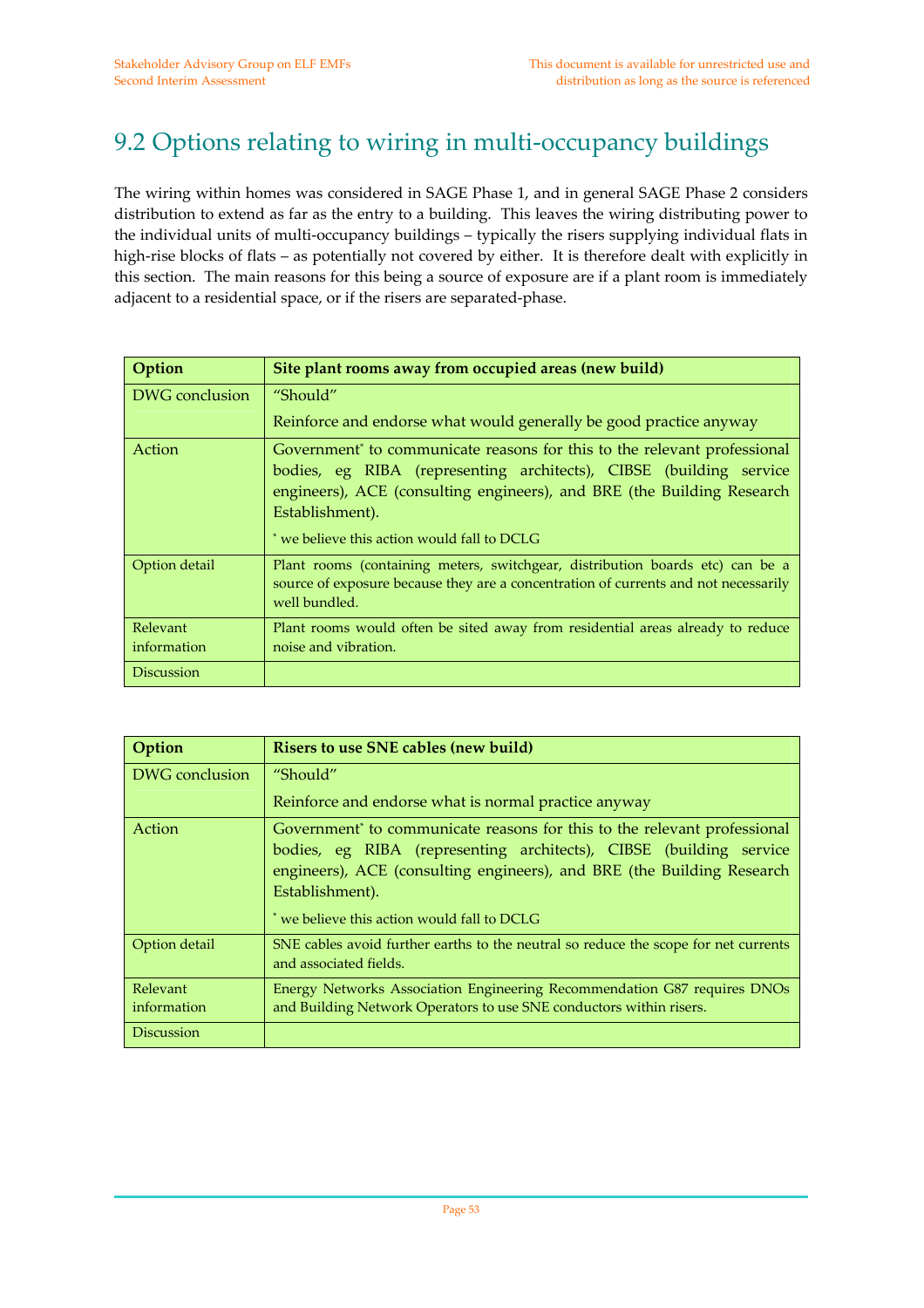| Option                  | Risers to use compact design                                                                                                                                                                                                                                                                           |
|-------------------------|--------------------------------------------------------------------------------------------------------------------------------------------------------------------------------------------------------------------------------------------------------------------------------------------------------|
| DWG conclusion          | "Should"                                                                                                                                                                                                                                                                                               |
|                         | Reinforce and endorse what is understood to be normal practice anyway                                                                                                                                                                                                                                  |
| Action                  | Government <sup>*</sup> to communicate reasons for this to the relevant professional<br>bodies, eg RIBA (representing architects), CIBSE (building service<br>engineers), ACE (consulting engineers), and BRE (the Building Research<br>Establishment).<br>* we believe this action would fall to DCLG |
| Option detail           | The closer together the conductors in a riser, the better the cancellation and<br>therefore the lower the field produced.                                                                                                                                                                              |
| Relevant<br>information |                                                                                                                                                                                                                                                                                                        |
| <b>Discussion</b>       |                                                                                                                                                                                                                                                                                                        |

| Option                  | All of the above as retrofit                                                                                                                                                                                                                                                                                                                                                                                                                                                                                                                                                                                                                                                                                 |
|-------------------------|--------------------------------------------------------------------------------------------------------------------------------------------------------------------------------------------------------------------------------------------------------------------------------------------------------------------------------------------------------------------------------------------------------------------------------------------------------------------------------------------------------------------------------------------------------------------------------------------------------------------------------------------------------------------------------------------------------------|
| DWG conclusion          | "Could"                                                                                                                                                                                                                                                                                                                                                                                                                                                                                                                                                                                                                                                                                                      |
|                         | Available at consumer choice and cost in special cases                                                                                                                                                                                                                                                                                                                                                                                                                                                                                                                                                                                                                                                       |
| Option detail           |                                                                                                                                                                                                                                                                                                                                                                                                                                                                                                                                                                                                                                                                                                              |
| Relevant<br>information |                                                                                                                                                                                                                                                                                                                                                                                                                                                                                                                                                                                                                                                                                                              |
|                         |                                                                                                                                                                                                                                                                                                                                                                                                                                                                                                                                                                                                                                                                                                              |
| <b>Discussion</b>       | In principle, if risers or plant rooms have been identified as the source of elevated<br>exposures, there is an option for someone who is prepared to pay to have them<br>moved, or retrofitted with compact designs, subject to practical feasibility. DWG<br>recognises that the cost of this would normally be considerable. Further, although<br>we use the terminology of "consumer", in practice the person affected will often be<br>a tenant or leaseholder rather than the building owner, and therefore less able to<br>make decisions about changes to the building. So this option is likely to be rather<br>limited in practice, but is still listed because it remains an option in principle. |

| Option                  | <b>Screen the fields</b>                                                                                                                                                                                                                                                                                                                                                 |
|-------------------------|--------------------------------------------------------------------------------------------------------------------------------------------------------------------------------------------------------------------------------------------------------------------------------------------------------------------------------------------------------------------------|
| DWG conclusion          | "Could"                                                                                                                                                                                                                                                                                                                                                                  |
|                         | Available at consumer's choice and cost in special cases                                                                                                                                                                                                                                                                                                                 |
| Option detail           |                                                                                                                                                                                                                                                                                                                                                                          |
| Relevant<br>information | Screening magnetic fields tends to involve considerable thicknesses of metal<br>(usually layers of aluminium and a magnetic material such as mu-metal or similar).<br>In practice, so far, it has not been used in residential settings but has sometimes<br>been used in office environments or technical or scientific environments where low<br>fields are essential. |
| <b>Discussion</b>       | The difficulties of screening mean it will often not be a realistically feasible option.                                                                                                                                                                                                                                                                                 |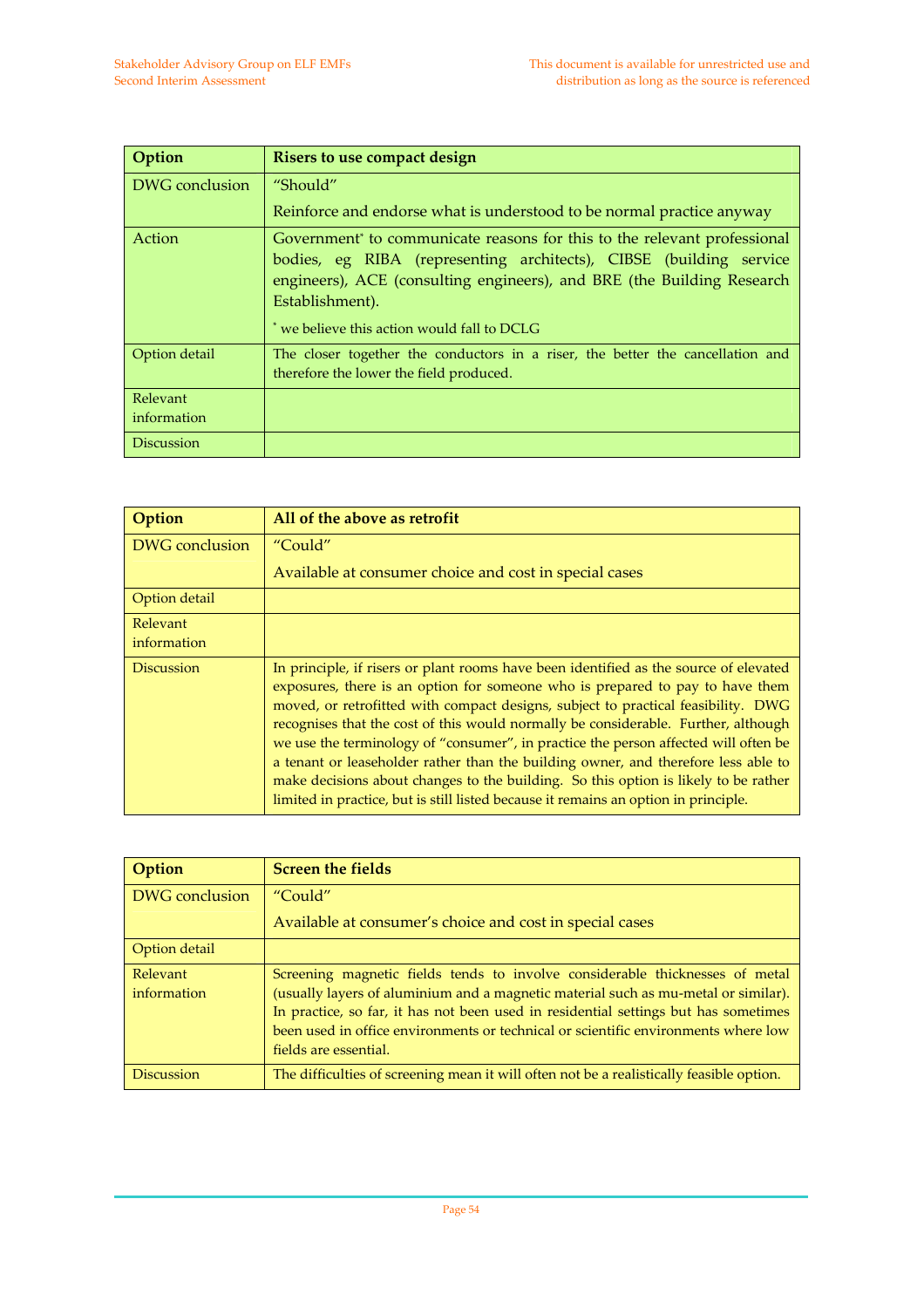### 9.3 Options relating to Intermediate voltage circuits

In this context, this refers to overhead lines at voltages above 400 V (which was considered under "net currents" in this report) and below 132 kV (which was considered under SAGE Phase 1). The principal voltages in question are 11 kV, 33 kV, and 66 kV.

Normally, these lines are not a significant source of exposure. They would become a possible significant source only if unusually heavily loaded. DWG identified that an increasingly common reason for a circuit being heavily loaded would be if it was connecting embedded generation.

Even a heavily loaded line at these voltages will produce lower EMFs than a typical high‐voltage line. High-voltage lines were considered in detail in SAGE Phase 1 and similar conclusions are likely to apply. However, DWG recognised that in some respects (eg clearances from buildings and the ease of routing and rerouting) there could be differences. In any event DWG wished its conclusions to stand alone rather than to depend on previous work. Accordingly:

| Option                   | Heavily loaded double-circuit intermediate-voltage lines to have optimal<br>phasing and loads balanced between the two                                                                                                                                                                                                                                                                                                                                |
|--------------------------|-------------------------------------------------------------------------------------------------------------------------------------------------------------------------------------------------------------------------------------------------------------------------------------------------------------------------------------------------------------------------------------------------------------------------------------------------------|
| <b>DWG</b> conclusion    | "Should"                                                                                                                                                                                                                                                                                                                                                                                                                                              |
|                          | DNOs to make reasonably practicable effort to achieve this                                                                                                                                                                                                                                                                                                                                                                                            |
| Action                   | Government* to ask ENA to adopt this as a Code of Practice or similar                                                                                                                                                                                                                                                                                                                                                                                 |
|                          | * we believe this action would fall to DECC                                                                                                                                                                                                                                                                                                                                                                                                           |
| Option detail            | This applies only to double-circuit lines. The fields to the side of the line are<br>reduced if the phasing (the relative order of the three phases) is optimal (usually<br>transposed phasing) and if the loads on the two circuits are as nearly equal as<br>possible. Under these circumstances, there is the greatest degree of cancellation<br>between the magnetic fields produced by the two circuits and hence the lowest<br>resulting field. |
| Relevant                 | Estimates of numbers of generators currently installed at various power levels:                                                                                                                                                                                                                                                                                                                                                                       |
| information              | Less than 271 generators in the range 1 to 5 MVA                                                                                                                                                                                                                                                                                                                                                                                                      |
|                          | Less than 120 generators in the range 5 to 12 MVA                                                                                                                                                                                                                                                                                                                                                                                                     |
|                          | Less than 61 generators in the range 12 to 50 MVA                                                                                                                                                                                                                                                                                                                                                                                                     |
|                          | Less than 20 generators in the range 50 -100 MVA                                                                                                                                                                                                                                                                                                                                                                                                      |
|                          | Less than 44 generators - 100 MVA or larger                                                                                                                                                                                                                                                                                                                                                                                                           |
|                          | total >1 MVA: less than 518                                                                                                                                                                                                                                                                                                                                                                                                                           |
|                          | (note: numbers are calculated from total power in each band, hence the "less than"<br>qualification. Some of these, particularly the larger ones, will be connected at 132<br>kV or above rather than intermediate voltages.)                                                                                                                                                                                                                         |
| <b>Unresolved</b> issues | What is the criterion for "highly loaded" circuits?                                                                                                                                                                                                                                                                                                                                                                                                   |
| <b>Discussion</b>        | The requirement for balanced loads is not easily achievable if the two circuits run<br>between different places. If that is the case, it could only be achieved by<br>constructing extra substations or extra lines, which would be disproportionate.                                                                                                                                                                                                 |
|                          | Optimum phasing is reasonably achievable only where it does not require<br>replacing conductors that would not otherwise be replaced or building new<br>structures.                                                                                                                                                                                                                                                                                   |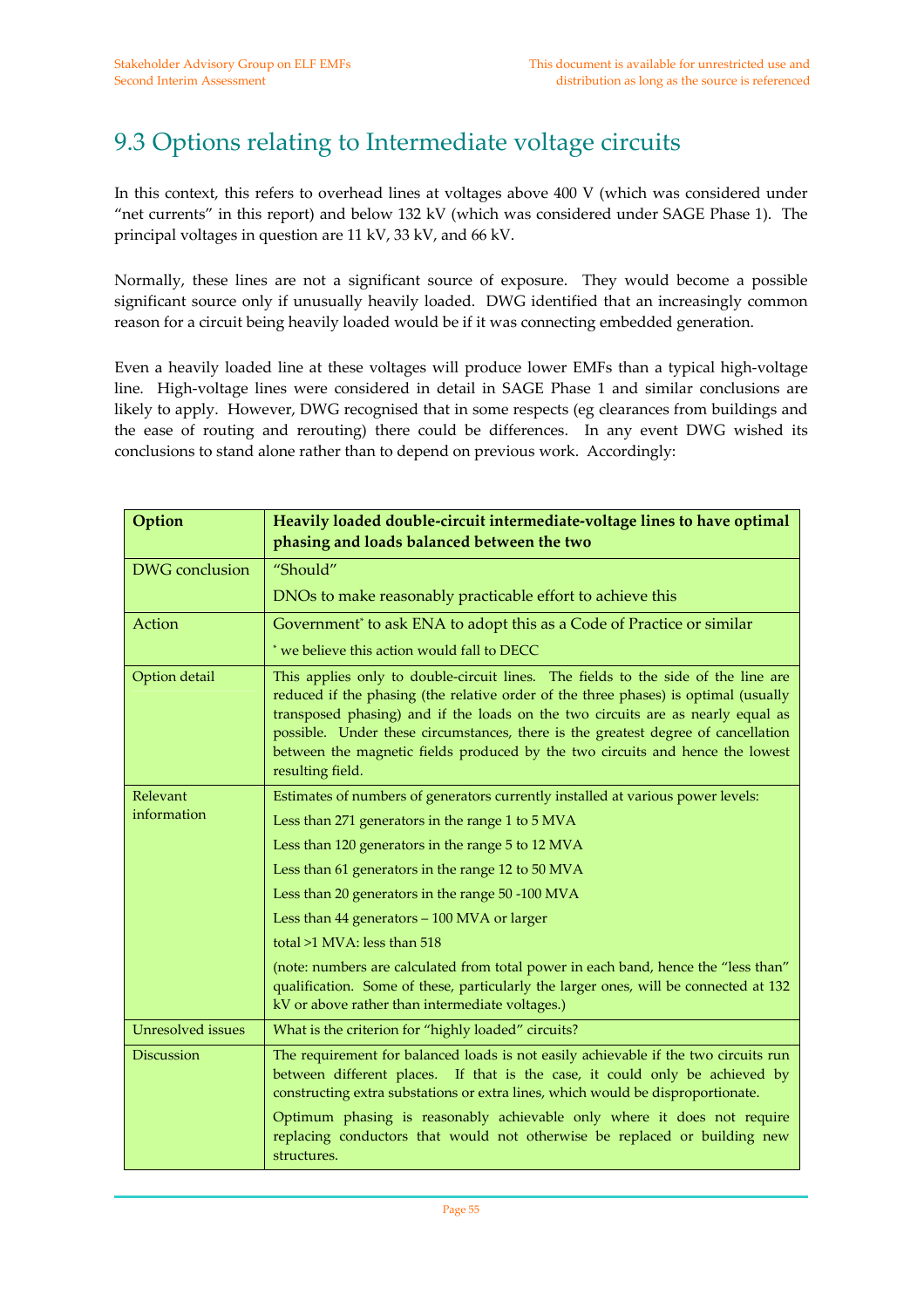| Option                  | Restrictions on routing new heavily loaded intermediate-voltage lines<br>close to homes, schools and other public spaces                                                                                                                                                                                                                                                                                                                                                                                   |
|-------------------------|------------------------------------------------------------------------------------------------------------------------------------------------------------------------------------------------------------------------------------------------------------------------------------------------------------------------------------------------------------------------------------------------------------------------------------------------------------------------------------------------------------|
| DWG conclusion          | "Could"                                                                                                                                                                                                                                                                                                                                                                                                                                                                                                    |
|                         | Further investigation needed                                                                                                                                                                                                                                                                                                                                                                                                                                                                               |
| Option detail           |                                                                                                                                                                                                                                                                                                                                                                                                                                                                                                            |
| Relevant<br>information |                                                                                                                                                                                                                                                                                                                                                                                                                                                                                                            |
| Unresolved issues       |                                                                                                                                                                                                                                                                                                                                                                                                                                                                                                            |
| <b>Discussion</b>       | The Government response to SAGE Phase 1 established that UK policy does not<br>include restrictions on EMF grounds on the proximity of new homes to existing<br>lines or new lines to existing homes. But the issues might be different with these<br>intermediate-voltage lines; specifically, routing them away from homes might be<br>easier, as routing in general is easier. But, on the other hand, the exposures<br>produced are lower. Hence the recognition that further investigation is needed. |

#### 9.4 Options relating to final distribution substations

As a way of ordering the options that relate to final distribution substations, DWG created the simple sequence shown in Figure 26: first consider options that apply at the stage of planning a substation, then those that apply at the stage of constructing it, then when refurbishing, and finally those that can be applied during the life of the substation when no other work is happening ("modification").



**Figure 26**

```
Sequence used for ordering the options relating to substations
```
#### 9.4.1 Options that apply at the planning stage

First in the sequence of thought is that when planning a new substation, it must comply with the relevant exposure limits.

| <b>Option</b>  | Comply with relevant exposure limits |
|----------------|--------------------------------------|
| DWG conclusion | "Should"                             |
|                | <b>Endorse existing practice</b>     |
| Action         | None needed (already ensured)        |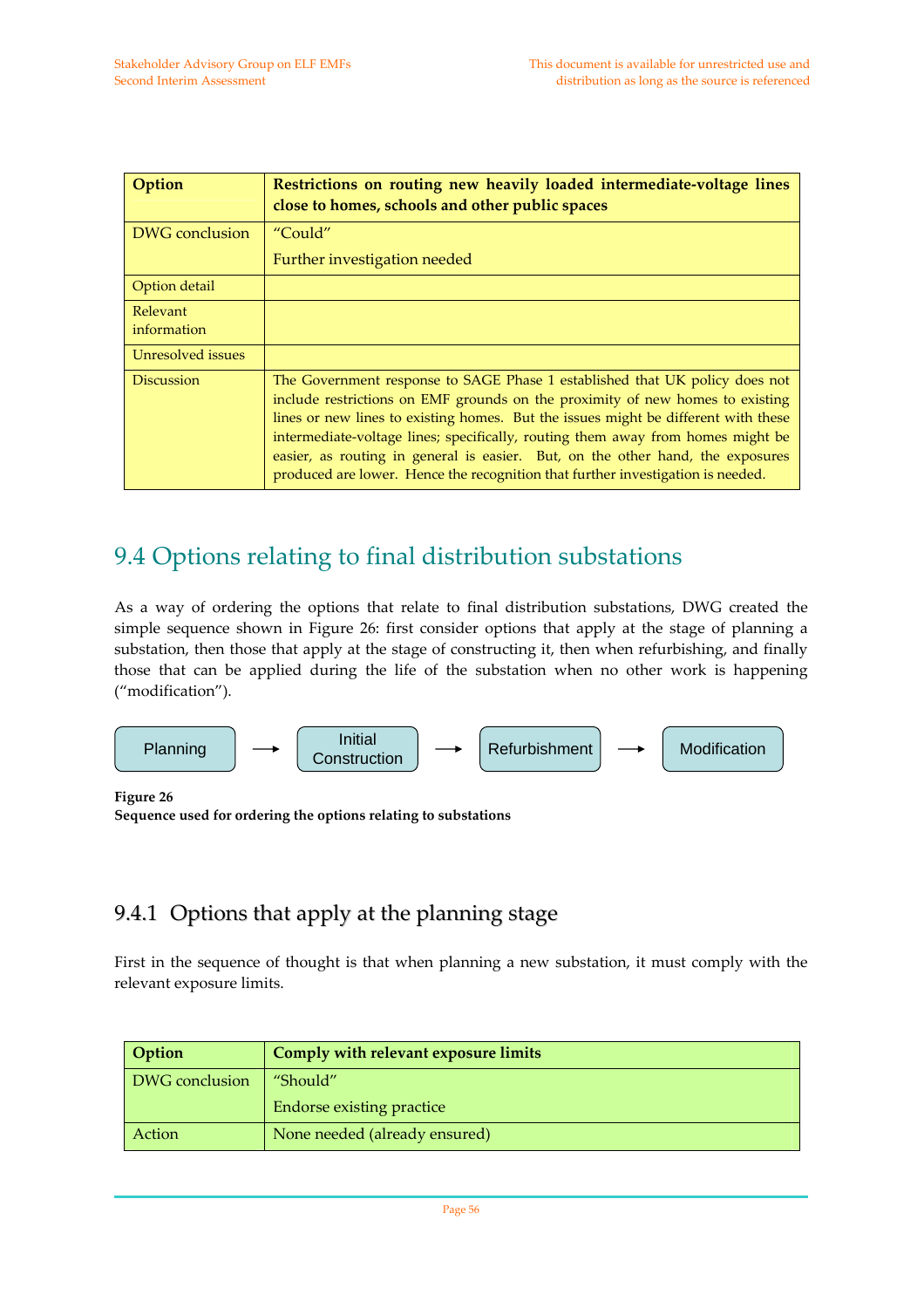| Option detail           | The relevant exposure guidelines in the UK are currently, for occupational<br>exposure, the 1998 ICNIRP exposure guidelines, and for public exposure, the 1998<br>ICNIRP exposure guidelines in the terms of the 1999 EU Recommendation. But<br>this could change, so the option is described simply as compliance with the<br>relevant limits. |
|-------------------------|-------------------------------------------------------------------------------------------------------------------------------------------------------------------------------------------------------------------------------------------------------------------------------------------------------------------------------------------------|
| Relevant<br>information | In practice, the consequence of substation design parameters and electrical<br>engineering is that all substations comply.                                                                                                                                                                                                                      |
| <b>Discussion</b>       | This is, in fact, a given, because it is existing Government policy that electricity<br>companies comply with anyway, and in practice, it is almost impossible for a<br>substation not to comply with the exposure limits. But DWG includes this as an<br>explicit option because it helps make sense of the remaining options                  |

DWG considered this was the only "absolute" that could be expressed as a categorical requirement. The remaining options in this section are not as clear cut.

| Option                   | Reasonably practicable efforts to site substations distant from homes etc                                                                                                                                                                                              |
|--------------------------|------------------------------------------------------------------------------------------------------------------------------------------------------------------------------------------------------------------------------------------------------------------------|
| DWG conclusion           | "Should"                                                                                                                                                                                                                                                               |
|                          | Reinforce and endorse existing practice                                                                                                                                                                                                                                |
| Action                   | Government <sup>*</sup> to ask ENA to adopt this as a Code of Practice or similar                                                                                                                                                                                      |
|                          | * we believe this action would fall to DECC                                                                                                                                                                                                                            |
| Option detail            | It will normally be good practice for non-EMF reasons (eg audible noise, vibration,<br>access etc) not to site substations directly against living areas of residential<br>properties etc.                                                                             |
|                          | "Homes etc" is intended to cover homes, schools, libraries, and other public spaces<br>with similar levels of occupancy.                                                                                                                                               |
| Relevant<br>information  | Energy Networks Association document ENA TS 43-8 issue 3, "Overhead Line<br>Clearances", specifies clearances for overhead lines to buildings etc, which also<br>constitute the current constraint in terms of distance for substations supplied by<br>overhead lines: |
|                          | All HV conductors and also bare (i.e. non-effectively insulated) LV Conductors                                                                                                                                                                                         |
|                          | Between line conductor and any object which is normally accessible $=$ 3m (up to<br>33kV), 3.2m (66kV), 3.6m (132kV).                                                                                                                                                  |
|                          | Between line conductor and any object to which access is not required and on<br>which a person cannot stand on or lean a ladder = $0.8$ m (up to $33kV$ ), 1m ( $66kV$ ),<br>1.4m (132kV).                                                                             |
|                          |                                                                                                                                                                                                                                                                        |
|                          | Effectively Insulated LV Conductors, e.g. aerial bundled conductor (ABC):                                                                                                                                                                                              |
|                          | Vertical distance to any surface or structure that is accessible without access<br>equipment = $3m$ .                                                                                                                                                                  |
|                          | Horizontal distance to any surface of a building that is accessible without access<br>equipment = $1m$ .                                                                                                                                                               |
|                          | Clearance to parts of a building that are not normally accessible = $0.5m$ .                                                                                                                                                                                           |
| <b>Unresolved</b> issues |                                                                                                                                                                                                                                                                        |
| Discussion               | Although this will normally be good practice, the extent to which it can happen<br>depends critically on the available space.<br>The higher the density of the                                                                                                         |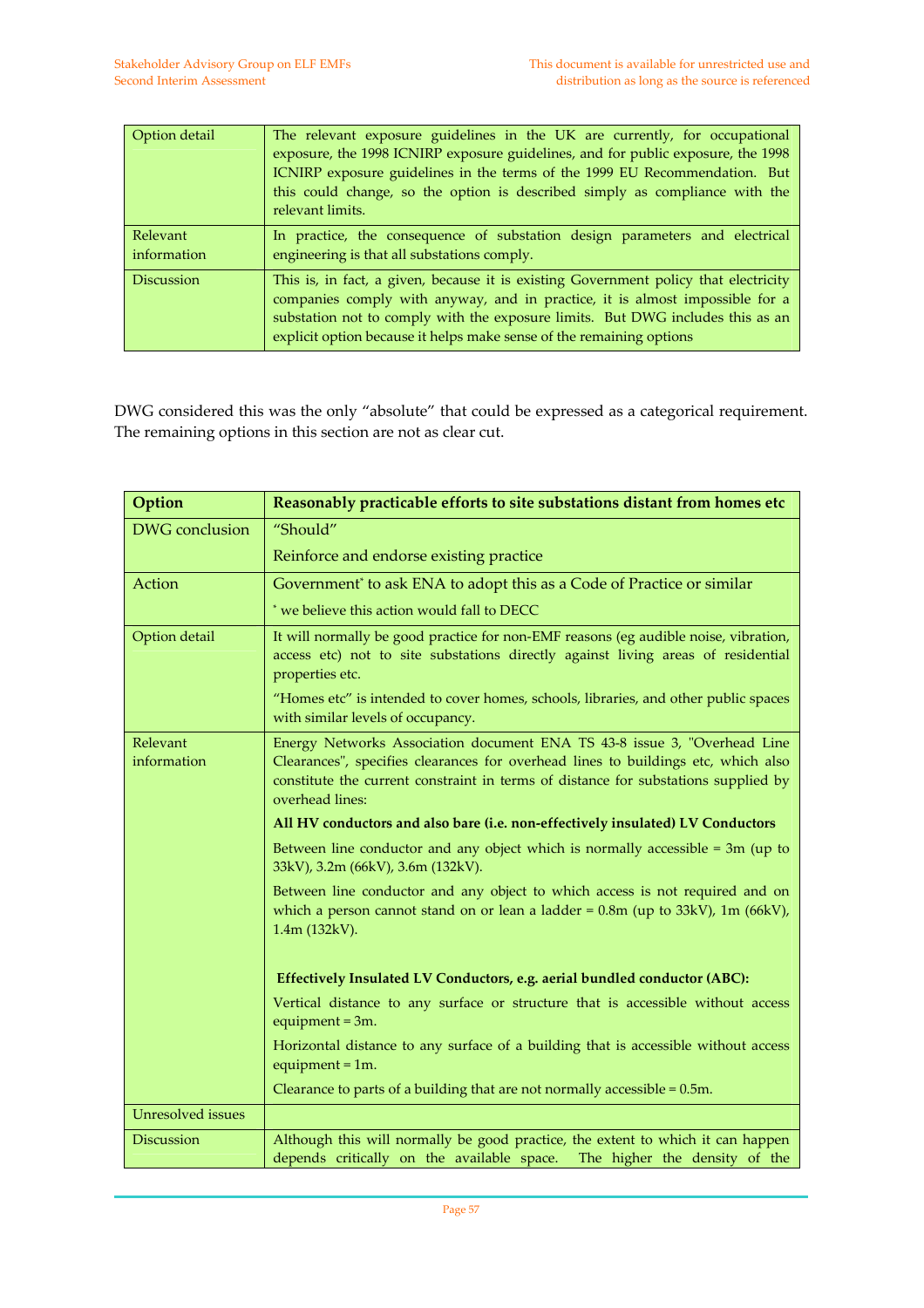| development the harder it will be to find space away from homes. An extreme case   |
|------------------------------------------------------------------------------------|
| could be a high density development in an existing urban area where space is at an |
| absolute premium. The wording of this option $-$ "all appropriate efforts" $-$ may |
| not be sufficiently specific in these circumstances, hence the next option.        |

| Option                  | Possible limits on fields produced in homes etc by new substations                                                                                                                                                                                                                                                                                                                                                                                                                                                                                                                                                                  |
|-------------------------|-------------------------------------------------------------------------------------------------------------------------------------------------------------------------------------------------------------------------------------------------------------------------------------------------------------------------------------------------------------------------------------------------------------------------------------------------------------------------------------------------------------------------------------------------------------------------------------------------------------------------------------|
| DWG conclusion          | "Could"                                                                                                                                                                                                                                                                                                                                                                                                                                                                                                                                                                                                                             |
|                         | Further investigation needed                                                                                                                                                                                                                                                                                                                                                                                                                                                                                                                                                                                                        |
| Option detail           | It would be possible to limit the fields that new substations produce in existing<br>homes, schools etc.                                                                                                                                                                                                                                                                                                                                                                                                                                                                                                                            |
|                         | In practice, it is possible that, to allow easy widespread practical application<br>without unreasonable case-by-case effort, any restriction could be expressed as a<br>distance rather than a field.                                                                                                                                                                                                                                                                                                                                                                                                                              |
| Relevant<br>information |                                                                                                                                                                                                                                                                                                                                                                                                                                                                                                                                                                                                                                     |
| <b>Discussion</b>       | DWG recognises that whether this option is recommended or not would depend on<br>what costs it carried and whether these were justifiable. Accordingly DWG<br>recommends that a health-economics analysis should be performed and that<br>Government should ensure this actually happens. The considerations need to<br>include practicality, for example situations in high-density urban areas where no<br>alternative site is available.<br>DWG also recognises that further investigation is needed of whether this option<br>would have ramifications, eg for existing homes near substations, or for developing<br>new homes. |

| Option                  | Substation perimeter fence to include larger area                                                                                                                                                                                                                                                                                                         |
|-------------------------|-----------------------------------------------------------------------------------------------------------------------------------------------------------------------------------------------------------------------------------------------------------------------------------------------------------------------------------------------------------|
| DWG conclusion          | "Don't"                                                                                                                                                                                                                                                                                                                                                   |
|                         | Ineffective                                                                                                                                                                                                                                                                                                                                               |
| Option detail           | For ground-mounted substations, require the perimeter fence to enclose a larger<br>area                                                                                                                                                                                                                                                                   |
| Relevant<br>information |                                                                                                                                                                                                                                                                                                                                                           |
| <b>Discussion</b>       | The parameter that affects the exposures produced is the distance from the<br>equipment in the substation that produces the field to the nearest residential (or<br>similar) property. Within this distance, the perimeter fence can be set at any point<br>and it does not affect the field. Therefore this is not the right way to tackle the<br>issue. |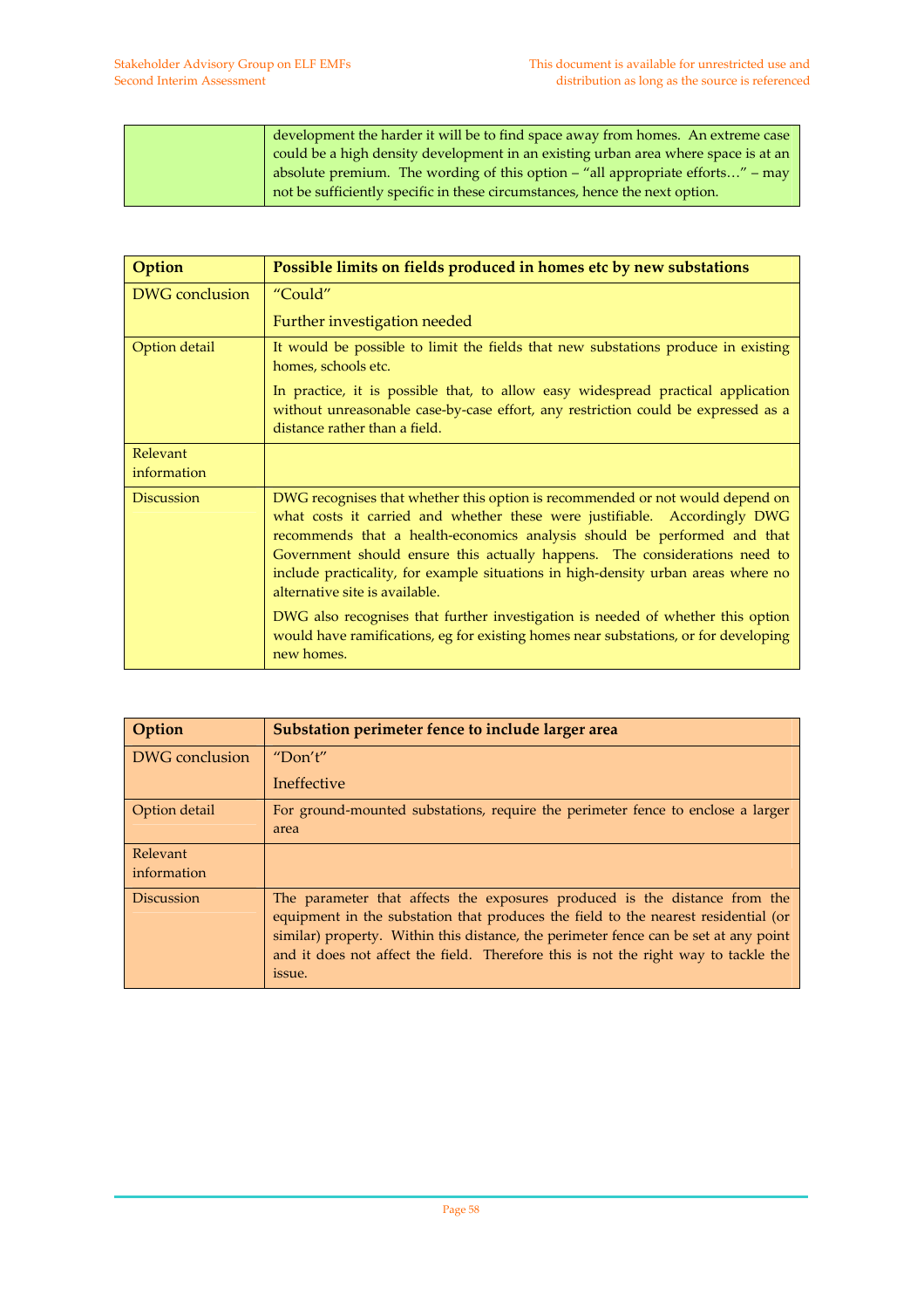#### 9.4.2 Options that apply at the construction stage

| Option            | New substations to have compact design where reasonably practicable                                                                                                                   |
|-------------------|---------------------------------------------------------------------------------------------------------------------------------------------------------------------------------------|
| DWG conclusion    | "Should"                                                                                                                                                                              |
|                   | Reinforce and endorse existing practice                                                                                                                                               |
| Action            | Government <sup>*</sup> to ask ENA to adopt this as a Code of Practice or similar                                                                                                     |
|                   | * we believe this action would fall to DECC                                                                                                                                           |
| Option detail     | New substations should have compact LV Boards and, where practical, use a close-<br>couples arrangement or compact (ie bundled) cables connecting the transformer to<br>the LV Board. |
| Relevant          | It is common practice is to install a "unit" sub station, where the transformer and                                                                                                   |
| information       | LV Board are bolted together ("close-coupled") and form part of a single piece of<br>equipment, and this ensures the compact design.                                                  |
| <b>Discussion</b> | This is existing practice which should be endorsed for EMF reasons.                                                                                                                   |

#### 9.4.3 Options that apply at the refurbishment stage

When an older substation, which may well not be particularly compact, comes to be replaced or refurbished, the following options apply:

| Option            | Use compact designs where reasonably practicable                                                                                 |
|-------------------|----------------------------------------------------------------------------------------------------------------------------------|
| DWG conclusion    | "Should"                                                                                                                         |
|                   | Reinforce and endorse existing practice                                                                                          |
| Action            | Government* to ask ENA to adopt this as a Code of Practice or similar                                                            |
|                   | we believe this action would fall to DECC                                                                                        |
| Option detail     | Replacing an existing substation that has a non-compact design with a new<br>substation that does will clearly reduce exposures. |
| Relevant          |                                                                                                                                  |
| information       |                                                                                                                                  |
| <b>Discussion</b> | This will usually be existing practice which should be reinforced for EMF reasons.                                               |

| Option         | Arrange components in the substation in the lowest-exposure layout<br>reasonably practicable                                                                            |
|----------------|-------------------------------------------------------------------------------------------------------------------------------------------------------------------------|
| DWG conclusion | "Should"                                                                                                                                                                |
|                | New proposal                                                                                                                                                            |
| Action         | Government <sup>*</sup> to ask ENA to adopt this as a Code of Practice or similar                                                                                       |
|                | we believe this action would fall to DECC                                                                                                                               |
| Option detail  | This applies most obviously if the physical constraints of the substation (or other<br>factors) prevent a compact design being fitted. Then the components that produce |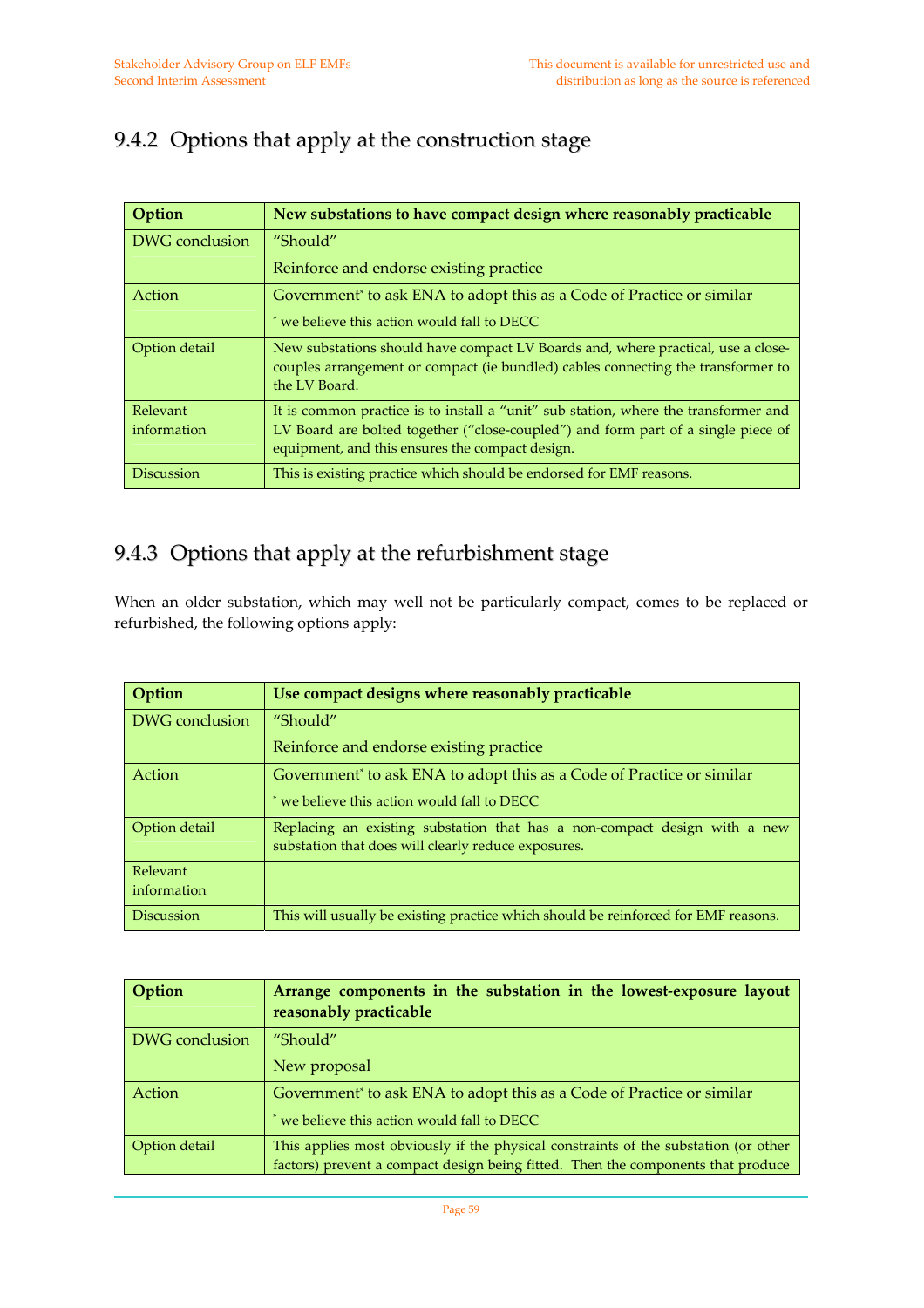|                         | the greatest exposure, such as the LV Board, should be positioned within the<br>substation as far away as practicable from residential spaces (if any). Even if a<br>compact design is fitted, it would still be good practice to position it farther away<br>from rather than closer to residential spaces.           |
|-------------------------|------------------------------------------------------------------------------------------------------------------------------------------------------------------------------------------------------------------------------------------------------------------------------------------------------------------------|
| Relevant<br>information |                                                                                                                                                                                                                                                                                                                        |
| <b>Discussion</b>       | This is not something that would be part of the planning or design considerations<br>at present. It will often be readily achievable. Sometimes, however, it would carry<br>a cost. Where that is so, DWG recognises that a health-economics analysis would<br>be needed to assess if that cost is justifiable or not. |

#### 9.4.4 Options that apply to the modification of an existing substation

This group of options apply when an existing substation is identified as the source of elevated exposures.

If the exposure were so high as to be non‐compliant with the relevant exposure limits, the DNO would be required to achieve compliance, at their cost, regardless of whether this was requested by consumers or not. However, in practice, all substations are compliant with the limits currently in force. Given that, DWG considered it would be difficult to force DNOs to take action where the field was elevated but still compliant with exposure limits. Any changes would be likely to be at the consumer's expense, but DWG felt this option should be made explicit. Hence:

| Option                  | DNOs to consider instances of substations producing elevated exposures<br>when requested and offer options for reducing the exposures at the<br>consumer's choice and cost.                                                                                     |
|-------------------------|-----------------------------------------------------------------------------------------------------------------------------------------------------------------------------------------------------------------------------------------------------------------|
| DWG conclusion          | "Should"<br>It is a new initiative to formalise this, though it would often happen<br>anyway                                                                                                                                                                    |
| Action                  | Government <sup>*</sup> to ask ENA to adopt this as a Code of Practice or similar<br>* we believe this action would fall to DECC                                                                                                                                |
| Option detail           | The trigger for the DNO performing this assessment would be when the substation<br>produced elevated exposures in a home, school, or other similar public building. A<br>field of 0.4 µT should be used as a guide to when the exposure is "elevated".          |
| Relevant<br>information |                                                                                                                                                                                                                                                                 |
| <b>Discussion</b>       | In practice, the options which a DNO could offer would be likely to come from the<br>options listed after this one. There will, however, be situations where no option is<br>practicable, or where all options are so expensive as to be effectively ruled out. |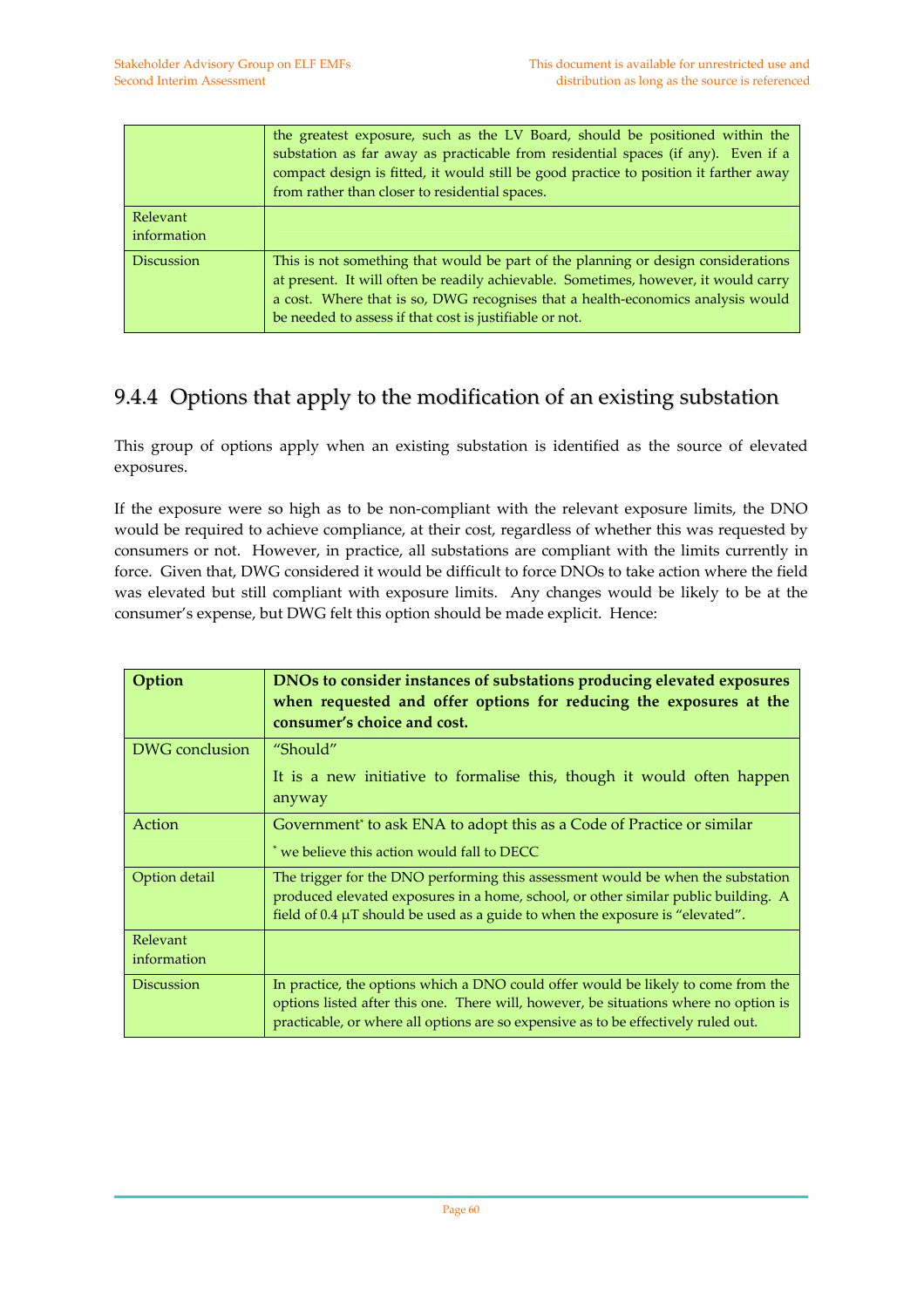The following are the options which a DNO is likely to be able to offer, at the consumer's cost and subject to practicability and operational constraints, to reduce exposures from an existing substation:

| Option                  | <b>Relocate the substation</b>                                  |
|-------------------------|-----------------------------------------------------------------|
| <b>DWG</b> conclusion   | "Could"                                                         |
|                         | Available at consumer's choice and cost in special cases        |
| Option detail           |                                                                 |
| Relevant<br>information |                                                                 |
| <b>Discussion</b>       | This is likely to apply most often to pole-mounted substations. |

| Option                  | Retrofit whole substation with compact design                                                                                                                                                                   |
|-------------------------|-----------------------------------------------------------------------------------------------------------------------------------------------------------------------------------------------------------------|
| DWG conclusion          | "Could"                                                                                                                                                                                                         |
|                         | Available at consumer's choice and cost in special cases                                                                                                                                                        |
| Option detail           |                                                                                                                                                                                                                 |
| Relevant<br>information | Approx. £50,000 per substation, based on complete substation replacement<br>including ground works (i.e. new concrete plinth), HV switchgear, HV cable<br>jointing and provision of a GRP substation enclosure. |
| <b>Discussion</b>       |                                                                                                                                                                                                                 |

| Option                  | <b>Retrofit LV Board with compact design</b>                                                                                                      |
|-------------------------|---------------------------------------------------------------------------------------------------------------------------------------------------|
| <b>DWG</b> conclusion   | "Could"                                                                                                                                           |
|                         | Available at consumer's choice and cost in special cases                                                                                          |
| Option detail           | If the LV Board is replaced, this will usually mean the cables to it from the<br>transformer are replaced also.                                   |
| Relevant<br>information | Approx. £18,000 per substation, based on replacing existing transformer and LV<br>board but retaining existing concrete plinth, HV switchgear etc |
| <b>Discussion</b>       |                                                                                                                                                   |

| Option                  | Bundle the cables between substation and LV Board to produce more<br>compact design                                                                                                                                                                                                              |
|-------------------------|--------------------------------------------------------------------------------------------------------------------------------------------------------------------------------------------------------------------------------------------------------------------------------------------------|
| DWG conclusion          | "Could"                                                                                                                                                                                                                                                                                          |
|                         | Available at consumer's choice and cost in special cases, subject to<br>practicability                                                                                                                                                                                                           |
| Option detail           |                                                                                                                                                                                                                                                                                                  |
| Relevant<br>information | Approx. £5000 to £7000 per substation.<br>Bundling the cables may reduce the rating, meaning that to maintain the same<br>rating, larger (or additional) cables have to be fitted. In some cases it is not possible<br>to connect these larger cables to the existing transformers or LV boards. |
| <b>Discussion</b>       |                                                                                                                                                                                                                                                                                                  |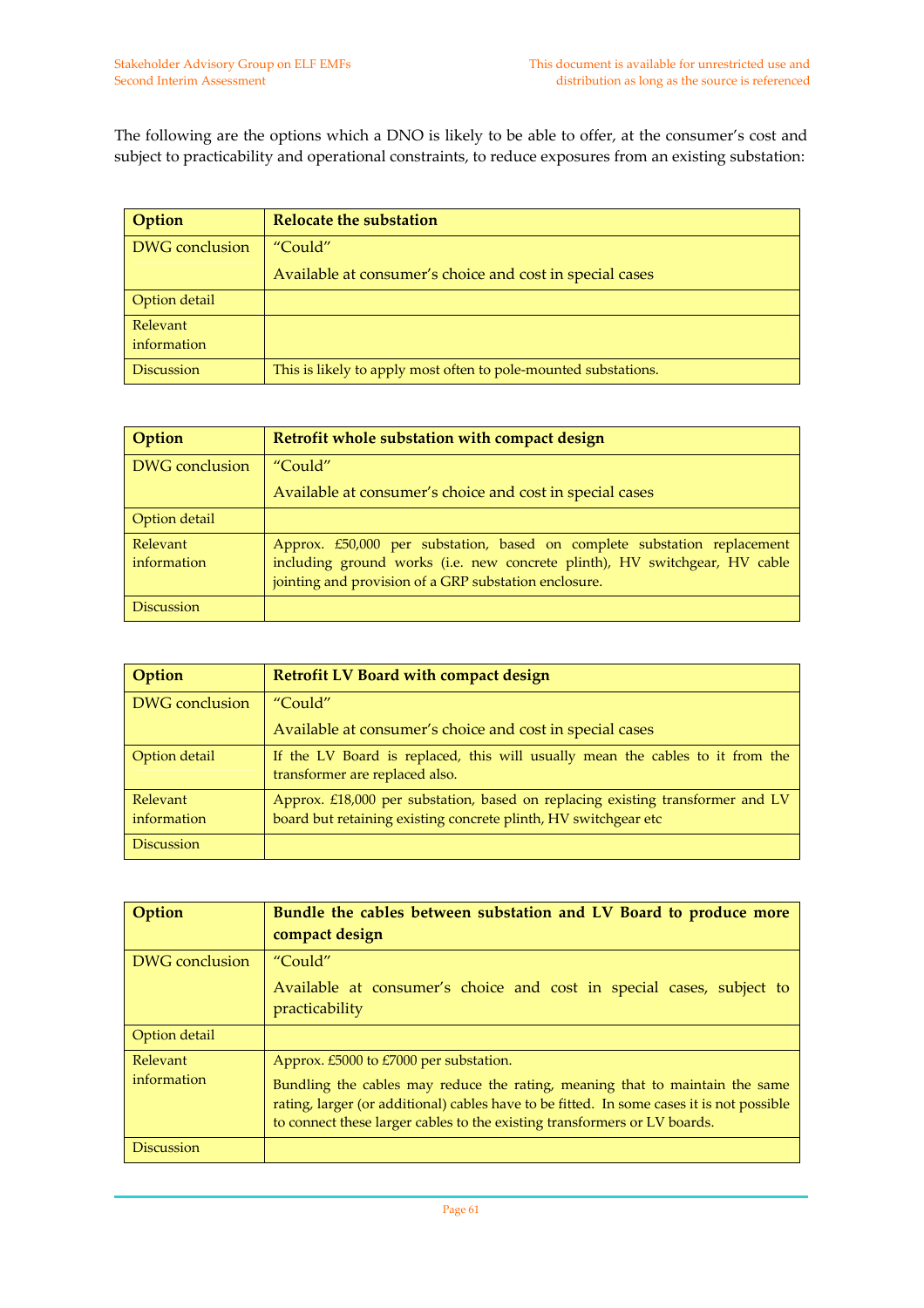| Option                  | <b>Screen the fields</b>                                                                                                                                                                                                                                                                                                                                                 |
|-------------------------|--------------------------------------------------------------------------------------------------------------------------------------------------------------------------------------------------------------------------------------------------------------------------------------------------------------------------------------------------------------------------|
| DWG conclusion          | "Could"                                                                                                                                                                                                                                                                                                                                                                  |
|                         | Available at consumer's choice and cost in special cases                                                                                                                                                                                                                                                                                                                 |
| Option detail           |                                                                                                                                                                                                                                                                                                                                                                          |
| Relevant<br>information | Screening magnetic fields tends to involve considerable thicknesses of metal<br>(usually layers of aluminium and a magnetic material such as mu-metal or similar).<br>In practice, so far, it has not been used in residential settings but has sometimes<br>been used in office environments or technical or scientific environments where low<br>fields are essential. |
| <b>Discussion</b>       |                                                                                                                                                                                                                                                                                                                                                                          |

| Option                  | Any of the above as a universal retrofit option |
|-------------------------|-------------------------------------------------|
| DWG conclusion          | "Don't"                                         |
|                         | Disproportionate cost                           |
| Option detail           |                                                 |
| Relevant<br>information |                                                 |
| <b>Discussion</b>       |                                                 |

In some cases a substation may be produce a particularly elevated exposure, the commonest example being where an open‐design LV board is fastened to one side of a wall, the other side of which is a residential or other public area. Examples have been reported where this produces exposures of several tens of microteslas. DWG recognises there is still no basis even in these situations to require a DNO to replace the equipment concerned solely on EMF grounds, but adds the following option:

| Option                  | DNO to record instances of substations producing particularly high<br>exposures so that EMF issues can be factored in to future investment and<br>maintenance decisions for that substation.                                                                                                                                                                                                                                                                                                |
|-------------------------|---------------------------------------------------------------------------------------------------------------------------------------------------------------------------------------------------------------------------------------------------------------------------------------------------------------------------------------------------------------------------------------------------------------------------------------------------------------------------------------------|
| DWG conclusion          | "Should"                                                                                                                                                                                                                                                                                                                                                                                                                                                                                    |
|                         | This is a new initiative.                                                                                                                                                                                                                                                                                                                                                                                                                                                                   |
| Action                  | Government <sup>*</sup> to ask ENA to adopt this as a Code of Practice or similar                                                                                                                                                                                                                                                                                                                                                                                                           |
|                         | * we believe this action would fall to DECC                                                                                                                                                                                                                                                                                                                                                                                                                                                 |
| Option detail           | The objective is that, even though the high exposure may not be a reason for taking<br>action on its own, it should nonetheless influence decisions as and when they are<br>taken for other reasons. If the exposure is not properly recorded, this will not<br>happen. DNOs will need to create a system for recording instances of particularly<br>high exposure such that it does indeed come to the attention of whoever later<br>makes decisions about maintenance, refurbishment etc. |
| Relevant<br>information |                                                                                                                                                                                                                                                                                                                                                                                                                                                                                             |
| <b>Discussion</b>       | DWG intends that this option applies to instances of exposures of several<br>microteslas or tens of microteslas rather than exposures of $0.4 \mu T$ , but leaves the                                                                                                                                                                                                                                                                                                                       |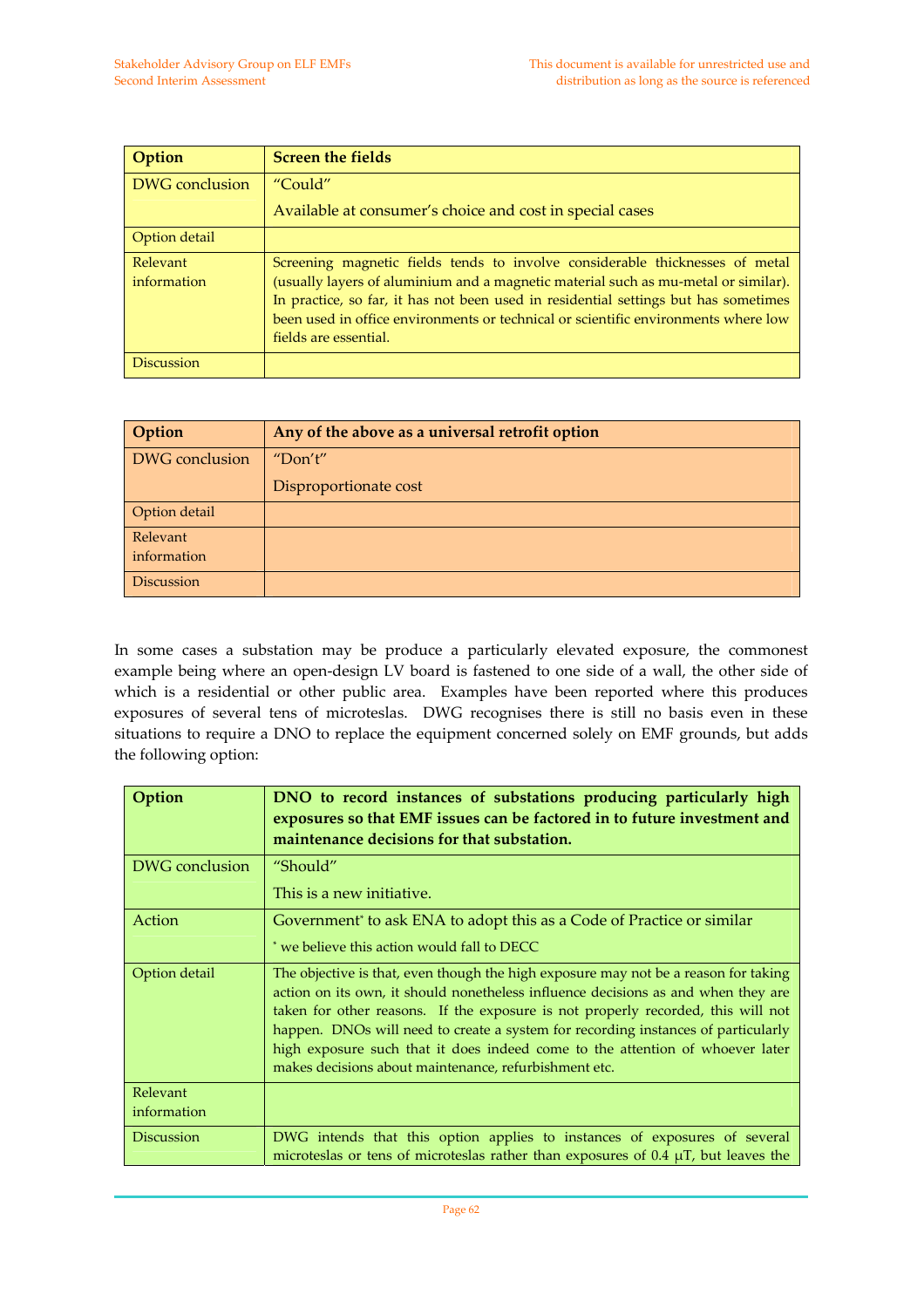|  | formal definition to whoever creates the Code of Practice that would implement |
|--|--------------------------------------------------------------------------------|
|  | this.                                                                          |

## 9.5 Options relating to Training and Response

| Option                  | <b>Information for the public</b>                                                                                                                                                                                                                     |
|-------------------------|-------------------------------------------------------------------------------------------------------------------------------------------------------------------------------------------------------------------------------------------------------|
| DWG conclusion          | "Should"                                                                                                                                                                                                                                              |
|                         | This should happen                                                                                                                                                                                                                                    |
| Action                  | Government <sup>*</sup> to ask HPA to undertake this, similarly to the information<br>action arising from SAGE Phase 1, and consulting the same range of<br>stakeholders.                                                                             |
|                         | * we believe this action would fall to DH                                                                                                                                                                                                             |
| Option detail           | Information should be readily available reactively (ie when people ask questions).<br>There are various options for proactive information as well, including websites,<br>printed leaflets and direct mailing, all of which would have pros and cons. |
| Relevant<br>information |                                                                                                                                                                                                                                                       |
| <b>Discussion</b>       | Whilst DWG was clear that information should definitely be part of the approach<br>to EMFs, it did not reach a clear view of how this should happen and what method<br>or methods would be best used.                                                 |
|                         | DWG noted that a similar recommendation had been made in SAGE Phase 1 and<br>had been adopted by Government; the action for this now lay with HPA.                                                                                                    |
|                         | DWG considered that progress on this option should be monitored, by SAGE or by<br>whatever body evolves out of SAGE.                                                                                                                                  |

| Option                  | DNOs to investigate EMF issues when notified of them                                                                                                                                                                                                                                                                                               |
|-------------------------|----------------------------------------------------------------------------------------------------------------------------------------------------------------------------------------------------------------------------------------------------------------------------------------------------------------------------------------------------|
| DWG conclusion          | "Should"                                                                                                                                                                                                                                                                                                                                           |
|                         | This should happen                                                                                                                                                                                                                                                                                                                                 |
| Action                  | Government <sup>*</sup> to ask ENA to adopt this as a Code of Practice or similar                                                                                                                                                                                                                                                                  |
|                         | * we believe this action would fall to DECC                                                                                                                                                                                                                                                                                                        |
| Option detail           | DWG has examined and rated many options for "fixing" EMF issues. But cutting<br>across all of these is this option which seeks to approach the issue in a different<br>way, by ensuring that situations of elevated EMFs are taken seriously and not just<br>dismissed or ignored.                                                                 |
| Relevant<br>information |                                                                                                                                                                                                                                                                                                                                                    |
| <b>Discussion</b>       | DNOs all investigate EMF issues to some extent at present. This option seeks to<br>make sure this happens more systematically.<br>The following option is<br>complementary to this one.                                                                                                                                                            |
|                         | At present volumes of EMF issues raised with DNOs, no "trigger" for the DNO to<br>investigate is needed; DNOs are unlikely to be swamped by investigating every<br>issue raised with them, regardless of whether the fields are in fact much elevated or<br>not. But if the volume of issues raised increased significantly, it might be necessary |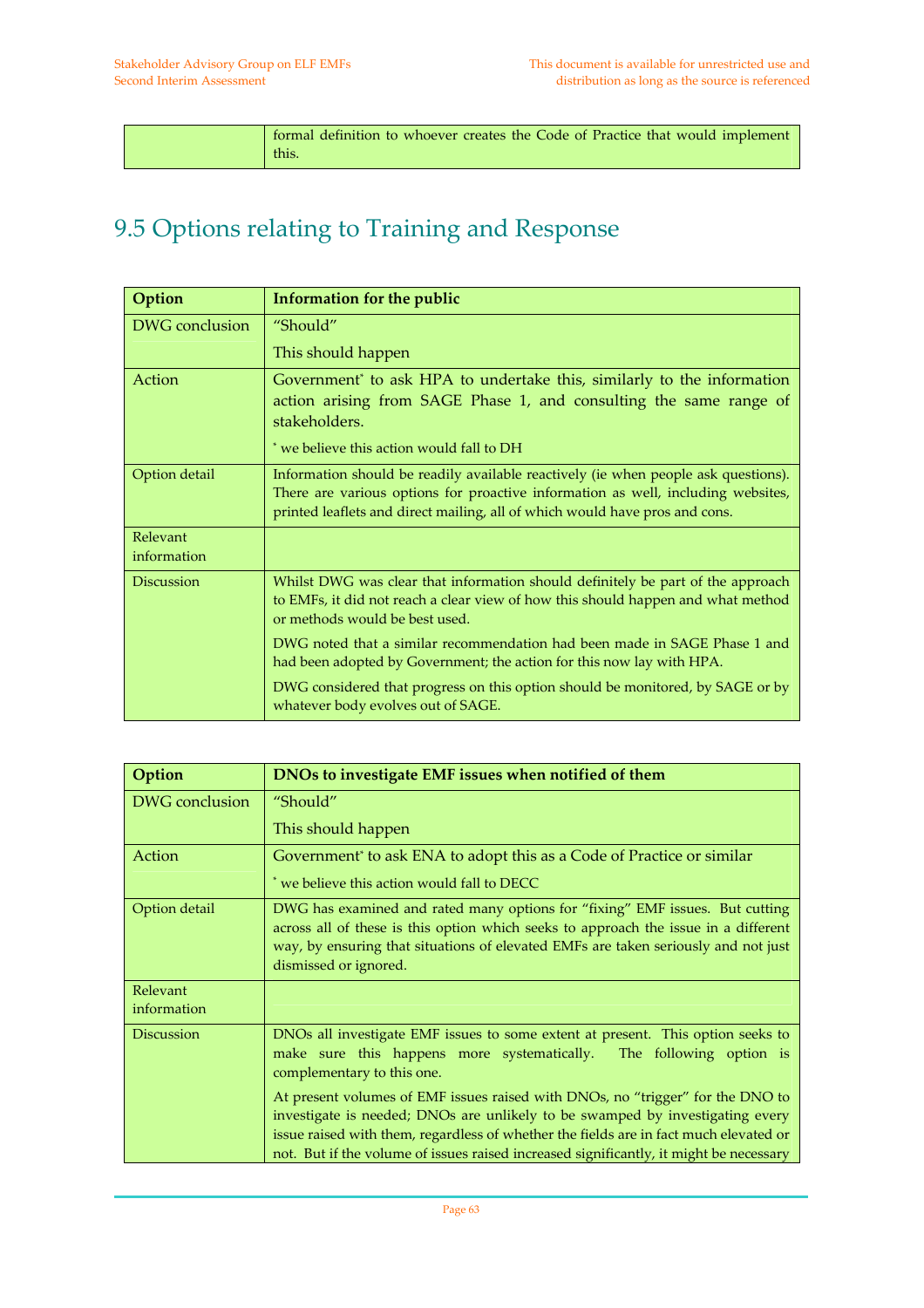| to introduce a trigger to concentrate attention on more serious issues.                            |
|----------------------------------------------------------------------------------------------------|
| The extent of the "investigation" may need defining to avoid creating unrealistic<br>expectations. |

| Option                  | Develop awareness within DNOs, by training of relevant staff, of how<br>elevated exposures can be an indication of system problems                                                                                                                                                                                                                                                                                                                                                                                                                    |
|-------------------------|-------------------------------------------------------------------------------------------------------------------------------------------------------------------------------------------------------------------------------------------------------------------------------------------------------------------------------------------------------------------------------------------------------------------------------------------------------------------------------------------------------------------------------------------------------|
| DWG conclusion          | "Should"                                                                                                                                                                                                                                                                                                                                                                                                                                                                                                                                              |
|                         | This should happen (but recognising that development of a workable<br>training package is needed first)                                                                                                                                                                                                                                                                                                                                                                                                                                               |
| Action                  | Government to ask ENA to develop such a programme and to adopt this<br>as a Code of Practice or similar                                                                                                                                                                                                                                                                                                                                                                                                                                               |
|                         | * we believe this action would fall to DECC                                                                                                                                                                                                                                                                                                                                                                                                                                                                                                           |
| Option detail           | Relevant DNO staff (eg, call-centre staff, field staff who might interact with the<br>public on EMF issues, etc) should have their awareness of EMF issues raised, so<br>that they are more alert to reports of elevated EMFs from the public and less likely<br>to dismiss them. In particular, elevated EMFs can often be indicative of network<br>problems (such as interrupted neutrals or undesirably high currents flowing<br>through earth connections) and it is clearly to the DNOs advantage to pick up on<br>early signs of such problems. |
| Relevant<br>information |                                                                                                                                                                                                                                                                                                                                                                                                                                                                                                                                                       |
| <b>Discussion</b>       |                                                                                                                                                                                                                                                                                                                                                                                                                                                                                                                                                       |

DWG considers it is normal good practice to review the effectiveness of introducing measures like these and expects the DNOs, with other relevant parties, to conduct such a review at appropriate intervals.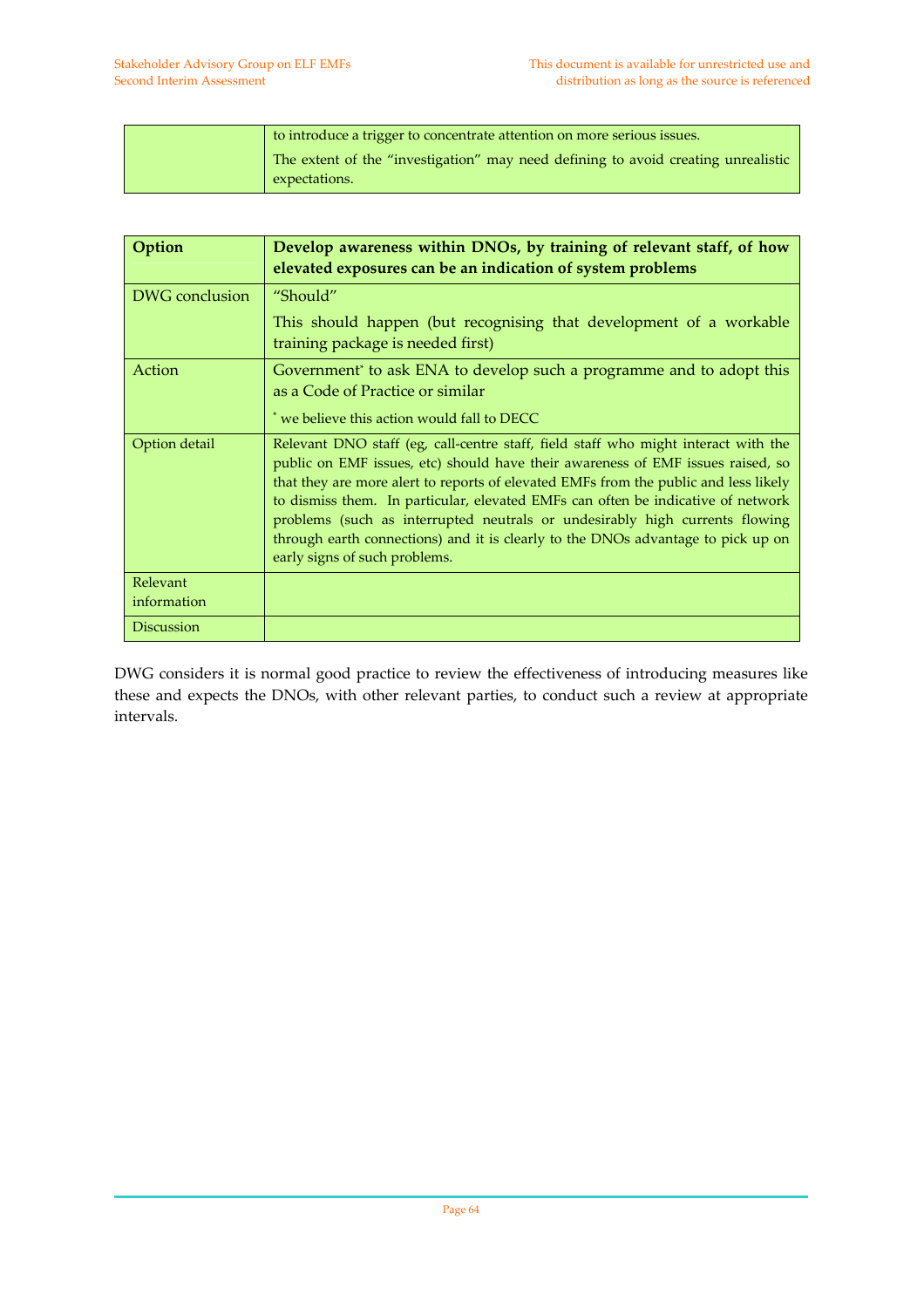## **Section C: Discussions on Science**

## 10 The work of the Science Forum

### 10.1 Introduction

The Science Forum (SF) was created to fulfil the need for a place within SAGE where scientific issues could be addressed and discussed openly. This followed a specific recommendation from the evaluation of the first phase of SAGE's work, where dissatisfaction had been expressed that science was not being dealt with as part of the SAGE process when it so clearly underlies the work.

**The SF was not, however, convened as a scientific review body. This would not have been within the remit of SAGE, nor was the membership chosen with this purpose in mind. The SF did not attempt to review formally specific scientific papers or make any pronouncements on the science, and nothing said within the SF may be construed as "SAGE's views" of any particular scientific issue.** 

In fact, deliberately and perhaps unusually, the SF had no predetermined agenda, and no particular outputs in mind: it would be shaped by the needs of the participants rather than the need to deliver a product.

Its purpose was therefore to create a discussion group to promote mutual understanding and to clarify the reasons for divergent views on contentious subjects related to ELF EMFs rather than to seek consensus on these. Further, the SF has sought to tease out how different review bodies, and SAGE members, have approached the science relating to ELF EMFs and why they have arrived at different conclusions. Whilst the primary purpose of the Forum was not to produce practical recommendations to Government, the SF has begun an exploration of the process of developing public policy on EMFs in relation to risk and scientific uncertainty.

This approach may appear novel, but it was felt that it most closely represented the best method to address clearly identified need to explore why SAGE members, review bodies and governments disagree. Further, it sought to identify things that could reduce the divergence, although consensus was not necessarily achievable.

### 10.2 Reflections on the SAGE Science Forum

The SAGE Science Forum has achieved the following:

- an excellent chance for personal interactions;
- we are able to give process insights to people who follow us; and
- we identified two main questions: What does the science say? and What should be done about it? The SF largely tackled the former.

Membership of the Forum was open to all SAGE members and eight full-day meetings were held.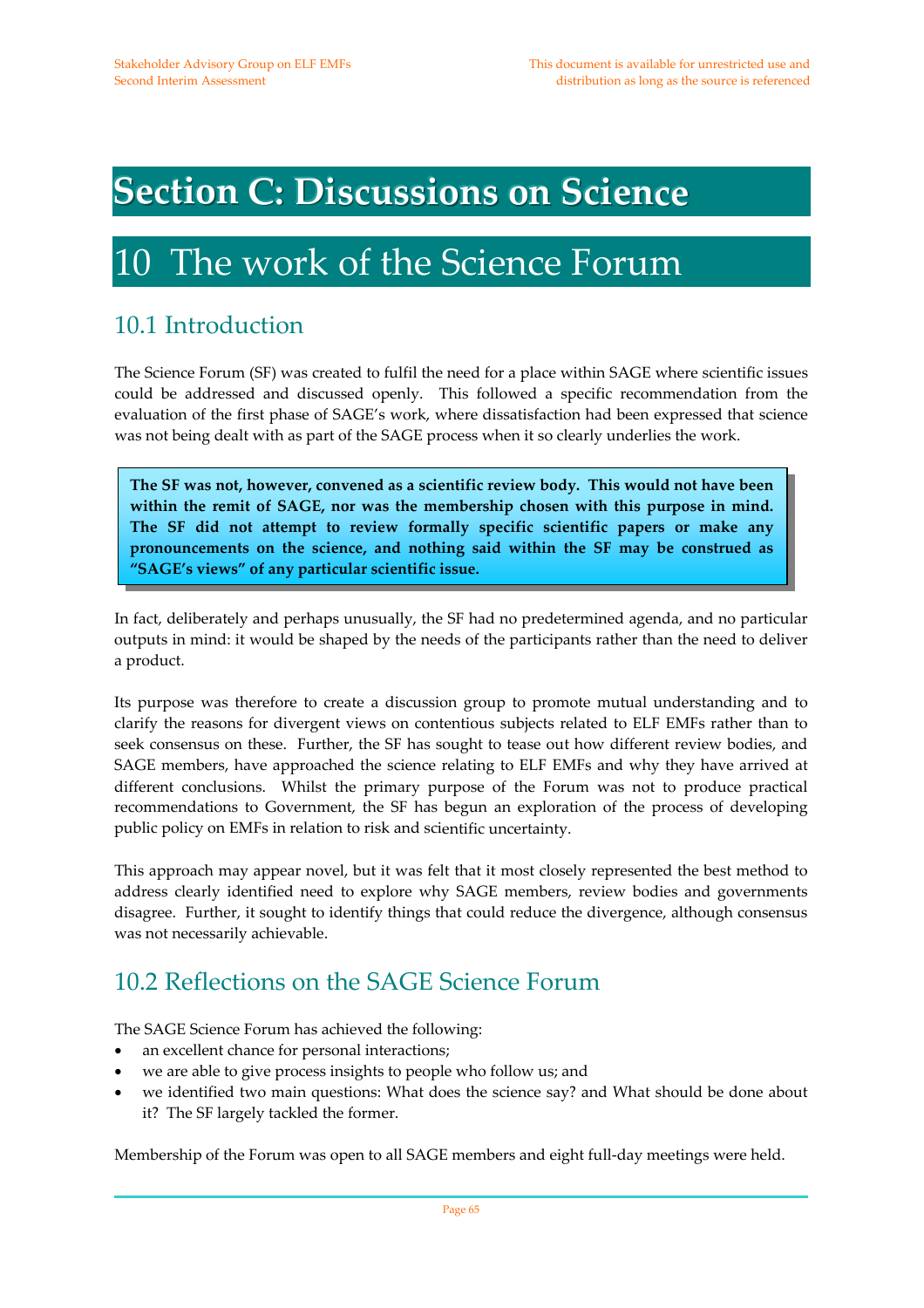Achieving the right structural balance posed a significant challenge. In early meetings, a structured approach seemed too constrained; however it was felt that looser discussions lacked focus. The greater part of the output from SF therefore emanated from the later meetings after a number of methods had been tried and failed.

There was a second reason for the metamorphosis in the latter meetings, and that is a much greater input from the SAGE members themselves, rather than the facilitation team, in structuring the sessions. This has been a major shift, and represents one of the organic learning points to come out of this second phase of SAGE work. That is to say, that whilst members still feel very strongly about their various positions, SAGE has provided a forum for all those involved in the EMF debate to air those views and opinions in a non‐confrontational way and to seek to find ways of working together collaboratively and constructively. Much of the skill and experience was already involved in SAGE, and once the heat of SAGE Phase 1 had subsided, the style of process needed to adapt to take account of the changed circumstances.

There are various outputs from the work of the SF including specialist presentations by members about science, types of studies, statistics etc. and also personal presentations, which allowed individuals to explain their "point of view". The facilitation team also carried out a face-to-face interview survey of volunteer SF participants to define the logic behind the views from individual "sectors" and major critiques of other views.

By the nature of the SF, therefore, we have no clear decisions to offer to the rest of SAGE, to Government, or to the outside world; that was not our objective. Nonetheless, the SF did provide members with an important opportunity to articulate their own views and to listen to alternative views. The SF allowed some of the "clutter" around the debate to be removed to enable the important issues to be recognised, which will be of benefit in ongoing discussions.

**So we have learned from our working and talking together, and we capture some of our key learning points here, both on the differences in view and the process we have started developing for structuring the issues. We do not claim the following adds any revelatory insights to the many other people round the world who engage in similar debates on EMFs, but we offer them as the record of a very mixed group of interested people who have addressed these issues seriously over the course of half‐a‐dozen meetings over a year.**

In general it was easier to identify the "problem" or area of disagreement than to understand the reason for it. The main lesson for groups who follow us down a similar road is the value of structured discussions. The Science Forum did this in plenary sessions, by giving individuals the floor to explain their views and by structured interviews with participants to define the decisionmaking processes they use. We found a commonality of decision making process/logic which nonetheless led to different conclusions.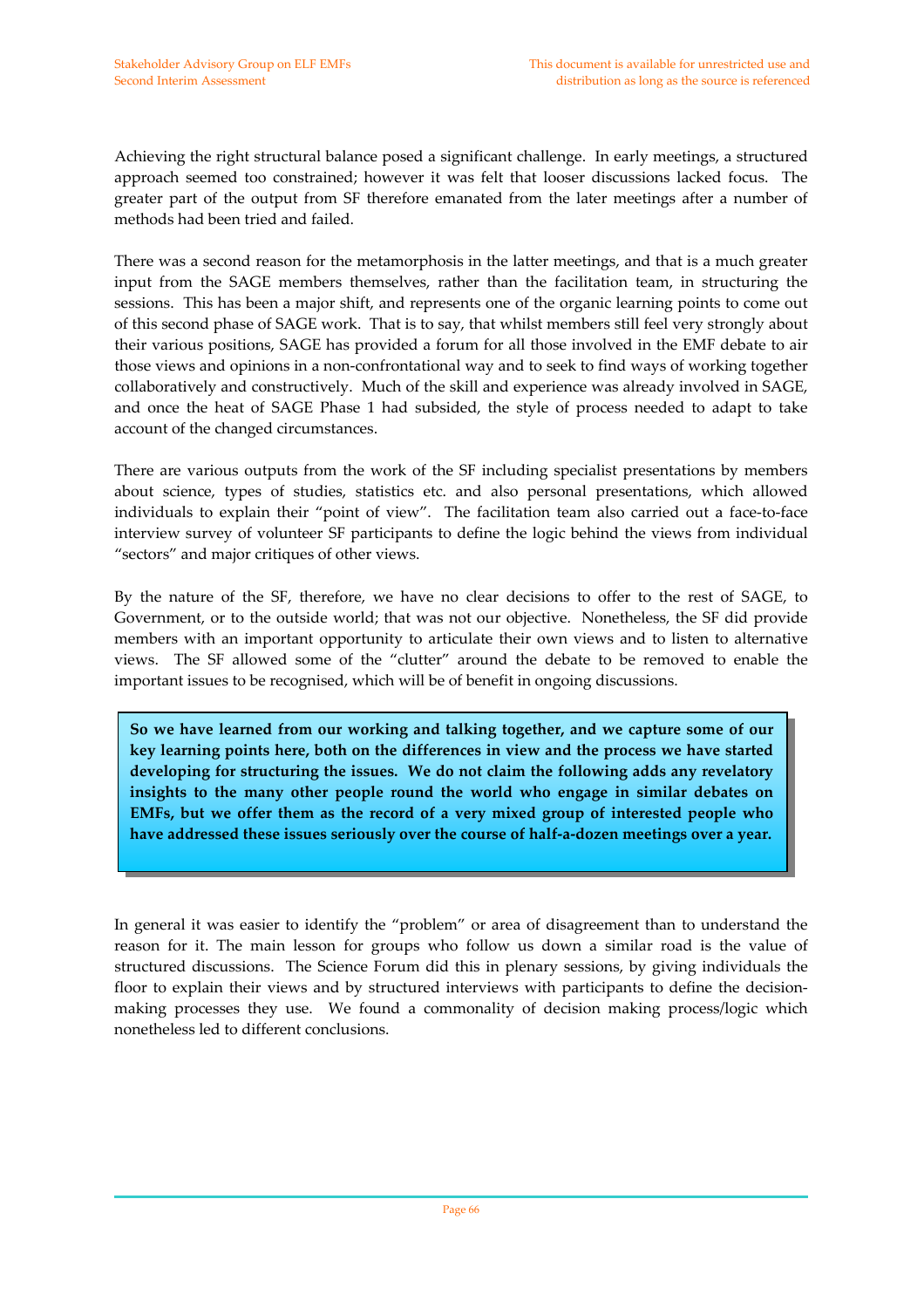## 10.3 The public-health perspective and application of healtheconomics methods

The group could easily identify the problems with the various viewpoints and methodologies, but were less able to approach a recommendation of how to do it better. We broadly agreed that fundamental human rights may need to be considered as well as a utilitarian approach. In formal health-economics analyses, such as cost-benefit analysis, the results depend crucially on the factors considered, eg whether the health outcome is considered only to be childhood leukaemia or a broader range of diseases. Whether Government costs alone are considered or private costs too is also an issue. In general, the more information that could be accurately encapsulated in a risk assessment the better. How to account for the views of communities is important. The group considered that more sophisticated methods may be needed, especially for low‐prevalence conditions where it is difficult to achieve a favourable cost-benefit for preventive actions.

#### 10.4 Uncertainty

The group discussed the many types of uncertainty in the science of health effects of ELF EMFs, eg whether an effect exists, the size of an effect, and the pathological mechanisms involved. This was a productive discussion in abstract but did not lead to a resolution of the differences of opinion in interpretation of the scientific evidence available.

## 10.5 Nature of the scientific evidence of health effects of ELF EMFs

The group agreed on the broad types of studies, and that there are fewer studies on electric fields compared to magnetic fields. The difficulties of defining a threshold for an effect when data on exposure and outcome is not known for all circumstances was also considered. Consensus could not be reached about which types of study or evidence are "the best" to define possible health effects of ELF EMFs. The concept of a simple, new, careful, bias‐free study that could remove a large part of the uncertainly was discussed and this is addressed further in Section 10.11.

### 10.6 Nature of the science (effects and impacts)

This discussion tended to skirt round the fundamental issue of why people come to different conclusions from the same body of science without actually addressing that issue. There was a lack of consensus on whether the current evidence points to a causal link between ELF EMFs and any particular health outcome, or indeed on what would constitute evidence of causality.

#### 10.7 Communities and risk

Led by a facilitator, the groups were aware of the evidence showing that risks of similar objective magnitude are not perceived equally by people or communities. Voluntary risks are usually tolerated at higher levels than imposed risks. Some risks have "fright factors" that make them more feared by the public and in current regulation there are already different thresholds for intervention.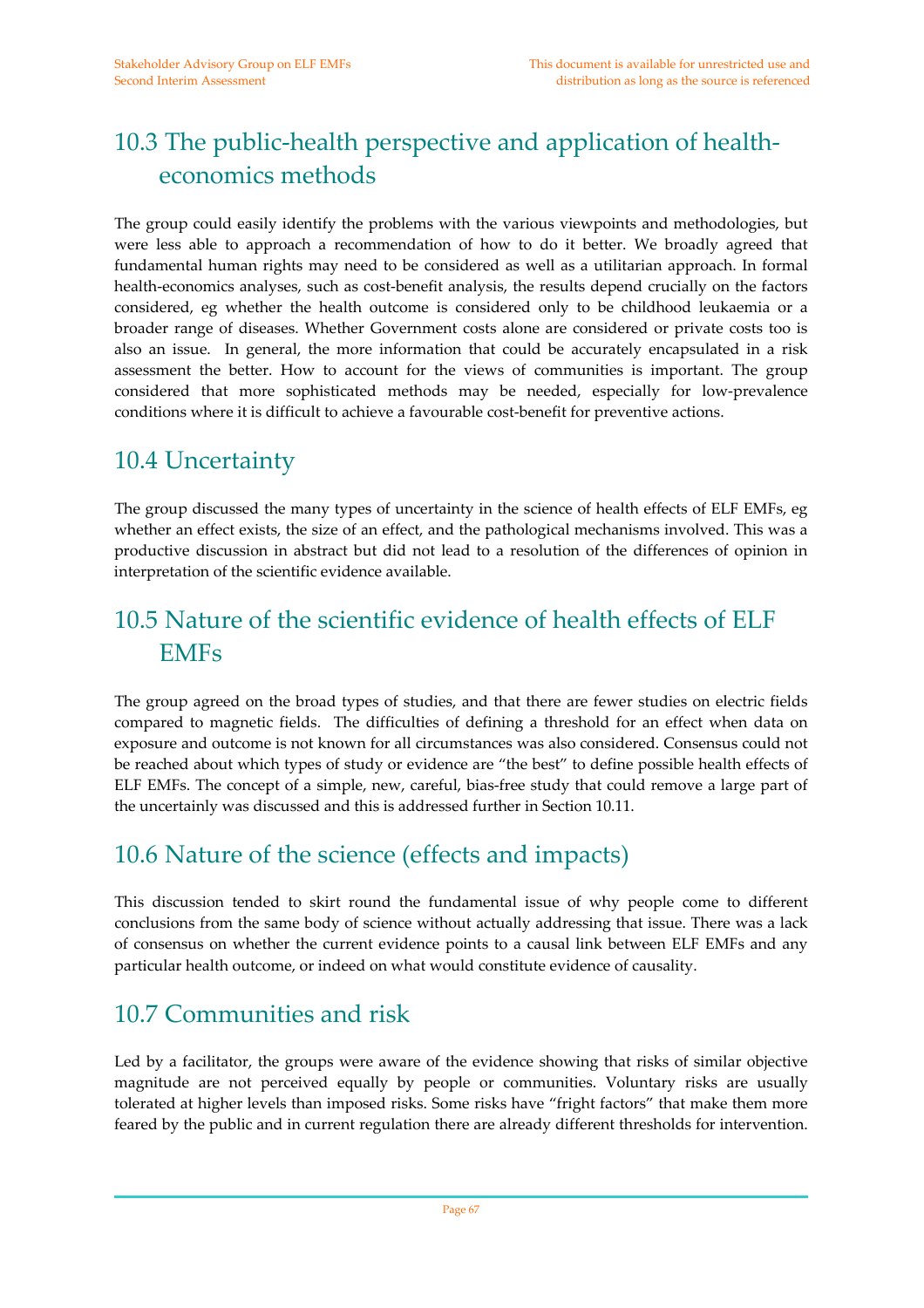Better ways to present risks more effectively to the public using "risk scales" and other approaches were supported.

## 10.8 Standard of proof

It was recognised that different judgements use different standards of proof ("beyond doubt" or "balance of probability"). Debate was held, without reaching a conclusion, on whether reproducible correlation without mechanism can constitute proof and trigger regulation. A discussion was held on whether society should start with the assumption that new technologies are safe, introducing them in advance of evidence as to safety, or prove safety before introduction, but no consensus was reached.

## 10.9 Epidemiological evidence

Epidemiology is in some ways the most direct evidence because it refers to people. However there are important obstacles to setting up good studies to minimise chance, bias and confounding leading to artefactual results. Epidemiology generally has poor power to investigate small relative risks. It is important to distinguish between good evidence but of a weak effect and weak evidence. There was discussion of why there are differing opinions about whether the relationships between ELF EMFs and childhood leukaemia (and other diseases) are causal. No consensus was reached, though it was noted that there are many associations that have been found and reported in the scientific literature but are clearly not causal.

#### 10.10 Laboratory evidence

Although there are divergent views on the correct conclusions to draw from the existing laboratory evidence on EMFs, we were able to agree quite readily on many factors. We recognised the same broad categories of laboratory studies – on humans, animals, cells, and non‐cellular chemical systems – and broadly agreed that the closer the systems investigated are to humans, the more weight should be attached to the results. Likewise, we broadly agreed that the closer the fields used are to typical human exposures the more relevant the results, and we helpfully clarified circumstances where experiments conducted with higher fields could still be relevant. We recognised that a strength of laboratory studies is the ability to control the experimental setup, but the need to control multiple parameters is also a challenge, particularly in the absence of prior knowledge as to which combination of parameters might be necessary to produce effects.

Where we differed was in our view of the existing results. Some people look at the scientific literature and see many studies reporting field effects; others look at the literature and see an absence of robust, readily repeatable results and an absence of a coherent pattern. Our discussions were nonetheless constructive for helping us understand the areas of agreement and disagreement and to set them in a broader picture.

## 10.11 How might future experimental results change assessments of the evidence?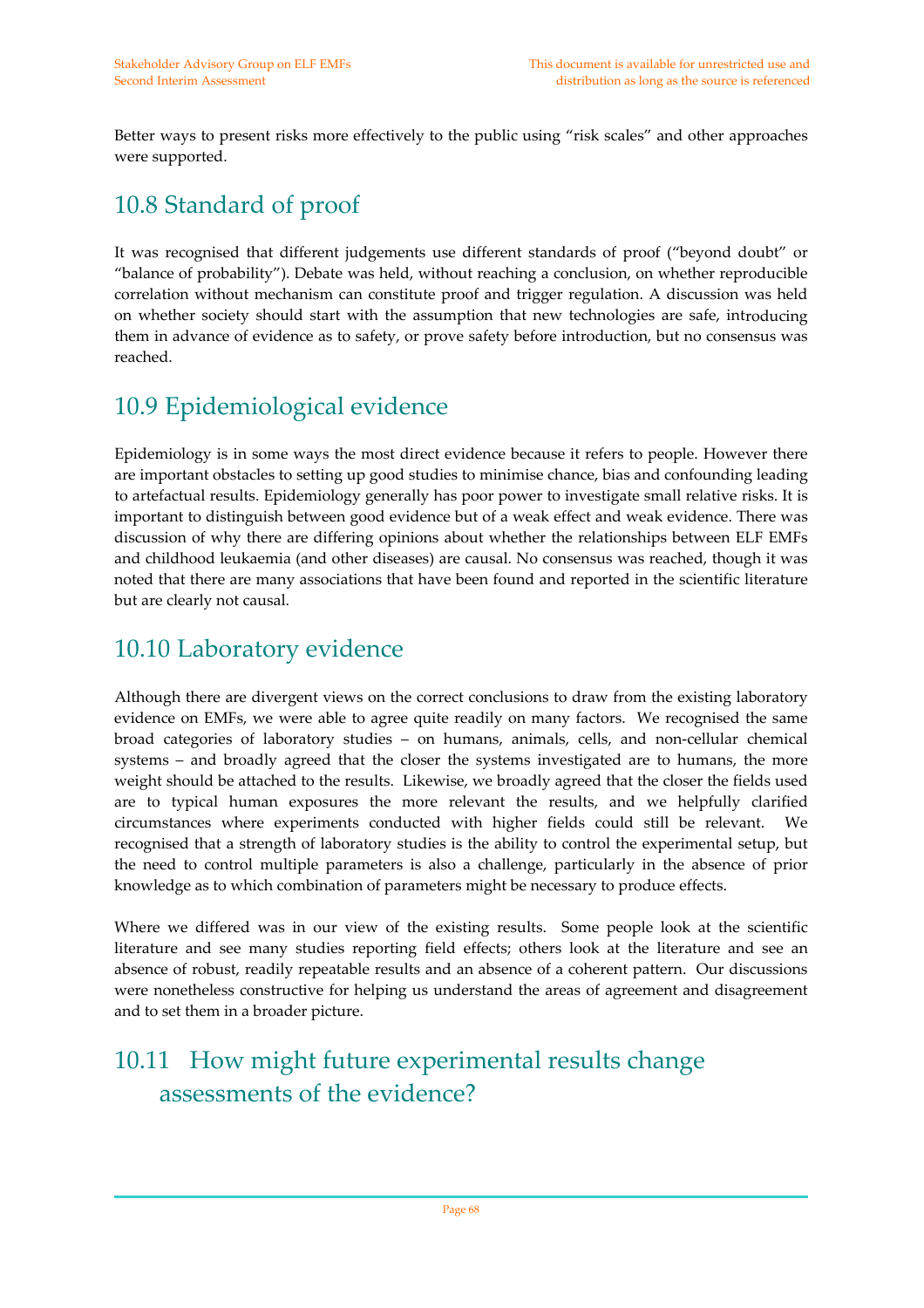We explored the proposition that a single laboratory experiment, or group of related experiments, could be set up that would have the expectation of taking all sides of the debate and moving them to one position depending on the result.

For people who currently are not persuaded of the existence of effects from the laboratory evidence, we recognised that a robust demonstration of an effect in a single experimental system should indeed change their view. We identified that in practice, people taking this view would generally be sceptical of a single experiment and would not regard it as robust, and further clarity would be needed as to what constituted a "robust" finding – how many replications, under what conditions, from which laboratories? But the principle remained that a robust finding should change views.

Some people who are currently persuaded of the existence of effects may base that view on a single mechanism or endpoint, but most generally feel that the evidence comes, not from a single experiment, but from a number of experiments on different systems. A negative result from a single experiment could at most persuade an individual against that particular effect, and would not logically lead to an overall switch of view because it would not address all the other experimental results. A negative finding from a single, well-designed, strong experiment should have some influence on their degree of certainty, depending on how important they viewed that specific experimental system, but should not usually be expected to change their overall judgement. We also recognised that scientists from any viewpoint can have an initial reaction, when faced with unexpected experimental results, that the experiment was the wrong one or that it had been conducted wrongly.

There is therefore an asymmetry, in that a single robust positive finding should change people's judgement but a single robust negative finding should not, or not to the same extent. But we recognised that this asymmetry partly reflects the reality of the scientific process, that a negative result in one experimental system does not disprove positive results in other systems.

An important point to emerge is that for people who currently see a number of experimental findings of EMF effects they find persuasive, there is one type of new evidence that would lead to a reassessment: this is a demonstration of how those apparent EMF effects were in fact being produced by a non‐EMF cause.

Finally, we had examined this idea of a single designated experiment as a test of what it should take to make people change their minds, and it was a helpful exercise in that context. But we recognised that science does not generally proceed through a single experiment in isolation, however perfect it might be. Rather, a good view of the bigger picture is necessary, as both acute and chronic effects are important in this area and cross-generational impacts may also be relevant, as well as the very real possibility that, if EMFs have an effect, it is in conjunction with other agents.

## 10.12 Why do different review bodies come to different conclusions from the same body of scientific evidence?

Some members of the group have strong and differing views on this issue. However we did define a number of factors underlying the differences, some of which would be amenable to be addressed/improved in future reviews:

- some reviews have pre-determined agendas;
- the methodology may not be explicit;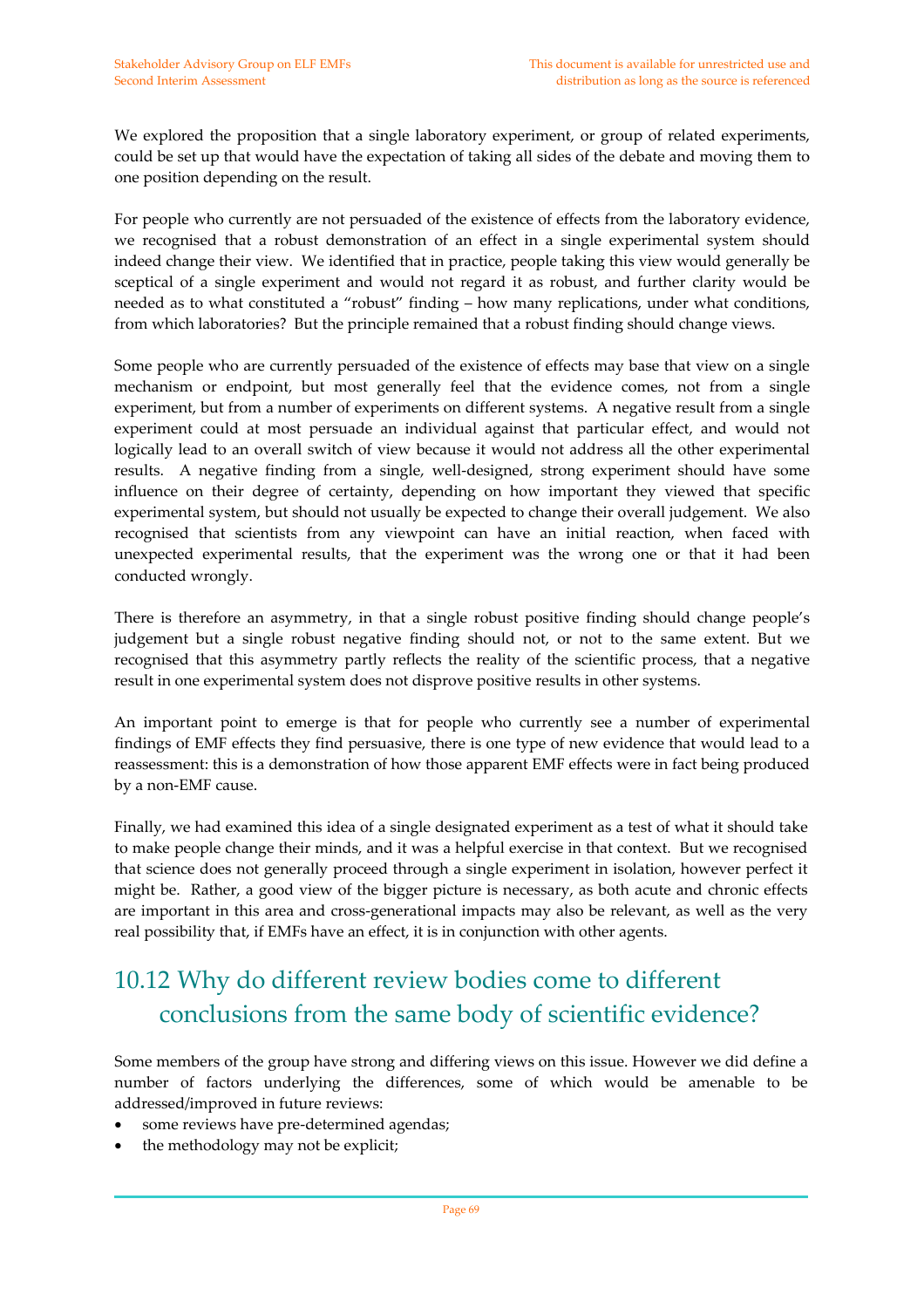- the reviews use different study-quality weightings and have different approaches to inclusion of non‐peer‐reviewed material; and
- reviews would be more likely to gain universal acceptance if the body doing the review is well recognised, the methods used are justified and transparent, and the process of selecting the people doing it is open and credible.

#### 10.13 Precaution

The group found it easier to define the problem than propose a solution to the central question of "how much precaution does the current evidence justify?" It was noted that there are legal constraints to the application of precaution. Precaution must be proportionate but we already know there seems to be inconsistency between different types of possible hazards.

There are different standards of proof for different purposes or in different contexts. These are clearly defined in the legal arena: eg "beyond reasonable doubt", "balance of probabilities". They are often less clearly defined in the scientific context. "95% confidence" is used for the purely statistical aspects of evidence, but when looking at the overall evidence, looser phrases such as "established", "strong evidence", "possibility" are often used. It is obvious that different levels of scientific proof would warrant different levels of action, and the decision about what level of action to take involves social and political factors as well as the purely scientific. The group considered this could be part of the reason for seeming inconsistencies between different hazards, and this could fruitfully be explored more systematically.

Putting more information into the public domain, as recommended by SAGE Phase 1 is low cost, but can raise anxiety, a health risk in itself. The group felt that there may be merit in more discussion of risk‐assessment and risk‐management methods in future SAGE work.

#### 10.14 International Exposure Limits

We considered a summary of how other countries have interpreted the concerns about the health impacts of EMFs into regulation and precautionary limits and targets. There is a wide variation and several countries have put in place local arrangements and conditions, including different levels of exposure for different sections of the population, and for different periods of time, for example. No country we are aware of has levels much higher than ICNIRP, but in a variety of instances lower values have been imposed. It would be useful to investigate why levels differ, and to ascertain what exposure limits, if any, are in place for countries that were not listed, especially such as Turkey, Russia, and the African and Arab states.

However, it was not possible, in the time available, to drill down into a sufficient level of detail to understand the reasons for these differing exposure limits. We agreed to continue to investigate this issue of how other countries interpret and deal with EMF hazards, looking at health-economics processes such as cost-benefit analysis in particular, and to go deeper rather than broader. We recommend that this area should form part of an ongoing engagement process.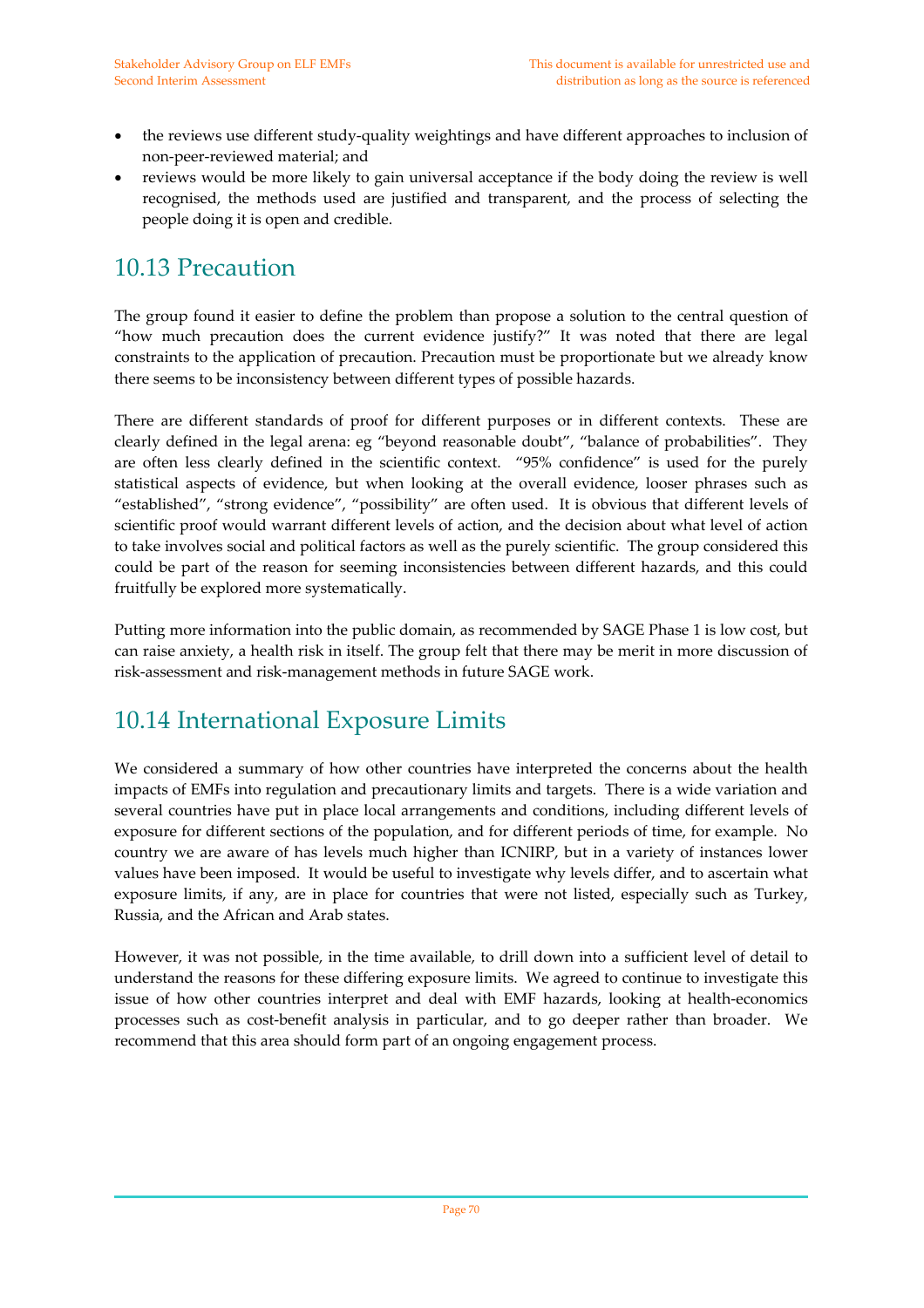## 10.15 Summary of specific topics discussed

The issue of ELF EMF health effects is a very complex area of science and while underlying issues remain uncertain it was difficult to reach firm conclusions or recommendations. Examples of these underlying issues include:

- the level of precaution justified by the evidence;
- which factors are taken into account in health economics analyses; and
- which review bodies provide the most reliable conclusions.

It was not possible, in the time available, to decide on all these issues as well as debate and discuss the specific example of ELF EMF health effects. The obvious conclusion would be that the wider issues should be considered as well, before a group like the SAGE science forum could reach useful conclusions.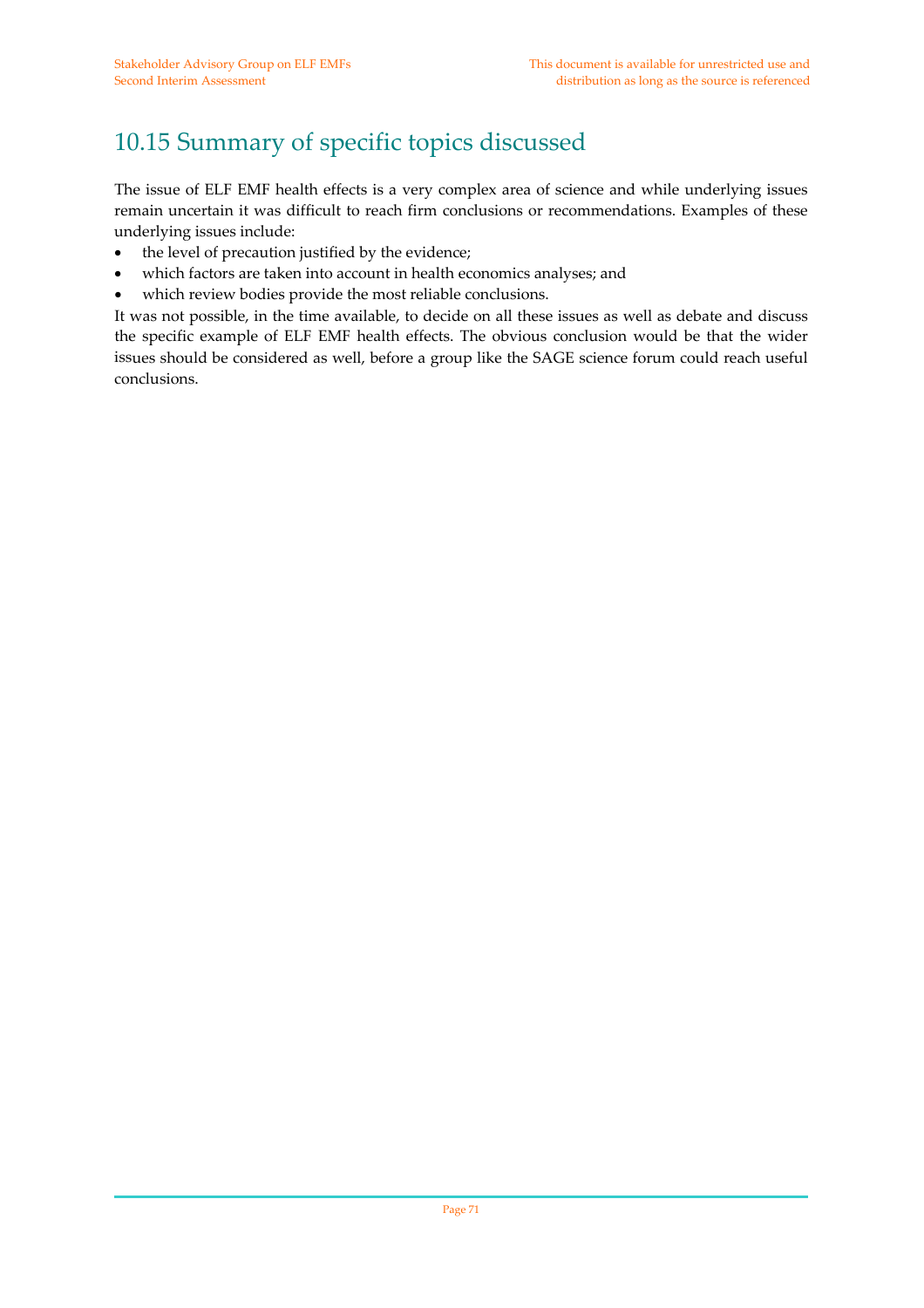## **Section D: Next steps for SAGE**

## 11 Intended further activities

SAGE came into being in 2004 out of a confluence of motivations:

- a desire by some stakeholders to create a better model for communications on the EMF issue;
- a desire by some stakeholders to influence Government policy on EMFs; and
- the need for Government to implement the then NRPB's recommendation to consider precautionary measures.

Those same motivations still remain and therefore there is still a will for SAGE (or something like it) to continue. However, the context of SAGE has evolved since 2004:

- Government are still committed to SAGE. But the delay in the Government response to SAGE Phase 1, the fact that not all the recommendations from SAGE Phase 1 were implemented or even pursued with enthusiasm, and the fact that while some Departments'/Administrations' attendance at SAGE meetings have been exemplary, others appear less committed, all point to the reality that either or both of the EMF issue or SAGE as an approach to dealing with it are not the highest priority for Government.
- For stakeholders with a clear agenda about introducing precautionary measures, SAGE has been disappointing.
- Several stakeholders, in some cases those with strong views in one direction or another, have voted with their feet and no longer attend SAGE.
- For most if not all stakeholders, there is a sense that SAGE is a very time-consuming process.
- The motivation of many stakeholders, including one of the three funders, the electricity industry, is centred on the EMFs produced by the power system. SAGE has now dealt, at least as a first pass, with the three technical areas into which EMFs from the power system were initially split: power lines, house wiring, and distribution. The last of the four areas originally envisaged, "transport and others", would be a marked shift in interest.

Accordingly, the SAGE participants intend that the process should continue, but in an evolving way.

**Among the specific subjects that SAGE has already identified as worthwhile to consider further are, in the technical area:**

• **exposures from substations at higher voltages than the final distribution substations considered in this Assessment;** 

**and, arising from the work of the Science Forum:**

- **how appropriate risk‐management policies are chosen, including health‐economics considerations such as cost‐benefit analyses;**
- **how, and more importantly why, different countries have responded to the same scientific evidence with different policies; and**
- **the communication of these issues.**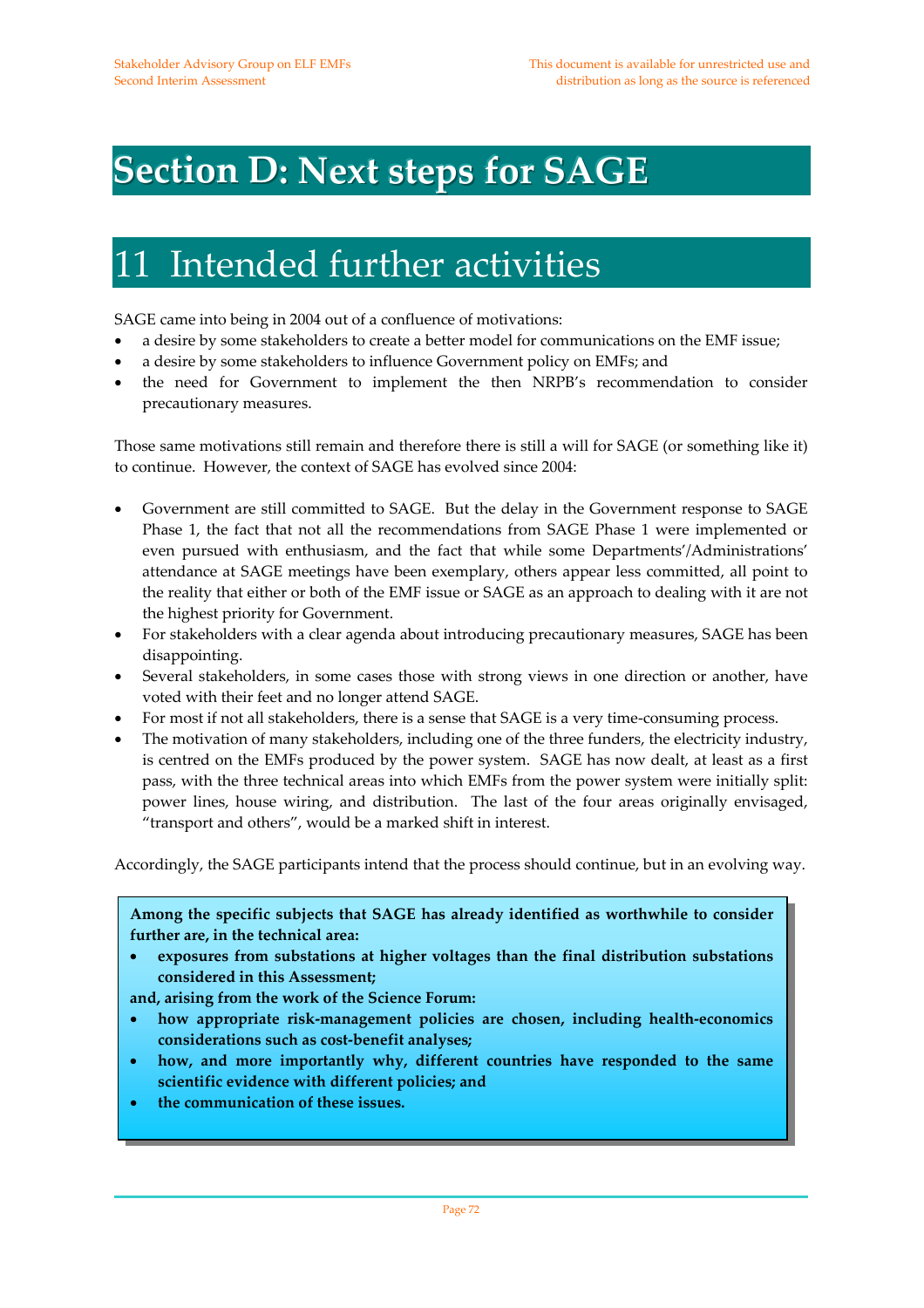These discussions would take place in the context of the body of science concerning both childhood leukaemia and also other health outcomes.

### **SAGE asks Government to:**

- **reconfirm that Government does indeed want SAGE to continue;**
- **say whether there are particular policy issues that Government wants SAGE to consider (to complement SAGE's own thinking about what it should look at next); and**
- **confirm that Government will consider seriously whatever advice may emerge from SAGE in future.**

We will monitor the extent to which SAGE's recommendations, from both this Second Interim Assessment and the First Interim Assessment, are implemented. It will fall to DH to take a lead in helping us with this.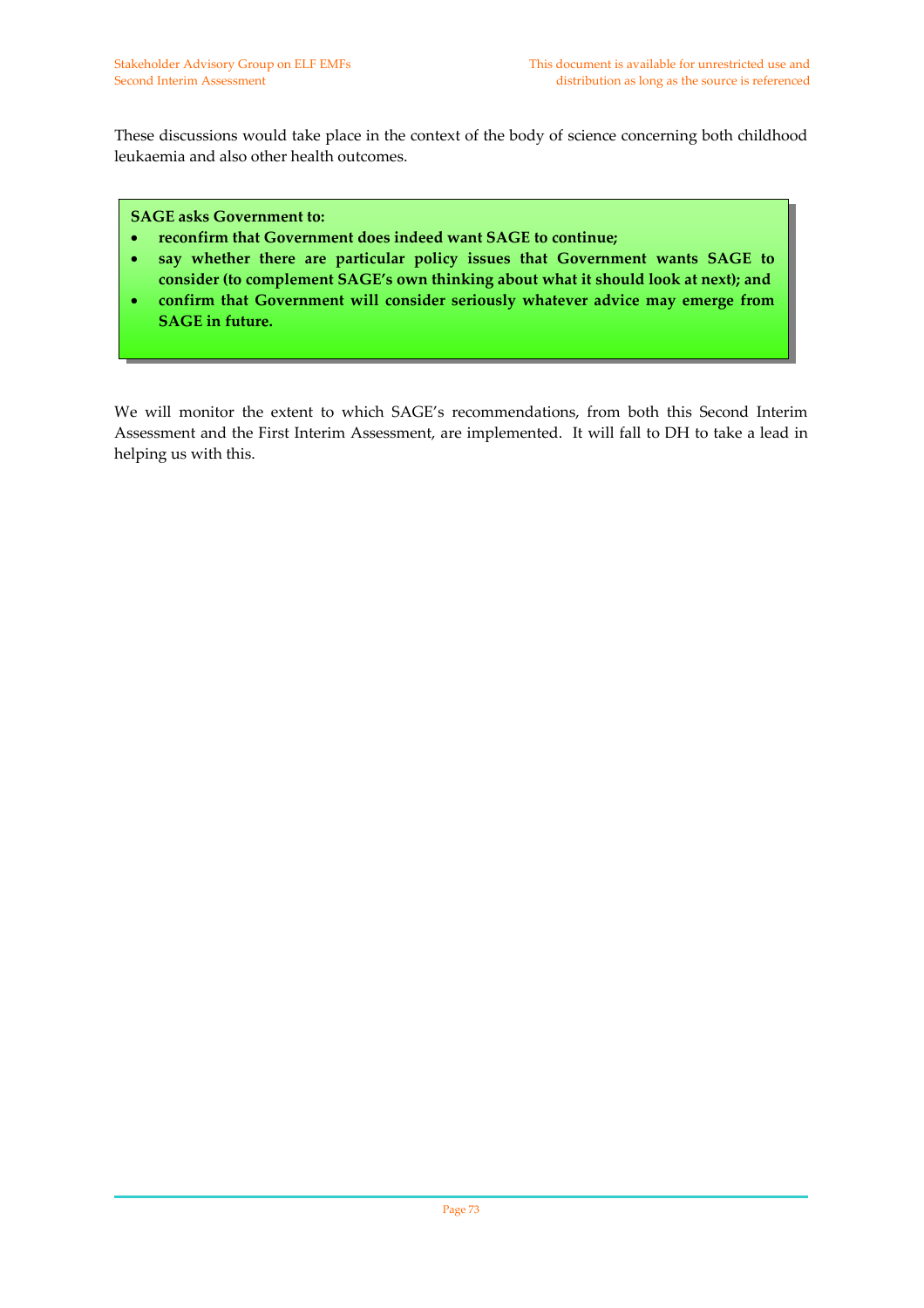## **Section E: Supplementary Material**

### 12 List of SAGE participants

DWG: member of Distribution Working Group

SF: regularly attended Science Forum meetings (this group did not have defined membership) PG: member of Process Group

|                            |                                                                   | <b>DWG</b> | <b>SF</b>    | PG          |
|----------------------------|-------------------------------------------------------------------|------------|--------------|-------------|
| Adrian Todd                | Kilmorack Community Council                                       | Y          | Y            |             |
| Alan Preece                | <b>Bristol University</b>                                         |            |              |             |
| Alasdair Philips           | Powerwatch                                                        | Y          | Y            |             |
| Alison Edwards             | Department for Communities and Local<br>Government                |            |              |             |
| Andy Hood                  | <b>Western Power Distribution</b>                                 | Y          |              |             |
| Anne Silk                  | Independent Health Researcher                                     |            | $\mathbf{Y}$ |             |
| Anthony Barker             | Institution of Engineering and Technology                         |            | Y            |             |
| Arthur Johnston            | Scottish Government                                               |            |              |             |
| <b>Barry Hall</b>          | Council of Mortgage Lenders                                       |            |              |             |
| <b>Brenda Short</b>        | Powerwatch                                                        |            | Y            |             |
| Caroline Blakely           | <b>CHILDREN</b> with LEUKAEMIA                                    |            |              |             |
| Caroline Hampden-<br>White | <b>CHILDREN</b> with LEUKAEMIA                                    | Y          | $\mathbf{Y}$ | $\mathbf Y$ |
| Caroline Paterson          | <b>Stirling Before Pylons</b>                                     |            |              |             |
| David Collier              | Facilitator                                                       | Y          | $\mathbf Y$  | Y           |
| David Dossett              | British Electrotechnical and Allied Manufacturers'<br>Association |            |              |             |
| David Renew                | National Grid                                                     |            | $\mathbf{Y}$ |             |
| Denise Libretto            | Department of Energy and Climate Change                           |            |              |             |
| Derek Blatt                | Royal Institution of Chartered Surveyors                          |            |              |             |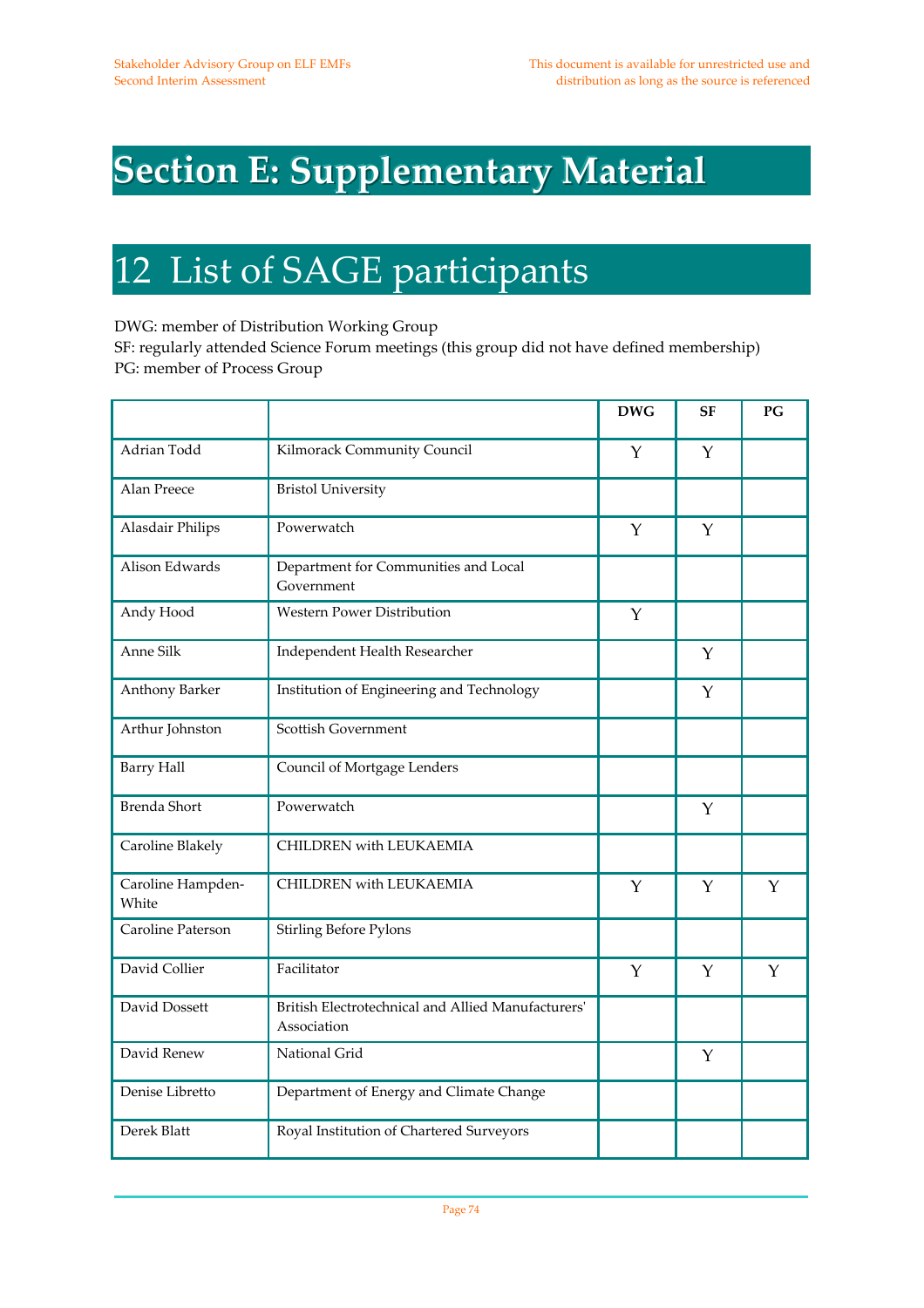|                       |                                                                             | <b>DWG</b> | <b>SF</b>   | PG          |
|-----------------------|-----------------------------------------------------------------------------|------------|-------------|-------------|
| Geoffrey Stokes       | Institution of Engineering and Technology                                   |            |             |             |
| Graham Barber         | Institution of Engineering and Technology                                   |            |             |             |
| <b>Graham Philips</b> | Electromagnetic Radiation Research Trust                                    | Y          | Y           | Y           |
| <b>Hector Pearson</b> | National Grid                                                               |            |             |             |
| Howard Price          | Chartered Institute of Environmental Health                                 |            |             |             |
| Jackie Bennett        | Council of Mortgage Lenders                                                 |            |             |             |
| Jill Meara            | Health Protection Agency                                                    | Y          | $\mathbf Y$ | $\mathbf Y$ |
| John Swanson          | National Grid                                                               | Y          | Y           | Y           |
| Jonathan Stopes-Roe   | Department of Health                                                        |            |             |             |
| Michael Jayne         | Nottingham Trent University / Royal Institution<br>of Chartered Surveyors   |            |             |             |
| Mike Clark            | <b>Electrical Safety Council</b>                                            |            |             |             |
| Mike Dolan            | Mobile Operators Association                                                |            | Y           | Y           |
| Mike O'Carroll        | Independent                                                                 |            |             |             |
| Nigel McMahon         | Department of Health, Social Services and Public<br>Safety Northern Ireland |            |             |             |
| Nigel Westaway        | Facilitator                                                                 | Y          | Y           | Y           |
| Patricia Keep         | Department of Health                                                        | Y          | Y           | Y           |
| Paul Bicheno          | Institution of Engineering and Technology                                   | Y          |             |             |
| Peter Roberts         | <b>Energy Networks</b>                                                      | Υ          | Y           |             |
| Peter Wilkinson       | Facilitator                                                                 |            | Y           | $\mathbf Y$ |
| Richard Hughes        | Association of Manufacturers of Domestic<br>Appliances                      |            | $\mathbf Y$ |             |
| Rod Robson            | Department of Enterprise, Trade and Investment<br>Northern Ireland          |            |             |             |
| Roger Coghill         | Coghill Research Laboratories                                               | Y          | $\mathbf Y$ |             |
| Ross Hayman           | National Grid                                                               |            |             |             |
| Sally Sims            | Oxford Brookes University                                                   |            |             |             |
| Simon Turner          | Facilitator                                                                 | Y          |             |             |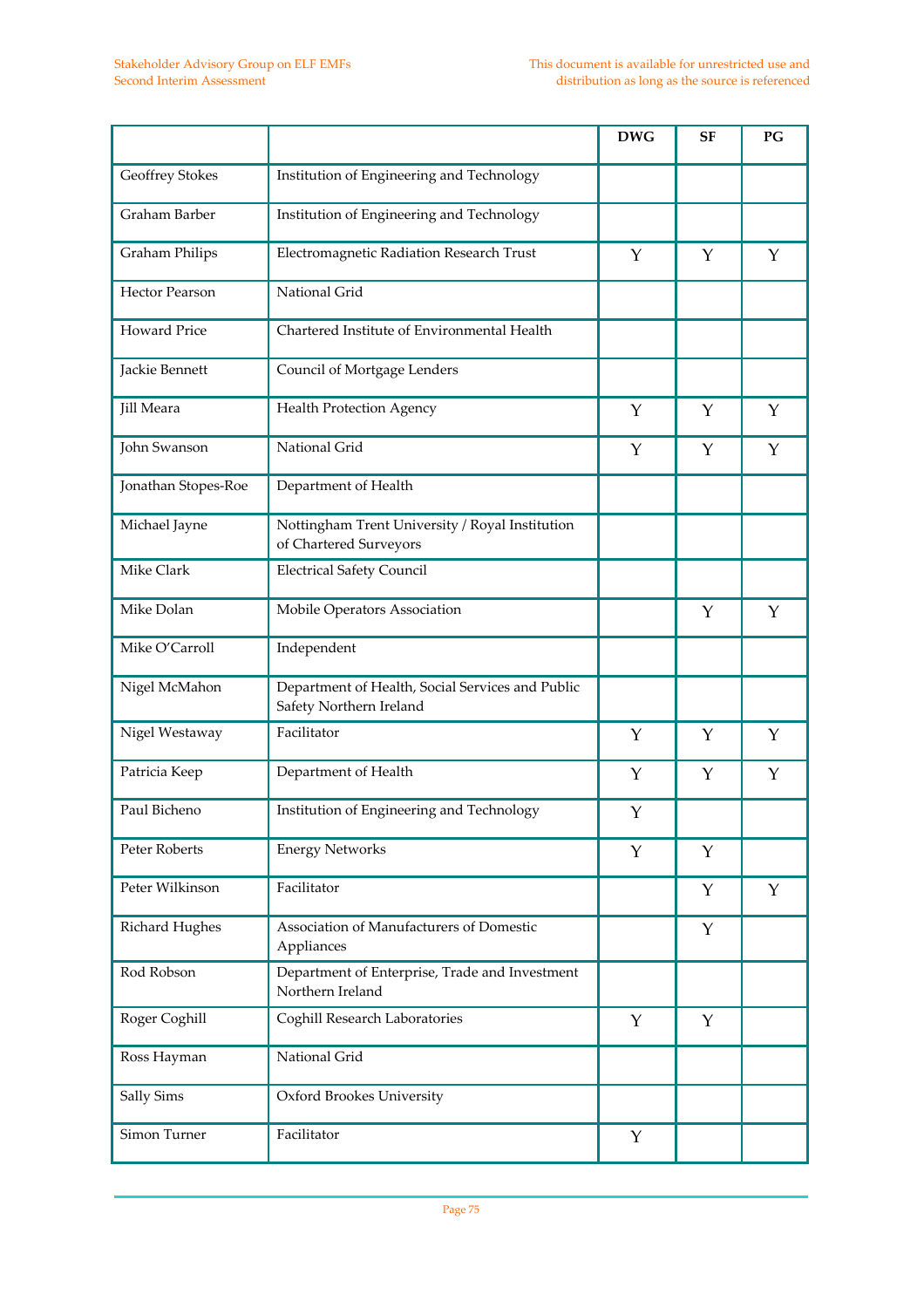|                      |                                                   | <b>DWG</b> | <b>SF</b> | $P$ G |
|----------------------|---------------------------------------------------|------------|-----------|-------|
| Steph Tuffee         | <b>Golder Associates</b>                          |            |           |       |
| Stephen Wall         | Welsh Assembly Government                         |            |           |       |
| <b>Steve Davies</b>  | Department of Energy and Climate Change           |            |           |       |
| <b>Stuart Conney</b> | Department of Health                              | Y          | Y         |       |
| Theresa Donohue      | Department of Communities and Local<br>Government |            |           |       |
| 48                   |                                                   | 15         | 19        | 10    |

SAGE is funded equally by the Department of Health, CHILDREN with LEUKAEMIA, and the electricity industry (the electricity industry share is split with two-thirds coming from National Grid and one-third from Energy Networks Association). When it has been necessary for the Funders to meet, DH has been represented by Stuart Conney and Pat Keep, CHILDREN with LEUKAEMIA by Caroline Hampden‐White, and the electricity industry by John Swanson.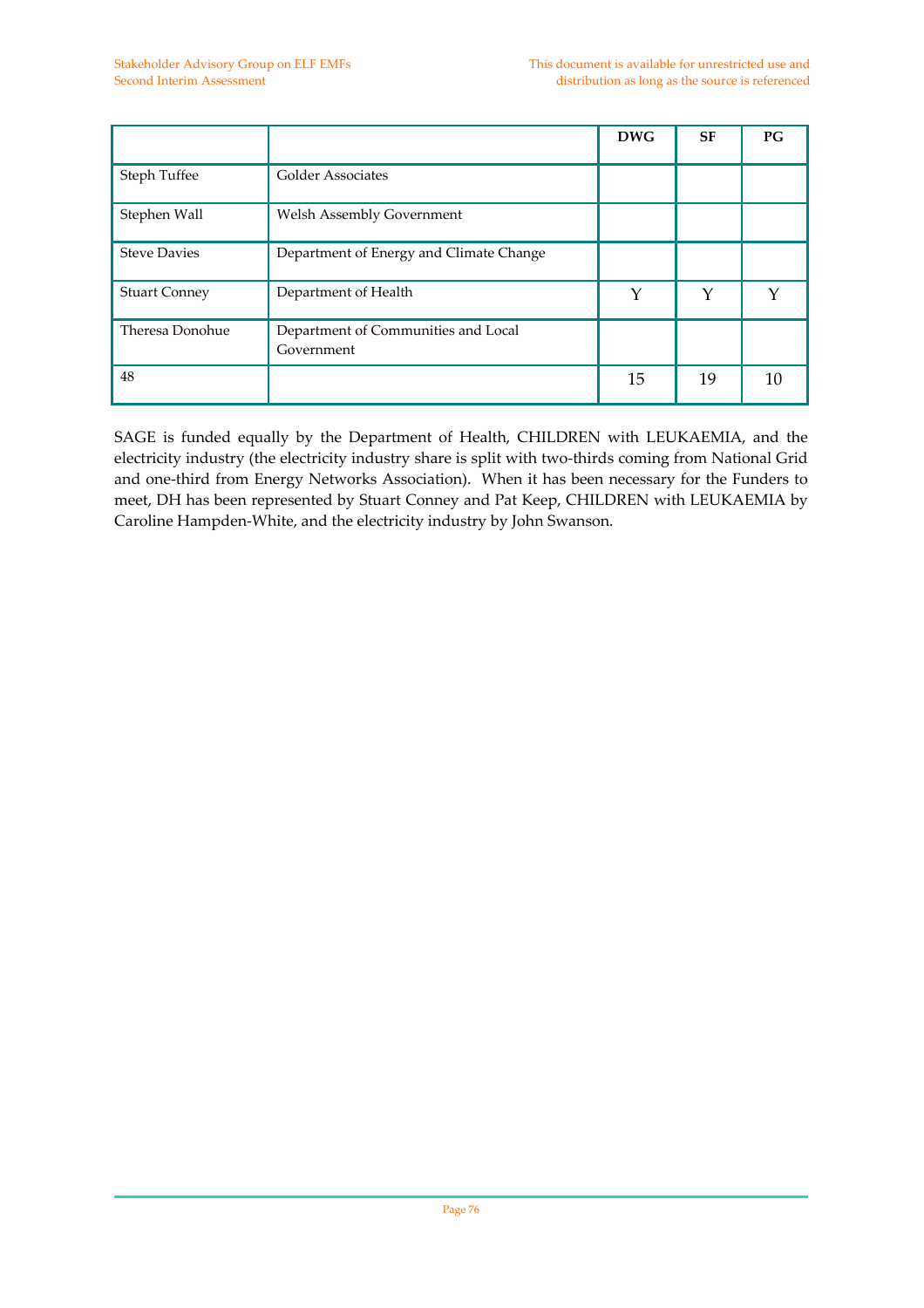# 13 Acronyms and abbreviations

| AС            | <b>Alternating Current</b>                                              |
|---------------|-------------------------------------------------------------------------|
| ACE           | Association of Consulting Engineers                                     |
| ALL           | Acute Lymphocytic leukaemia                                             |
| <b>ALS</b>    | Amyotrophic Lateral Sclerosis, the commonest form of Motor neurone      |
|               | <b>Disease</b>                                                          |
| AM            | Arithmetic Mean                                                         |
| <b>AMDEA</b>  | Association of Manufacturers of Domestic Electrical Appliances          |
| <b>BERR</b>   | Department for Business, Enterprise and Regulatory Reform (no longer in |
|               | existence)                                                              |
| <b>BIS</b>    | Department for Business, Innovation and Skills                          |
| <b>BRE</b>    | <b>Building Research Establishment</b>                                  |
| <b>BS</b>     | <b>British Standard</b>                                                 |
| <b>BSI</b>    | <b>British Standards Institution</b>                                    |
| <b>CIBSE</b>  | Chartered Institute of Building Service Engineers                       |
| <b>CLA</b>    | Country Land and Business Association                                   |
| <b>CML</b>    | Council of Mortgage Lenders                                             |
| <b>CPC</b>    | <b>Circuit Protective Conductor</b>                                     |
| <b>CPO</b>    | Compulsory Purchase Order                                               |
| DC            | <b>Direct Current</b>                                                   |
| <b>DCLG</b>   | Department for Communities and Local Government (formerly part of       |
|               | ODPM)                                                                   |
| DECC          | Department for Energy and Climate Change                                |
| Defra         | Department of Food and Rural Affairs                                    |
| DH            | Department of Health                                                    |
| <b>DNO</b>    | Distribution Network Operator                                           |
| <b>DTI</b>    | Department of Trade and Industry (no longer in existence)               |
| <b>DWG</b>    | Distribution Working Group (within SAGE)                                |
| <b>ELF</b>    | <b>Extremely Low Frequency</b>                                          |
| EF            | Electric field                                                          |
| EIE           | Electrical Installations and Equipment (SAGE Working Group)             |
| <b>EMFs</b>   | <b>Electric and Magnetic Fields</b>                                     |
| <b>ENA</b>    | <b>Energy Networks Association</b>                                      |
| <b>EPA</b>    | Environmental Protection Act (1990)                                     |
| <b>EPA</b>    | <b>Environment Protection Agency (US body)</b>                          |
| <b>EPRI</b>   | Electric Power Research Institute                                       |
| <b>ESQCR</b>  | Electricity Safety, Quality, and Continuity Regulations 2002            |
| <b>FUW</b>    | Farmers' Union of Wales                                                 |
| GM            | Geometric Mean                                                          |
| <b>HPA</b>    | Health Protection Agency (part of which was formerly NRPB)              |
| <b>HSE</b>    | Health and Safety Executive                                             |
| Hz            | Hertz (unit of frequency)                                               |
| <b>IARC</b>   | International Agency for Research on Cancer                             |
| <b>ICNIRP</b> | International Commission for Non-Ionizing Radiation Protection          |
| IEE           | Institution of Electrical Engineers, now part of IET                    |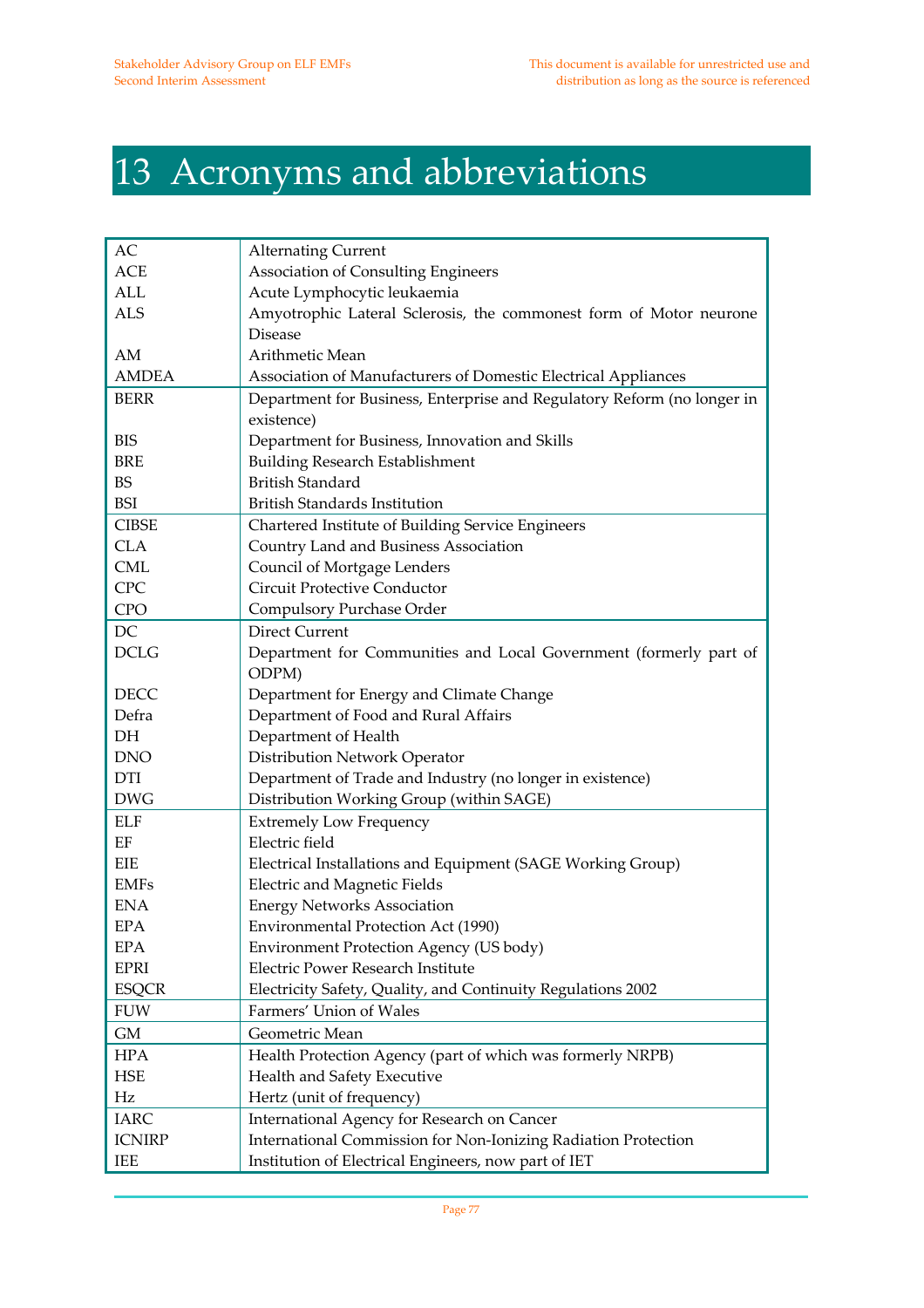| <b>IET</b>                   | Institution of Engineering and Technology, successor body to IEE    |
|------------------------------|---------------------------------------------------------------------|
|                              |                                                                     |
| kV                           | Kilovolt                                                            |
|                              |                                                                     |
| MCB                          | Miniature Circuit Breaker                                           |
| MF                           | Magnetic Field                                                      |
| <b>MND</b>                   | Motor Neurone Disease                                               |
| <b>MOA</b>                   | Mobile Operators' Association                                       |
| <b>NCRP</b>                  | National Council on Radiation Protection and Measurements (US body) |
| <b>NFU</b>                   | National Farmers' Union                                             |
| NI                           | Northern Ireland                                                    |
| <b>NICE</b>                  | National Institute for Health and Clinical Excellence               |
| <b>NRPB</b>                  | National Radiological Protection Board (now part of HPA)            |
| <b>ODPM</b>                  | Office of the Deputy Prime Minister, now DCLG                       |
| Ofgem                        | Office for Gas and Electricity Markets                              |
| PLP                          | Power Lines and Property (SAGE Working Group)                       |
| <b>PME</b>                   | Protective Multiple Earthing                                        |
| QALY                         | Quality Adjusted Life Years                                         |
| <b>RCBO</b>                  | Residual Current circuit Breaker with Overload protection           |
| <b>RCD</b>                   | <b>Residual Current Device</b>                                      |
| <b>RCM</b>                   | Rate of Change Metric                                               |
| <b>RCMS</b>                  | Rate of Change Metric Standardised                                  |
| RF                           | Radio Frequency                                                     |
| <b>RIA</b>                   | <b>Regulatory Impact Assessment</b>                                 |
| <b>RIBA</b>                  | Royal Institution of British Architects                             |
| <b>RICS</b>                  | Royal Institution of Chartered Surveyors                            |
| <b>RPD</b>                   | Radiation Protection Division (of HPA)                              |
| SAGE                         | Stakeholder Advisory Group on ELF EMFs                              |
| SF                           | Science Forum (within SAGE)                                         |
| T                            | Tesla (unit of magnetic field)                                      |
| <b>THD</b>                   | <b>Total Harmonic Distortion</b>                                    |
| <b>TWA</b>                   | Time Weighted Average                                               |
| <b>UKCCS</b>                 | United Kingdom Childhood Cancer Study                               |
| V                            | Volt (unit of electrical potential difference)                      |
| $V/m$ or $V$ m <sup>-1</sup> | Volt per metre (unit of electric field)                             |
| <b>WHO</b>                   | World Health Organization                                           |
|                              |                                                                     |
|                              |                                                                     |
|                              |                                                                     |
| $\mu$ T                      | Microtesla (unit of magnetic field)                                 |